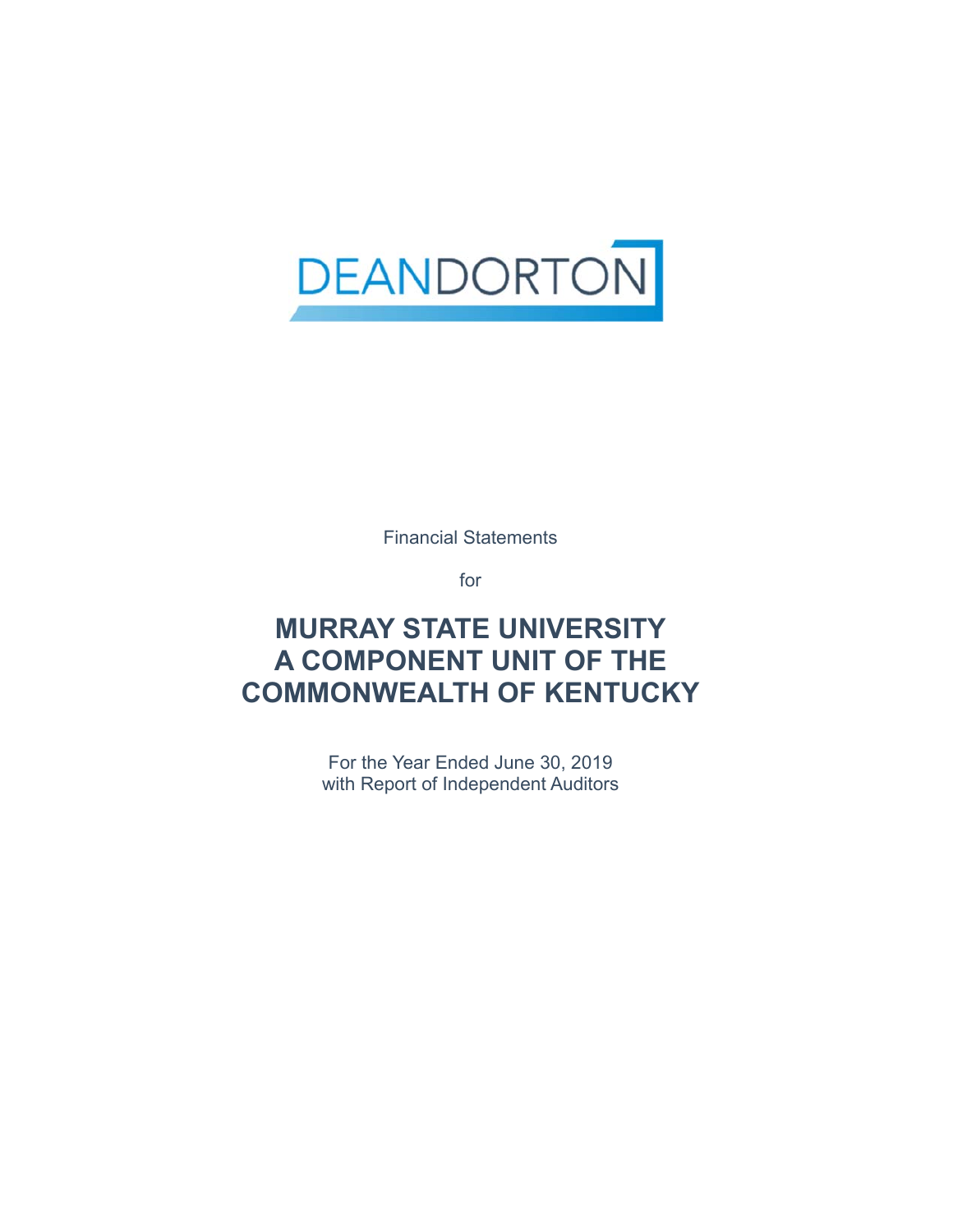### **CONTENTS**

| <u>Pages</u> |
|--------------|
|              |
|              |

### Financial Statements

| Statements of Revenues, Expenses and Changes in Net Position - Murray State University 26-27 |  |
|----------------------------------------------------------------------------------------------|--|
|                                                                                              |  |
|                                                                                              |  |
|                                                                                              |  |
|                                                                                              |  |

| Report on Internal Control over Financial Reporting and on Compliance and Other Matters Based on an Audit of |  |
|--------------------------------------------------------------------------------------------------------------|--|
|                                                                                                              |  |
|                                                                                                              |  |
|                                                                                                              |  |
|                                                                                                              |  |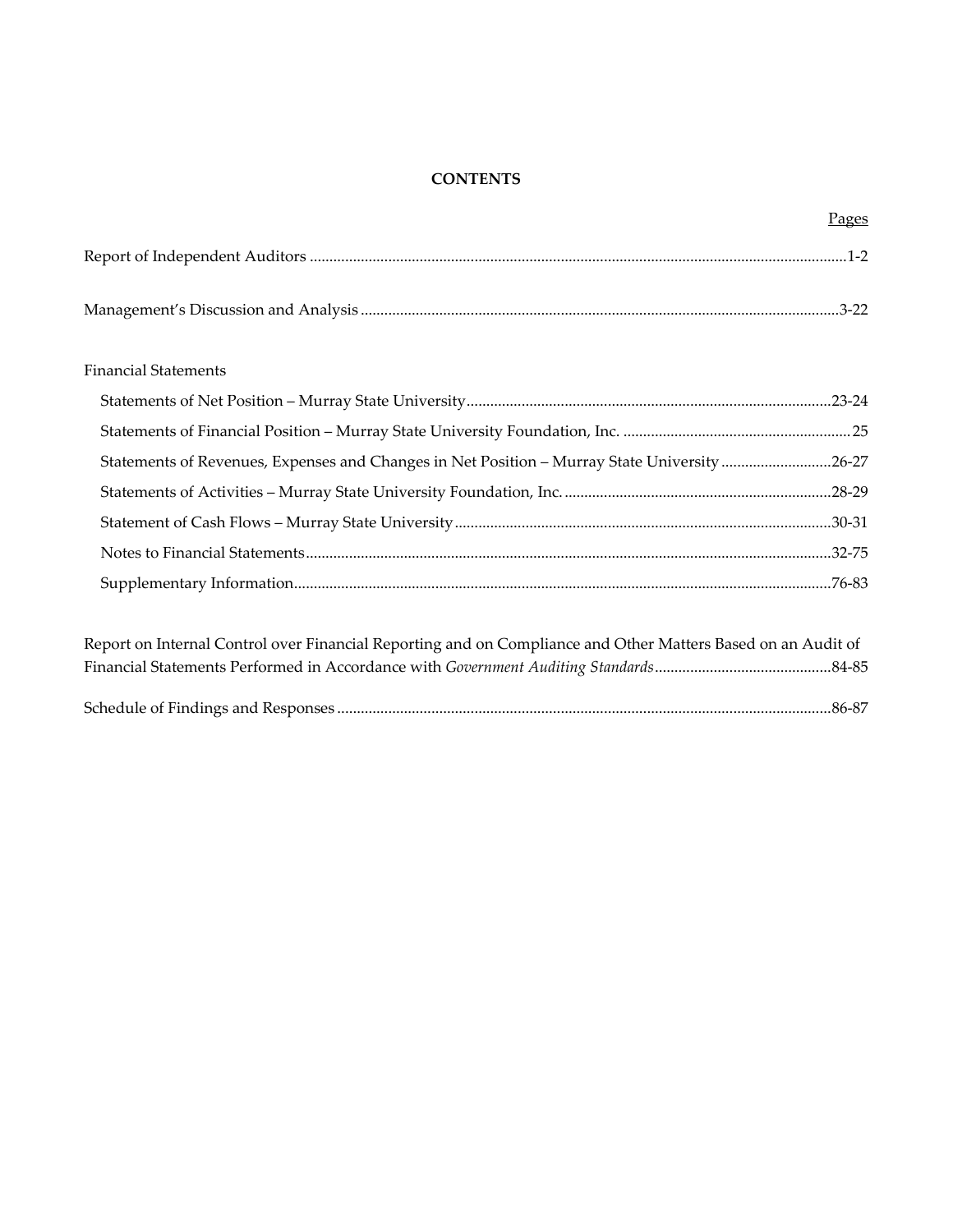

#### **Report of Independent Auditors**

Board of Regents Murray State University Murray, Kentucky

Secretary of Finance and Administration Cabinet of the Commonwealth of Kentucky

### **Report on the Financial Statements**

We have audited the accompanying financial statements of the business-type activities and the discretely presented component unit of Murray State University (the University), a component unit of the Commonwealth of Kentucky, as of and for the years ended June 30, 2019 and 2018, and the related notes to the financial statements, which collectively comprise the Universityʹs basic financial statements as listed in the table of contents.

### **Managementʹs Responsibility for the Financial Statements**

Management is responsible for the preparation and fair presentation of these financial statements in accordance with accounting principles generally accepted in the United States of America; this includes the design, implementation, and maintenance of internal control relevant to the preparation and fair presentation of financial statements that are free from material misstatement, whether due to fraud or error.

# **Auditor's Responsibility**

Our responsibility is to express an opinion on these financial statements based on our audits. We conducted our audits in accordance with auditing standards generally accepted in the United States of America and the standards applicable to financial audits contained in *Government Auditing Standards*, issued by the Comptroller General of the United States. Those standards require that we plan and perform the audit to obtain reasonable assurance about whether the financial statements are free from material misstatement.

An audit involves performing procedures to obtain audit evidence about the amounts and disclosures in the financial statements. The procedures selected depend on the auditor's judgment, including the assessment of the risks of material misstatement of the financial statements, whether due to fraud or error. In making those risk assessments, the auditor considers internal control relevant to the entity's preparation and fair presentation of the financial statements in order to design audit procedures that are appropriate in the circumstances, but not for the purpose of expressing an opinion on the effectiveness of the entity's internal control. Accordingly, we express no such opinion. An audit also includes evaluating the appropriateness of accounting policies used and the reasonableness of significant accounting estimates made by management, as well as evaluating the overall presentation of the financial statements.

We believe that the audit evidence we have obtained is sufficient and appropriate to provide a basis for our audit opinion.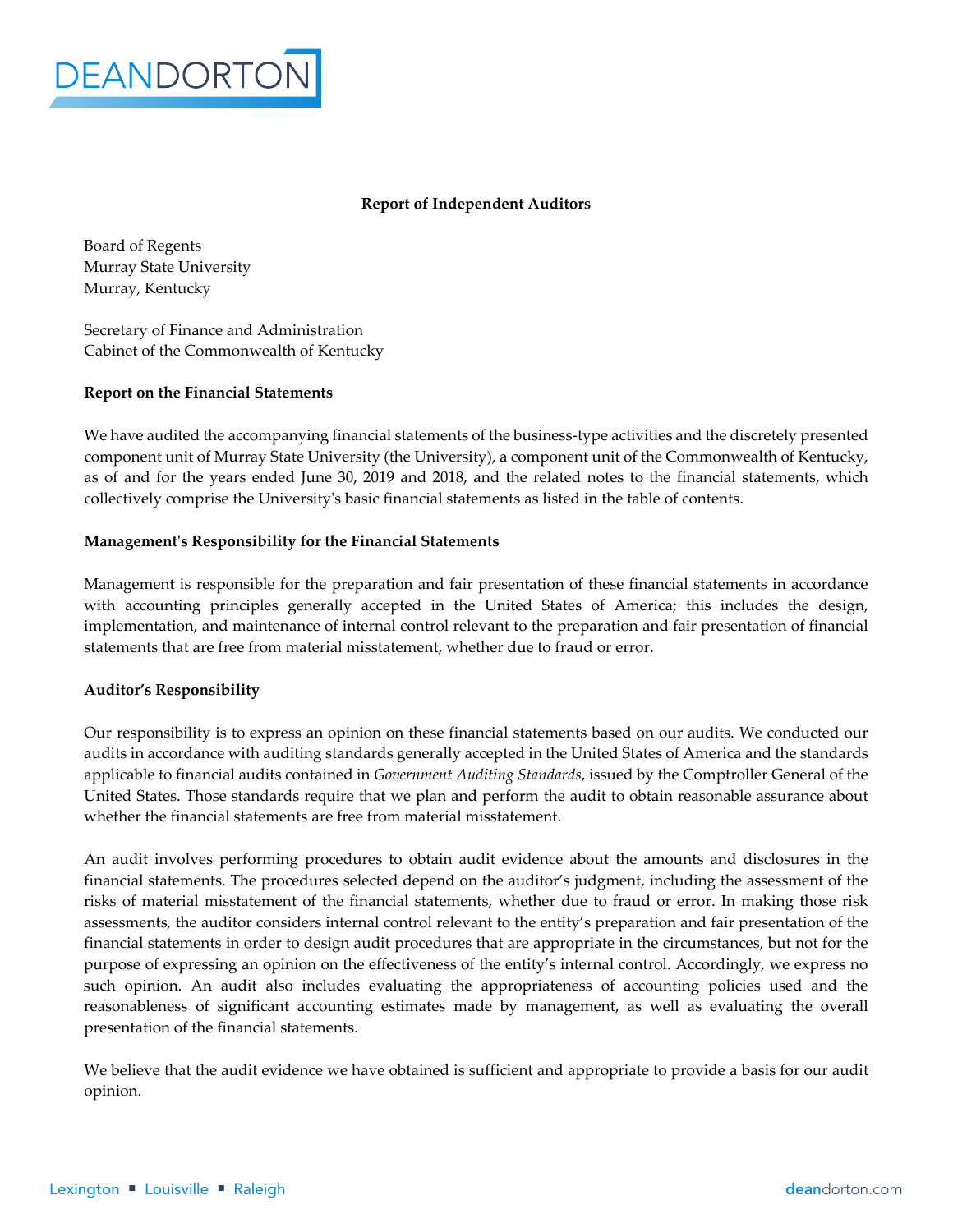Board of Regents Murray State University Report of Independent Auditors, continued

#### **Opinion**

In our opinion, the financial statements referred to above present fairly, in all material respects, the financial position of the business‐type activities and the discretely presented component unit of Murray State University as of June 30, 2019 and 2018, and the changes in its financial position and its cash flows thereof for the years then ended in accordance with accounting principles generally accepted in the United States of America.

### **Other Matter**

#### *Required Supplementary Information*

Accounting principles generally accepted in the United States of America require that the management's discussion and analysis on pages 3 ‐ 22 and the pension and OPEB information on pages 76 ‐ 83 be presented to supplement the basic financial statements. Such information, although not a part of the basic financial statements, is required by the Governmental Accounting Standards Board who considers it to be an essential part of financial reporting for placing the basic financial statements in an appropriate operational, economic, or historical context. We have applied certain limited procedures to the required supplementary information in accordance with auditing standards generally accepted in the United States of America, which consisted of inquiries of management about the methods of preparing the information and comparing the information for consistency with management's responses to our inquiries, the basic financial statements, and other knowledge we obtained during our audit of the basic financial statements. We do not express an opinion or provide any assurance on the information because the limited procedures do not provide us with sufficient evidence to express an opinion or provide any assurance.

### **Other Reporting Required by** *Government Auditing Standards*

In accordance with *Government Auditing Standards*, we have also issued our report dated October 2, 2019 on our consideration of the University's internal control over financial reporting and on our tests of its compliance with certain provisions of laws, regulations, contracts, and grant agreements and other matters. The purpose of that report is to describe the scope of our testing of internal control over financial reporting and compliance and the results of that testing, and not to provide an opinion on the internal control over financial reporting or on compliance. That report is an integral part of an audit performed in accordance with *Government Auditing Standards* in considering the Universityʹs internal control over financial reporting and compliance.

Dean Dotton allen Ford, PLLC

October 2, 2019 Lexington, Kentucky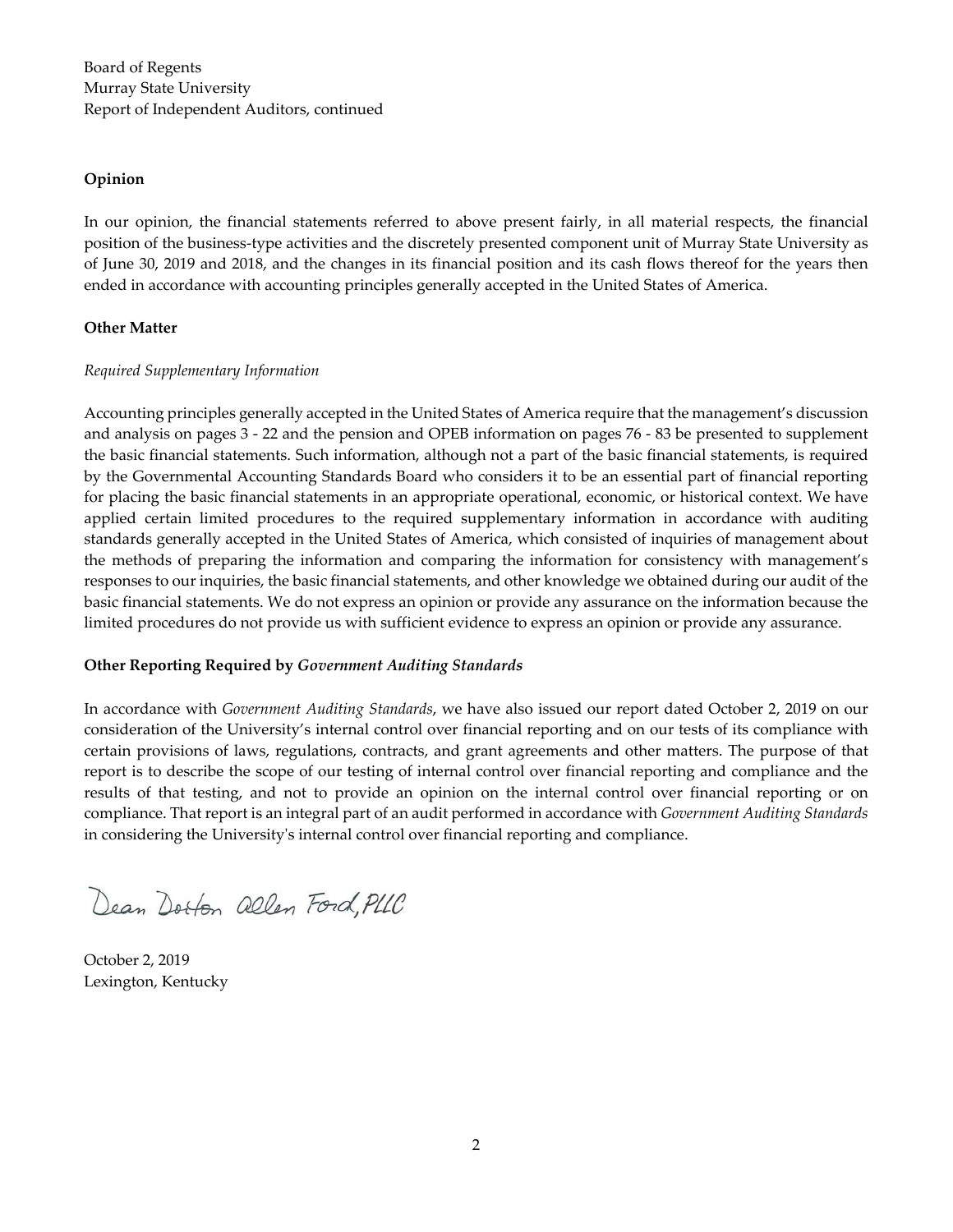#### Management's Discussion and Analysis

June 30, 2019

#### **Introduction**

The following Management's Discussion and Analysis (MD&A) provides an overview of the financial position and activities of Murray State University (University) for the year ended June 30, 2019. This discussion has been prepared by management and should be read in conjunction with the financial statements and the notes thereto, which follow this section. The financial statements and related notes and this discussion and analysis are the responsibility of management.

The University is a comprehensive public institution of higher learning located in western Kentucky and primarily serves students in Kentucky, Illinois, Missouri, Tennessee and Indiana. Founded in 1922, the University has study centers in four other cities where it offers a diverse range of degree programs from associate to doctoral levels, is composed of four academic colleges and two schools. The University contributes to the region and state through related research and public service programs. The University is a charter member of the Ohio Valley Conference and a Division I member of the NCAA. The University serves as a residential, regional university offering core programs in the liberal arts, humanities, sciences and selected high‐quality professional programs for approximately 9,500 students. For the 2019‐20 academic year, tuition and fees increased by \$42 per semester for full time resident undergraduate students. Tuition and fees at the University continues to be less than the national average.

Murray State University consistently ranks among the nation's top public universities and has been recognized for the quality and value of its academic programs. Once again, *U.S. News & World Report's Best Colleges* has recognized the University among the top schools in the country. The University's streak of top rankings was extended to 29 consecutive years with the release of the 2020 *U.S. News Best Colleges* list. Murray State was ranked 24<sup>th</sup> in the "Best Regional Universities in the South" category and is the highest-ranked regional public university in Kentucky. Murray State also ranked 11<sup>th</sup> among peer institutions in the "Top Public Regional Universities in the South" category.

In addition to the *U.S. News & World Report's* rankings, the University is ranked a "Military Friendly School" by *Victory Media* and the 2019 *Washington Monthly* college guide and rankings listed Murray State as a best value for students seeking a college degree, and the top-ranked public university in Kentucky. Forbes magazine named the University as one of America's Top Colleges in 2019. This marks the 12th straight year in which Murray State has garnered this accolade.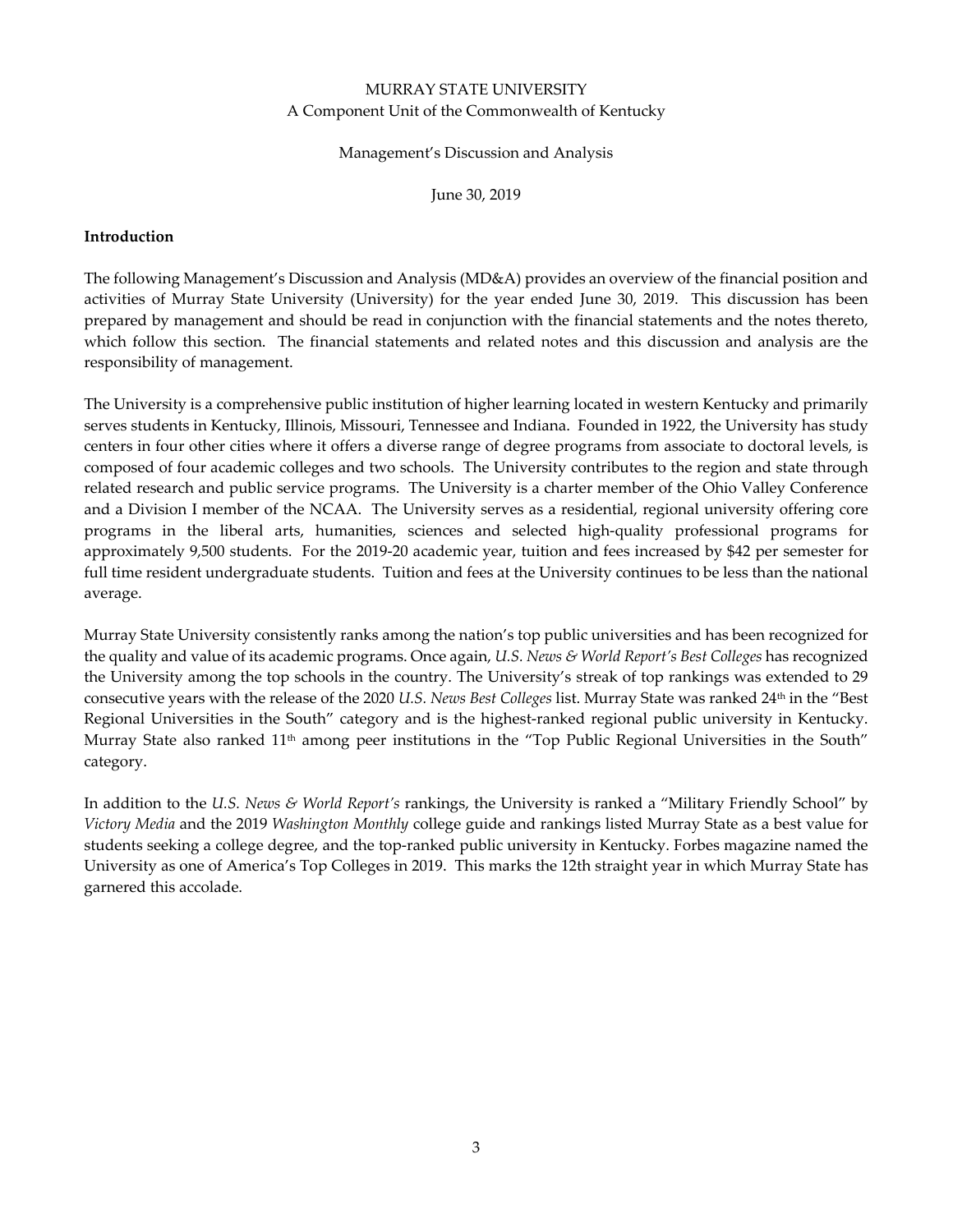#### Management's Discussion and Analysis, continued

#### June 30, 2019

### **Financial Highlights**

 The University's financial net position dramatically changed in 2015 with the implementation of GASB Statement No. 68 ‐ *Accounting and Financial Reporting for Pensions* —*an amendment of GASB Statement No. 27*, and again in 2018 with the implementation of GASB Statement No. 75 – *Accounting and Financial Reporting for Postemployment Benefits other than Pensions (OPEB).* The effects of implementing GASB Statement Nos. 68 and 75 are summarized in the following table. It is important to note that the implementation of these standards has no effect on past or current cash or cash equivalents.

|                                                    | 2019            | 2018             | 2017             |
|----------------------------------------------------|-----------------|------------------|------------------|
| Beginning net position, no pension/OPEB adjustment | \$336,973,098   | \$332,252,009    | \$300,800,699    |
| Change in net position, no pension/OPEB adjustment | 5,227,098       | 4,721,089        | 31,451,310       |
| Ending net position before pension/OPEB adjustment | 342,200,196     | 336,973,098      | 332,252,009      |
|                                                    |                 |                  |                  |
| Pension beginning adjustment                       | (290,776,657)   | (266, 031, 237)  | (244, 041, 269)  |
| Pension revenue/(expense) adjustment               | 13,691,790      | 8,816,578        | (21,989,968)     |
| OPEB prior period balance adjustment               |                 | (32, 141, 103)   |                  |
| OPEB revenue/(expense) adjustment                  | (839, 266)      | (1,420,895)      |                  |
| Total pension/OPEB adjustments                     | (277, 924, 133) | (290, 776, 657)  | (266, 031, 237)  |
|                                                    |                 |                  |                  |
| Net position after pension/OPEB adjustments        | 64,276,063      | \$<br>46,196,441 | \$<br>66,220,772 |

- In fiscal year 2019, the University had assets of \$440.3 million, deferred outflows of \$42.4 million, liabilities of \$313.6 million and deferred inflows of \$104.8 million. Net position, which represents the University's residual interest in assets and deferred outflows after liabilities and deferred inflows are deducted, was \$64.3 million or 13% of total assets and deferred outflows. Net position increased by \$18.0 million from fiscal year 2018 to 2019. This increase in net position was the result of a \$12.8 million net decrease in pension/OPEB related activity. Additionally, there is a \$4.6 million increase in liabilities other than pension/OPEB primarily due to increases in accounts payable of \$4.7 million and a decrease in long‐term debt of (\$4.6 million). Deferred outflows and inflows are items previously reported as assets or liabilities respectively that are required to be reported separately from assets or liabilities by GASB Standard 65. Deferred inflows increased \$4.4 million to reflect future receipts related to a new dining operations arrangement in December 2018.
- $\triangleright$  Fiscal operations were in accordance with the annual operating budget of approximately \$159.0 million. The University continued to be a strong employer for the region and employed 3,524 individuals, including 578 faculty and 927 staff members and 2,019 students. These totals include 1,266 regular and full‐time faculty and staff.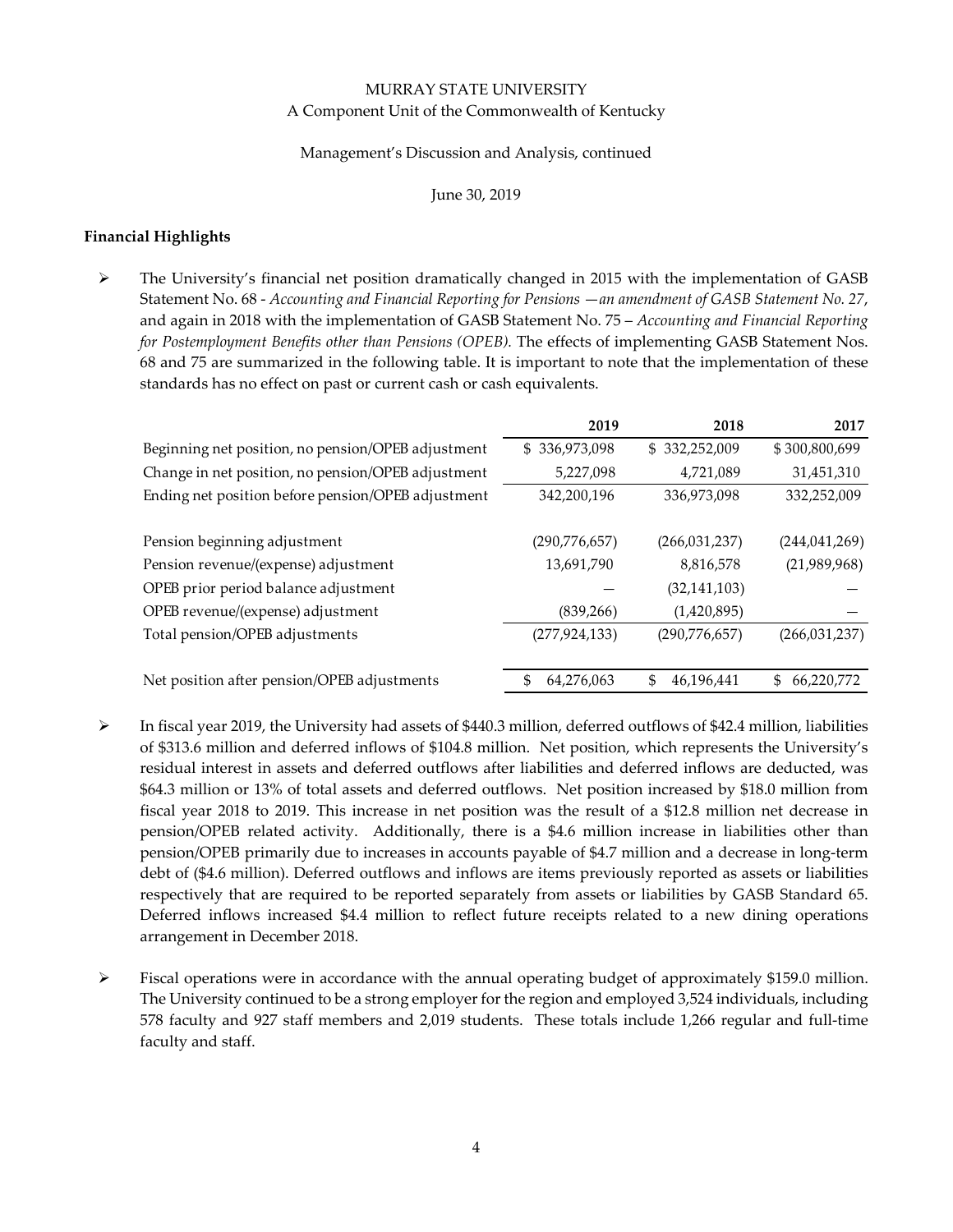### Management's Discussion and Analysis, continued

June 30, 2019

- Total originally enacted operating state appropriations for fiscal year 2019 decreased by .5% \$229,800, decreasing to \$45.6 million, this includes general appropriations of \$43.0 million, \$2 million new funding for Breathitt Veterinary Center and performance funding pool allocations of \$557,800.
- $\triangleright$  The University invests approximately 96% of its endowment funds with the Murray State University Foundation, Inc. (Foundation). The value of these funds is as follows:

| Historical Value | \$18.1 million |
|------------------|----------------|
| Market Value     | \$21.7 million |

These funds experienced an unrealized gain of \$138,412 in fiscal year 2019. This allowed for most program spending to remain constant during the year. The Foundation operated with a 4.0% cap on endowment spending for the fiscal year 2019.

- J. H. Richmond Residence Hall was completed and reopened for occupancy in August 2019 with 279 beds.
- The University invested in a significant number of asset preservation campus enhancement projects in 2019. Total expenditures for these projects were \$11.6 million, excluding J.H. Richmond Residence Hall renovations and repairs.
- $\triangleright$  In July 2015, significant moisture issues, air pressurization issues, and the discovery of hidden water damages were identified in the Biology Building. The University is continuing to work with construction companies, architects, design firms and consultants to identify the source of the problem. During fiscal year 2019, the University engaged an architect and engineering firm to recommend appropriate repairs and prepare bid documents. Final bid documents for repairs should be issued in Fall 2019 with work beginning between Fall 2019 and Spring 2020. Final completion date has not been determined.
- $\triangleright$  The University experienced large changes in the pension liability in fiscal year 2019, overall adjustments related to pensions/OPEB were a (\$51.2 million) reduction to liabilities and a (\$6.1 million) reduction to operating expenses. The University's portion of the reduced liability reported by the Teachers' Retirement System (TRS) of Kentucky, resulted in a (\$55.3 million) reduction to the TRS portion of the net pension liability and a (\$7.9 million) reduction to expenses. However, these results were partially offset by an increase to the Kentucky Employees Retirement System (KERS) liability, which increased the University's liability \$6.2 million and increased expenses \$2.4 million. Additionally, the University's liabilities were further reduced by the adjustments related to OPEB paid to the retirement systems. This resulted in a \$2.1 million decrease in liabilities and (\$.6 million) decrease in expenses.
- The University's dining services were outsourced to Sodexo Operations, LLC effective December 2018. The agreement is through June 2029 and encompasses all campus dining services as well as significant capital investments made by Sodexo.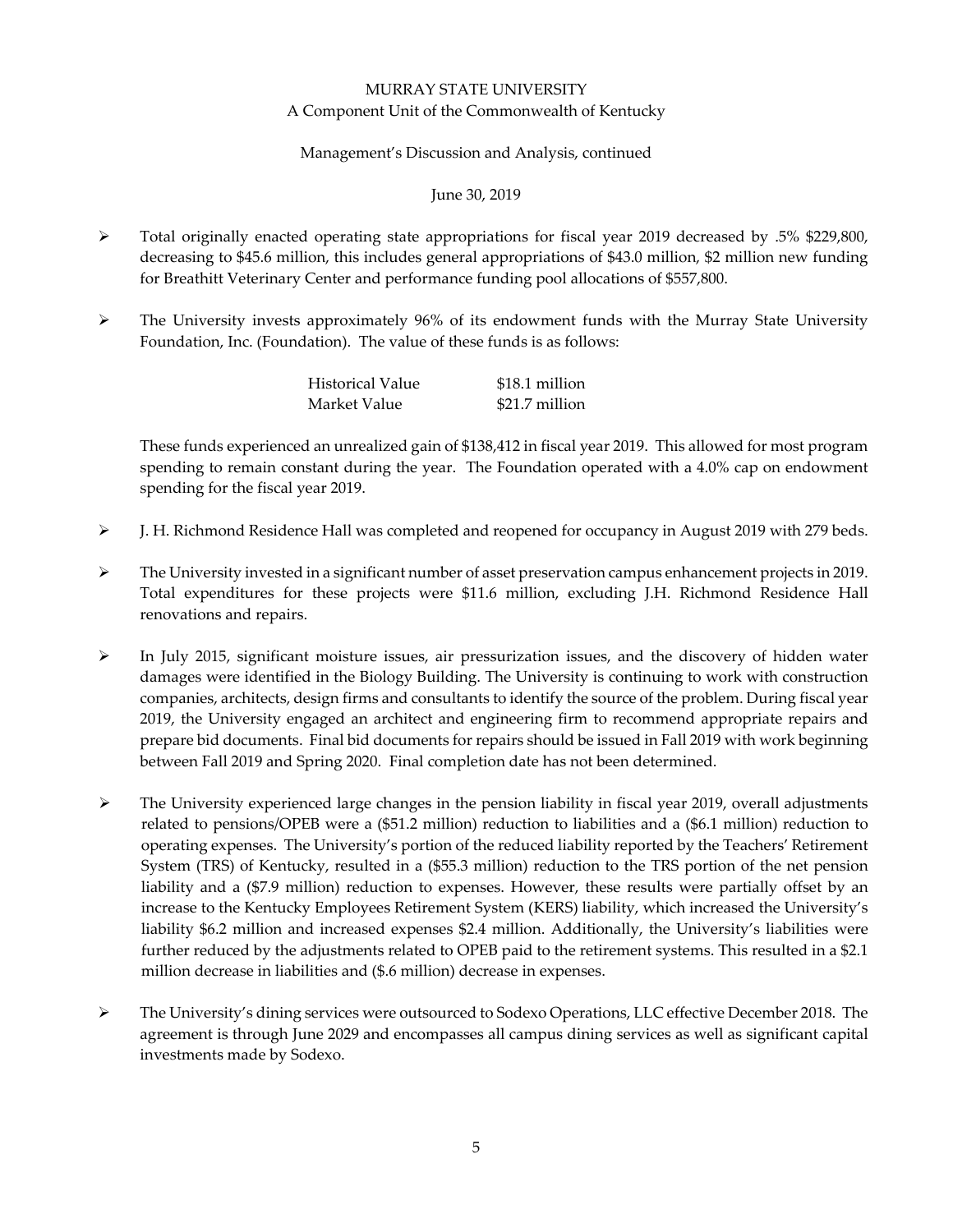### Management's Discussion and Analysis, continued

June 30, 2019

 $\triangleright$  The University experienced a 5.5% decline in enrollment in fiscal year 2019. The impact of the decrease was addressed by a planned reduction in expenditures in fiscal year 2019and a budgeted contingency.

### **Performance Funding**

The enacted 2017‐18 Commonwealth of Kentucky budget included implementation of the performance funding model and included a performance pool. The pool was funded with 5% of the net adjusted appropriations of each of the four‐year institutions and Kentucky Community and Technical College System (KCTCS), which totaled \$31 million. Murray State University contributed \$2,293,200 to the pool and received \$2,231,000 in the 2017‐18 budget back from the funding pool.

The enacted 2018‐19 Commonwealth of Kentucky budget included a performance funding pool of \$38.7 million for all four‐year institutions and Kentucky Community and Technical College System (KCTCS). Murray State University received \$557,800 from the above performance pool.

The three basic components of the funding model include:

- Student Success: 35% of the model ties the distribution of allocable funding directly to degree production and progression toward a degree or credential;
- Course Completion: 35% of the model ties the distribution of resources to the number of credit hours awarded at each campus;
- Operational Support: 30% of the model ties the distribution of resources to campus services and infrastructure that support student learning and success.

### **Using the Financial Statements**

The University's financial statements consist of Statements of Net Position, Statements of Revenues, Expenses and Changes in Net Position, Statements of Cash Flows and Notes to the Financial Statements. These financial statements and accompanying notes are prepared in accordance with the appropriate Governmental Accounting Standards Board (GASB) pronouncements.

These financial statements provide an entity‐wide perspective and focus on the financial condition, results of operations and cash flows of the University as a whole.

Financial statements have also been included for the MSU Foundation, a component unit, in accordance with the requirements of GASB Statement No. 39, *Determining Whether Certain Organizations are Component Units.* Financial statements for this entity consist of Statements of Financial Position and Statements of Activities. These statements are prepared in accordance with the appropriate Financial Accounting Standards Board (FASB) pronouncements.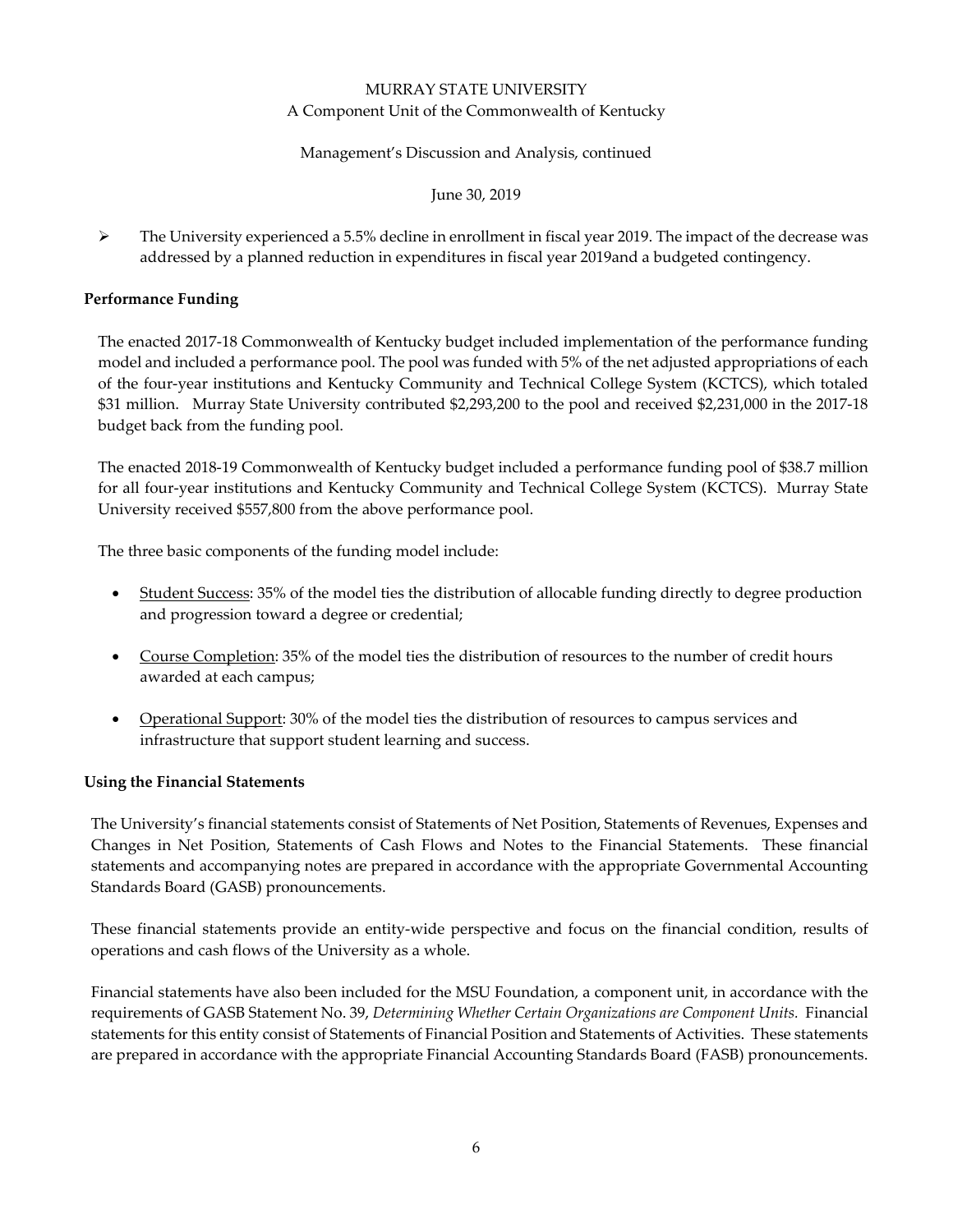#### Management's Discussion and Analysis, continued

June 30, 2019

### **Statements of Net Position**

The Statement of Net Position presents a financial picture of the University's financial condition at the end of the 2019 and 2018 fiscal years by reporting assets (current and noncurrent), deferred outflows of resources, liabilities (current and noncurrent), deferred inflows of resources, and net position. Net position, the difference between total assets plus deferred outflows less total liabilities and deferred inflows, are an important indicator of the current financial condition, while the change in net position is an indicator of whether the overall financial position has improved or declined during the year.

### Assets

Total assets at the end of the fiscal year 2019 were \$440.3 million, of which capital assets, net of depreciation, represented the largest portion. Capital assets totaled approximately \$239.7 million or 54% of total assets and were primarily comprised of University-owned land, buildings, equipment, and library holdings. Cash and cash equivalents amounted to \$156.4 million or 36% of total assets. Total assets increased by \$9.9 million during the 2019 fiscal year. This decrease in gross total assets is due primarily to the following items:

- \$6.0 million ‐ Increase in net capital assets. Primarily due to \$12.7 million in new additions to construction‐ in‐progress (CIP), largely related to renovation and repairs to J. H. Richmond Residence Hall combined with a \$1.6 million increase in non-building improvements offset by \$9.1 million in current year depreciation.
- \$13.2 million ‐ Increase in cash and cash equivalents. This increase was the result of a \$2.3 million increase in operating cash explained by timing of transactions as well as an additional \$3.1 million in project funding related to the outsourcing of dining services. Investment income increased by \$2.9 million due to improved market conditions and unspent insurance proceeds increased by \$1.5 million related to the J. H. Richmond Residence Hall incident. Increases in Education & General (E&G) net position prior to the pension expense (non‐cash) adjustment totaled \$1 million, and an increase in restricted net position of \$2.5 million.
- (\$9.0 million) ‐ Decrease in accounts receivable, net. This decrease is the result of a (\$10 million) decrease in an insurance receivable related to the J. H. Richmond Residence Hall incident offset by a \$1 million increase related to the effects of outsourcing dining services.

Total assets decreased by \$3.2 million during the 2018 fiscal year due to the following:

 (\$16.6 million) ‐ Decrease in net capital assets. Primarily due to (\$12 million) decrease in current year depreciation combined with the (\$9.5 million) decrease due to the J. H. Richmond impairment. This combined (\$21.5 million) decrease was offset by \$3.6 million increase in equipment, \$2.1 million of which was related to equipping the new Engineering and Physics building as well as \$0.3 million in land purchases, \$0.4 non‐building improvements with the remaining \$0.6 increase related to the reduction in construction‐in‐progress and related increase in buildings for the capitalization of Breathitt Veterinary Center, H.C. Franklin Hall and the Engineering and Physics building.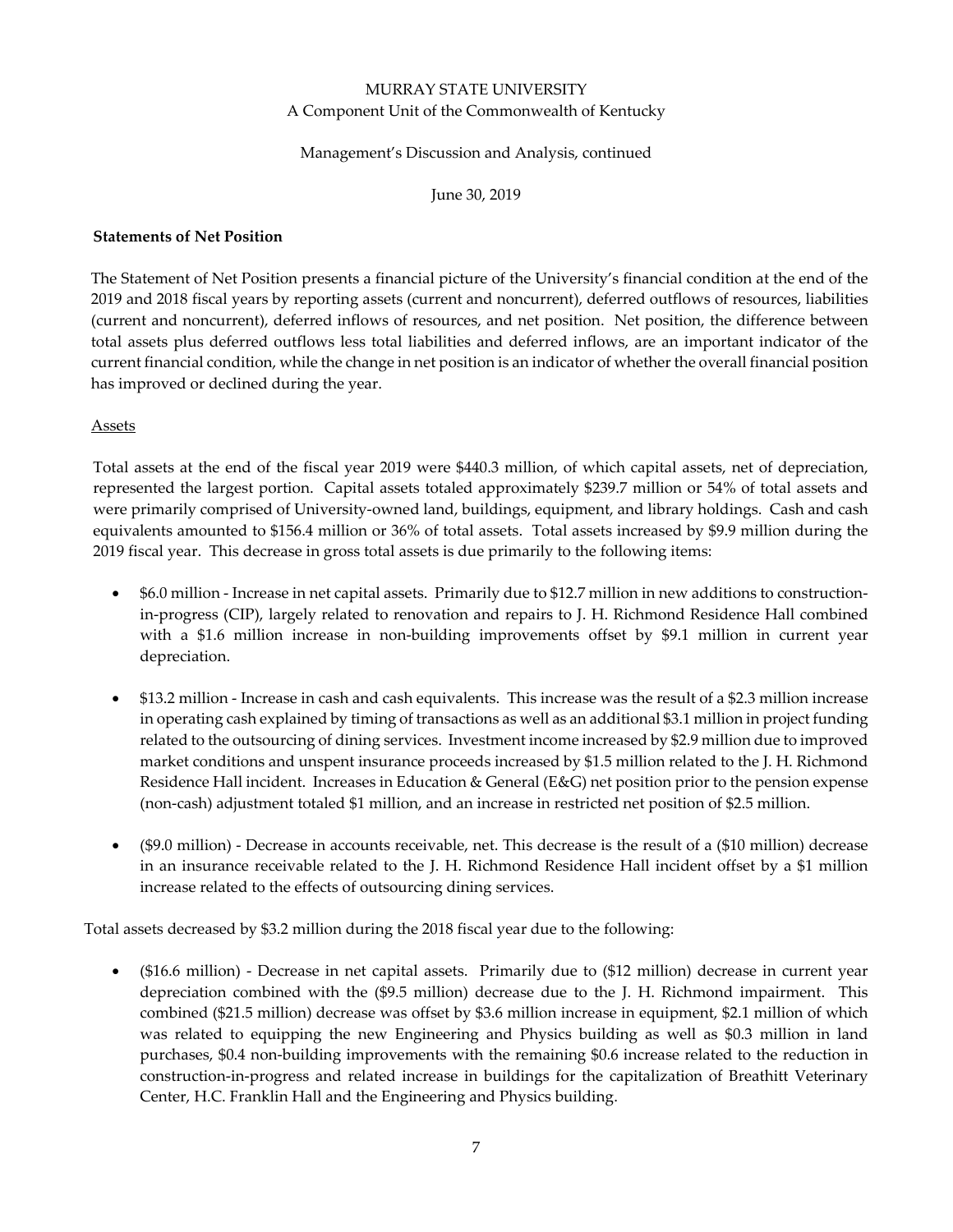#### Management's Discussion and Analysis, continued

June 30, 2019

- \$3.4 million ‐ Increase in cash and cash equivalents. This increase was the result of a \$1.7 million increase in operating cash explained by increases in E&G net position prior to the pension expense (non‐cash) adjustment, and an increase of \$1.4 million in Auxiliary cash explained by an increase in Auxiliary net position prior to the pension expense (non‐cash) adjustment as well as an increase in restricted net position of \$0.7 million. These increases were offset by an increase in collection expenses of \$0.4 million.
- \$10.1 million ‐ Increase in accounts receivable, net. This increase is the result of a \$10.5 million increase in an insurance receivable related to the J. H. Richmond Residence Hall incident offset by a (\$0.4 million) decrease related to the effects of the decline in enrollment.

### Deferred Outflows of Resources

A new section of the Statement of Net Position was added in 2014 in compliance with GASB Statement No. 65 ‐ *Items Previously Reported as Assets and Liabilities*. This statement required that the deferred bond refunding loss, previously reported as part of the "Long‐term debt" lines, be reported instead as a deferred outflow of resources in fiscal year 2014. GASB statement 65 also required that we restate this deferred outflow for all prior years reported within these financial statements. Deferred outflows consisted of bond refunding loss from the 2011 refunding of housing and dining bond Series M, N, O, P, and Q which totaled \$1.6 million for fiscal year 2019, \$1.7 million for fiscal year 2018 and \$1.7 million for 2017. Also included is a bond refunding loss from the refunding of 2007 general receipts bonds Series A which totaled \$0.7 million for fiscal year 2019, \$0.7 million and \$0.8 million for fiscal years 2018 and 2017 respectively. Deferred outflows also consisted of \$40.1 million for fiscal year 2019, \$51.3 and \$53.8 million for fiscal years 2018 and 2017 respectively, related to reporting requirements specified in GASB Statements No. 68 ‐ *Accounting and Financial Reporting for Pensions — an amendment of GASB Statement No. 27* and No. 75 ‐ *Accounting and Financial Reporting for Postemployment Benefits other than Pensions.*

### Liabilities

Total liabilities at the end of the fiscal year 2019 were \$313.6 million, a decrease of (\$51.2 million). This change was due to the following:

- (\$51.2 million) Net decrease in pension/OPEB liability. GASB Statement No. 68 ‐ *Accounting and Financial Reporting for Pensions — an amendment of GASB Statement No. 27* required the reporting of the pension liability for the first time in fiscal year 2015. GASB Statement No. 75 – *Accounting and Financial Reports for Postemployment Benefits Other than Pensions (OPEB)* requires the reporting of the related liability for the first time in fiscal year 2019*.* This represents the University's proportionate share of the net pension/OPEB liability for the Kentucky state retirement plans to which the University makes contributions. The liability related to pensions decreased (\$49.1 million), while the liability related to OPEB decreased by (\$2.1 million).
- \$4.8 million Increase in accounts payable. This increase is due to accounts payables related to renovation and construction projects including J. H. Richmond Residence Hall, Chick‐fil‐A, and Einstein Bros. Bagels.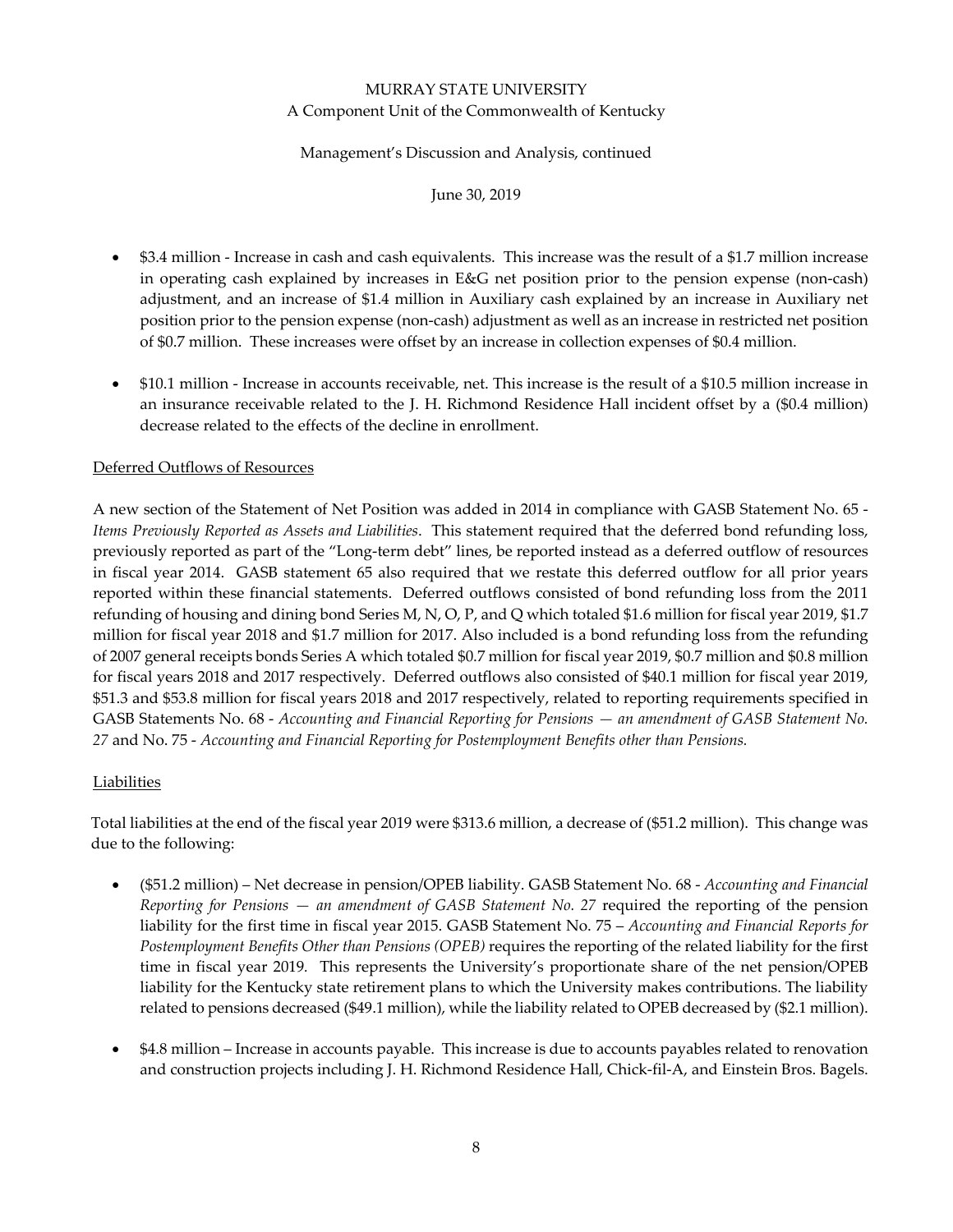### Management's Discussion and Analysis, continued

### June 30, 2019

 (\$4.6 million) – Decrease in long‐term debt. This decrease is the result of the 2019 principal payments on bonds and master leases.

Total liabilities at the end of the 2018 fiscal year were \$364.8 million, a decrease of (\$52.1 million). This change was due to the following:

- (\$43.8 million) Net decrease in pension/OPEB liability. GASB Statement No. 68 ‐ *Accounting and Financial Reporting for Pensions — an amendment of GASB Statement No. 27* required the reporting of the pension liability for the first time in fiscal year 2015. GASB Statement No. 75 – *Accounting and Financial Reports for Postemployment Benefits Other than Pensions (OPEB)* requires the reporting of the related liability for the first time in fiscal year 2018. This represents the University's proportionate share of the net pension/OPEB liability for the Kentucky state retirement plans to which the University makes contributions. The liability related to pensions decreased (\$81.6 million), while the liability related to OPEB increased by \$37.8 million.
- (\$3.2 million) ‐ Decrease in accounts payable. This decrease is attributed to the net (\$3 million) decrease in Plant accounts payable related to the Breathitt Veterinary Center, H.C. Franklin Hall and the Engineering and Physics building, and offset by a (\$0.2 million) decrease in restricted accounts payable attributable to timing differences in routine payables.
- (\$0.4 million) Decrease in unearned revenue. This decrease is the result of reductions in E&G (\$0.2 million) and Restricted (\$0.2 million) unearned revenues.
- (\$4.7 million) ‐ Decrease in long‐term debt. This decrease is the result of the 2018 principal payments on bonds and master leases.

### Deferred Inflows of Resources

A new section of the Statement of Net Position added in 2014 in compliance with GASB Statement No. 65 – *Items Previously Reported as Assets and Liabilities*. This statement requires that certain items are no longer to be reported as a liability. This consisted of \$100.4 million in fiscal year 2019, \$73.2 million and \$7 million in fiscal years 2018 and 2017 respectively, for deferred inflows of resources related to pensions/OPEB as specified in GASB Statement Nos. 68 and 75. An additional \$4.4 million was record in fiscal year 2019 related to the outsourcing of dining services.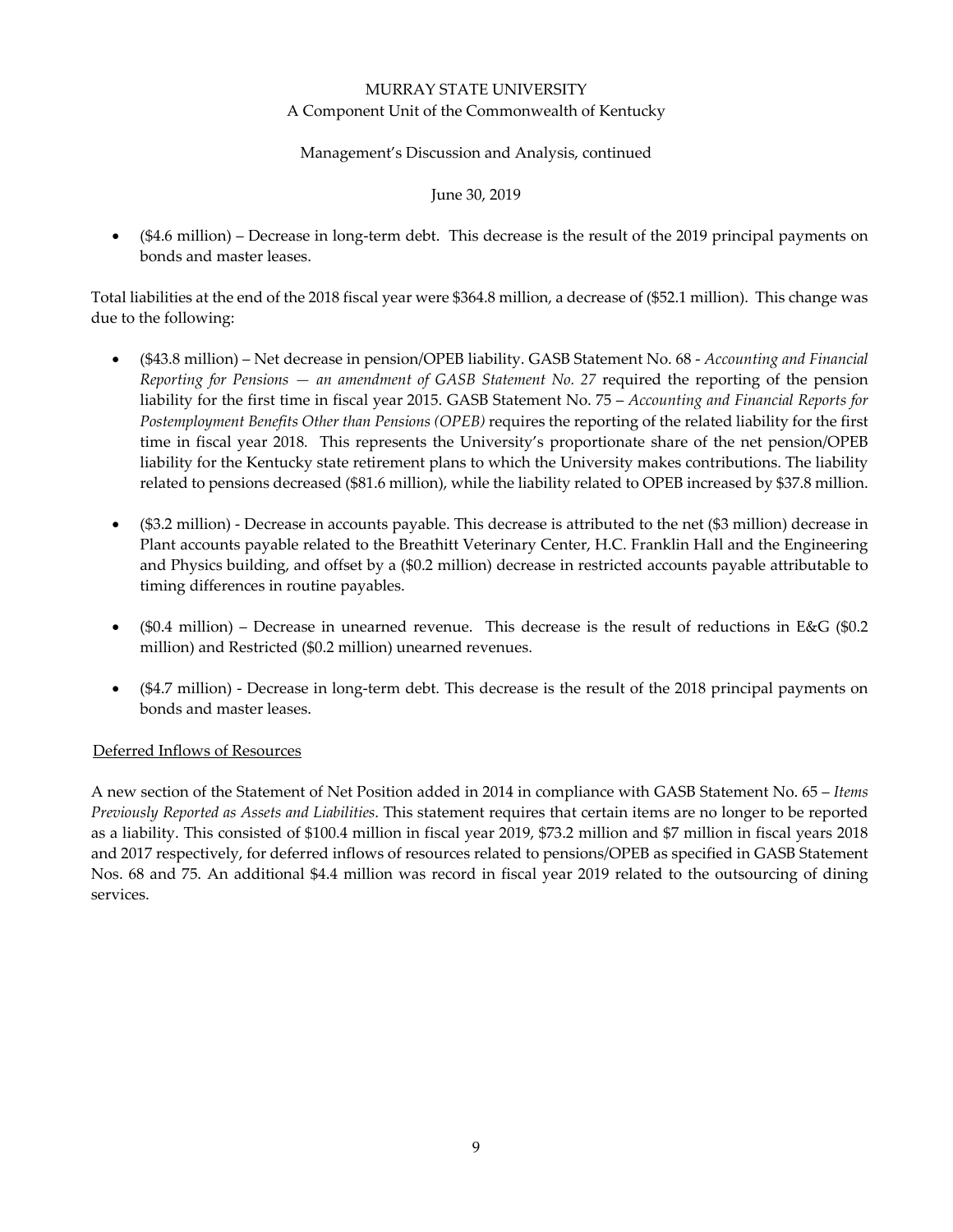### Management's Discussion and Analysis, continued

### June 30, 2019

### Net Position

Net position, which represent total equity, of the University were divided into three major categories, defined as follows:

- o Invested in capital assets, net of related debt ‐ This category represents the institution's equity in property, buildings, equipment, library holdings and other plant assets owned by the University, less related depreciation and outstanding balances of borrowings used to finance the purchase or construction of those assets.
- o Restricted ‐ This category represents those assets which are subject to externally imposed restrictions governing their use and includes classifications of nonexpendable and expendable.
	- Restricted nonexpendable net position Restricted nonexpendable net position consist solely of permanent endowments owned by the University. The corpus, as specified by the donor, is invested in perpetuity and may not be expended.
	- Restricted expendable net position Restricted expendable net position consist of those assets that may be expended by the University, but must be spent for purposes as defined by the donors and/or external entities that have placed time or purpose restrictions on the use of the assets.
- o Unrestricted This category represents the net position held by the University that has no formal restrictions. Although unrestricted net position is not subject to externally imposed stipulations, substantially all of the unrestricted net position has been designated for various programs and initiatives, capital projects and working capital requirements.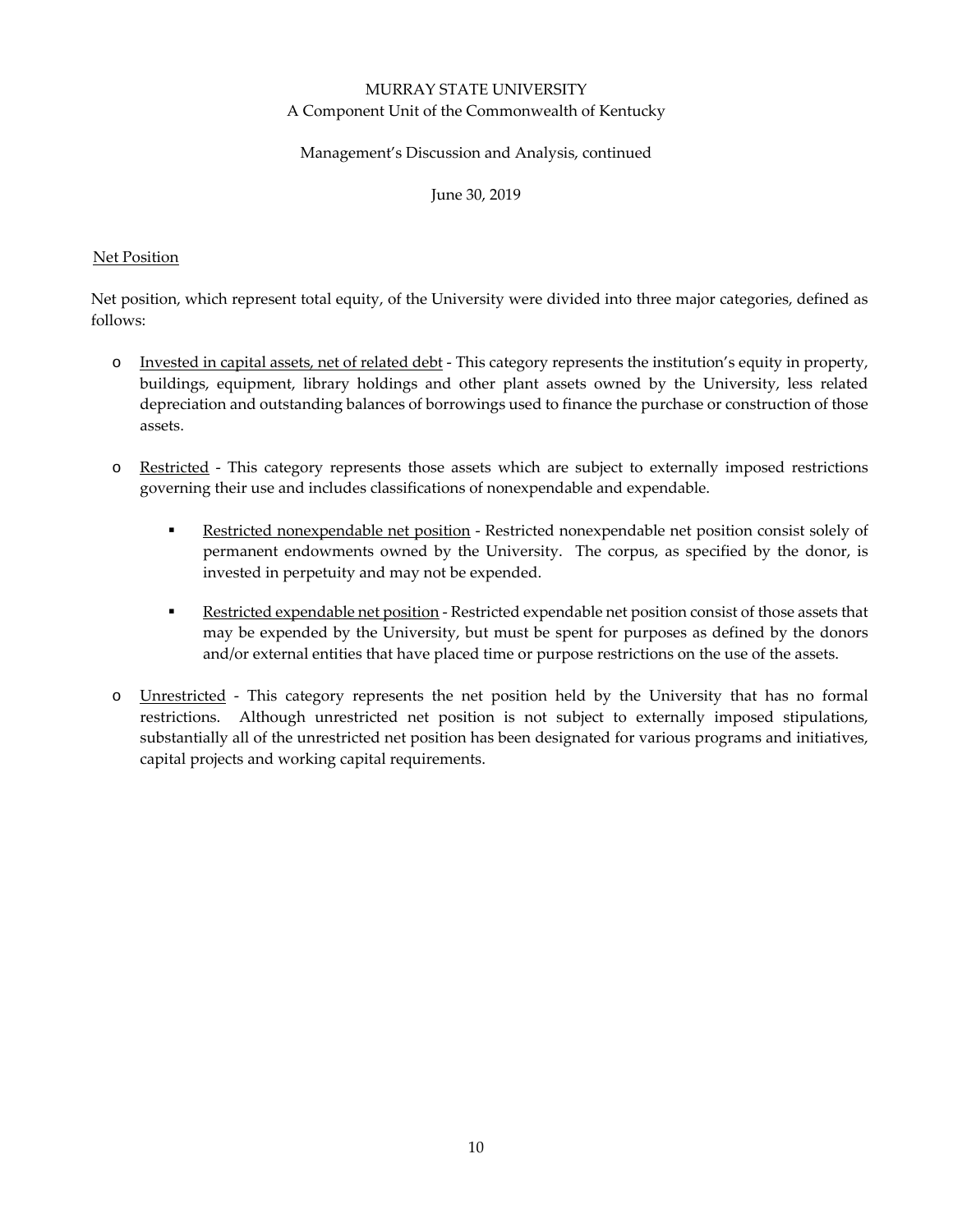# Management's Discussion and Analysis, continued

### June 30, 2019

# **Condensed Statements of Net Position**

|                                                    | June 30, 2019    | June 30, 2018    | June 30, 2017   |
|----------------------------------------------------|------------------|------------------|-----------------|
| <b>Assets</b>                                      |                  |                  |                 |
| Current assets                                     | \$108,932,836    | \$116,557,371    | \$103,706,220   |
| Noncurrent assets                                  | 91,658,940       | 80,169,828       | 79,651,477      |
| Capital assets                                     | 239,660,043      | 233,647,333      | 250,242,436     |
| Total assets                                       | 440,251,819      | 430,374,532      | 433,600,133     |
| <b>Deferred Outflows</b>                           | 42,402,028       | 53,839,367       | 56,508,116      |
| <b>Liabilities</b>                                 |                  |                  |                 |
| Current liabilities                                | 27,086,955       | 22,447,918       | 26,072,558      |
| Noncurrent liabilities                             | 286,518,165      | 342,364,235      | 390,780,206     |
| <b>Total liabilities</b>                           | 313,605,120      | 364,812,153      | 416,852,764     |
| <b>Deferred Inflows</b>                            | 104,772,664      | 73,205,305       | 7,034,713       |
| Net Position                                       |                  |                  |                 |
| Invested in capital assets,<br>net of related debt | 170,681,775      | 159,215,284      | 173,041,810     |
| Restricted for                                     |                  |                  |                 |
| Nonexpendable                                      | 22,517,317       | 22,285,087       | 21,973,233      |
| Expendable<br>Scholarships, research,              |                  |                  |                 |
| instruction and other                              | 7,183,574        | 6,979,462        | 6,271,792       |
| Loans                                              | 3,646,465        | 3,469,792        | 4,081,721       |
| Capital                                            | 14,567,160       | 17,812,615       | 2,667,171       |
| Debt service                                       | 365,424          | 287,315          | 236,717         |
| Unrestricted                                       | (154, 685, 652)  | (163, 853, 114)  | (142, 051, 672) |
| Total net position                                 | 64,276,063<br>\$ | 46,196,441<br>\$ | 66,220,772<br>S |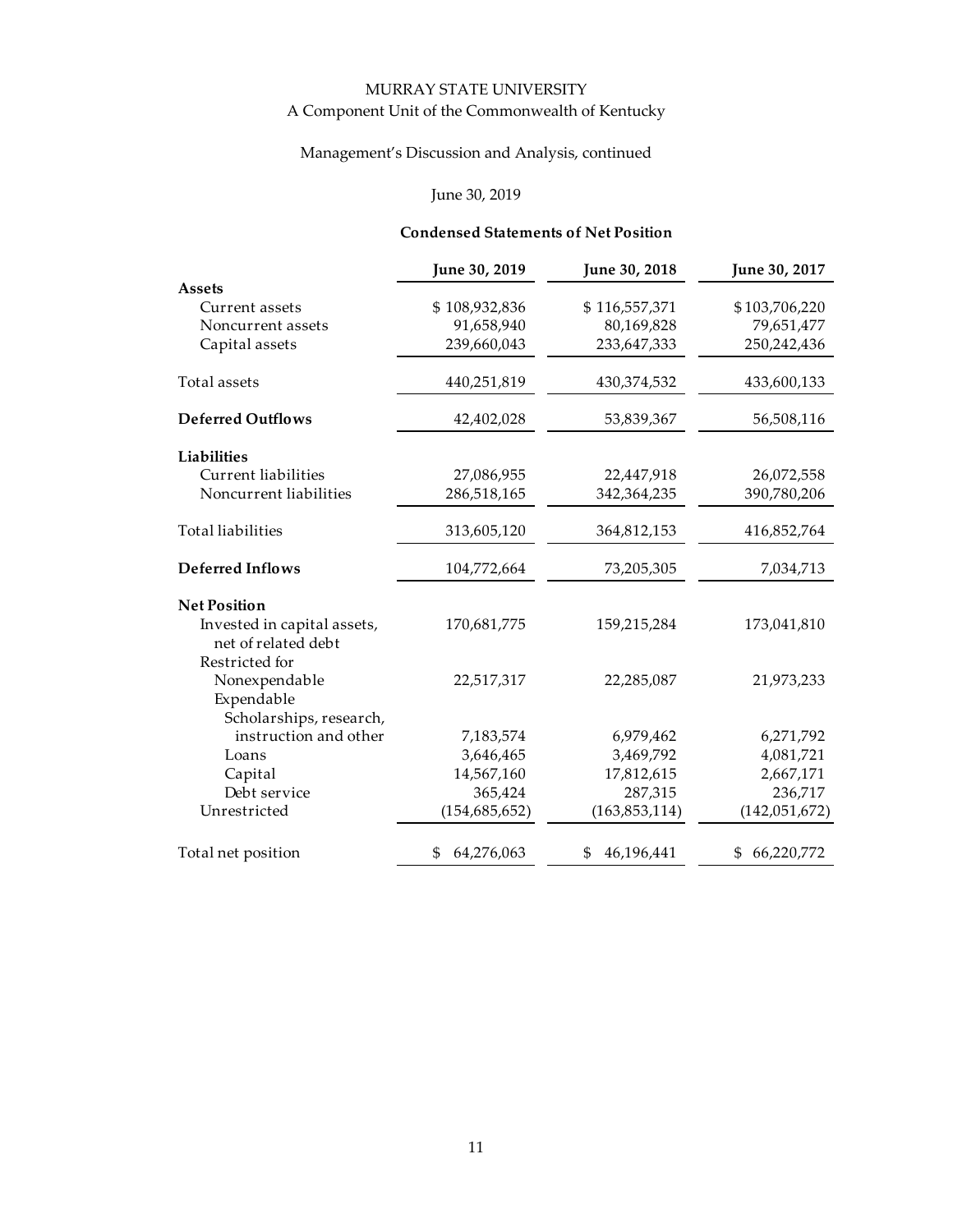#### Management's Discussion and Analysis, continued

### June 30, 2019

### **Statements of Revenues, Expenses and Changes in Net Position**

The Statements of Revenues, Expenses and Changes in Net Position, which are generally referred to as the activities statement or income statement, present the revenues earned and expenses incurred and income or loss from operations for the current and prior fiscal years. Activities are reported as either operating or non-operating. Changes in total net position as presented on the Statements of Net Position are based on the activity presented in the Statements of Revenues, Expenses and Changes in Net Position.

The financial statements are prepared on the accrual basis of accounting, whereby revenues and assets are recognized when the service is provided and expenses and liabilities are recognized when others provide the service, regardless of when cash is exchanged. A public university's dependency on state appropriations will result in reported operating losses. The Governmental Accounting Standards Board requires state appropriations to be classified as non‐operating revenues. The utilization of long‐lived capital assets is reflected in the financial statements as depreciation, which expenses the costs of an asset over its expected useful life.

### **Revenues**

- Total operating revenues, which exclude state appropriations, for fiscal year 2019 were \$110.3 million, including student tuition and fees, net of related discounts and allowances, of \$60.5 million, operating restricted grants and contracts revenues of \$6.9 million, sales, services and other revenues of \$16.0 million, and auxiliary services net revenues of \$26.9 million.
- During fiscal year 2019, operating revenues decreased by (\$8.8 million). This decrease from the prior year is comprised primarily of (\$7.7 million) in actual net tuition, offset by increases of \$0.2 million in grants and contracts revenue, \$3.6 million in sales, services, and other revenues and (\$4.9 million) decrease in auxiliary services, specifically housing, dining and bookstore, largely due to the outsourcing of dining in December 2018.
- The University received \$45.3 million in state appropriations for operations, including performance pool funding, for fiscal year 2019, and \$45.8 million for fiscal year 2018.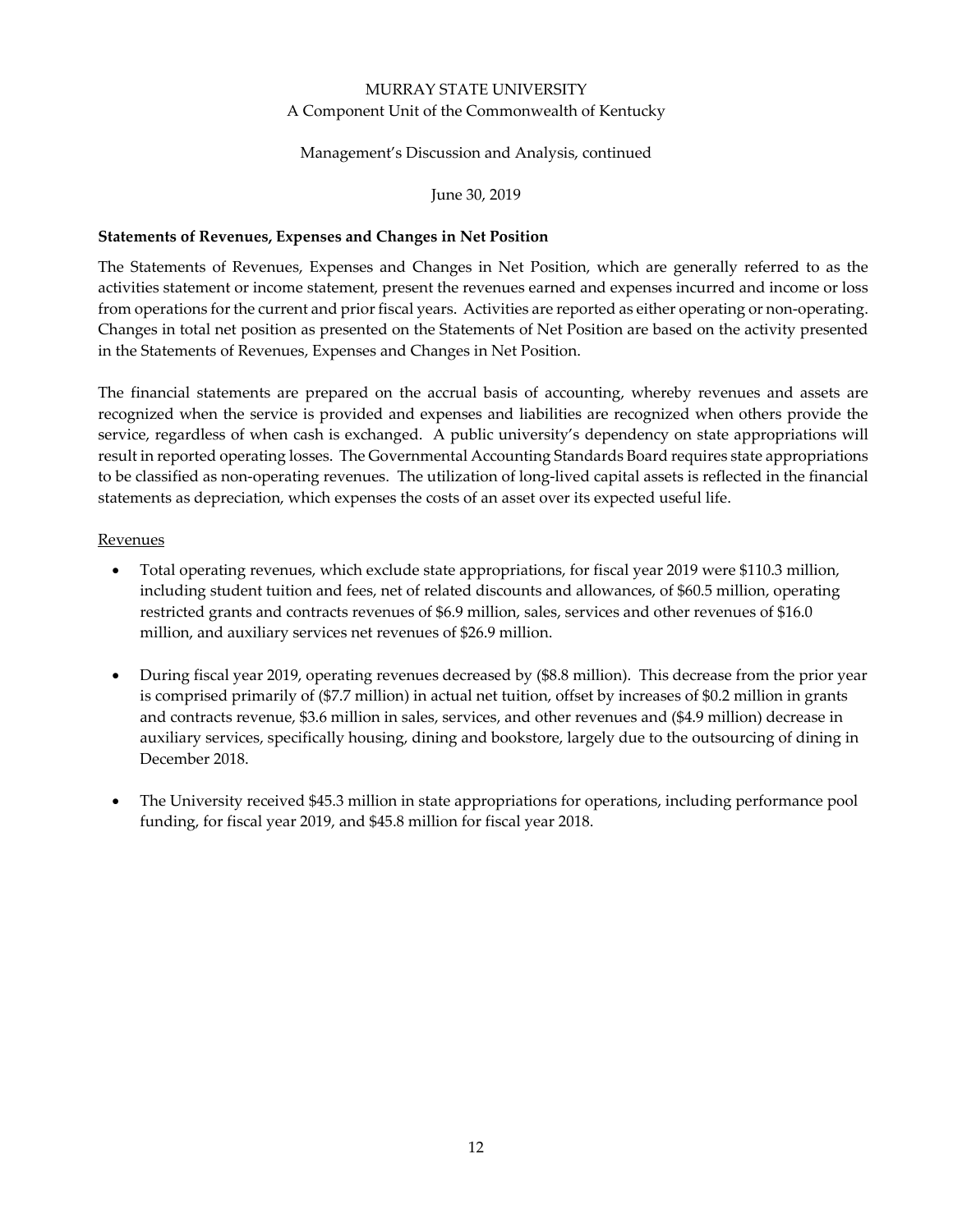Management's Discussion and Analysis, continued

June 30, 2019

The comparative sources of total operating revenues and nonoperating state appropriation revenues are reflected in the following chart:



# **Operating Revenues and State Appropriations (In Thousands)**

### Expenses

Total operating expenses for fiscal year 2019 were \$168.9 million. Academic Affairs, which include instruction, research, libraries and academic support, represent the largest portion of the operating expenses totaling \$73.4 million or 43%. Student Affairs, which include student services, financial aid and auxiliary services, was \$49.5 million or 29% and other expenses which include public service, institutional support, depreciation and operation and maintenance and state pension expense amounted to \$46.0 million or 28%. Depreciation and Pension expense for all areas of the University, are reported as an operating expense and was not allocated to each program group, except for auxiliary enterprises.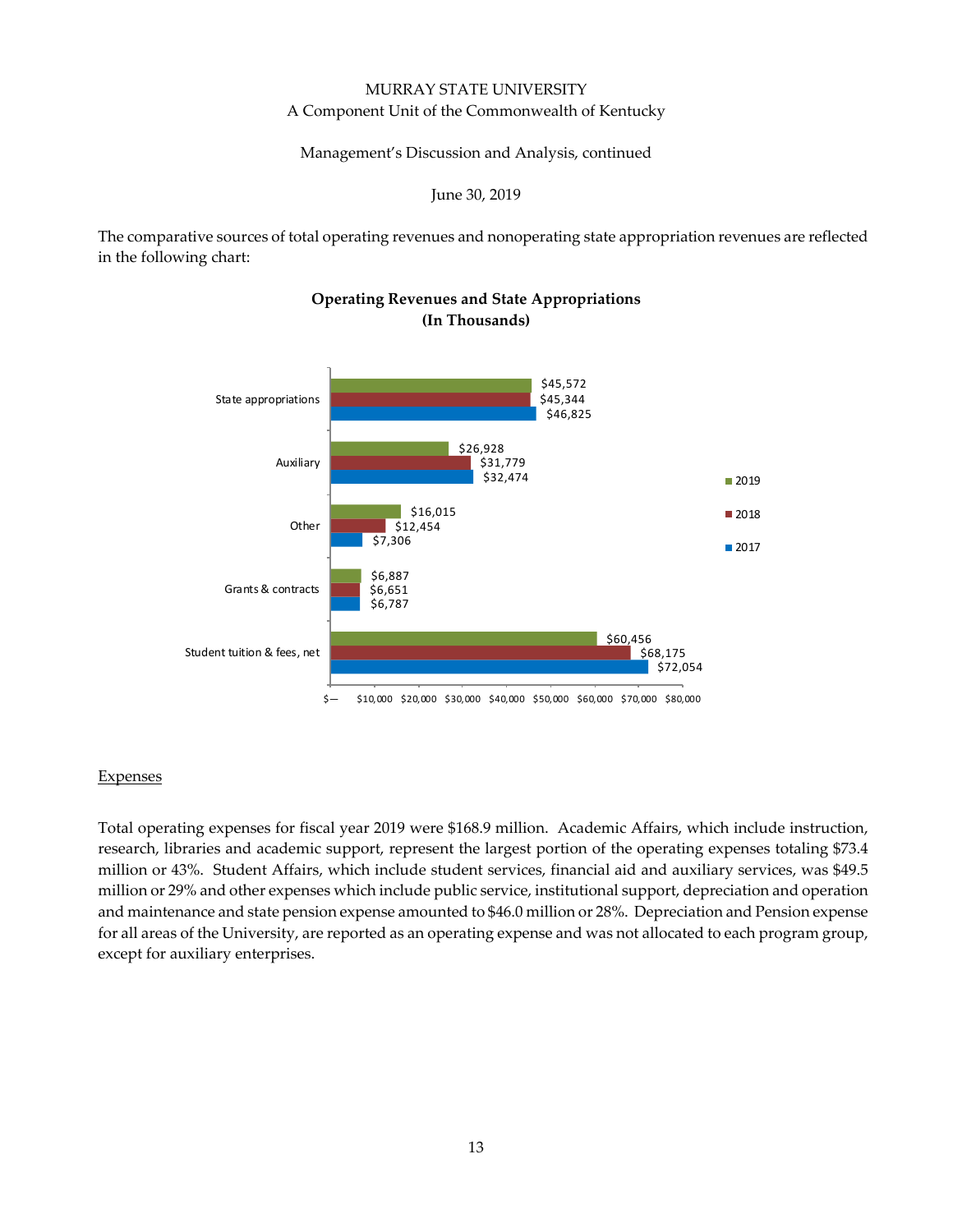### Management's Discussion and Analysis, continued

June 30, 2019

Operating expenses decreased for the year ended June 30, 2019, by (\$17.6 million). The primary reasons for the decrease in operating expenses are as follows:

- (\$5.5 million) ‐ Decrease in overall operating expenses as the result of the University's proportionate share of expenses related to Kentucky state pension plans. The University's proportionate expenses were \$12.6 million in 2019, \$10.2 million in 2018 and \$4.6 million in 2017 for the KERS and a \$21.2 million credit to expense in 2019, \$13.2 million credit to expenses in 2018 and \$18 million charge to expenses in 2017 for the TRS.
- (\$0.5 million) Decrease in overall operating expenses as the result of the University's proportionate share of expenses related to Kentucky state OPEB plans. The University's proportionate expenses were \$1.0 million in 2019 and \$1.2 million in 2018 KERS and \$0.3 million in 2019 and \$0.6 million in 2018 for the TRS.
- (\$3.8 million) ‐ Decrease in operation and maintenance of plant expense as the result of the New BVC and Engineering and Physics buildings being placed in service in 2018. When this occurs, several expenses held as construction‐in‐progress are released as plant expenses related to the construction of the building but not capitalized as part of the building.
- (\$3.7 million) Decrease in overall operation spending, not including operations and maintenance mentioned above. This includes a (\$3.6 million) decrease in overall salaries and benefits and a (\$0.1 million) decrease in other overall expenditures.
- (\$4.0 million) Decrease in auxiliary enterprises primarily due to the outsourcing of dining services.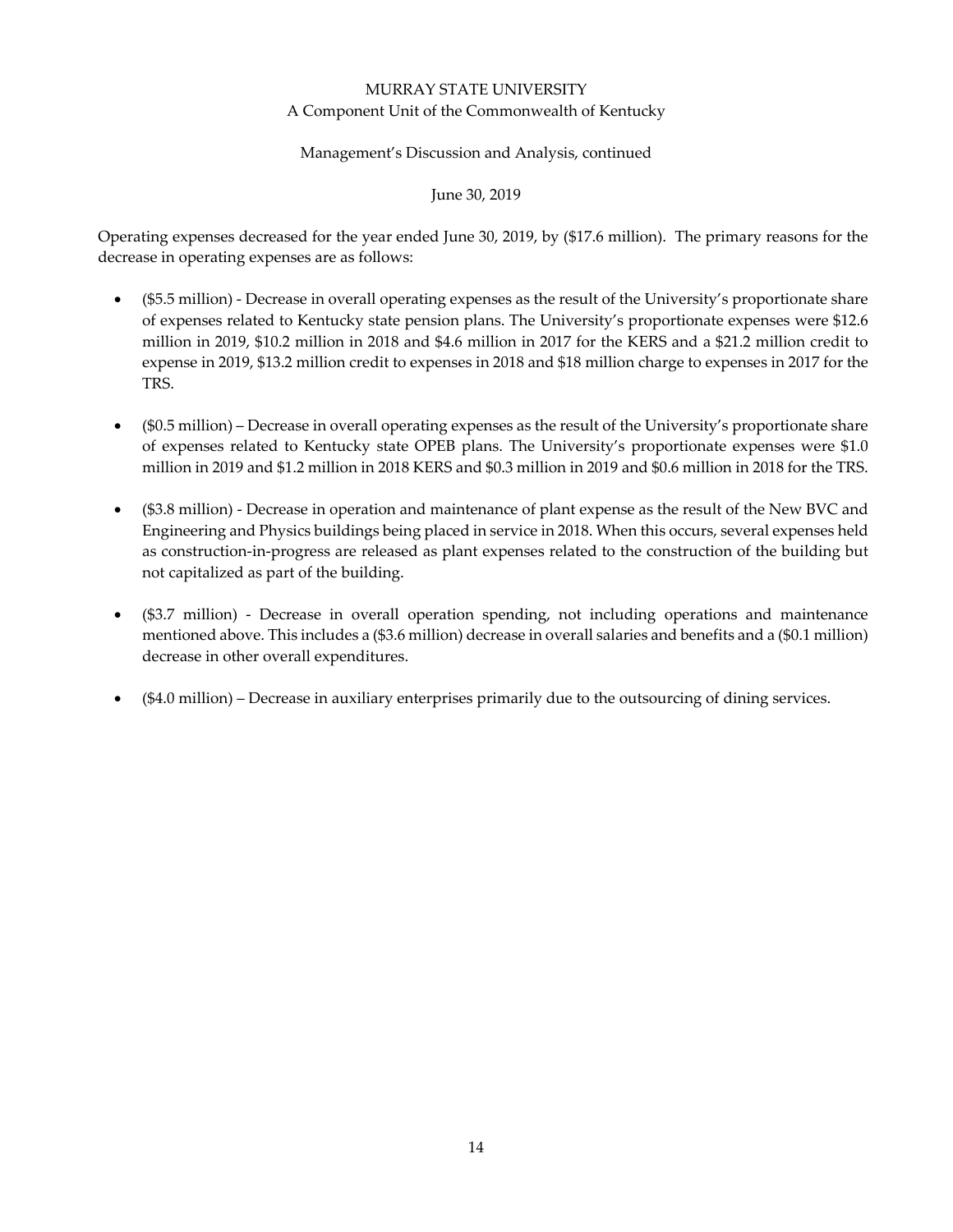Management's Discussion and Analysis, continued

June 30, 2019

Operating expenses by type are reflected in the following chart:

## **University Operating Expenses Year Ended June 30, 2019**



The net loss from operations for the year ended June 30, 2019, was (\$58.7 million) including pension/OPEB adjustments. Nonoperating revenues, net of expenses, of \$73.1 million, insurance reimbursements of \$3.4 million, and capital gifts of \$0.1 million resulted in an increase in net position of \$18.1 million for the year ended June 30, 2019. This increase in net position is primarily the result of \$6.0 million related to pension/OPEB, \$4.0 million related to the outsourcing of dining services, \$3.8 million related to a decrease in operation and maintenance of plant expenses related and \$3.7 decrease in overall operation spending combined with an increase in investment income.

The net loss from operations for the year ended June 30, 2018, was (\$67.6 million) including pension/OPEB adjustments. Nonoperating revenues, net of expenses, of \$70.8 million, state capital appropriations of \$4.4 million related to the Breathitt Veterinary Center and the Engineering and Physics building projects, insurance reimbursement related to the impairment of J. H. Richmond Residence Hall and surrounding buildings which were impacted of \$3.9 million, other insurance reimbursements of \$1.1 million, and capital gifts of \$0.4 million resulted in an increase in net position of \$12.1 million for the year ended June 30, 2018.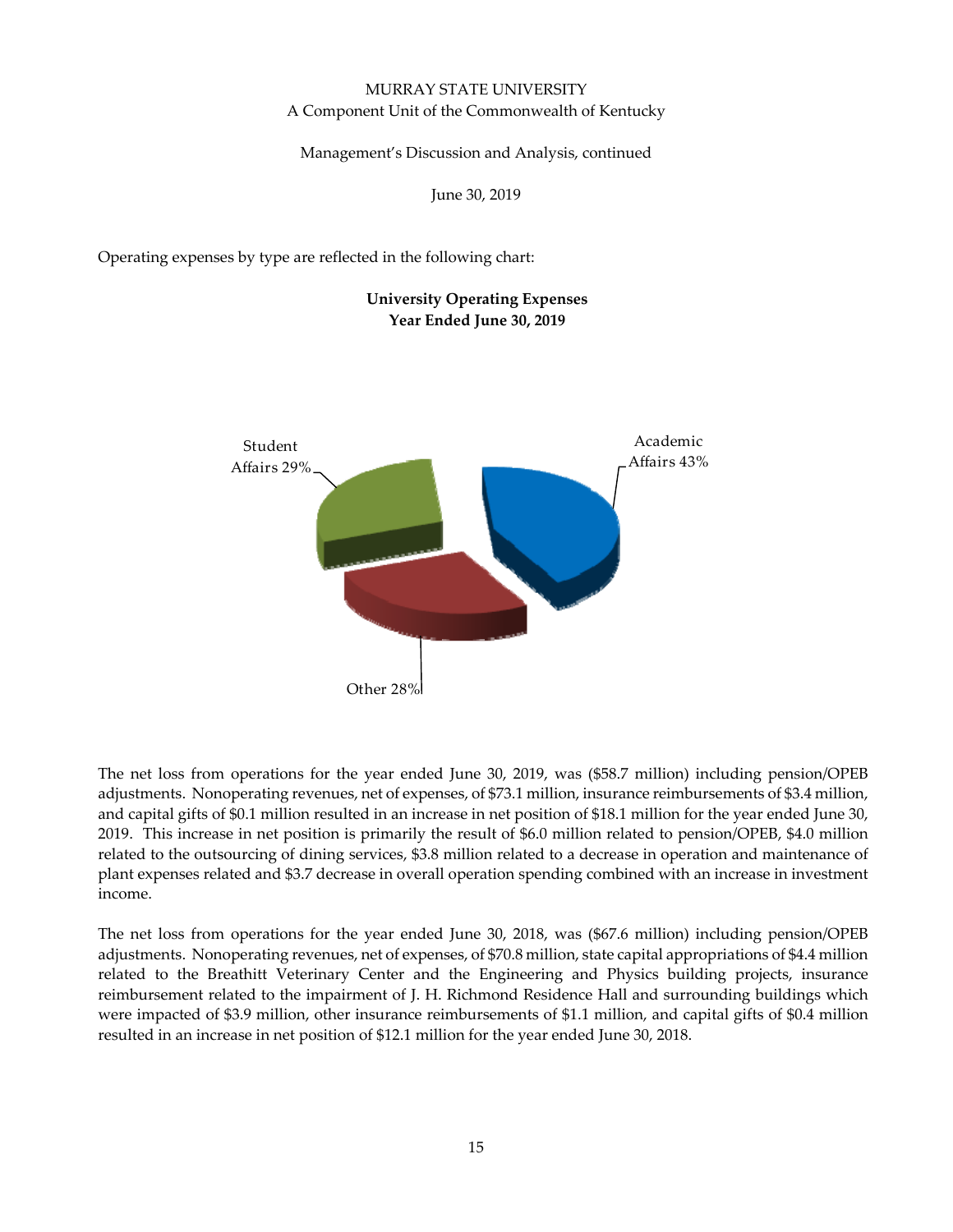# Management's Discussion and Analysis, continued

### June 30, 2019

# **Condensed Statements of Revenues, Expenses, and Changes in Net Position**

|                                                                  | 2019             | 2018           | 2017           |
|------------------------------------------------------------------|------------------|----------------|----------------|
| <b>Operating revenues</b>                                        |                  |                |                |
| Student tuition and fees, net                                    | 60,456,045<br>\$ | \$68,175,108   | \$72,053,962   |
| Grants and contracts                                             | 6,886,581        | 6,650,616      | 6,787,113      |
| Other                                                            | 16,015,020       | 12,453,726     | 7,306,302      |
| Auxiliary, net                                                   | 26,928,253       | 31,779,351     | 32,473,936     |
| Total operating revenues                                         | 110,285,899      | 119,058,801    | 118,621,313    |
| <b>Operating expenses</b>                                        |                  |                |                |
| Instruction                                                      | 61,064,980       | 62,572,485     | 62,523,230     |
| Other educational and general                                    | 77,435,333       | 89,344,602     | 105,309,128    |
| Depreciation                                                     | 9,154,634        | 9,330,382      | 8,585,227      |
| Auxiliary enterprises                                            | 18,599,020       | 22,608,719     | 22,570,810     |
| Auxiliary depreciation                                           | 2,693,821        | 2,757,883      | 2,872,348      |
| Total operating expenses                                         | 168, 947, 788    | 186,614,071    | 201,860,743    |
| Operating loss                                                   | (58,661,889)     | (67, 555, 270) | (83, 239, 430) |
| Nonoperating revenues                                            |                  |                |                |
| State appropriations                                             | 45,572,300       | 45,344,100     | 46,824,500     |
| Other nonoperating revenues                                      | 27,485,929       | 25,496,375     | 23,916,782     |
| Total nonoperating revenues                                      | 73,058,229       | 70,840,475     | 70,741,282     |
|                                                                  |                  |                |                |
| Other revenues                                                   |                  |                |                |
| State capital appropriations and other                           | 3,683,282        | 8,831,567      | 21,959,490     |
| Increase in net assets                                           | 18,079,622       | 12,116,772     | 9,461,342      |
| Net position, beginning of year                                  | 46,196,441       | 66,220,772     | 56,759,430     |
| Restatement of 2018 beginning net position for<br>OPEB liability |                  | (32, 141, 103) |                |
| Net position, beginning of year                                  | 46,196,441       | 34,079,669     | 56,759,430     |
| Net position, end of year                                        | 64,276,063       | \$46,196,441   | \$66,220,772   |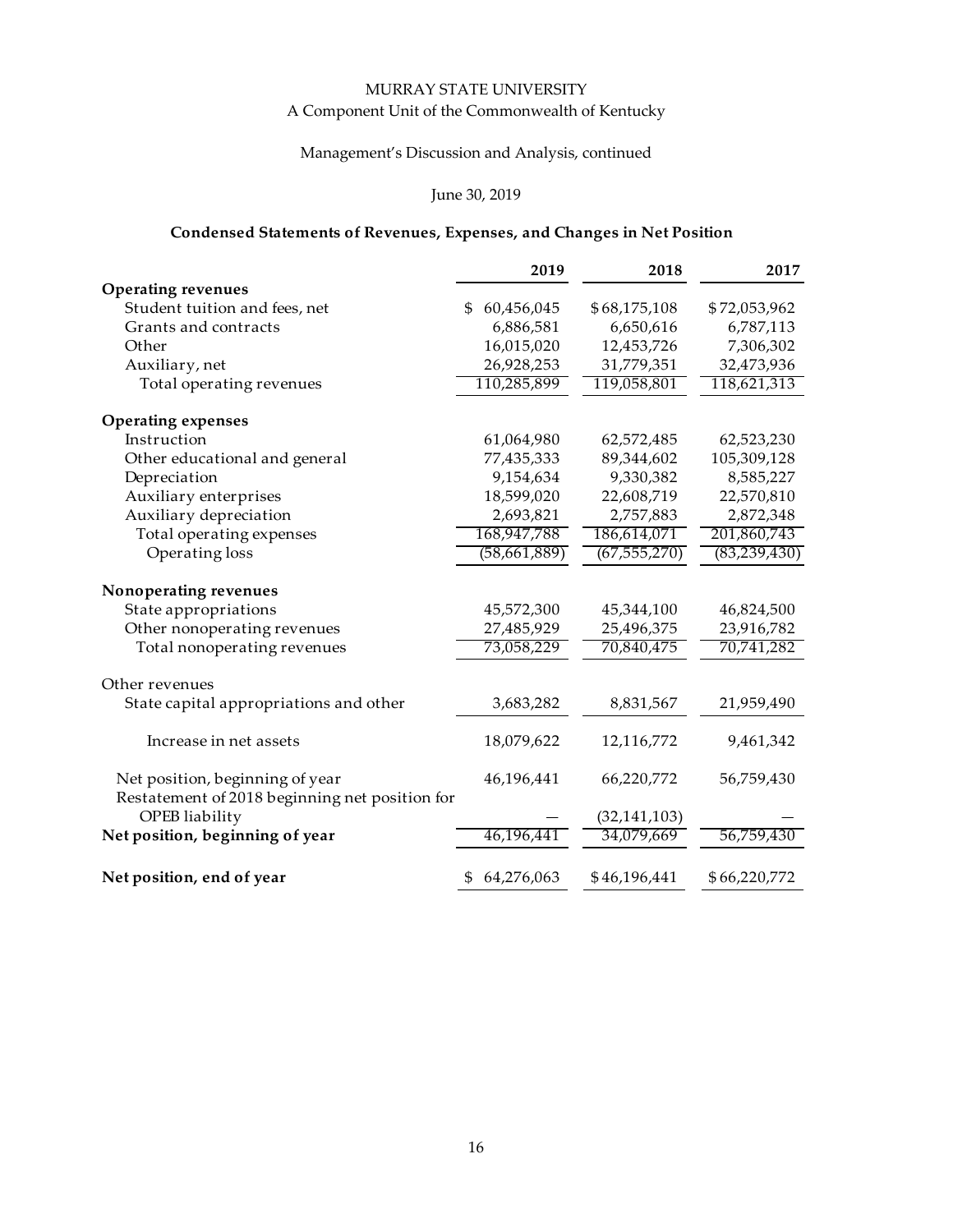#### Management's Discussion and Analysis, continued

June 30, 2019

### **Statements of Cash Flows**

The Statements of Cash Flows provide a summary of the sources and uses of cash by defined categories. The principal purposes of the Statements of Cash Flows are to provide information about the University's cash receipts and payments during the years and to help assess the University's ability to generate future net cash flows and meet obligations as they become due, as well as its need for external financing.

### For the year ended June 30, 2019:

The net cash used in operating activities reflects the net cash used for general operations of the University, which increased by \$11.3 million during fiscal year 2019. This increase in cash was primarily due to increases in cash provided by sales and services of education and other revenues activities by \$13.4 million which includes state pension support and decreases in cash used by payments to suppliers totaling \$3.0 million combined with a (\$3.5 million) decrease in cash used by auxiliaries for payments for salaries, wages and fringes as well as (\$1.6 million) decrease payments to suppliers, primarily resulting from the outsourcing of dining services during fiscal year 2019.

The cash flows from noncapital financing activities increased by \$5.0 million during fiscal year 2019. This change was primarily due to an increase of \$3.9 million for deferred revenues related to the outsourcing of dining services and \$1.1 million increase in grants and contracts.

The net cash flows used in capital and related financing activities represent cash used for the acquisition, construction and renovation of capital assets, changed from (\$6.1 million) used during fiscal year 2018 to (\$17.3 million) used during fiscal year 2019, a \$11.2 million change. Part of this decrease is due to \$5.8 million more cash used in the construction costs attributable to J.H. Richmond Hall. Additionally, the Breathitt Veterinary Center, and Engineering and Physics building were completed or nearing completion in fiscal year 2018 therefore, reduced spending on these facilities occurred during fiscal year 2019. Also contributing to the decrease was a \$3 million receipt of insurance proceeds for J. H. Richmond Residence Hall received in fiscal year 2018.

The cash flows provided by investing activities represent the cash activities of investments, which increased by \$2.9 million for 2019. This increase was primarily the result of an increase in investment earnings, \$2.9 which is attributed to an increase in interest earned on cash accounts held by the Treasurer of the Commonwealth and was due to favorable market performance.

### For the year ended June 30, 2018:

The net cash used in operating activities reflects the net cash used for general operations of the University, which decreased by (\$10.9 million) during fiscal 2018. This decrease in cash used was primarily due to increases in cash used by payments to suppliers and for salaries, wages and fringes, and decreases in cash from net tuition and fees, and sales and other revenues.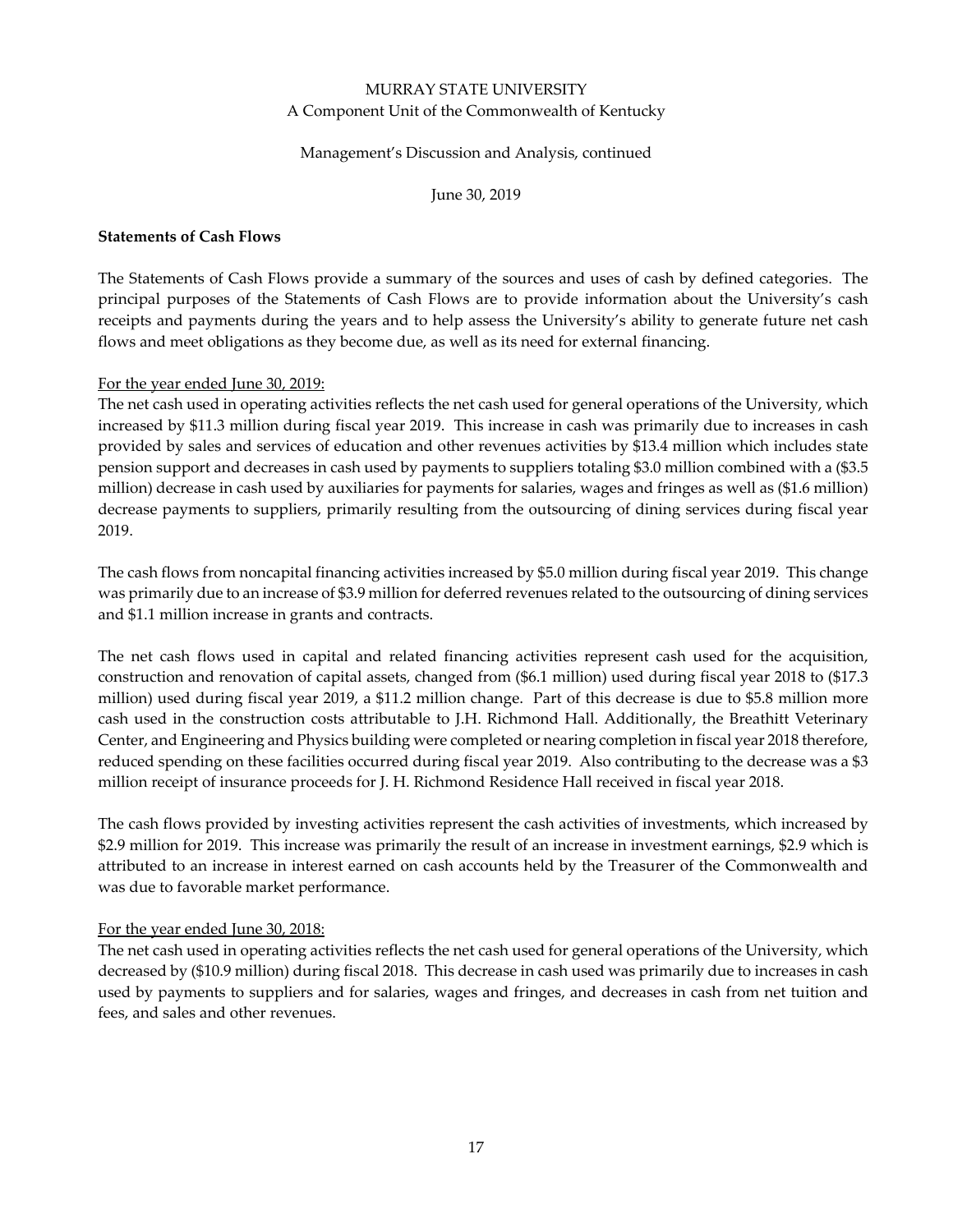#### Management's Discussion and Analysis, continued

#### June 30, 2019

The cash flows from noncapital financing activities increased by \$323,000 during fiscal year 2018. This change was primarily due to an increase of \$1.4 million for grants and contract revenue, \$227,000 for Endowment proceeds and \$209,000 for gifts other than capital, offset by a (\$520,000) decrease in state appropriations for fiscal year 2018 and a (\$961,000) decrease in state appropriation returns of prior year deductions.

The net cash flows used in capital and related financing activities represent cash used for the acquisition, construction and renovation of capital assets, changed from (\$16.2 million) used during 2017 to (\$6.1 million) used during 2018, a \$10 million change. Part of this decrease is due to \$23.1 million less cash used in the purchase of capital assets, attributable to decreased spending on the Breathitt Veterinary Center, and Engineering and Physics building both of which were completed or nearing completion in 2018. Also contributing to the increase was a \$3 million receipt of insurance proceeds for J.H. Richmond Hall. These were offset by a (\$16.8 million) decrease in state capital appropriations for the final construction of the Breathitt Veterinary Center and the Engineering and Physics building.

The cash flows provided by investing activities represent the cash activities of investments, which increased by \$1.1 million for 2018. This increase was primarily the result of an increase in investment receipts, \$900,000 of which is attributed to an increase in interest earned on local bank accounts as well as cash accounts held in Frankfort.

| Cash provided/(used) by:                 | 2019                 | 2018                  | 2017            |
|------------------------------------------|----------------------|-----------------------|-----------------|
|                                          |                      |                       |                 |
| Operating activities                     | (50, 285, 029)<br>S. | (61, 621, 713)<br>SS. | \$ (50,689,875) |
| Noncapital financing activities          | 74,117,599           | 69,112,066            | 68,789,385      |
| Capital and related financing activities | (15, 574, 361)       | (6,105,745)           | (16, 174, 554)  |
| Investing activities                     | 4,961,649            | 2,052,005             | 949,730         |
| Net increase in cash                     | 13,219,858           | 3,436,613             | 2,874,686       |
| Cash and cash equivalents, beginning     |                      |                       |                 |
| of year                                  | 143,192,525          | 139,755,912           | 136,881,226     |
|                                          |                      |                       |                 |
| Cash and cash equivalents, end of year   | 156,412,383          | \$143,192,525         | \$139,755,912   |

### **Condensed Statements of Cash Flows**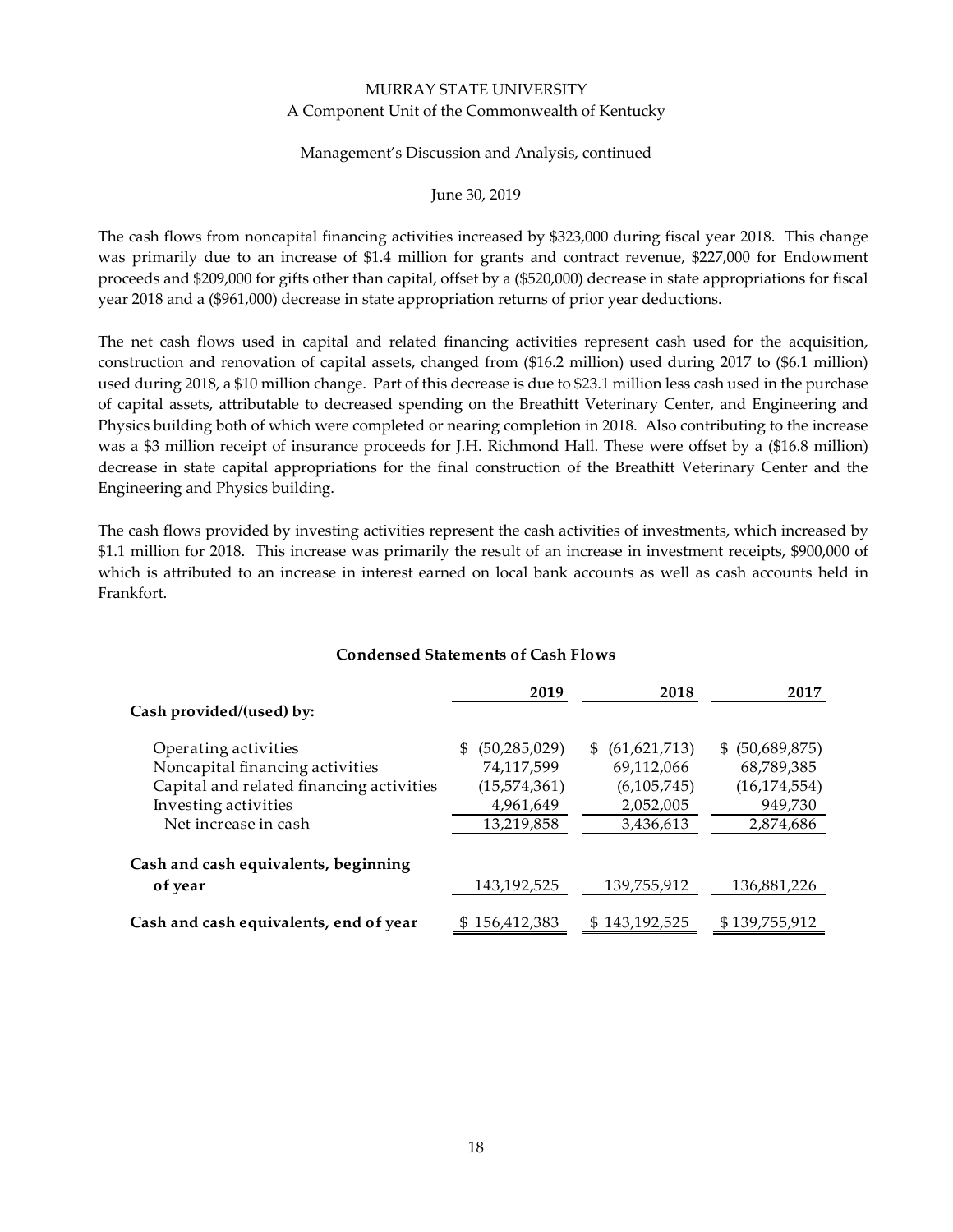### Management's Discussion and Analysis, continued

#### June 30, 2019

### **Capital Assets and Debt Administration**

The University had a \$15.0 million increase in capital assets, before accumulated depreciation, during the fiscal year ended June 30, 2019. This change is primarily due to a \$12.5 million increase in construction‐in‐progress related to J.H. Richmond Residence Hall.

Capital assets as of June 30, 2019, and changes during the year are as follows:

|                           | <b>Balance</b><br>June 30, 2019 | <b>Balance</b><br>June 30, 2018 |                 |
|---------------------------|---------------------------------|---------------------------------|-----------------|
| Land                      | \$<br>10,442,742                | \$<br>10,176,698                | \$<br>266,044   |
| Construction in progress  | 18,831,090                      | 6,264,350                       | 12,566,740      |
| Museum and collectibles   | 694.737                         | 694.737                         |                 |
| Buildings                 | 372,556,320                     | 372,149,804                     | 406,516         |
| Non-building improvements | 18,507,858                      | 17,172,063                      | 1,335,795       |
| Equipment                 | 35,864,174                      | 35,280,560                      | 583,614         |
| Software                  | 1,932,019                       | 1,932,019                       |                 |
| Library holdings          | 10,681,965                      | 10,744,204                      | (62, 239)       |
| Livestock                 | 137.749                         | 151,749                         | (14,000)        |
| Accumulated depreciation  | (229,988,611)                   | (220, 918, 851)                 | (9,069,760)     |
| Total                     | 239,660,043                     | 233,647,333<br>S.               | \$<br>6,012,710 |

Debt as of June 30, 2019, and changes during the year are as follows:

|                        | <b>Balance</b><br>June 30, 2019 | <b>Balance</b><br>June 30, 2018 | Net Change<br>2018-19 |  |  |
|------------------------|---------------------------------|---------------------------------|-----------------------|--|--|
| General receipts bonds | \$ 64,400,000                   | \$68,290,000                    | $$$ (3,890,000)       |  |  |
| Bond discount          | (46,219)                        | (50, 841)                       | 4,622                 |  |  |
| Bond premium           | 1,826,529                       | 1,947,291                       | (120,762)             |  |  |
| City of Murray         | 6,995,000                       | 7,390,000                       | (395,000)             |  |  |
| Total                  | \$73,175,310                    | \$77,576,450                    | (4,401,140)<br>\$     |  |  |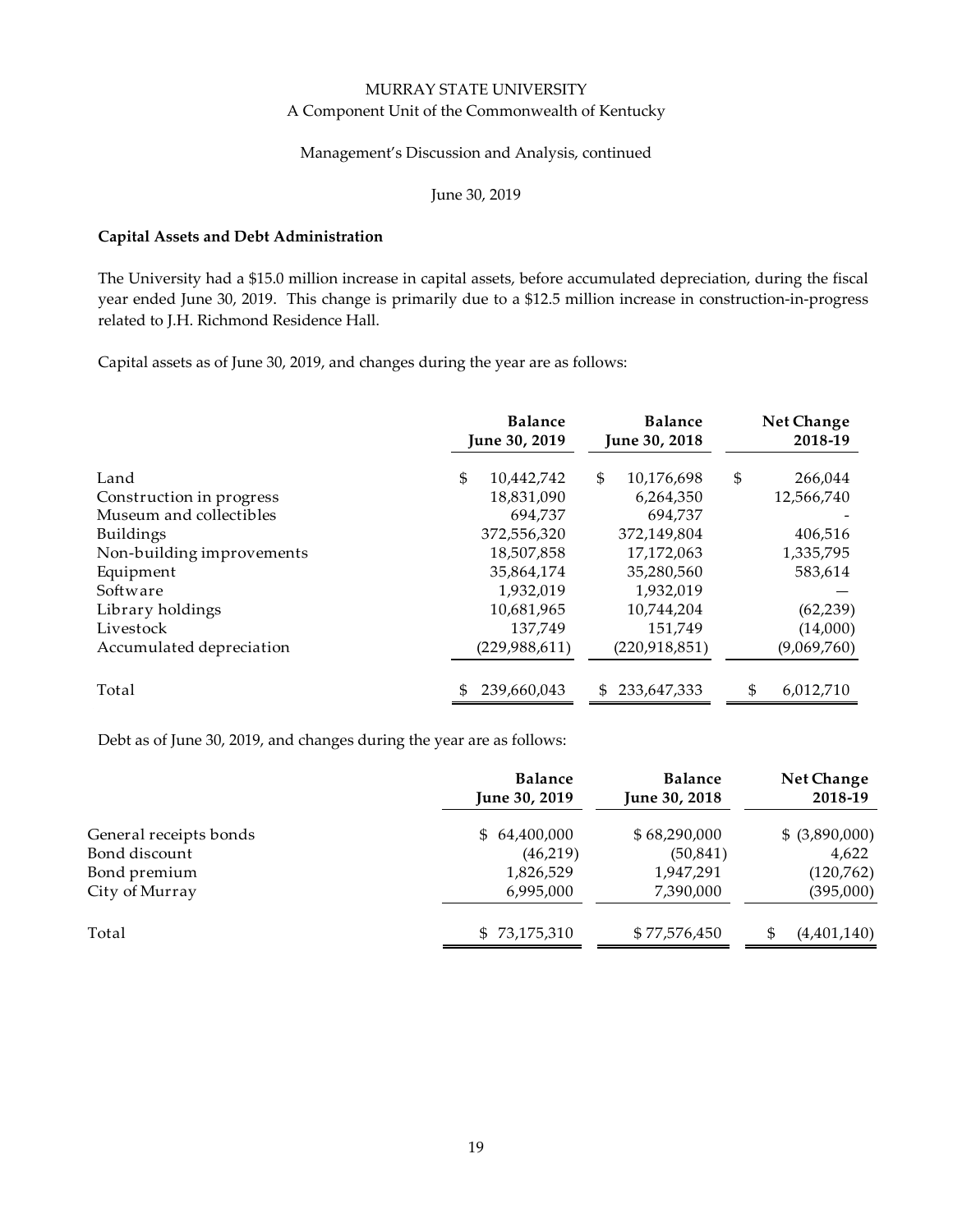#### Management's Discussion and Analysis, continued

June 30, 2019

### **Infrastructure Assets**

Infrastructure assets are defined by GASB No. 34 as long‐lived assets that are normally stationary in nature and normally can be preserved for a significantly greater number of years than most capital assets. These types of assets will typically be permanent nonbuilding additions that service the entire campus. The University has adopted the modified approach of accounting for its infrastructure assets. This approach requires that an asset management system be established and maintained. Such a system would assess and disclose that all eligible infrastructure assets are being preserved approximately at (or above) a condition level established. To date, the University has not identified any assets that should be classified as infrastructure.

Additional information for Capital Assets and Debt can be found in Notes 7 and 11, respectively, to the financial statements.

### **Economic Factors Affecting Future Periods**

 In fiscal year 2019, Kentucky's General Fund receipts rose for the ninth consecutive year. Final 2019 General Fund revenues were \$11,392.7 million, or 5.1%, more than 2018 collections. Final General Fund revenues were \$194.5 million or 1.7% more than the official revenue estimate which had projected 3.3% growth.

The national outlook over the next three fiscal quarters calls for a return to the long-term Gross Domestic Product (GDP) growth trend and a material slowing in employment gains. Real GDP growth is expected to be 2% over the next three quarters. Additionally, interest rates are expected to remain low and the Federal Reserve has signaled a "dovish" policy for the near term. Recent gains in wealth, wages, and employment have been coupled with increased consumer confidence, supporting continued growth in consumer expenditures.

The above was reported in the 2019 annual edition of Commonwealth of Kentucky Quarterly Economic & Revenue Report.

- $\triangleright$  The University issued general receipts bonds in July 2019 totaling \$4.3 million for the refunding of Series 2009 A general receipts bonds originally obtained for the completion of J.H. Richmond Residence Hall and various other projects under \$600,000.
- The University continues to manage ongoing asset preservation issues. These are being addressed through a combination of an annual budget allocation of university funds designated to deferred maintenance projects, one‐time funding and the use of reserves as appropriate. With aging buildings and infrastructure, asset preservation will continue to be a funding priority for the University.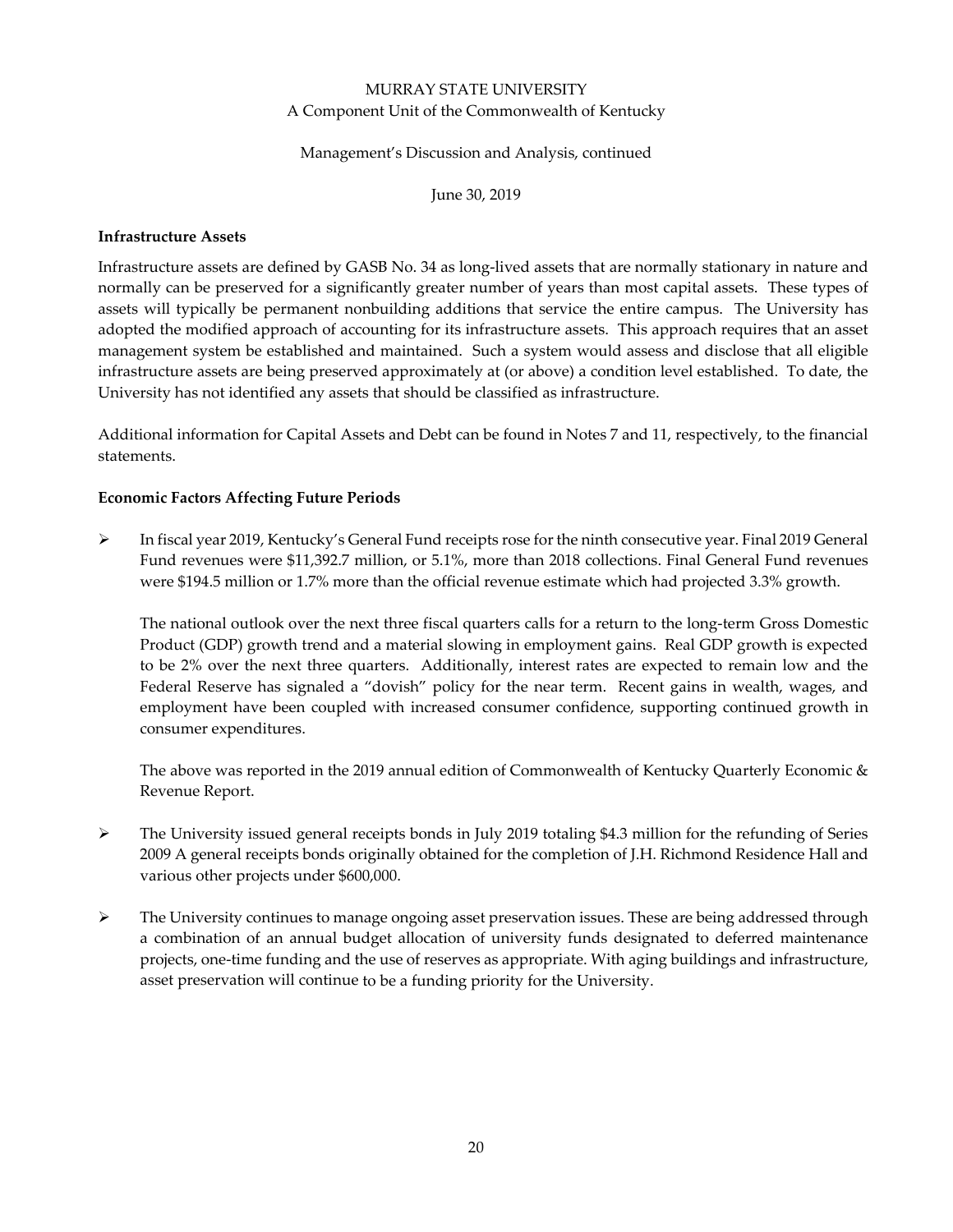#### Management's Discussion and Analysis, continued

### June 30, 2019

The University will be requesting bond financing authorization for up to \$11 million from the General Assembly in their 2020 session as part of the 2020‐22 Budget of the Commonwealth. In addition, a request for up to \$22 million in matching funds will be requested. This \$33 million will be designated for asset preservation.

The 2020‐22 biennium capital budget request will also include \$16 million bond financing authorization for a construction/renovation of Residence halls and up to \$66 million of third financing authorization for the construction/renovation of residence halls.

The University is currently developing an updated campus master plan, including residence halls and athletic facilities. These plans are expected to be completed in the winter 2020.

- The University continues to provide health insurance to employees through a self‐funded program. As reflected in national trends, the costs of health claims continue to be a major expense for the University. Details of funding amounts for the plan can be found in Note 9. The University implemented a stronger utilization management package, with additional controls on specialty drugs to help manage pharmacy costs. The Segal Company (Sibson Consulting) provides guidance for all health and wellness programs.
- The Board of Regents authorized the exploration of outsourcing options and the issuance of necessary request for proposals (RFP) that may be in the best interest of the University in June 2019. An RFP was released in September 2019 related to the outsourcing of facilities management custodial, grounds and/or maintenance functions. The RFP will be followed by a review of vendor responses and campus visits and presentations, resulting in an evaluation of the facilities management outsourcing options.
- Early headcount enrollments for Fall 2019 are promising, with first-time freshmen enrollments up  $7.6\%$ , first-time transfer enrollments up 11.6%, and first-time graduate enrollment up 12.5%. Total enrollment is projected to be up 1.1%, with freshmen to sophomore retention rate for baccalaureate‐degree seeking students of 79%.
- $\triangleright$  The University is working to develop a stronger online academic program presence and plans to begin a pilot project with the assistance of a third‐party to assist with the marketing and management of select graduate programs. The University's faculty will continue to teach these programs and will maintain all responsibilities and oversight of course content. Enrollments are expected to grow above current levels and net revenues will assist with academic program enhancement and other institutional priorities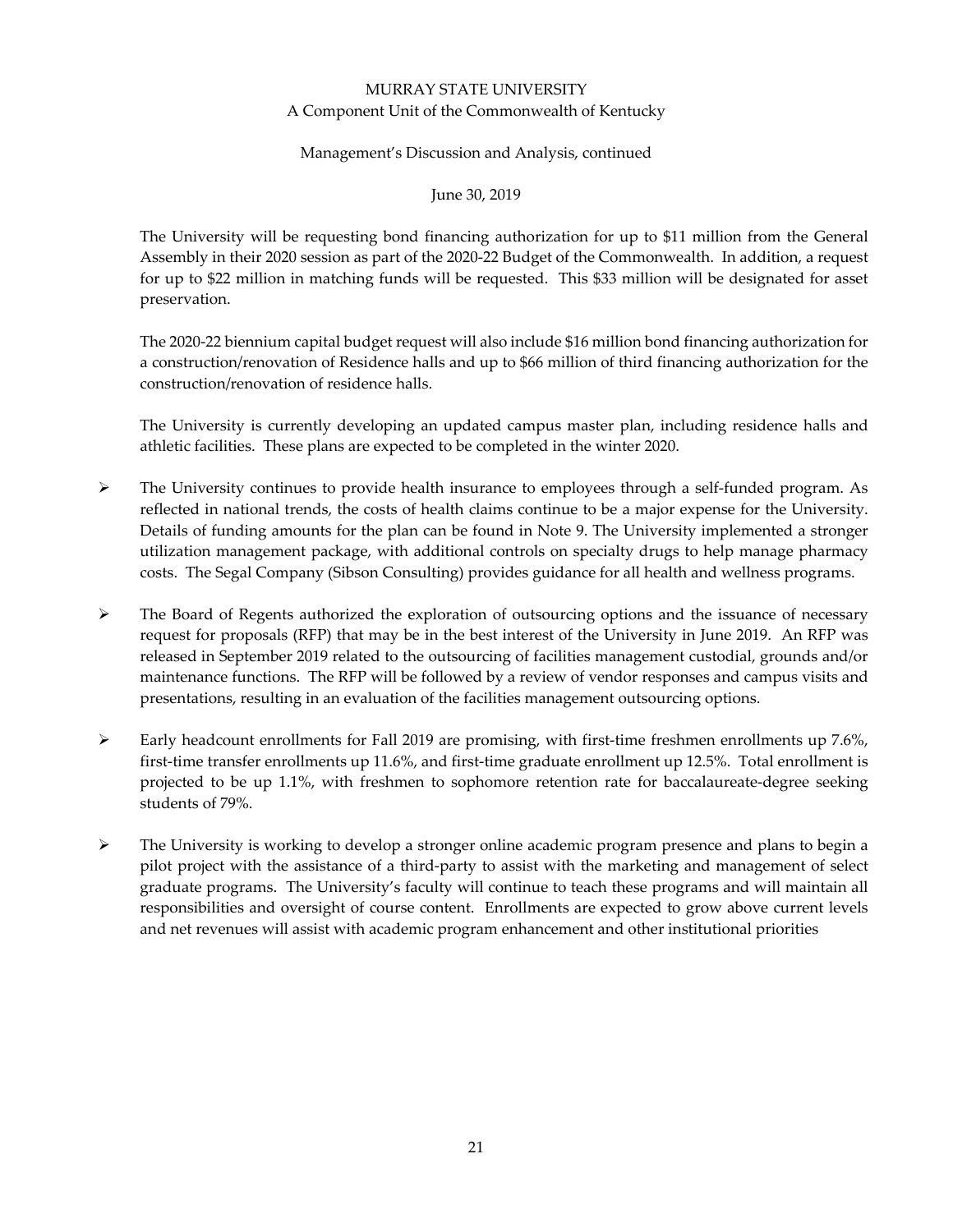### Management's Discussion and Analysis, continued

### June 30, 2019

- During the 2019 Kentucky Special Legislation Session, House Bill 1 (HB1) was approved by the legislature and approved by the Governor, to be effective for fiscal year 2020. HB1 provided an employer contribution rate freeze of 49.47% ending on June 30, 2020. This rate was planned to be 83.43% on July 1, 2019. In addition, the legislation provides options for "quasi" agencies, which includes five comprehensive universities and the community college system within the state of Kentucky. These options provide for a lump sum or a 30-year financing option for each agency to pay their portion, as defined by the Kentucky Retirement System, of the KERS unfunded pension and OPEB liabilities. The legislation also allows these agencies to remain in the KERS and accept increasing employee contribution rates that currently have no defined maximum. Murray State University is in the process of analyzing which option is most sustainable for the long‐range operations of the University.
- $\triangleright$  The Universities state performance funding model caps the maximum exposure of loss at 1% of appropriations for fiscal year 2019. This cap is a maximum of 2% for fiscal year 2020 and current legislation requires the elimination of a cap for fiscal years 2021 and after. The University is actively working with legislative representatives to reinstate the legislatively 2% mandated cap for fiscal years 2021 and after. This will provide a more stable allocation from the performance funding pool and allow all universities the ability to develop long‐range financial plans.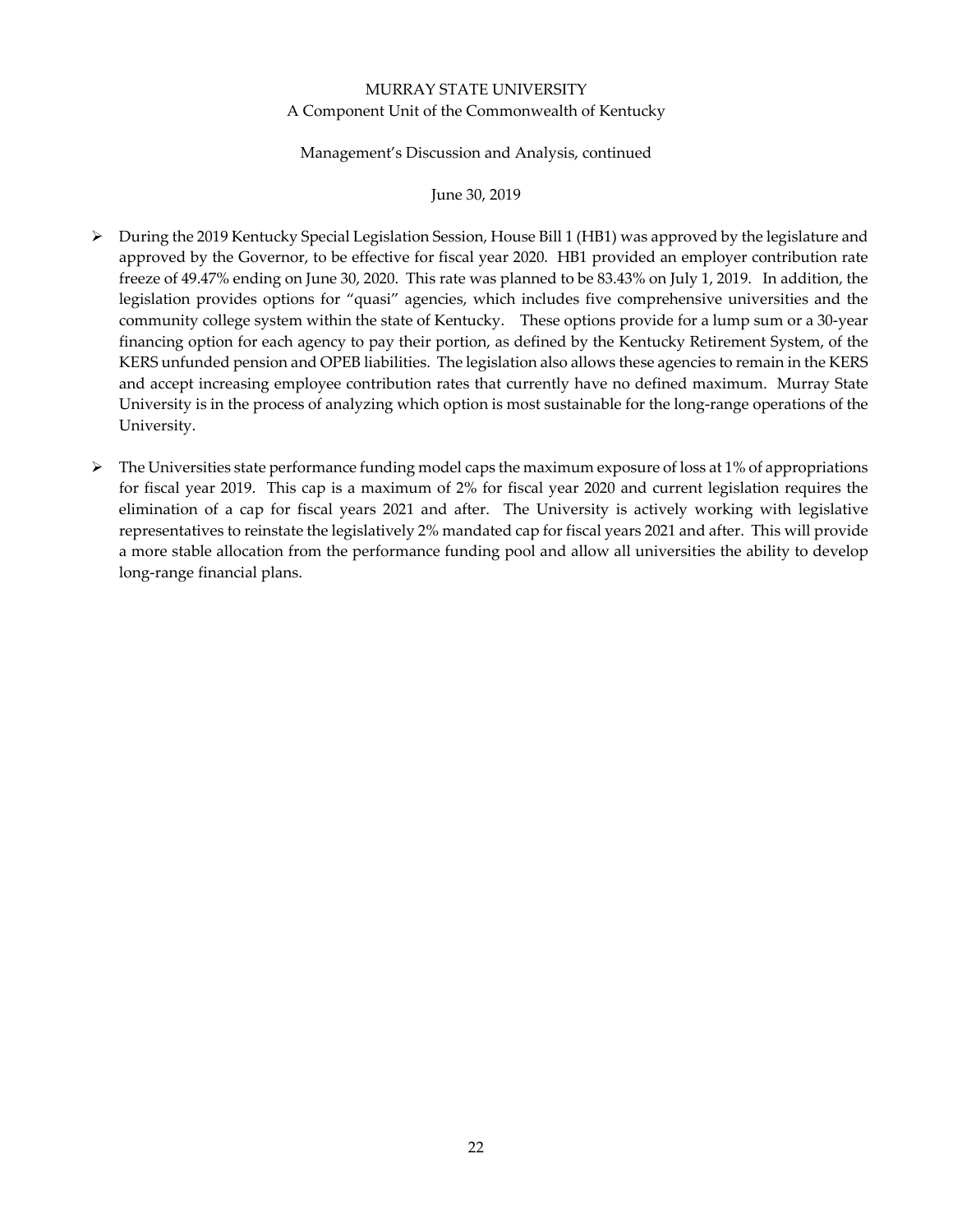# Statements of Net Position

# June 30, 2019 and 2018

|                                                         | 2019             |    | 2018            |
|---------------------------------------------------------|------------------|----|-----------------|
| <b>Assets</b>                                           |                  |    |                 |
| <b>Current Assets</b>                                   |                  |    |                 |
| Cash and cash equivalents                               | \$<br>93,721,297 | \$ | 92,230,046      |
| Accounts receivable, net                                | 9,775,707        |    | 18,727,240      |
| Interest receivable                                     |                  |    | 197,854         |
| Inventories                                             | 2,742,521        |    | 3,141,909       |
| Loans to students, net                                  | 490,043          |    | 582,137         |
| Prepaid expenses                                        | 2,203,268        |    | 1,678,185       |
| <b>Total Current Assets</b>                             | 108,932,836      |    | 116,557,371     |
| <b>Noncurrent Assets</b>                                |                  |    |                 |
| Restricted cash and cash equivalents                    | 62,691,086       |    | 50,962,479      |
| Restricted investments                                  | 26,723,042       |    | 26,555,267      |
| Loans to students, net                                  | 2,244,812        |    | 2,652,082       |
| Capital assets                                          | 469,648,654      |    | 454,566,184     |
| Accumulated depreciation                                | (229, 988, 611)  |    | (220, 918, 851) |
| <b>Total Noncurrent Assets</b>                          | 331,318,983      |    | 313,817,161     |
| <b>Total Assets</b>                                     | 440,251,819      |    | 430,374,532     |
|                                                         |                  |    |                 |
| <b>Deferred Outflows of Resources</b>                   |                  |    |                 |
| Bond refunding loss                                     | 2,256,251        |    | 2,491,793       |
| Deferred outflows related to pension/OPEB contributions | 40,145,777       |    | 51,347,574      |
| <b>Total Deferred Outflows of Resources</b>             | 42,402,028       |    | 53,839,367      |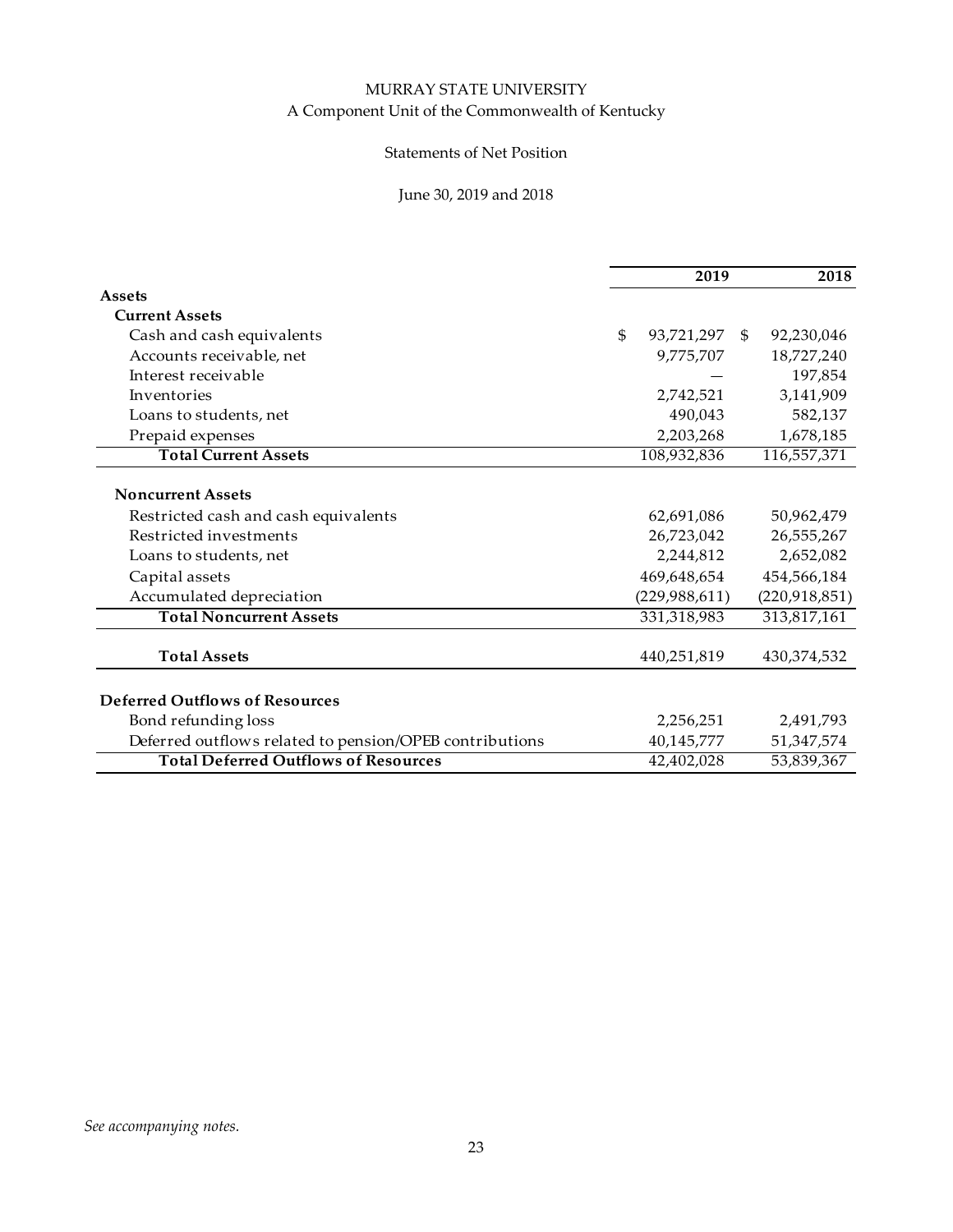# Statements of Net Position

# June 30, 2019 and 2018

|                                                                                                      | 2019             |                | 2018            |
|------------------------------------------------------------------------------------------------------|------------------|----------------|-----------------|
| Liabilities                                                                                          |                  |                |                 |
| <b>Current Liabilities</b>                                                                           |                  |                |                 |
| Accounts payable                                                                                     | \$<br>11,431,746 | $\mathfrak{S}$ | 6,646,037       |
| Accrued payroll                                                                                      | 6,277,097        |                | 6,775,768       |
| Self-insured health liability                                                                        | 716,162          |                | 624,291         |
| Interest payable                                                                                     | 777,860          |                | 814,646         |
| Unearned revenue                                                                                     | 2,920,163        |                | 2,850,441       |
| Deposits - current portion                                                                           | 302,787          |                | 275,595         |
| Long-term debt - current portion                                                                     | 4,661,140        |                | 4,461,140       |
| <b>Total Current Liabilities</b>                                                                     | 27,086,955       |                | 22,447,918      |
| <b>Noncurrent Liabilities</b>                                                                        |                  |                |                 |
| Deposits                                                                                             | 329,700          |                | 330,000         |
| Long-term debt                                                                                       | 68,514,170       |                | 73,115,310      |
| Net pension/OPEB liability, state pension plans                                                      | 217,674,295      |                | 268,918,925     |
| <b>Total Noncurrent Liabilities</b>                                                                  | 286,518,165      |                | 342,364,235     |
| <b>Total Liabilities</b>                                                                             | 313,605,120      |                | 364,812,153     |
|                                                                                                      |                  |                |                 |
| <b>Deferred Inflows of Resources</b>                                                                 |                  |                |                 |
| Deferred inflows related to dining contract                                                          | 4,377,049        |                |                 |
| Deferred inflows related to net pension/OPEB liability<br><b>Total Deferred Inflows of Resources</b> | 100,395,615      |                | 73,205,305      |
|                                                                                                      | 104,772,664      |                | 73,205,305      |
| <b>Net Position</b>                                                                                  |                  |                |                 |
| Net investment in capital assets                                                                     | 170,681,775      |                | 159,215,284     |
| Restricted for:                                                                                      |                  |                |                 |
| Nonexpendable:                                                                                       |                  |                |                 |
| <b>Endowment</b>                                                                                     | 22,517,317       |                | 22,285,087      |
| Expendable:                                                                                          |                  |                |                 |
| Scholarships, research, instruction and other                                                        | 7,183,574        |                | 6,979,462       |
| Loans                                                                                                | 3,646,465        |                | 3,469,792       |
| Capital projects                                                                                     | 14,567,160       |                | 17,812,615      |
| Debt service                                                                                         | 365,424          |                | 287,315         |
| Unrestricted                                                                                         | (154, 685, 652)  |                | (163, 853, 114) |
| <b>Total Net Position</b>                                                                            | \$<br>64,276,063 | \$             | 46,196,441      |

*See accompanying notes.*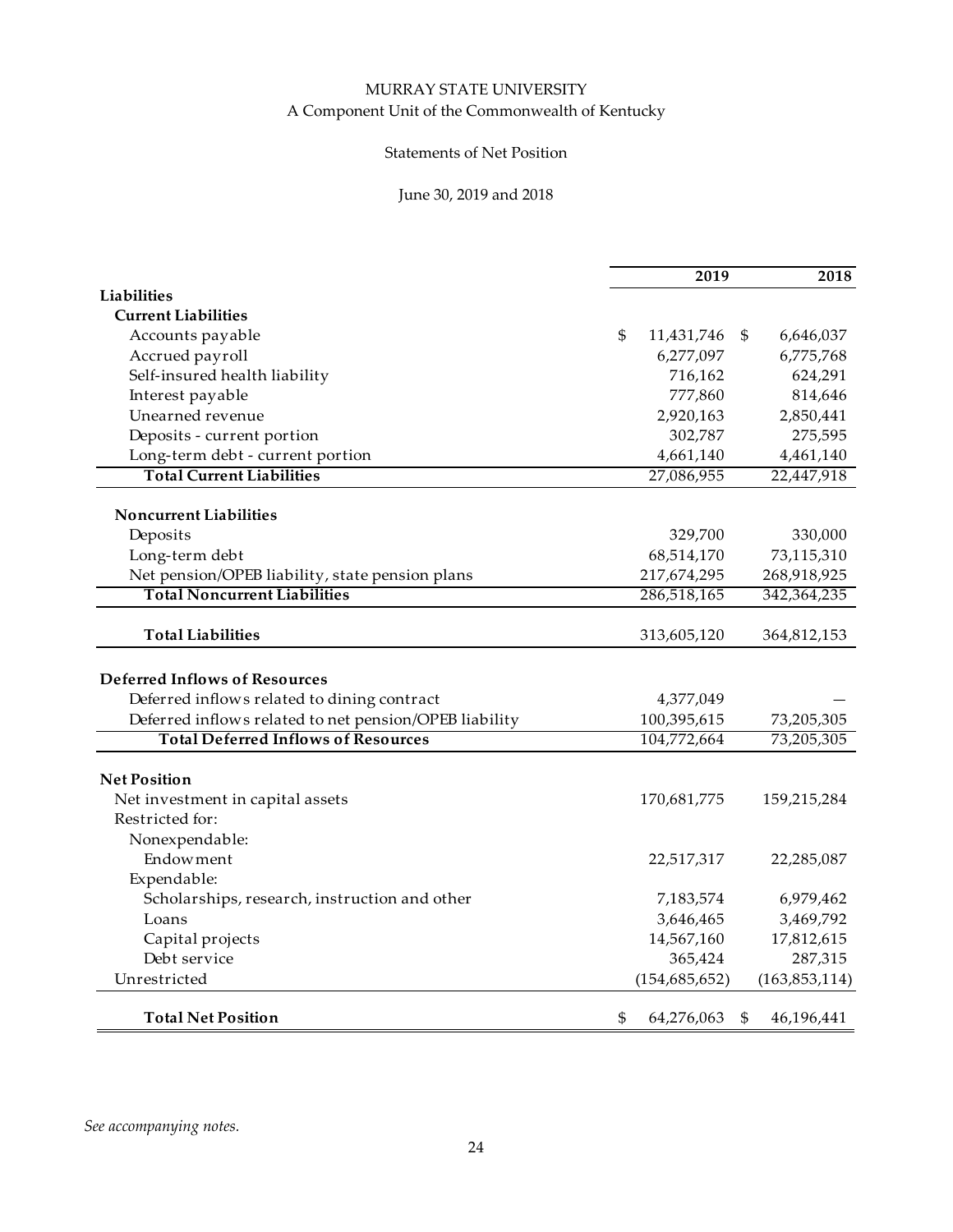# MURRAY STATE UNIVERSITY FOUNDATION, INC.

## Statements of Financial Position

# June 30, 2019 and 2018

#### **Assets**

|                                 | 2019            |    | 2018        |
|---------------------------------|-----------------|----|-------------|
| Cash and cash equivalents       | \$<br>3,091,087 | -S | 1,503,097   |
| Accounts receivable             | 176,764         |    | 2,765,584   |
| Investments                     | 124,657,562     |    | 118,849,706 |
| Real estate held for investment | 2,552,957       |    | 2,552,957   |
| Prepaid and other assets        | 59,350          |    | 67,464      |
| Contributions receivable, net   | 1,075,782       |    | 740,133     |
| Property and equipment, net     | 6,440,741       |    | 6,563,619   |
| <b>Total Assets</b>             | 138,054,243     | £. | 133,042,560 |

### **Liabilities And Net Assets**

|                                         | 2019              |     | 2018        |
|-----------------------------------------|-------------------|-----|-------------|
| <b>Liabilities</b>                      |                   |     |             |
| Accounts payable                        | \$<br>128,367     | \$  | 114,648     |
| Due to Murray State University (MSU)    | 319,944           |     | 249,045     |
| Accrued expenses                        | 59,122            |     | 57,729      |
| Deferred revenue                        | 57,438            |     | 60,610      |
| Assets held for others                  | 27,628,298        |     | 27,501,731  |
| Capital lease obligation                | 74,283            |     | 130,284     |
| Annuities and trusts payable            | 5,208,773         |     | 5,378,187   |
| Other liabilities                       | 328,203           |     | 338,459     |
| <b>Total Liabilities</b>                | 33,804,428        |     | 33,830,693  |
| <b>Net Assets</b>                       |                   |     |             |
| Without donor restrictions              | 21,400,371        |     | 20,638,045  |
| With donor restrictions                 | 82,849,444        |     | 78,573,822  |
| <b>Total Net Assets</b>                 | 104,249,815       |     | 99,211,867  |
| <b>Total Liabilities and Net Assets</b> | \$<br>138,054,243 | \$. | 133,042,560 |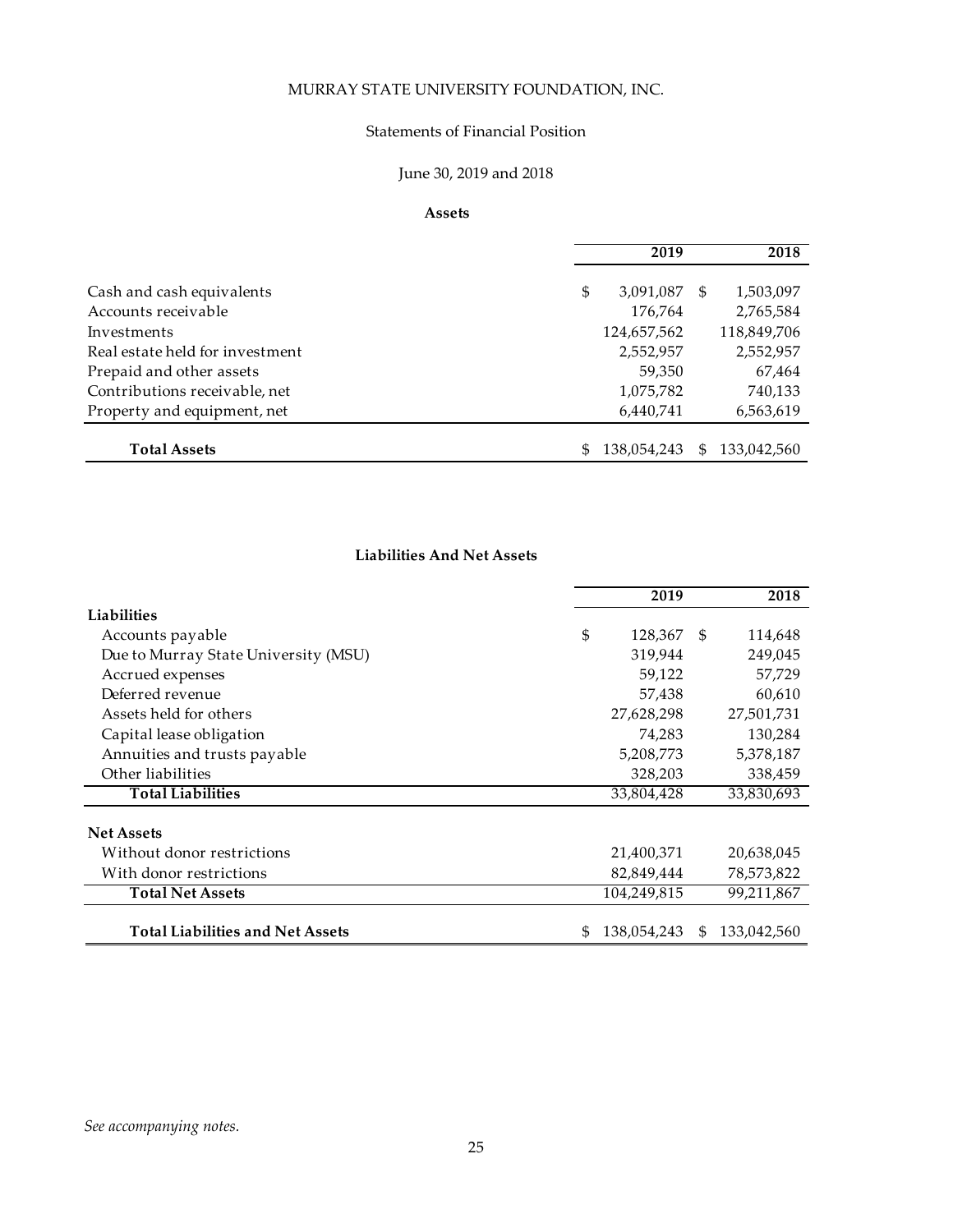# Statements of Revenues, Expenses, and Changes in Net Position

# Years ended June 30, 2019 and 2018

|                                                                       | 2019              | 2018                   |
|-----------------------------------------------------------------------|-------------------|------------------------|
| <b>Operating Revenues</b>                                             |                   |                        |
| Tuition and fees                                                      | \$<br>101,710,114 | \$<br>111,009,473      |
| Less: Discounts and allowances                                        | (41, 254, 069)    | (42, 834, 365)         |
| Net tuition and fees                                                  | 60,456,045        | 68,175,108             |
|                                                                       |                   |                        |
| Federal grants and contracts                                          | 5,857,082         | 5,358,956              |
| State grants and contracts                                            | 640,649           | 924,241                |
| Private grants and contracts                                          | 388,850           | 367,419                |
| Total grants and contracts                                            | 6,886,581         | 6,650,616              |
| Sales and services of educational activities                          | 6,793,655         |                        |
|                                                                       | 9,221,365         | 5,548,567<br>6,905,159 |
| Other operating revenues<br>Total sales, services, and other revenues | 16,015,020        | 12,453,726             |
|                                                                       |                   |                        |
| Auxiliary enterprises                                                 | 27,384,197        | 32,268,637             |
| Less: Discounts and allowances                                        | (455, 944)        | (489, 286)             |
| Net auxiliary revenue                                                 | 26,928,253        | 31,779,351             |
|                                                                       |                   |                        |
| <b>Total Operating Revenues</b>                                       | 110,285,899       | 119,058,801            |
| <b>Operating Expenses</b>                                             |                   |                        |
| Instruction                                                           | 61,064,980        | 62,572,485             |
| Research                                                              | 2,258,101         | 2,472,027              |
| Public service                                                        | 5,977,242         | 6,731,676              |
| Libraries                                                             | 3,391,475         | 3,527,421              |
| Academic support                                                      | 6,699,859         | 6,399,346              |
| Student services                                                      | 15,537,491        | 16,467,202             |
| Institutional support                                                 | 18,292,223        | 18,453,802             |
| Operation and maintenance of plant                                    | 19,956,224        | 23,777,931             |
| Student financial aid                                                 | 12,649,543        | 12,735,820             |
| Depreciation                                                          | 9,154,634         | 9,330,382              |
| State pension expense GASB 68                                         | (8,595,091)       | (3,008,564)            |
| State pension expense-OPEB GASB 75                                    | 1,268,266         | 1,787,941              |
| Auxiliary enterprises                                                 | 18,599,020        | 22,608,719             |
| Auxiliary depreciation                                                | 2,693,821         | 2,757,883              |
| <b>Total Operating Expenses</b>                                       | 168,947,788       | 186,614,071            |
| <b>Operating Loss</b>                                                 | (58,661,889)      | (67, 555, 270)         |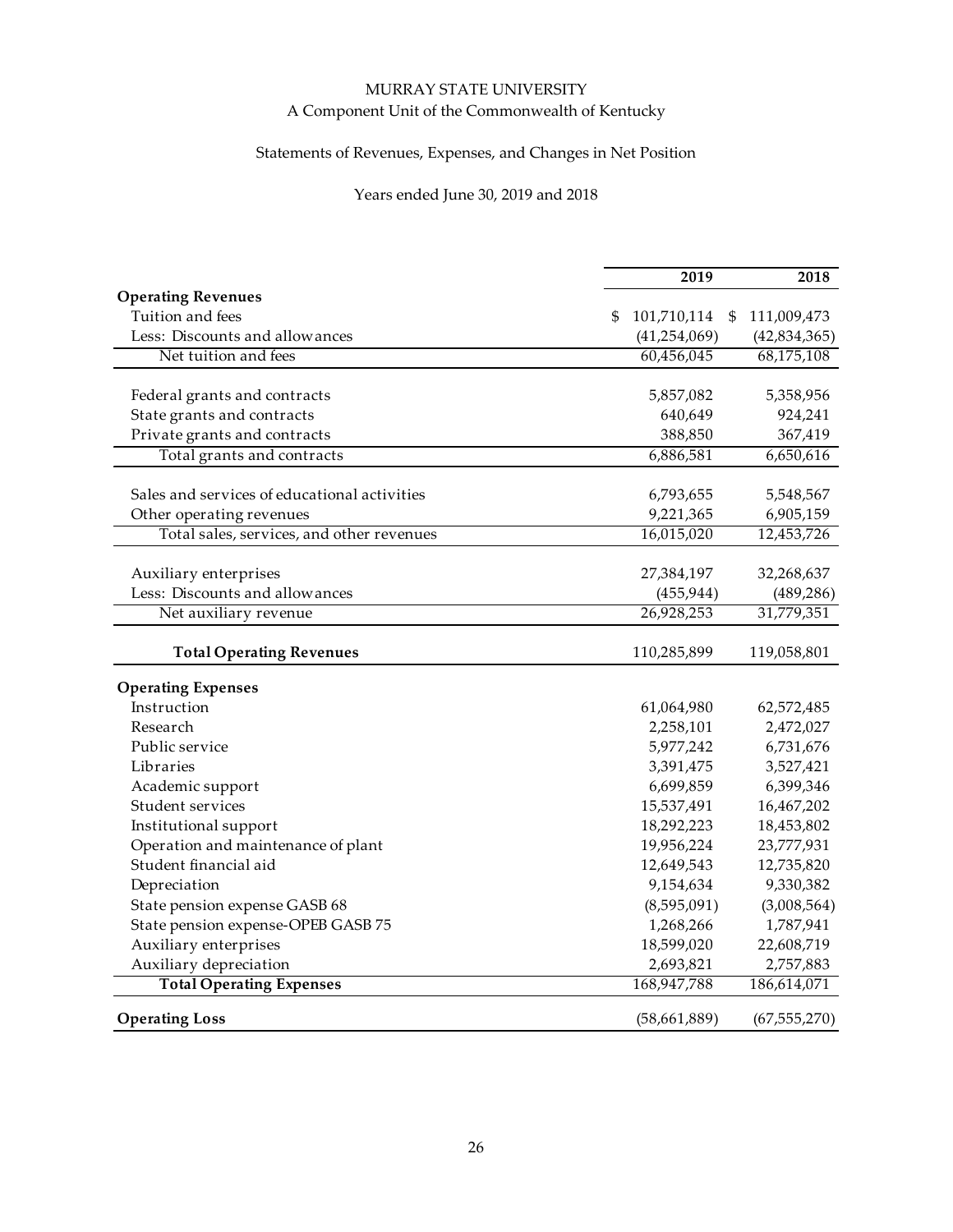# Statements of Revenues, Expenses, and Changes in Net Position, continued

# Years ended June 30, 2019 and 2018

|                                                                          | Ended June 30, |                    |                |
|--------------------------------------------------------------------------|----------------|--------------------|----------------|
|                                                                          |                | 2019               | 2018           |
| <b>Nonoperating Revenues (Expenses)</b>                                  |                |                    |                |
| State appropriations                                                     | \$             | 45,572,300<br>- \$ | 45,344,100     |
| Restricted student fees (revenues are pledged as                         |                |                    |                |
| security for the City of Murray debt agreement)                          |                | 595,887            | 620,681        |
| Federal grants and contracts                                             |                | 13,719,413         | 12,878,368     |
| State grants and contracts                                               |                | 8,958,465          | 8,663,326      |
| Local and private grants and contracts                                   |                | 634,072            | 602,347        |
| Gifts                                                                    |                | 1,382,794          | 1,369,510      |
| Investment income                                                        |                | 5,363,133          | 3,191,632      |
| Interest on capital asset-related debt                                   |                | (2,540,805)        | (1,630,671)    |
| Loss on deletion and disposal of capital assets                          |                | (507, 629)         | (79, 417)      |
| Bond amortization                                                        |                | (119, 401)         | (119, 401)     |
| Nonoperating Revenues (Expenses), Net                                    |                | 73,058,229         | 70,840,475     |
| <b>Income Before Other Revenues, Expenses</b><br><b>Gains and Losses</b> |                | 14,396,340         | 3,285,205      |
| <b>State Capital Appropriations</b>                                      |                | 131,988            | 4,378,656      |
| Gain on the Insurance Proceeds from the Impairment                       |                |                    |                |
| of J.H. Richmond Residence Hall                                          |                | 3,057,744          | 2,845,855      |
| <b>Other Insurance Proceeds</b>                                          |                | 359,653            | 1,194,604      |
| <b>Capital Gifts</b>                                                     |                | 127,916            | 403,899        |
| <b>Additions to Permanent Endowments</b>                                 |                | 5,981              | 8,553          |
| <b>Change in Net Position</b>                                            |                | 18,079,622         | 12,116,772     |
| Net Position - Beginning of Year                                         |                | 46,196,441         | 66,220,772     |
| Restatement of beginning net position for OPEB liability                 |                |                    | (32, 141, 103) |
| Net Position - Beginning of Year (adjusted)                              |                | 46,196,441         | 34,079,669     |
|                                                                          |                |                    |                |
| Net Position - End of Year                                               | \$             | 64,276,063<br>\$   | 46,196,441     |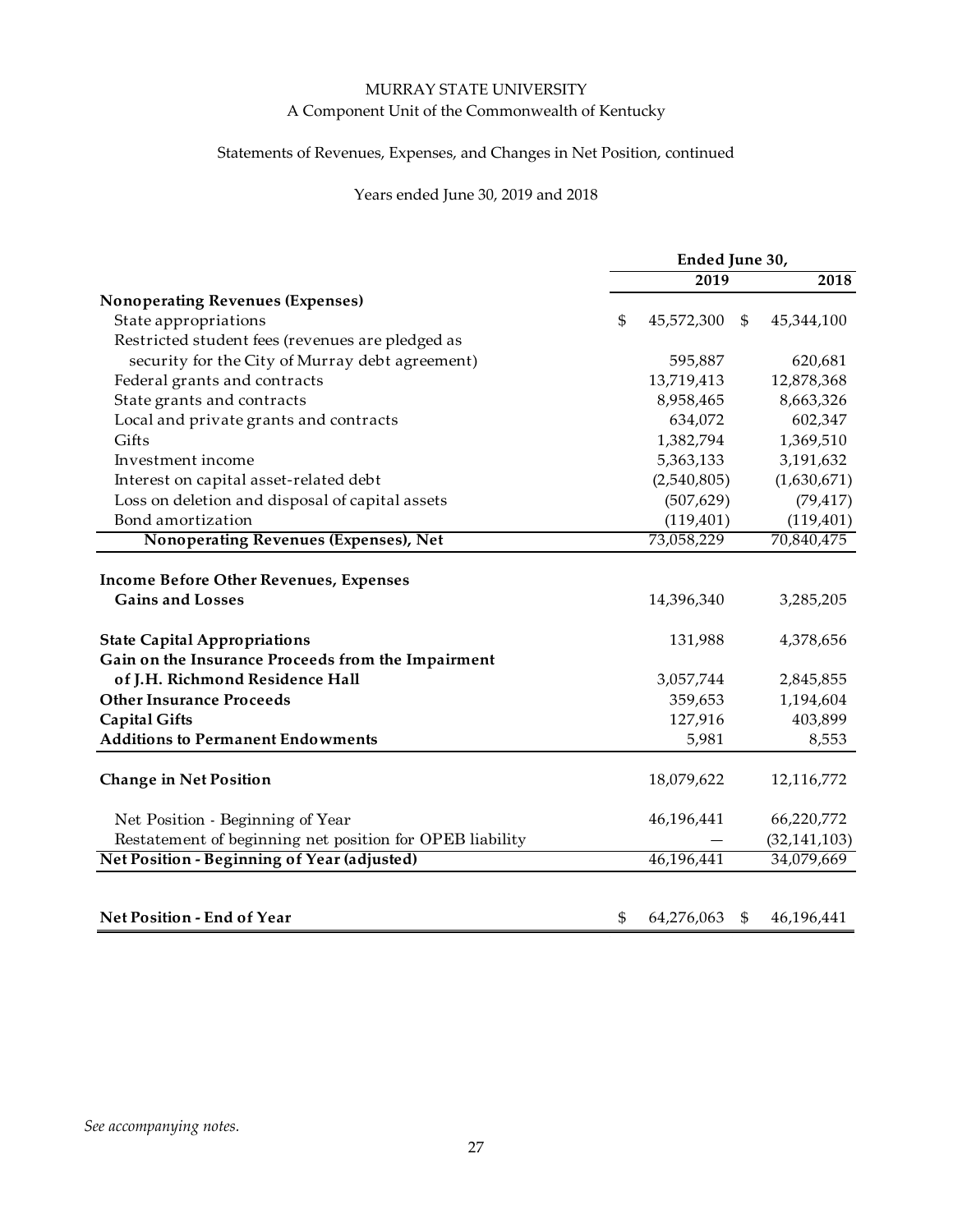# MURRAY STATE UNIVERSITY FOUNDATION, INC.

### Statements of Activities

# Year ended June 30, 2019

|                                                  |                | <b>Without Donor</b> |      | <b>With Donor</b>   |               |
|--------------------------------------------------|----------------|----------------------|------|---------------------|---------------|
|                                                  |                | <b>Restrictions</b>  |      | <b>Restrictions</b> | Totals        |
|                                                  |                |                      |      |                     |               |
| Revenues, Gains/(Losses) And Other Support       |                |                      |      |                     |               |
| Contributions                                    | $\mathfrak{S}$ | 3,500                | - \$ | 3,722,551 \$        | 3,726,051     |
| Revenues from operations of the                  |                |                      |      |                     |               |
| Frances E. Miller Memorial Golf Course           |                | 414,298              |      |                     | 414,298       |
| Fees and rental income                           |                | 45,605               |      | 37,920              | 83,525        |
| Investment return, net                           |                | 1,588,327            |      | 3,502,129           | 5,090,456     |
| Other                                            |                | (31,692)             |      | 22,987              | (8,705)       |
| Change in value of annuities payable             |                |                      |      | 31,829              | 31,829        |
| Net assets released from restrictions            |                | 3,174,935            |      | (3, 174, 935)       |               |
| Total Revenues, Gains/(Losses) And Other Support |                | 5,194,973            |      | 4,142,481           | 9,337,454     |
|                                                  |                |                      |      |                     |               |
| <b>Expenses:</b>                                 |                |                      |      |                     |               |
| Program services expenses:                       |                |                      |      |                     |               |
| Support provided to MSU, including scholarships  |                | 3,191,890            |      |                     | 3,191,890     |
| Frances E. Miller Memorial Golf Course           |                | 605,142              |      |                     | 605,142       |
| Total Program Services Expenese                  |                | 3,797,032            |      |                     | 3,797,032     |
| Supporting services expenses:                    |                |                      |      |                     |               |
| Management and general                           |                | 466,387              |      |                     | 466,387       |
| Fundraising                                      |                | 36,087               |      |                     | 36,087        |
| <b>Total Supporting Services Expenese</b>        |                | 502,474              |      |                     | 502,474       |
|                                                  |                |                      |      |                     |               |
| <b>Total Expenses</b>                            |                | 4,299,506            |      |                     | 4,299,506     |
|                                                  |                |                      |      |                     |               |
| Transfers between Foundation fund groups         |                | (133, 141)           |      | 133,141             |               |
| <b>Change in Net Assets</b>                      |                | 762,326              |      | 4,275,622           | 5,037,948     |
| Net Assets - Beginning of Year                   |                | 20,638,045           |      | 78,573,822          | 99,211,867    |
| Net Assets - End of Year                         |                | \$21,400,371         |      | \$82,849,444        | \$104,249,815 |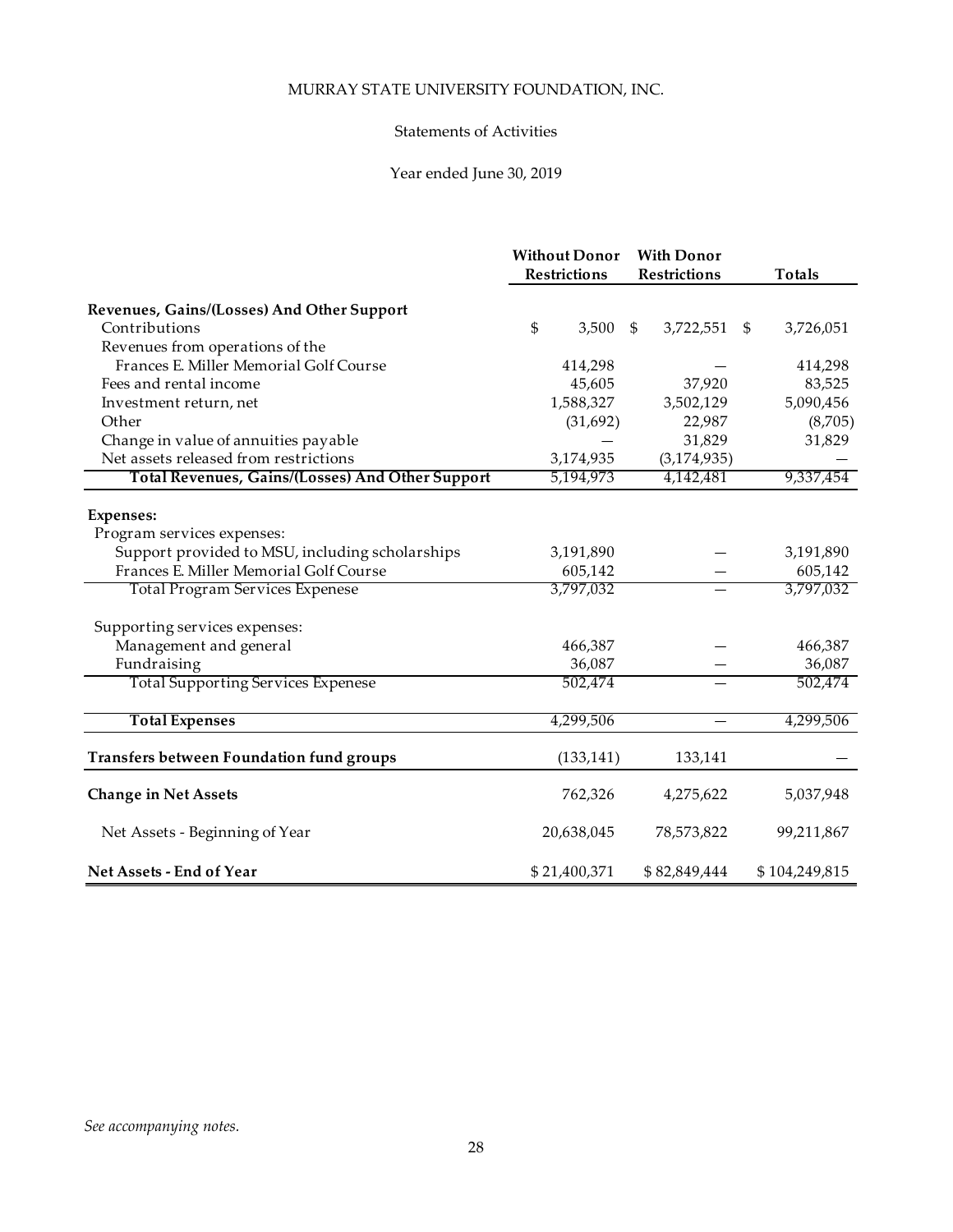# MURRAY STATE UNIVERSITY FOUNDATION, INC.

### Statements of Activities

# Year ended June 30, 2018

|                                                         | <b>Without Donor</b> | <b>With Donor</b>     |               |
|---------------------------------------------------------|----------------------|-----------------------|---------------|
|                                                         | <b>Restrictions</b>  | <b>Restrictions</b>   | <b>Totals</b> |
| Revenues, Gains/(Losses) And Other Support              |                      |                       |               |
| Contributions                                           | \$                   | 5,419,900<br>\$<br>\$ | 5,419,900     |
| Revenues from operations of the                         |                      |                       |               |
| Frances E. Miller Memorial Golf Course                  | 420,310              |                       | 420,310       |
| Fees and rental income                                  | 518,666              | 41,258                | 559,924       |
|                                                         | 2,520,794            |                       | 7,236,367     |
| Investment return, net<br>Other                         | 9,082                | 4,715,573<br>42,536   |               |
|                                                         |                      |                       | 51,618        |
| Change in value of annuities payable                    |                      | (164, 342)            | (164, 342)    |
| Net assets released from restrictions                   | 2,879,078            | (2,879,078)           |               |
| <b>Total Revenues, Gains/(Losses) And Other Support</b> | 6,347,930            | 7,175,847             | 13,523,777    |
|                                                         |                      |                       |               |
| Expenses:                                               |                      |                       |               |
| Program services expenses:                              |                      |                       |               |
| Support provided to MSU, including scholarships         | 3,506,665            |                       | 3,506,665     |
| Frances E. Miller Memorial Golf Course                  | 598,570              |                       | 598,570       |
| <b>Total Program Services Expenese</b>                  | 4,105,235            |                       | 4,105,235     |
|                                                         |                      |                       |               |
| Supporting services expenses:                           |                      |                       |               |
| Management and general                                  | 391,682              |                       | 391,682       |
| Fundraising                                             | 22,542               |                       | 22,542        |
| <b>Total Supporting Services Expenese</b>               | 414,224              |                       | 414,224       |
|                                                         |                      |                       |               |
| <b>Total Expenses</b>                                   | 4,519,459            |                       | 4,519,459     |
|                                                         |                      |                       |               |
| <b>Transfers between Foundation fund groups</b>         | 2,168,056            | (2,168,056)           |               |
| <b>Change in Net Assets</b>                             | 3,996,527            | 5,007,791             | 9,004,318     |
|                                                         |                      |                       |               |
| Net Assets - Beginning of Year                          | 16,641,518           | 73,566,031            | 90,207,549    |
| Net Assets - End of Year                                | \$20,638,045         | \$78,573,822          | \$99,211,867  |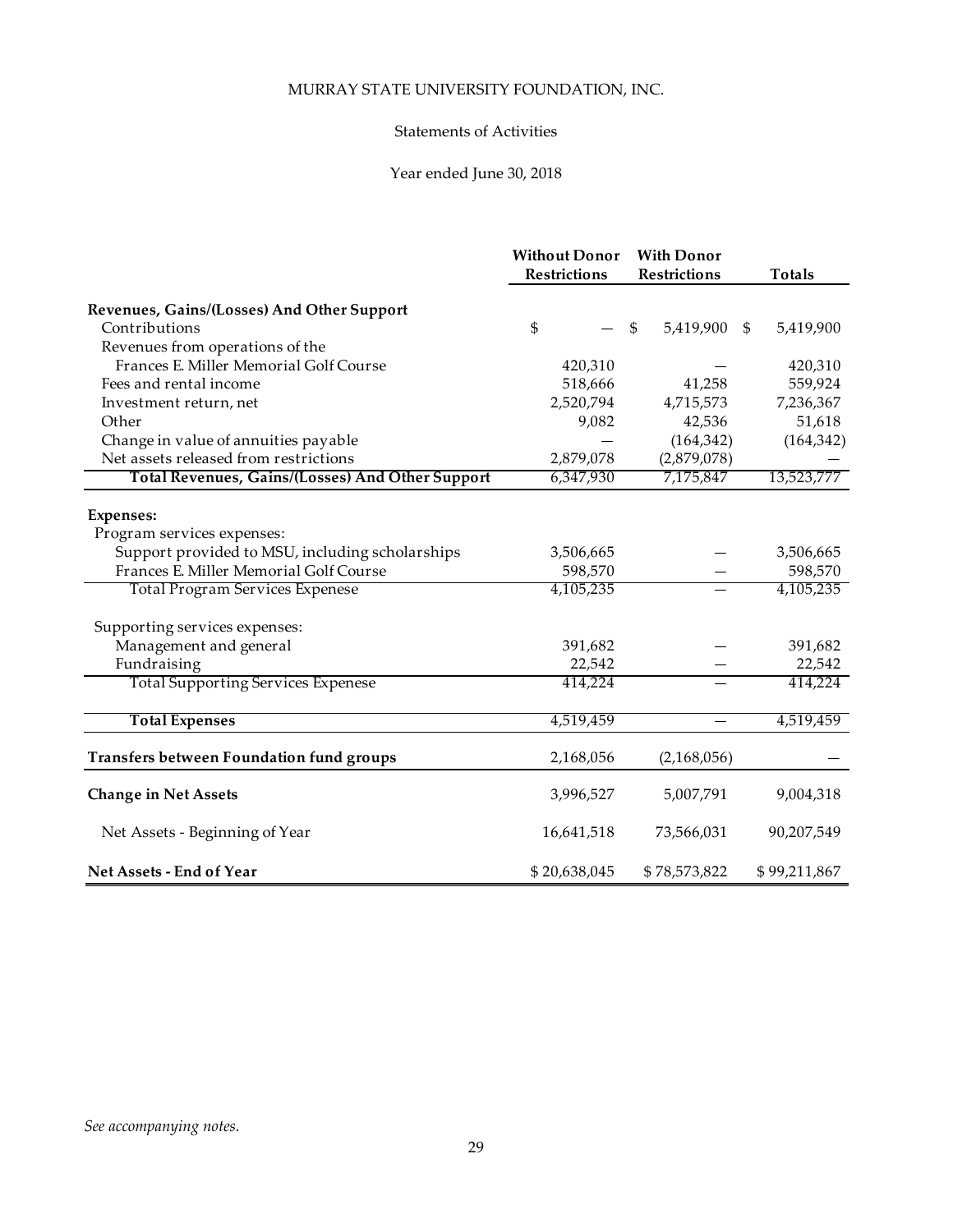# MURRAY STATE UNIVERSITY A Component Unit of the Commonwealth of Kentucky Statements of Cash Flows

# Years ended June 30, 2019 and 2018

|                                                                 | 2019             | 2018             |
|-----------------------------------------------------------------|------------------|------------------|
| <b>Cash Flows From Operating Activities</b>                     |                  |                  |
| Tuition and fees                                                | \$<br>59,213,135 | \$<br>66,266,582 |
| Grants and contracts                                            | 6,400,296        | 6,549,597        |
| Payments for salaries, wages and fringes                        | (102, 330, 390)  | (104, 057, 020)  |
| Payments to suppliers                                           | (32,048,633)     | (35, 143, 546)   |
| Payments for student financial aid                              | (12,649,543)     | (12,735,820)     |
| Loans issued to employees                                       | (10,600)         | (26, 546)        |
| Collections of loans to employees                               | 23,205           | 11,437           |
| Loans issued to students                                        | (63, 378)        | (373, 440)       |
| Collections of loans to students                                | 562,742          | 593,965          |
| Sales and services of educational activities                    | 18,288,760       | 7,880,793        |
| Other operating revenues                                        | 3,694,436        | 639,481          |
| Auxiliary revenues:                                             |                  |                  |
| Dining services                                                 | 5,881,056        | 11,677,672       |
| Housing                                                         | 14,493,491       | 14,428,979       |
| Bookstore                                                       | 4,775,953        | 5,097,721        |
| Contracted dining servcies                                      | 761,618          |                  |
| Other                                                           | 185,699          | 175,357          |
| Auxiliary payments:                                             |                  |                  |
| Payments for salaries, wages and fringes                        | (4, 132, 449)    | (7,661,947)      |
| Payments to suppliers                                           | (13, 330, 427)   | (14, 944, 978)   |
| Net Cash Used in Operating Activities                           | (50, 285, 029)   | (61, 621, 713)   |
| <b>Cash Flows From Noncapital Financing Activities</b>          |                  |                  |
| State appropriations                                            | 45,572,300       | 45,344,100       |
| Endowment proceeds forwarded to                                 |                  |                  |
| MSU Foundation for investment                                   | (9, 137)         | 390,535          |
| Grants and contracts                                            | 23,311,950       | 22,144,041       |
| Endowment income                                                | 446,681          | 241,888          |
| Gifts for other than capital purposes                           | 889,356          | 992,437          |
| Agency transactions                                             | 13,400           | (935)            |
| Deferred inflows contracted dining services                     | 3,893,049        |                  |
| Net Cash Provided by Noncapital Financing Activities            | 74,117,599       | 69,112,066       |
| <b>Cash Flows From Capital and Related Financing Activities</b> |                  |                  |
| Restricted student fees pledged for debt service                | 595,887          | 620,681          |
| Insurance proceeds - J.H. Richmond Residence Hall               | 3,057,744        | 2,999,000        |
| Insurance proceeds - other                                      | 359,653          | 91,496           |
| State capital appropriations                                    | 132,852          | 4,376,453        |
| Purchases of capital assets                                     | (13,014,563)     | (7,240,859)      |
| Capital gifts                                                   | 109,090          | 341,491          |
| Principal paid on capital debt and leases                       | (4,285,000)      | (4,581,619)      |
| Interest paid on capital debt and leases                        | (2,530,024)      | (2,712,388)      |
| Net Cash Used in Capital and Related Financing Activites        | (15, 574, 361)   | (6, 105, 745)    |

*See accompanying notes.*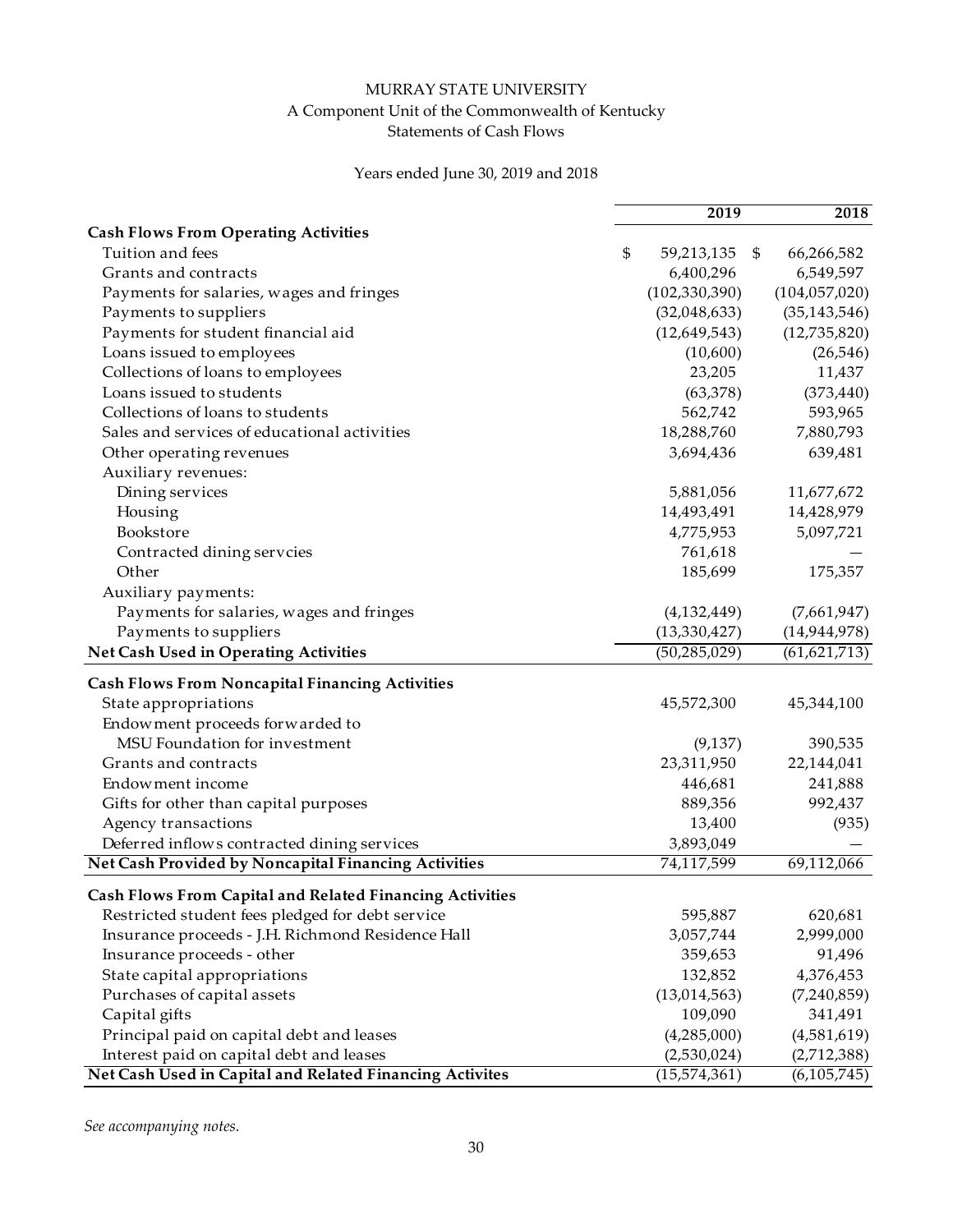# MURRAY STATE UNIVERSITY A Component Unit of the Commonwealth of Kentucky Statements of Cash Flows

# Years ended June 30, 2019 and 2018

|                                                                                        |                | 2019                | 2018              |
|----------------------------------------------------------------------------------------|----------------|---------------------|-------------------|
| <b>Cash Flows From Investing Activities</b>                                            |                |                     |                   |
| Proceeds from sales and maturities of investments                                      | \$             | $(4,850)$ \$        | 8,512             |
| Purchases of investments                                                               |                | (9,395)             | (3, 156)          |
| Investment receipts                                                                    |                | 4,975,894           | 2,046,649         |
| Net Cash Provided by Investing Activities                                              |                | 4,961,649           | 2,052,005         |
| Net Increase in Cash and Cash Equivalents                                              |                | 13,219,858          | 3,436,613         |
| Cash and Cash Equivalents - Beginning of Year                                          |                | 143,192,525         | 139,755,912       |
| Cash and Cash Equivalents - End of Year                                                | \$             | 156,412,383         | \$<br>143,192,525 |
|                                                                                        |                |                     |                   |
| <b>Reconciliation of Cash and Cash Equivalents</b><br>to the Statement of Net Position |                |                     |                   |
| Cash and cash equivalents                                                              | $\mathfrak{S}$ | 93,721,297          | \$<br>92,230,046  |
| Restricted cash and cash equivalents                                                   |                | 62,691,086          | 50,962,479        |
|                                                                                        |                |                     |                   |
| <b>Total Cash and Cash Equivalents</b>                                                 | \$             | 156,412,383         | \$<br>143,192,525 |
| <b>Reconciliation of Operating Loss to</b>                                             |                |                     |                   |
| Net Cash Used in Operating Activities                                                  |                |                     |                   |
| Operating loss                                                                         | \$             | $(58,661,889)$ \$   | (67, 555, 270)    |
| Adjustments to reconcile operating loss to                                             |                |                     |                   |
| net cash used in operating activities:                                                 |                |                     |                   |
| Depreciation expense                                                                   |                | 11,848,455          | 12,088,265        |
| Bad debt expense                                                                       |                | 377,840             | 319,939           |
| Net pension (gain)/expense, proportionate share                                        |                | (12,852,524)        | (7, 395, 683)     |
| Net in-kind expenses                                                                   |                | 217,628             | 244,938           |
| Changes in assets and liabilities:                                                     |                |                     |                   |
| Accounts and loans receivable, net                                                     |                | 9,450,897           | 625,439           |
| Inventories                                                                            |                | 399,388             | 230,599           |
| Prepaid expenses                                                                       |                | (525,083)           | 192,013           |
| Accounts payable                                                                       |                | (215, 291)          | (87,969)          |
| Self-insured health liability                                                          |                | 91,871              | 49,338            |
| Accrued payroll                                                                        |                | (498, 671)          | 53,947            |
| Deposits                                                                               |                | 13,492              | (74, 319)         |
| Unearned revenue                                                                       |                | 68,858              | (312,950)         |
| Net Cash Used in Operating Activities                                                  | \$             | $(50, 285, 029)$ \$ | (61, 621, 713)    |
|                                                                                        |                |                     |                   |
| Supplemental Disclosure of Cash Flow Information                                       |                |                     |                   |
| Gifts of capital assets                                                                | \$             | 18,826              | \$<br>62,408      |
| Accounts payable incurred for capital asset purchases                                  |                | 5,966,334           | 819,003           |
| Changes in fair value of investments                                                   |                | 138,412             | 705,241           |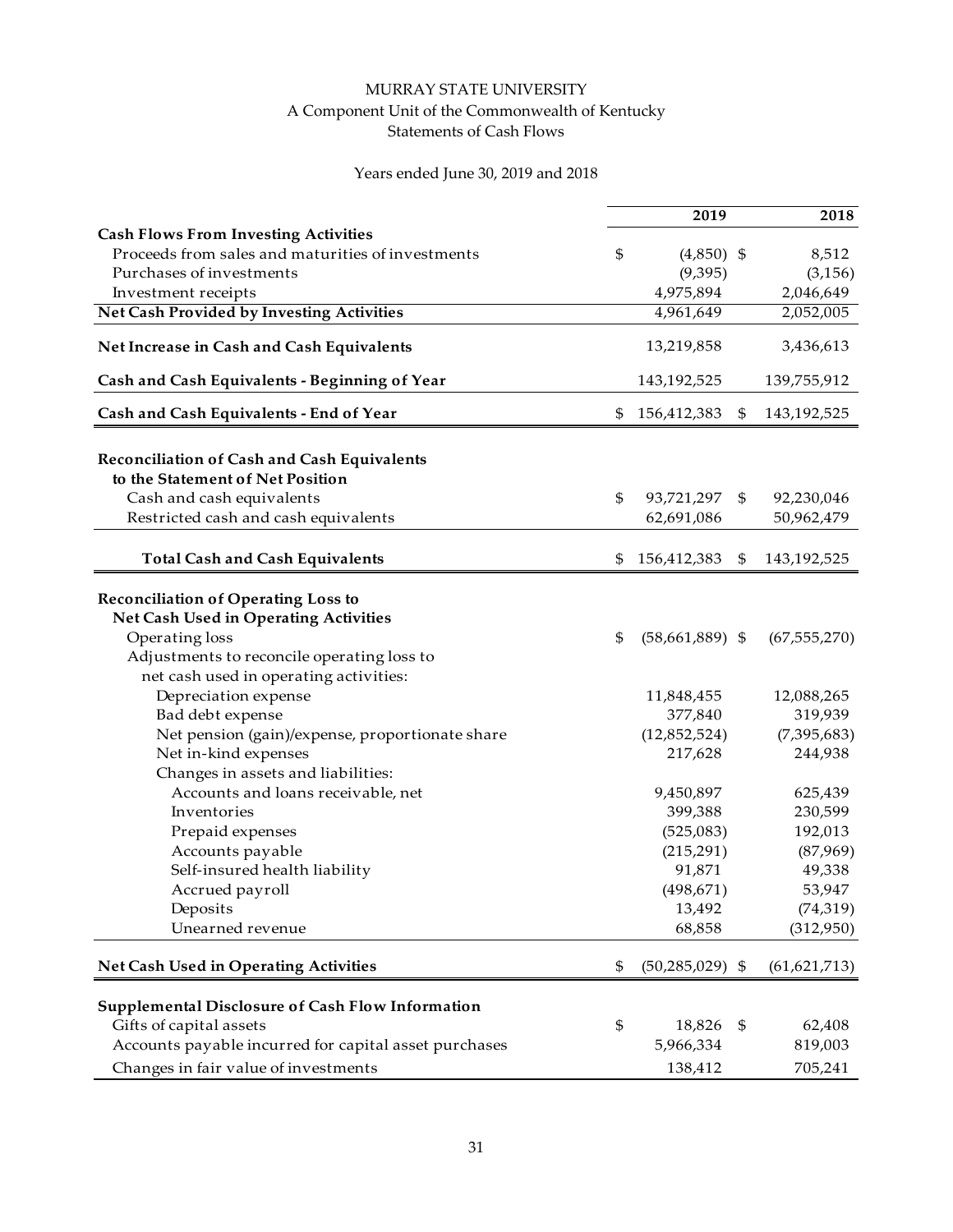#### Notes to the Financial Statements

### **1. Summary of Significant Accounting Policies**

#### Change in Accounting Principle

Effective July 1, 2017, Murray State University (University) was required to adopt Governmental Accounting Standards Board (GASB) Statement No. 75, ʺ*Accounting and Financial Reporting for Postemployment Benefits Other Than Pensions (OPEB)*ʺ (Statement 75). Statement 75 replaces the requirements of Statements No. 45, "*Accounting and Financial Reporting by Employers for Postemployment Benefits Other Than Pensions,* as amended, and No. 57, "*OPEB Measurements by Agent Employers and Agent Multiple‐Employer Plans",* for OPEB. GASB 75 is applicable for government agencies that provide defined benefit OPEB to recognize their long‐term obligation for OPEB as a liability to more comprehensively and comparably measure the annual cost. The University participates in the Kentucky Employees Retirement System (KERS) OPEB plan administered by the Board of Trustees of the Kentucky Retirement Systems as well as the Teachers' Retirement System (TRS) of Kentucky. These are cost sharing, multiple employer defined benefit OPEB plans, which cover all eligible full‐time employees and provides health insurance benefits. Cost-sharing governmental employers, such as the University, are required to report a net OPEB liability, OPEB expense and OPEB‐related assets and liabilities based on their proportionate share of the collective amounts for all government agencies in the plan. For these purposes' amounts have been determined on the same basis as they are reported by KERS and TRS. The KERS and TRS financial statements are prepared using the accrual basis of accounting with benefits being recognized when due and payable in accordance with terms of the plan. Investments are reported at fair value. All governments participating in the defined benefit OPEB plan also are required to disclose various information in the footnotes to the financial statements – see Note 14.

Statement No. 75 required retrospective application. The beginning net position for the year ended June 30, 2018 was adjusted to reflect the retrospective application. The adjustment resulted in a \$32,141,103 reduction in beginning net position for fiscal year 2018.

#### Nature of Operations

The University is a state‐supported institution of higher education located in Murray, Kentucky, and is accredited by the Southern Association of Colleges and Schools. The University awards graduate and undergraduate degrees from five colleges and two schools and serves a student population of approximately 9,500. The University is a component unit of the Commonwealth of Kentucky and is included in the general‐purpose financial statements of the Commonwealth.

### Reporting Entity

In accordance with the provisions of GASB, certain organizations are to be reported as component units of a primary government based on the nature and significance of that organization's relationship to the primary government. Application of this statement results in including Murray State University Foundation, Inc. (the Foundation) as a discretely presented component unit of the University. The Foundation is a private nonprofit organization that reports under generally accepted accounting principles set forth by Financial Accounting Standards Board (FASB) standards. As such, certain revenue recognition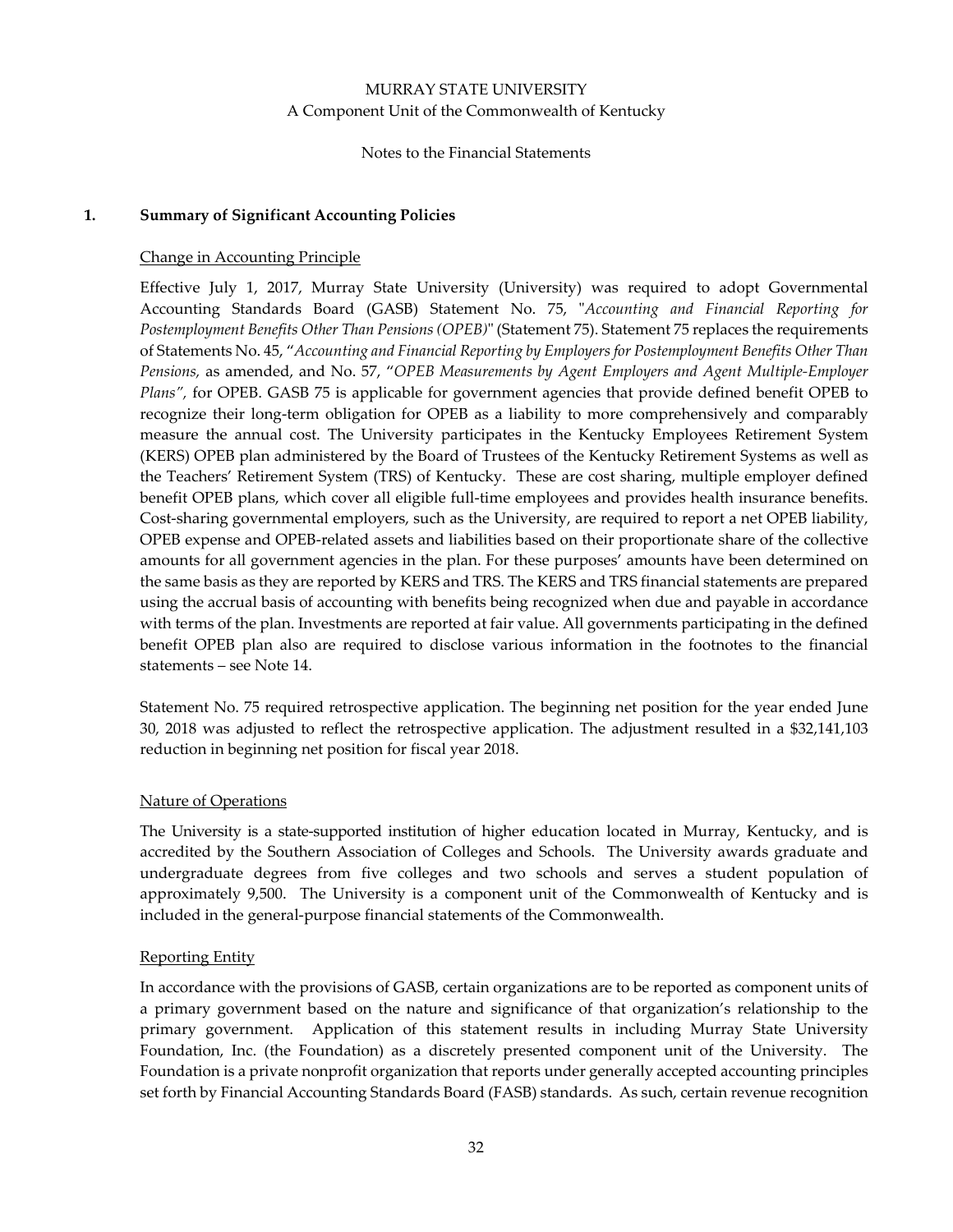#### Notes to the Financial Statements

criteria and presentation features are different from GASB revenue recognition criteria and presentation features. No modifications have been made to the Foundation's financial information in the University's financial report for these differences.

### Basis of Accounting and Financial Statement Presentation

The University prepares its financial statements as a business type activity in conformity with applicable pronouncements of the GASB.

For financial reporting purposes, the University is considered a special purpose government engaged only in business type activities. Accordingly, the University's financial statements have been presented using the economic resources measurement focus and the accrual basis of accounting. Under the accrual basis, revenues are recognized when earned, and expenses are recorded when an obligation has been incurred. All significant intra‐agency transactions have been eliminated.

### Cash and Cash Equivalents

The University considers all highly liquid investments that are immediately available to the University to be cash equivalents. Funds held by the Commonwealth of Kentucky are considered cash equivalents.

### Restricted Cash, Cash Equivalents and Investments

Cash, cash equivalents and investments that are externally restricted are classified as restricted assets. These assets are used to make debt service payments, maintain sinking or reserve funds, purchase or construct capital or other noncurrent assets or for other restricted purposes.

#### Investments

The University accounts for its investments at fair value. Fair value is determined using quoted market prices. Changes in unrealized gain (loss) on the carrying value of investments are reported as a component of investment income in the statements of revenues, expenses, and changes in net position.

Assets held by the Foundation represent those gifts and donations made directly to the University, which are held by the Foundation for investment purposes. The net appreciation and income of donor restricted endowments are available to the University for expenditure to the extent permitted by Kentucky law and the spending policy of the Foundation. The recognition of gifts, donations and endowment pledges are accounted for by the University in accordance with GASB Statement No. 33, *Accounting and Financial Reporting for Non‐exchange Transactions* (GASB No. 33) and are recognized when all applicable eligibility requirements are met.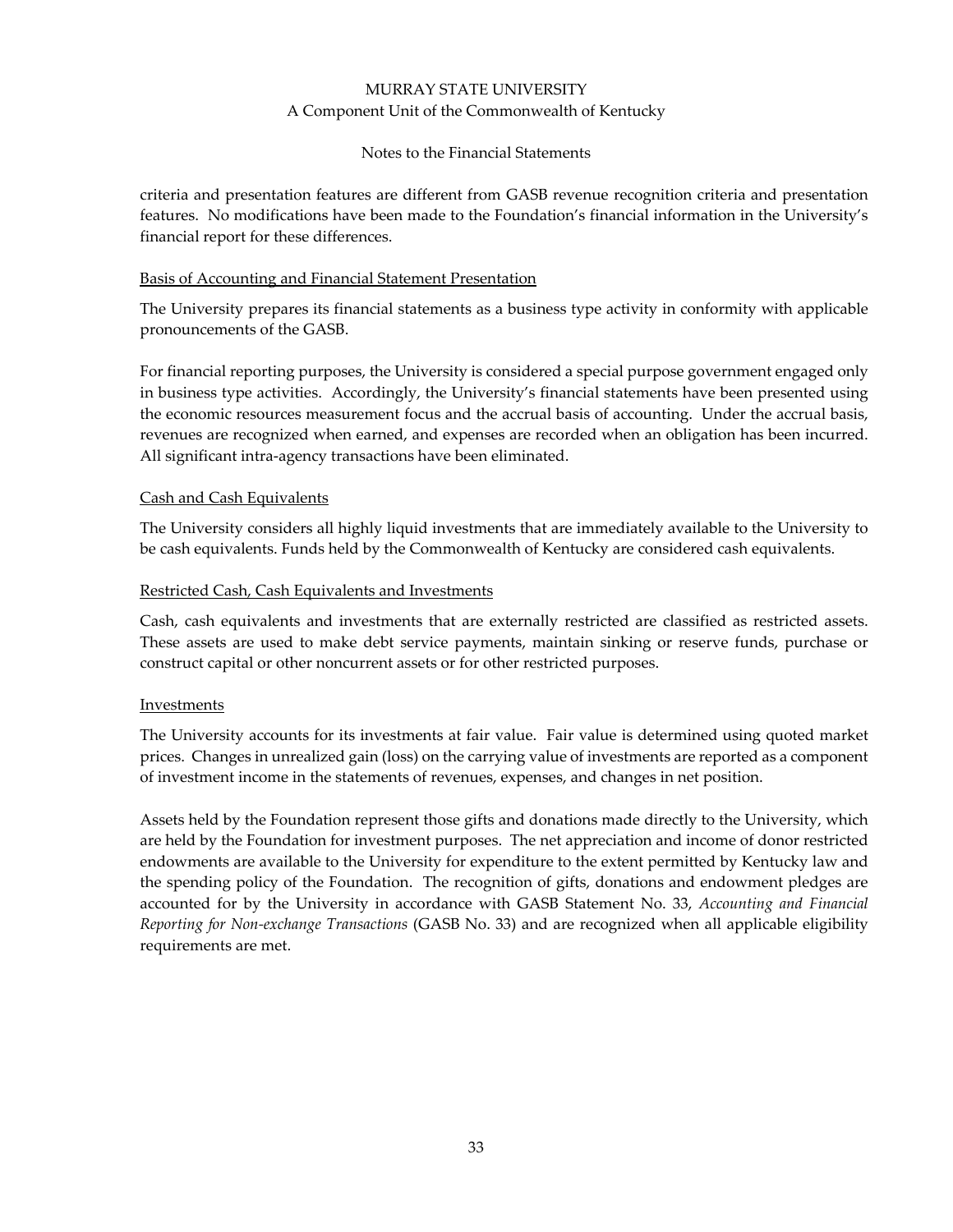#### Notes to the Financial Statements

### Accounts Receivable

Accounts receivable consists of tuition and fee charges, other operational activities and auxiliary enterprise services and amounts due from component units. Accounts receivable also include amounts due from the federal government, state and local governments or private sources, for nonexchange type agreements defined in accordance with GASB No. 33 or in connection with reimbursement of allowable expenditures made pursuant to the University's grants and contracts. Accounts receivable are recorded net of estimated uncollectible amounts.

### Inventories

Inventories are stated at the lower of cost (first-in, first-out method) or market except in the case of Facilities Management inventories which use an average cost method to determine value.

### Capital Assets

All capital assets, as defined by University policy, are recorded at cost at the date of acquisition or, if donated, at fair value at the date of donation. Depreciation is computed using the straight‐line method over the estimated useful life of the asset and is not allocated to functional expense categories. Assets under capital leases are amortized over the estimated useful life of the asset or the lease term, whichever is shorter. Routine repairs and maintenance are charged to operating expense in the year in which the expense was incurred.

The following estimated useful lives are being used by the University:

|                          | Estimated  |
|--------------------------|------------|
| Asset                    | Life       |
| <b>Buildings</b>         | 40 years   |
| Nonbuilding improvements | 8-20 years |
| Equipment                | 5-15 years |
| Library holdings         | 10 years   |
| Livestock                | 12 years   |
| Software                 | 8 years    |

The University capitalizes interest costs as a component of construction in progress, based on interest costs of borrowing specifically for the project, net of interest earned on investments acquired with the proceeds of borrowing. Total interest capitalized was \$243 and \$1,037,348 for the years ended June 30, 2019 and 2018, respectively.

The University owns historical collections housed throughout the campus that it does not capitalize, including artifacts in Wrather Museum. These collections adhere to the University's policy to (a) maintain them for public exhibition, education or research; (b) protect, keep unencumbered, care for and preserve them and (c) require proceeds from their sale to be used to acquire other collection items. Generally accepted accounting principles permit collections maintained in this manner to be charged to operations at time of acquisition rather than capitalized.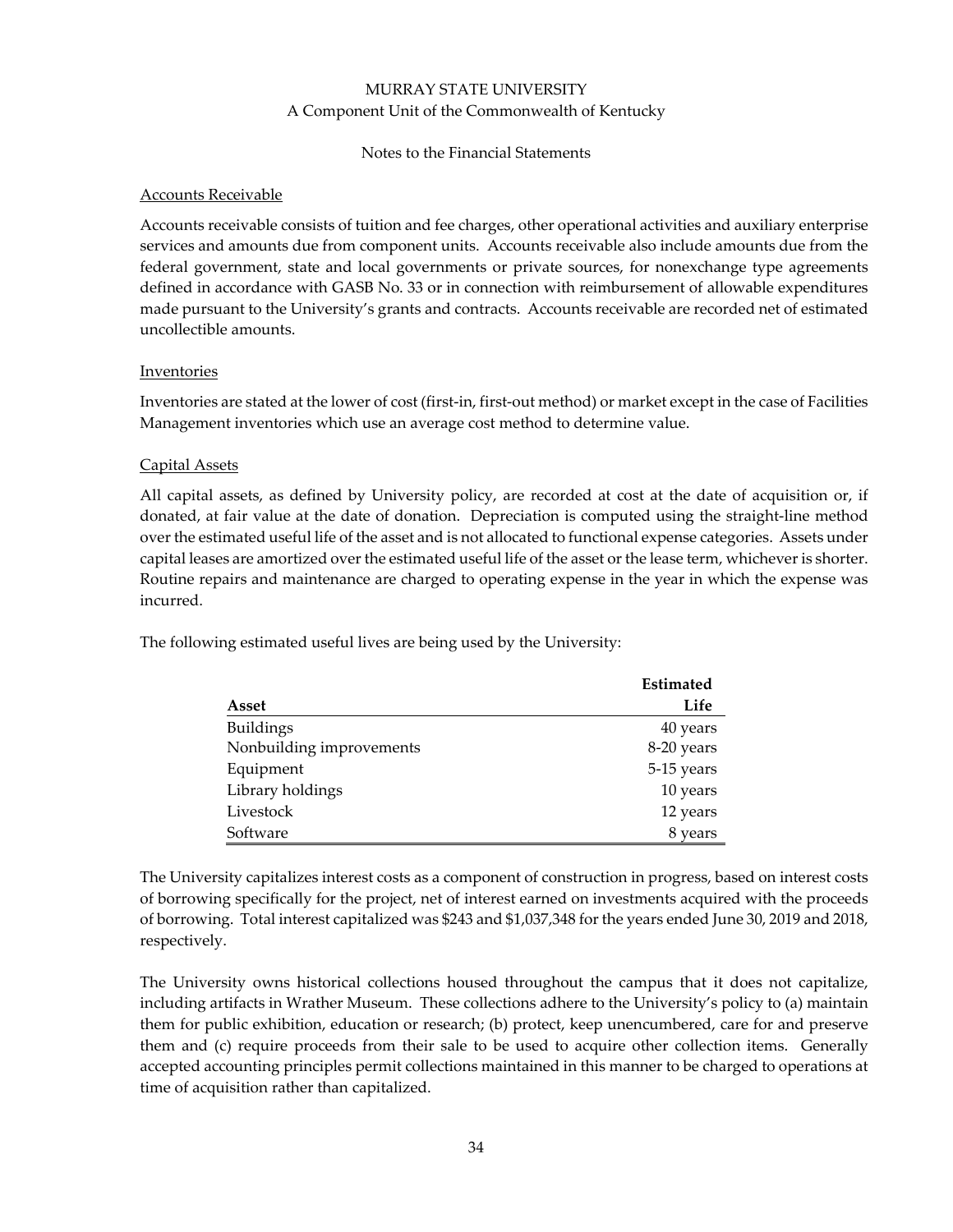### Notes to the Financial Statements

## Compensated Absences

For employees participating in the Teachers' Retirement System (TRS), vacation pay is accrued at year end for financial statement purposes. The liability and expense incurred are included at year end with accrued payroll, and as a component of compensation and benefit expense. Sick leave benefits are expected to be realized as paid time off or used to purchase service credits upon retirement. These are recognized as expense when the time off occurs or when service credit payments are incurred. No liability is accrued for such benefits employees have earned while participating in the TRS plan, but not yet realized. For employees participating in optional retirement plans (ORP), sick time is accrued as it is earned.

## Unearned Revenue

Unearned revenue includes amounts for tuition and fees, international program fees and certain auxiliary activities, including contracted dining services, received prior to the end of the fiscal year but related to the subsequent accounting period. Unearned revenues also include amounts received from state capital appropriations and grant and contract sponsors for which eligibility requirements have not been fully satisfied or that have not yet been earned. Such amounts are recognized in the period to which the service relates or the grant/contract requirements have been met.

## Deferred Outflow of Resources and Deferred Inflow of Resources

In addition to assets, financial statements may report a separate section for deferred outflows of resources. Deferred outflows of resources consist of the consumption of net position that is applicable to a future reporting period and so will not be recognized as an outflow of resources until then. Deferred outflows of resources related to refunding long‐term debt and certain pension/OPEB contributions are reported in the statement of net position. The deferred bond refunding amount results from the difference in the carrying value of refunded debt and its reacquisition price, and is amortized over the shorter of the life of the refunded or refunding debt. The deferred outflow for pension/OPEB contributions represent contributions made to the plan between the measurement date, which was the end of fiscal year 2018, of the pension/OPEB obligations and the end of fiscal year 2019.

In addition to liabilities, financial statements may report a separate section for deferred inflows of resources. Deferred inflows of resources consist of the acquisition of net position that is applicable to a future reporting period and so will not be recognized as inflow of resources until then. Deferred inflows of resources include state reimbursements as well as certain changes in pension/OPEB obligations that are amortized over future periods as well as amounts related to outsourcing campus dining operations.

# Net Position

The University's net position is classified as follows:

*Net investment in capital assets:* This represents the University's total investment in capital assets, net of outstanding debt obligations and accumulated depreciation related to those capital assets. To the extent debt has been incurred but not yet expended for capital assets, such amounts are not included as a component of net investment in capital assets.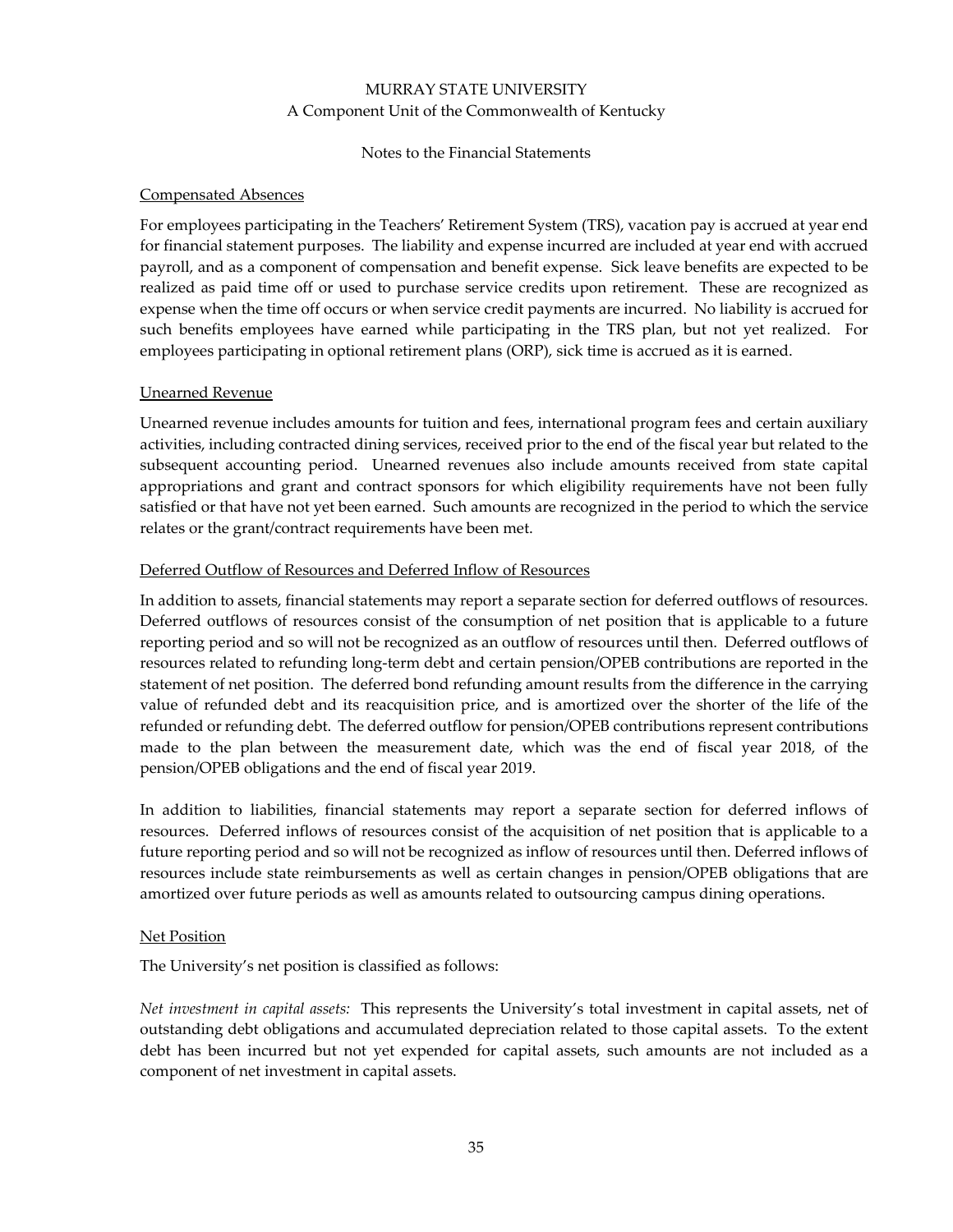### Notes to the Financial Statements

*Restricted net position ‐ nonexpendable:* Nonexpendable restricted net position consists of endowment and similar type funds in which donors or other outside sources have stipulated, as a condition of the gift instrument, that the principal is to be maintained inviolate and in perpetuity and invested for the purpose of producing present and future income, which may either be expended or added to principal.

*Restricted net position ‐ expendable:* Restricted expendable net position includes resources in which the University is legally or contractually obligated to spend in accordance with time or purpose restrictions imposed by external third parties.

*Unrestricted net position:* Unrestricted net position represents resources derived from student tuition and fees, state appropriations, sales and services of educational departments, auxiliary enterprises and other sources. These resources are used for transactions relating to the educational and general operations of the University, and may be used at the discretion of the Board of Regents to meet current expenses or for any purpose. These resources also include auxiliary enterprises, which are substantially self‐supporting activities that provide services for students, faculty and staff.

## Release of Restricted Net Position

When an expense is incurred for which both restricted and unrestricted net position are available, the University's policy is to allow each departmental unit the flexibility to determine whether to first apply restricted or unrestricted resources based on the most advantageous application of resources in the particular circumstances.

# Classification of Revenues

The University has classified its revenues as either operating or nonoperating revenues according to the following criteria:

Operating revenues: Operating revenues include activities that have the characteristics of exchange transactions, such as (1) student tuition and fees, net of discounts and allowances, (2) federal, state and local grants and contracts (excluding Pell and similarly funded federal and state grants for student financial aid) and (3) sales and services of auxiliary enterprises, net of discounts and allowances.

Nonoperating revenues: Nonoperating revenues include activities that have the characteristics of nonexchange transactions. In a nonexchange transaction, the University receives value without directly giving equal value back, such as a gift or grant for which there is no return requirement. Additionally, certain significant revenues relied upon for operations, such as state appropriations, Pell and similarly funding federal and state grants for student financial aid, investment income and endowment income, are recorded as nonoperating revenues, in accordance with GASB No. 35, *Basic Financial Statements and Management's Discussion and Analysis for Public Colleges and Universities – an Amendment of GASB Statement 34*.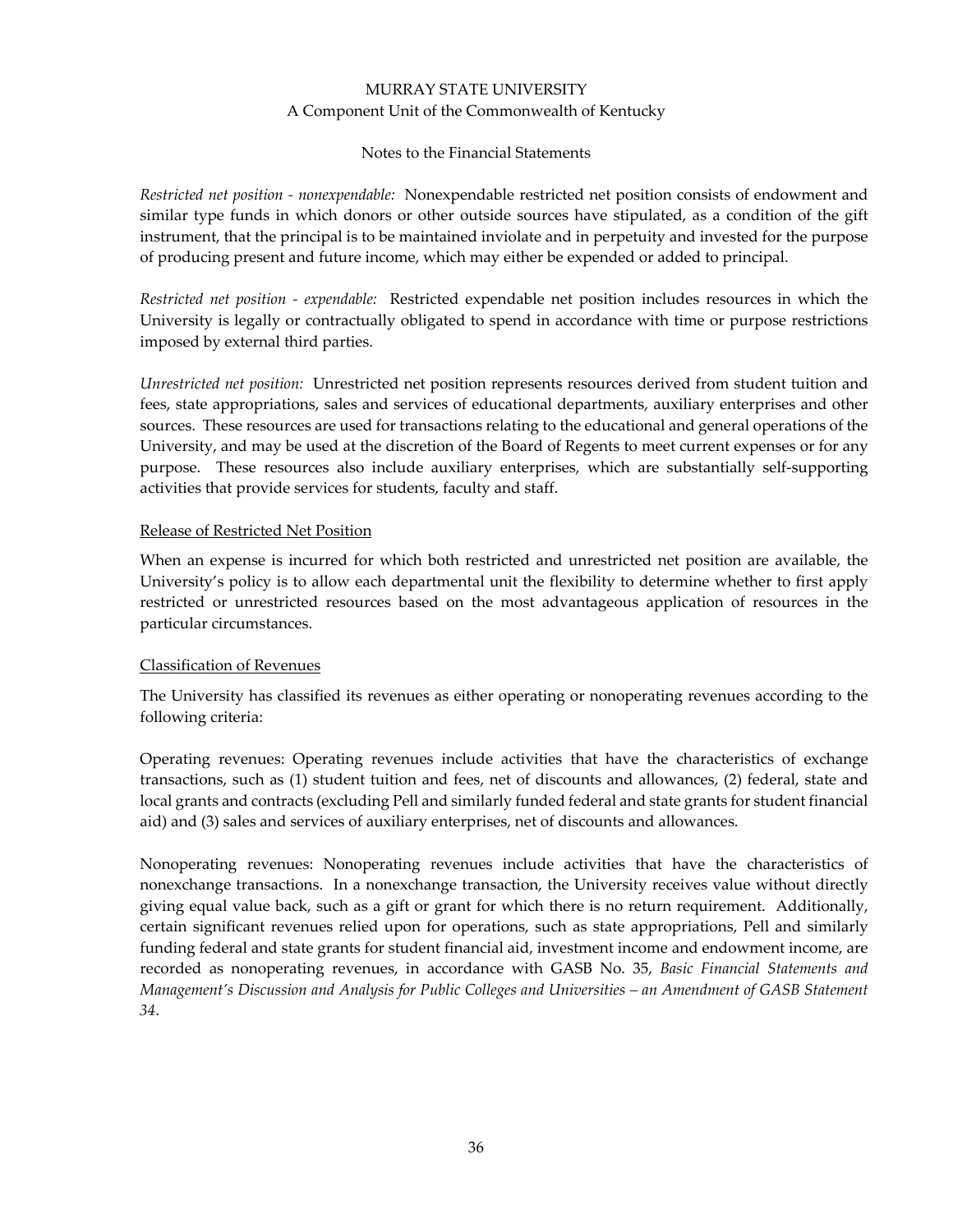### Notes to the Financial Statements

### Tuition Discounts and Allowances

Student tuition and fee revenues, and certain other revenues from students, are reported net of discounts and allowances. Discounts and allowances are the difference between the stated charge for goods and services provided by the University and the amount that is payable by students. Certain grants, including federal, state or nongovernmental programs, are recorded as either operating or nonoperating revenues, while Pell grants are recorded as nonoperating revenues in the University's financial statements. To the extent that revenues from such programs are used to satisfy tuition and fees and other student charges, the University has recorded a discount and allowance. Financial aid expense represents payments made to students.

## Income Taxes

The University is a component of the Commonwealth of Kentucky and is not subject to federal income tax as described in section 115 of the Internal Revenue Code. However, the University is subject to federal income tax on any unrelated business taxable income.

## Pensions and Other Postemployment Benefits (OPEB)

For purposes of measuring the net pension/OPEB liabilities, deferred outflows of resources and deferred inflows of resources related to pension/OPEB, and pension/OPEB expense, information about the fiduciary net position of the Kentucky Employees' Retirement System (KERS) and Teachers' Retirement System (TRS) plans and additions to/deductions from the plans' fiduciary net position have been determined on the same basis as they are reported by KERS and TRS. For this purpose, benefit payments (including refunds of employee contributions) are recognized when due and payable in accordance with the benefit terms. Investments are reported at fair value.

# Use of Estimates

The preparation of financial statements in conformity with accounting principles generally accepted in the United States of America requires management to use estimates and assumptions. The accompanying financial statements include estimates for items such as allowances for doubtful accounts and loans receivable, self‐insurance liabilities and other accrued liabilities. Actual results could differ from those estimates.

#### Subsequent Events

Subsequent events have been evaluated through October 2, 2019, the date the financial statements were available to be issued.

#### Reclassifications

Certain amounts in the 2018 financial statements have been reclassified to conform to the 2019 presentation with no impact on total assets, liabilities, net position or net income.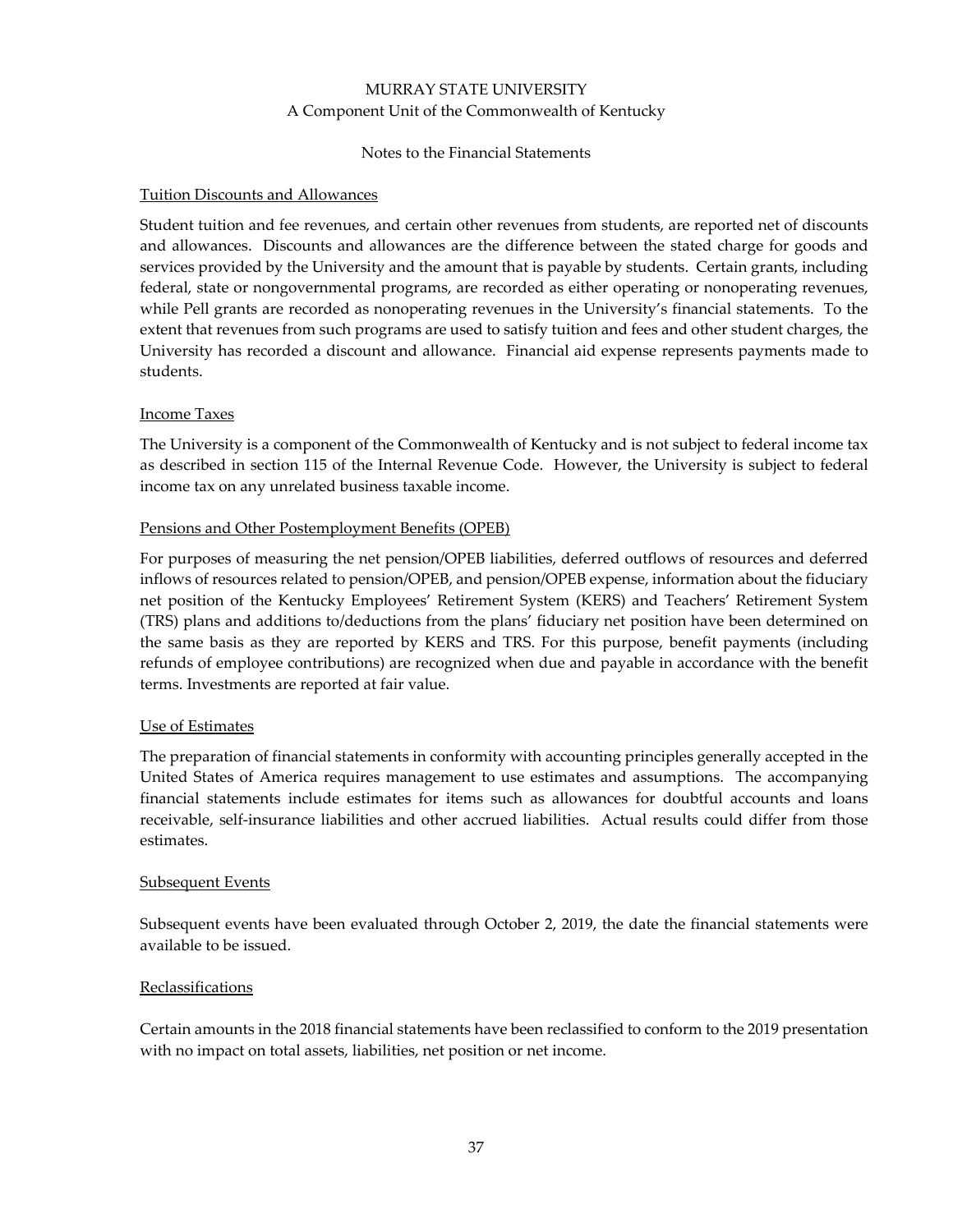### Notes to the Financial Statements

### **2. Accounts Receivable**

Accounts receivable as of June 30 consisted of:

|                                                      | 2019            |     | 2018        |
|------------------------------------------------------|-----------------|-----|-------------|
| Current accounts receivable:                         |                 |     |             |
| Student tuition and fees                             | \$<br>8,026,149 | \$. | 7,946,542   |
| Grants and contracts                                 | 2,123,574       |     | 1,735,708   |
| Auxiliary fees                                       | 2,921,353       |     | 2,599,254   |
| Auxiliary-contracted dining services                 | 484,000         |     |             |
| <b>MSU</b> Foundation                                | 319,944         |     | 249,045     |
| Employee computer loans                              | 977             |     | 13.030      |
| Outside sales                                        | 702,954         |     | 484,405     |
| Capital construction receivable - Richmond incident* |                 |     | 10,465,183  |
| Allowance for doubtful accounts                      | (4,803,244)     |     | (4,765,927) |
| Total current accounts receivable                    | \$<br>9,775,707 |     | 18.727.240  |

\*The University is required to recognize revenues for any known recoveries to impaired assets even if those recoveries have not yet taken place. This receivable represents the insurance recovery for the J.H. Richmond incident which will reimburse for expenses made to bring J.H. Richmond Residence Hall back to its original condition prior to the incident.

#### **3. Inventories**

Inventories as of June 30 consisted of:

|                                                            | 2019                     | 2018                          |
|------------------------------------------------------------|--------------------------|-------------------------------|
| University bookstore - resale<br>Physical plant - supplies | \$1,306,380<br>1,387,211 | 1,411,102<br>SS.<br>1,502,698 |
| Food services - resale and supplies                        |                          | 156,572                       |
| Art supplies                                               | 48.930                   | 55,269                        |
| CFSB concessions                                           |                          | 16,268                        |
| Total inventories                                          | \$2,742,521              | 3,141,909<br>S                |

# **4. Loans Receivable**

Student loans made through the Federal Perkins Loan Program (Program) comprise substantially all of the loans receivable at June 30, 2019 and 2018. The Program provides for service cancellation of a loan at rates of 12.5% to 30% per year up to a maximum of 100% if the participant complies with certain provisions.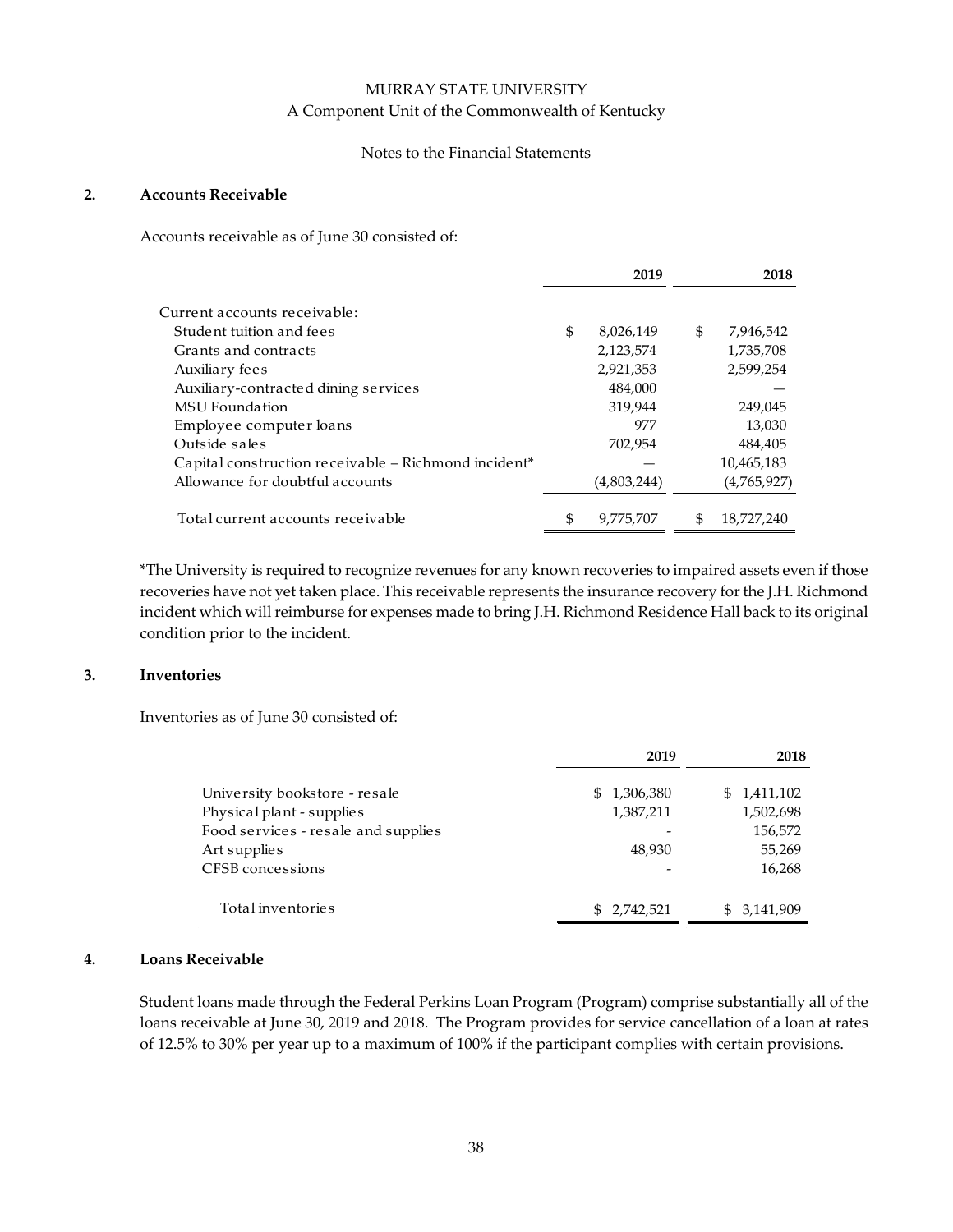#### Notes to the Financial Statements

As the University determines that loans are uncollectible and not eligible for reimbursement by the federal government, the loans are written off and assigned to the U.S. Department of Education. The University has provided an allowance for uncollectible loans which, in management's opinion, is sufficient to absorb loans that will ultimately be written off. The allowance for uncollectible loans at June 30, 2019 and 2018 was \$263,810 and \$253,715, respectively.

Loans receivable as of June 30 consisted of:

|                                        | 2019         | 2018            |
|----------------------------------------|--------------|-----------------|
| Current loans receivable:              |              |                 |
| University loan programs               | \$<br>26,093 | \$<br>33,740    |
| Federal nursing program                | 87,580       | 88,480          |
| Federal Perkins program                | 376,370      | 459,917         |
| Total current loans receivable, net    | 490,043      | 582,137         |
| Noncurrent loans receivable:           |              |                 |
| University loan programs               | 10,845       | 14,686          |
| Federal nursing program                | 383,042      | 376,745         |
| Federal Perkins program                | 1,850,925    | 2,260,651       |
| Total noncurrent loans receivable, net | 2,244,812    | 2,652,082       |
| Total loans receivable, net            | 2,734,855    | \$<br>3,234,219 |

# **5. Deposits, Investments and Investment Income**

#### **Deposits**

At June 30, 2019 and 2018, the carrying amounts of the University's bank balances and deposits were \$156,412,383 and \$143,192,525, respectively.

Currently the University maintains its deposits, outside of those held by the Commonwealth of Kentucky, in interest‐bearing accounts at FDIC‐insured institutions. All accounts are insured up to \$250,000. The deposits in these interest-bearing accounts are covered by an irrevocable, unconditional, and nontransferable letter of credit issued by Federal Home Loan Bank of Cincinnati.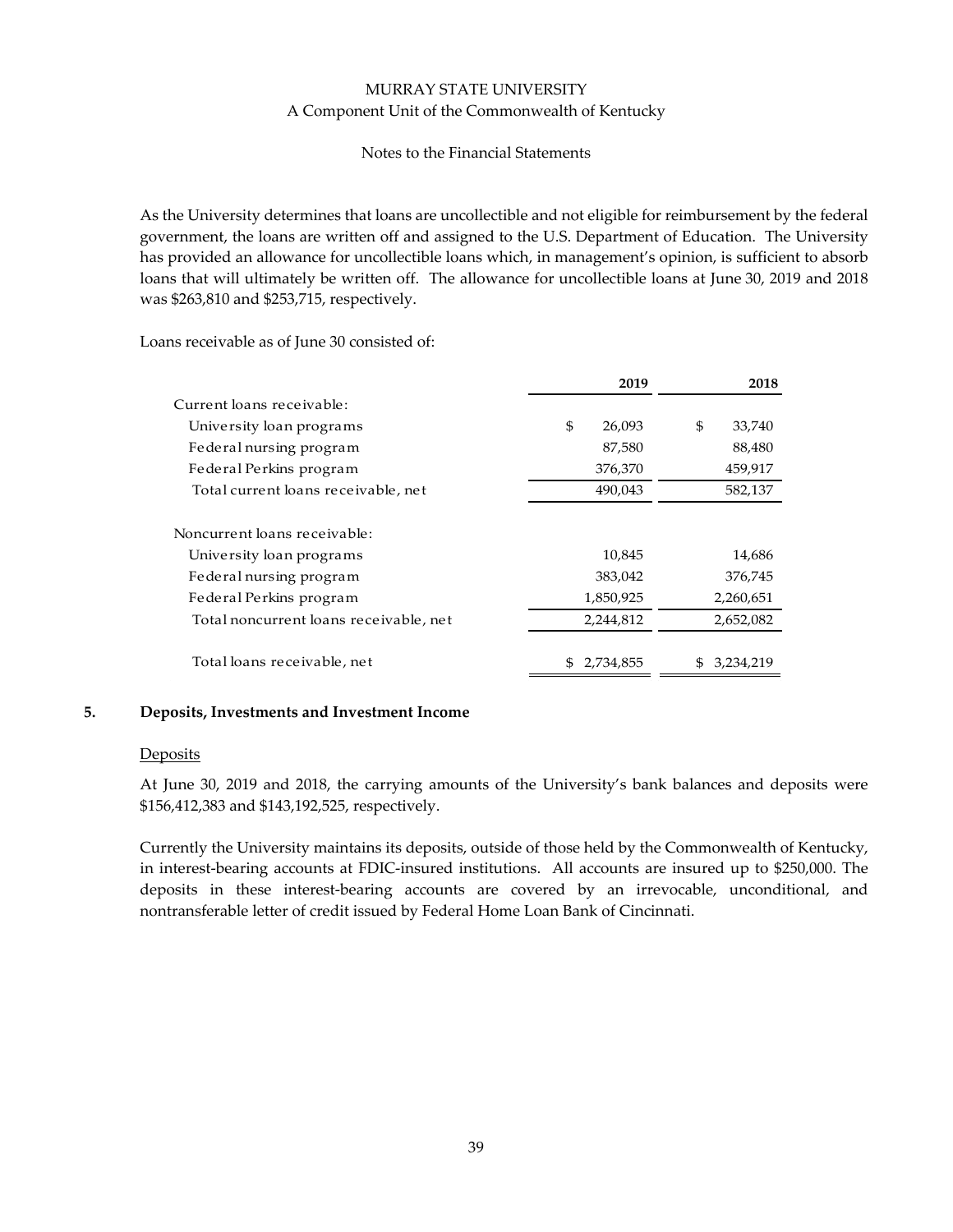#### Notes to the Financial Statements

The University also maintains cash deposits with the Commonwealth of Kentucky, as overseen by the State Investment Commission (Commission). The Commission is charged with the oversight of the Commonwealth's investment programs pursuant to KRS 42.500. The Commonwealth's investments are categorized into two distinct classifications or "pools." The Short‐Term Pool consists primarily of General Fund cash balances. The Intermediate-Term Pool and the Limited Term Pool represent Agency fund investments, state held component unit and fiduciary fund accounts held for the benefit of others by the state. Shares of each pool represent a divisible interest in the underlying securities and are not federally insured or guaranteed by the U.S. Government, Federal Deposit Insurance Corporation or any federal agency. The pools have not been approved by the Securities and Exchange Commission. The University's shares within the pools may indirectly expose it to risks associated with fixed income investments; however, specific information about any such transactions is not available to the University.

Custodial credit risk for deposits is the risk that, in the event of a bank failure, the University's deposits may not be returned to the University. The University does not have a formal deposit policy for custodial credit risk other than compliance with the provisions of state law.

|                                             | 2019             | 2018            |
|---------------------------------------------|------------------|-----------------|
| Depository accounts:                        |                  |                 |
| Local bank deposits, letter of credit       |                  |                 |
| in the University's name                    | \$<br>11,459,865 | \$<br>8,212,336 |
| Cash on hand                                | 80,912           | 45,665          |
| State Investment Pool - collateral required |                  |                 |
| by KRS 41.240                               | 144,871,606      | 134,934,524     |
|                                             |                  |                 |
| Total de posits                             | 156,412,383      | 143,192,525     |

Current and non‐current cash and cash equivalents as of June 30 consisted of:

Current and non‐current cash and cash equivalents as presented in the statements of net position captions as of June 30 include:

|                                                                            |  | 2019                            |     | 2018                     |  |
|----------------------------------------------------------------------------|--|---------------------------------|-----|--------------------------|--|
| Cash and cash equivalents, current<br>Restricted cash and cash equivalents |  | 93,721,297<br>\$.<br>62,691,086 |     | 92,230,046<br>50,962,479 |  |
| Total deposits                                                             |  | 156,412,383                     | SS. | 143,192,525              |  |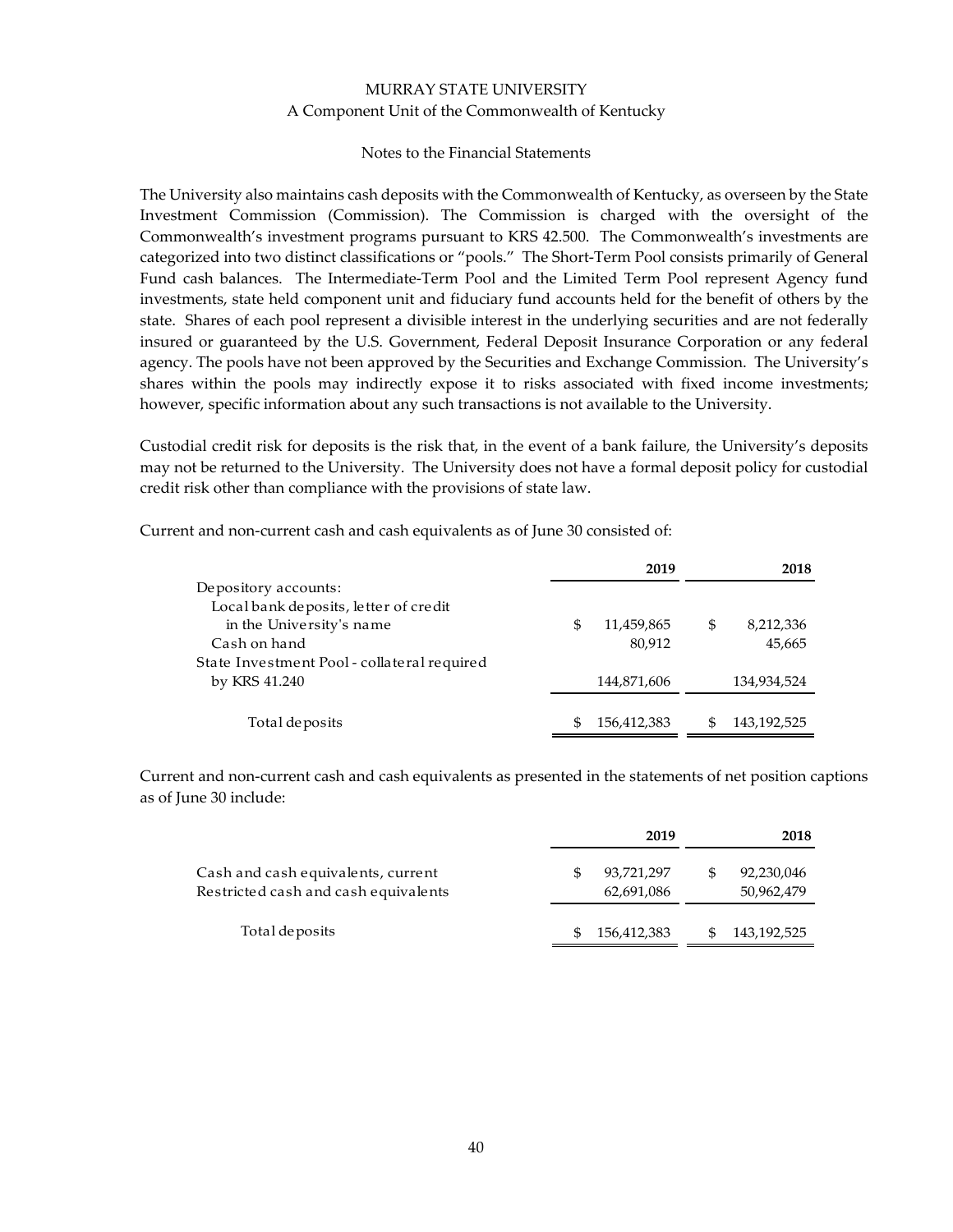### Notes to the Financial Statements

#### Investments

Investments carried at fair value as of June 30 consisted of:

|                                          |    | 2019       |   | 2018       |
|------------------------------------------|----|------------|---|------------|
| Money market funds restricted for        |    |            |   |            |
| debt service purposes                    | \$ | 319.317    | S | 305,072    |
| Restricted assets held by the Foundation |    | 26,403,725 |   | 26,250,195 |
|                                          |    |            |   |            |
| Total investments                        | S  | 26,723,042 | S | 26,555,267 |

Restricted investments for debt service purposes are comprised of amounts invested for sinking fund and debt service reserves. Investments in U.S. Government securities and the collateral for repurchase agreements are registered in the name of Murray State University or held in the University's name by its agents and trustees. The University may legally invest in direct obligations of and other obligations guaranteed as to principal by the U.S. Treasury and U.S. agencies and instrumentalities and in bank repurchase agreements. It may also invest to a limited extent in equity securities.

University investments held by the MSU Foundation are comprised of private donations received directly by the University and state endowment matching funds. These consist of endowment funds, as well as expendable restricted funds. Assets held by the MSU Foundation are invested primarily in an investment pool managed by the MSU Foundation and are carried at fair value.

The assets in the MSU Foundation investment pool are invested as of June 30 as follows:

|                                 | 2019  | 2018  |
|---------------------------------|-------|-------|
| Percentage of pool invested in: |       |       |
| Certificates of deposit and     |       |       |
| money market mutual funds       | $1\%$ | $1\%$ |
| Mutual funds                    | 65%   | 63%   |
| Equity securities               | $0\%$ | 3%    |
| Fixed income securities         | 34%   | 32%   |
| Other                           | $0\%$ | $1\%$ |
| Total investments               | 100%  | 100%  |

*Interest Rate Risk*. Interest rate risk is the risk that changes in interest rates will adversely affect the fair value of an investment. The University does not, within its investment policy, formally limit investment maturities as a means of managing its exposure to fair value losses arising from increasing interest rates. The money market mutual funds are investments with a maturity of less than one year because they are redeemable in full immediately. In addition, the funds held in the State Investment Pool have a maturity of less than one year because they are redeemable in full immediately.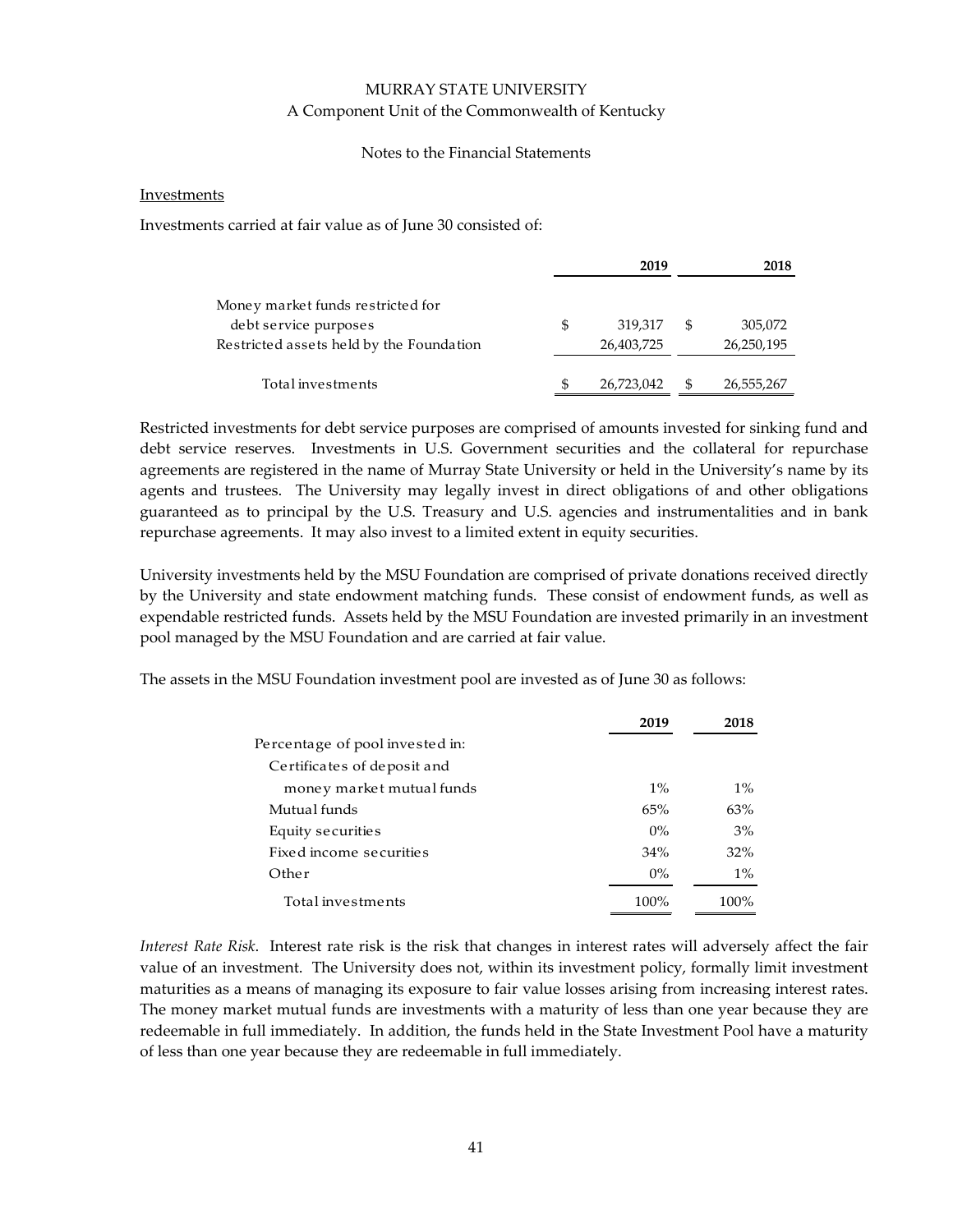#### Notes to the Financial Statements

*Credit Risk*. Credit risk is the risk that the issuer or other counterparty to an investment will not fulfill its obligations. The University's investment policy requires investments to be in compliance with state statute. The University has no further policy that would limit its investment choices. Credit ratings for the money market mutual funds and State Investment Pool are not available and are therefore, considered unrated.

*Concentration of Credit Risk*. Concentration of credit risk is the risk of loss attributed to the magnitude of a government's investment in a single user. The University places no limit on the amount that may be invested in any one issuer. The University does not hold more than 5% of its investments with a single issuer.

## Investment Income

Investment income for the years ended June 30 consisted of:

|                                   | 2019            |    | 2018      |
|-----------------------------------|-----------------|----|-----------|
| Assets held by the University:    |                 |    |           |
| Interest income                   | \$<br>4,539,706 | \$ | 1,771,714 |
| Assets held by MSU Foundation:    |                 |    |           |
| Investment income endowment funds | 688,822         |    | 718,653   |
| Net increase in fair value        |                 |    |           |
| of endowment investments          | 134,605         |    | 701,265   |
| Total investment income           | \$<br>5,363,133 | S  | 3,191,632 |

# **6. Endowments**

Changes in endowment assets for the years ended June 30 are as follows:

|                                                          | 2019 |            |    | 2018       |  |  |
|----------------------------------------------------------|------|------------|----|------------|--|--|
| Endowment assets, beginning of year<br>Investment return | \$   | 22,285,087 | \$ | 21,973,233 |  |  |
| Net appreciation                                         |      | 138,412    |    | 705,241    |  |  |
| Endowment restrictions released                          |      |            |    | (588,597)  |  |  |
| Contributions increase                                   |      | 93,818     |    | 195,210    |  |  |
| Endowment assets, end of year                            | \$   | 22,517,317 |    | 22,285,087 |  |  |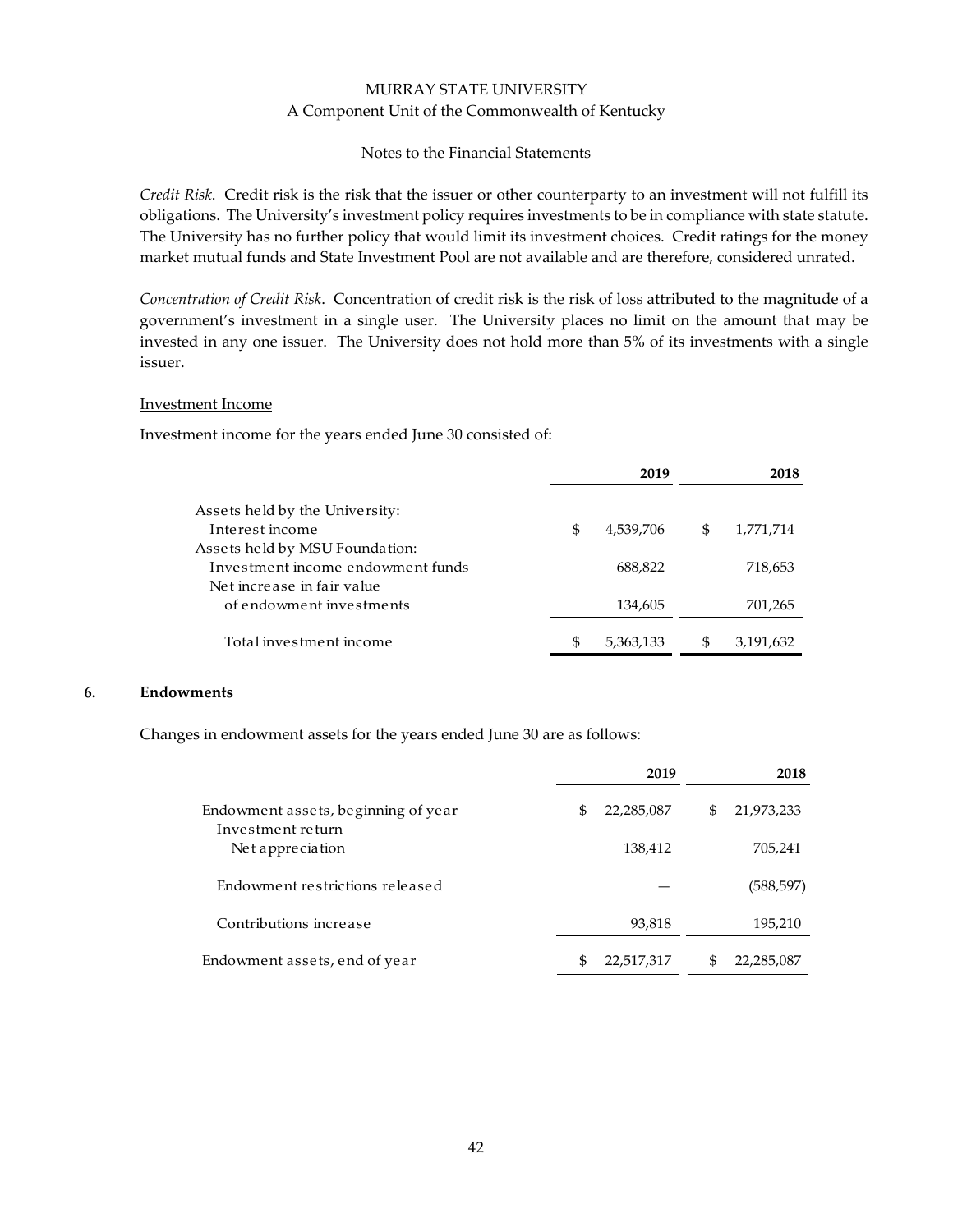# Notes to the Financial Statements

# **7. Capital Assets**

Capital asset activity for the year ended June 30, 2019 was as follows:

|                                  | <b>Balance</b><br>June 30, 2018 | <b>Additions</b>            | <b>Transfers</b>  | Deletions/<br>Retirements | <b>Balance</b><br>June 30, 2019 |
|----------------------------------|---------------------------------|-----------------------------|-------------------|---------------------------|---------------------------------|
| Land<br>Construction in progress | 10,176,698<br>\$<br>6,264,350   | 266,044<br>\$<br>17,024,208 | \$<br>(4,077,985) | \$<br>(379, 483)          | 10,442,742<br>\$<br>18,831,090  |
| Museum and collectibles          | 694,737                         |                             |                   |                           | 694,737                         |
| To tal capital assets not being  |                                 |                             |                   |                           |                                 |
| depreciated                      | 17, 135, 785                    | 17,290,252                  | (4,077,985)       | (379, 483)                | 29,968,569                      |
| <b>Buildings</b>                 | 372,149,804                     |                             | 2,742,190         | (2,335,674)               | 372,556,320                     |
| Nonbuilding improvements         | 17,172,063                      |                             | 1,335,795         |                           | 18,507,858                      |
| Equipment                        | 35,280,560                      | 2,079,499                   |                   | (1,495,885)               | 35,864,174                      |
| Library holdings                 | 10,744,204                      | 47,171                      |                   | (109, 410)                | 10,681,965                      |
| Livestock                        | 151,749                         | 10,000                      |                   | (24,000)                  | 137,749                         |
| Software                         | 1,932,019                       |                             |                   |                           | 1,932,019                       |
| To tal o ther capital assets     | 437,430,399                     | 2,136,670                   | 4,077,985         | (3,964,969)               | 439,680,085                     |
| To tal capital assets before     |                                 |                             |                   |                           |                                 |
| depreciation                     | 454,566,184                     | 19,426,922                  |                   | (4,344,452)               | 469,648,654                     |
| Less accumulated depreciation:   |                                 |                             |                   |                           |                                 |
| <b>Buildings</b>                 | 173,787,964                     | 9,027,513                   |                   | (1,933,893)               | 180,881,584                     |
| Improvements other than          |                                 |                             |                   |                           |                                 |
| building <sub>s</sub>            | 11,780,123                      | 549,491                     |                   |                           | 12,329,614                      |
| Equipment                        | 25,318,351                      | 1,927,361                   |                   | (728, 863)                | 26,516,849                      |
| Library holdings                 | 8,005,229                       | 333,798                     |                   | (103, 939)                | 8,235,088                       |
| Livestock                        | 95,166                          | 10,292                      |                   | (12,000)                  | 93,458                          |
| Software                         | 1,932,018                       |                             |                   |                           | 1,932,018                       |
| To tal accumulated depreciation  | 220,918,851                     | 11,848,455                  |                   | (2,778,695)               | 229,988,611                     |
| Capital assets, net              | \$233,647,333                   |                             |                   |                           | \$239,660,043                   |
|                                  |                                 |                             |                   |                           |                                 |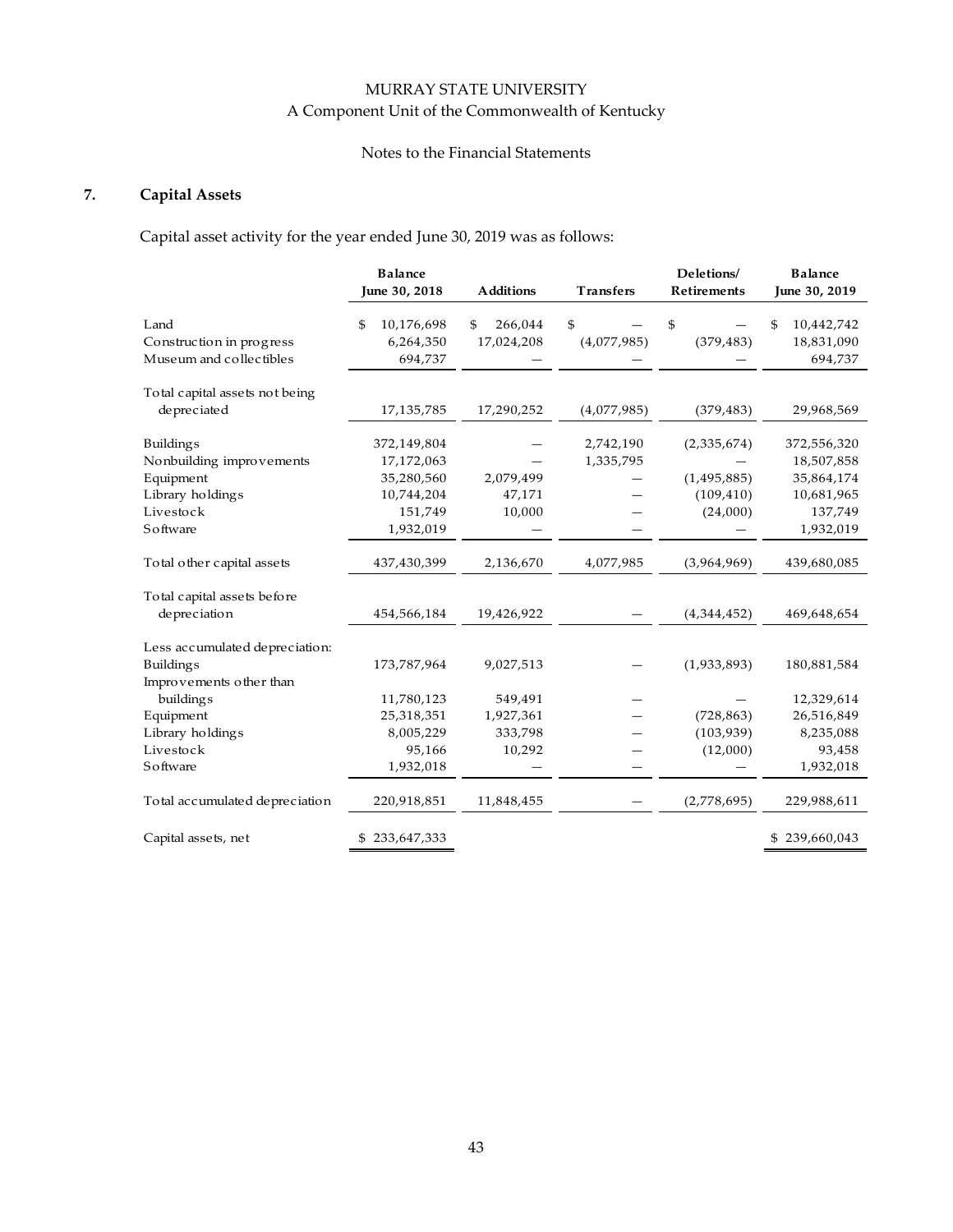#### Notes to the Financial Statements

## Capital asset activity for the year ended June 30, 2018 was as follows:

|                                | <b>Balance</b><br>June 30, 2017 | <b>Additions</b> | Transfers    | Deletions/<br>Retirements | <b>Balance</b><br>June 30, 2018 |
|--------------------------------|---------------------------------|------------------|--------------|---------------------------|---------------------------------|
| Land                           | \$<br>9,920,222                 | \$<br>256,476    | \$           | \$                        | 10,176,698<br>\$                |
| Construction in progress       | 36,057,601                      | 8,200,446        | (30,965,499) | (7,028,198)               | 6,264,350                       |
| Museum and collectibles        | 692,546                         | 2,191            |              |                           | 694,737                         |
| Total capital assets not being |                                 |                  |              |                           |                                 |
| depreciated                    | 46,670,369                      | 8,459,113        | (30,965,499) | (7,028,198)               | 17, 135, 785                    |
| <b>Buildings</b>               | 341,536,804                     |                  | 30,613,000   |                           | 372,149,804                     |
| Nonbuilding improvements       | 16,819,564                      |                  | 352,499      |                           | 17,172,063                      |
| Equipment                      | 32,329,496                      | 3,605,156        |              | (654, 092)                | 35,280,560                      |
| Library holdings               | 11,221,448                      | 51,728           |              | (528, 972)                | 10,744,204                      |
| Livestock                      | 151,749                         |                  |              |                           | 151,749                         |
| Software                       | 1,932,019                       |                  |              |                           | 1,932,019                       |
| To tal o ther capital assets   | 403,991,080                     | 3,656,884        | 30,965,499   | (1, 183, 064)             | 437,430,399                     |
| Total capital assets before    |                                 |                  |              |                           |                                 |
| depreciation                   | 450,661,449                     | 12,115,997       |              | (8,211,262)               | 454,566,184                     |
| Less accumulated depreciation: |                                 |                  |              |                           |                                 |
| Buildings*                     | 155,165,472                     | 18,622,492       |              |                           | 173,787,964                     |
| Improvements other than        |                                 |                  |              |                           |                                 |
| building <sub>s</sub>          | 11,206,563                      | 573,560          |              |                           | 11,780,123                      |
| Equipment                      | 23,922,959                      | 1,996,516        |              | (601, 124)                | 25,318,351                      |
| Library holdings               | 8,108,293                       | 399,459          |              | (502, 523)                | 8,005,229                       |
| Livestock                      | 83,708                          | 11,458           |              |                           | 95,166                          |
| Software                       | 1,932,018                       |                  |              |                           | 1,932,018                       |
| Total accumulated depreciation | 200,419,013                     | 21,603,485       |              | (1, 103, 647)             | 220,918,851                     |
| Capital assets, net            | 250,242,436                     |                  |              |                           | \$233,647,333                   |

\*Accumulated depreciation for buildings includes a \$9,515,220 adjustment for the impairment of J.H. Richmond Residence Hall. This adjustment was based on the historic value of the restoration cost.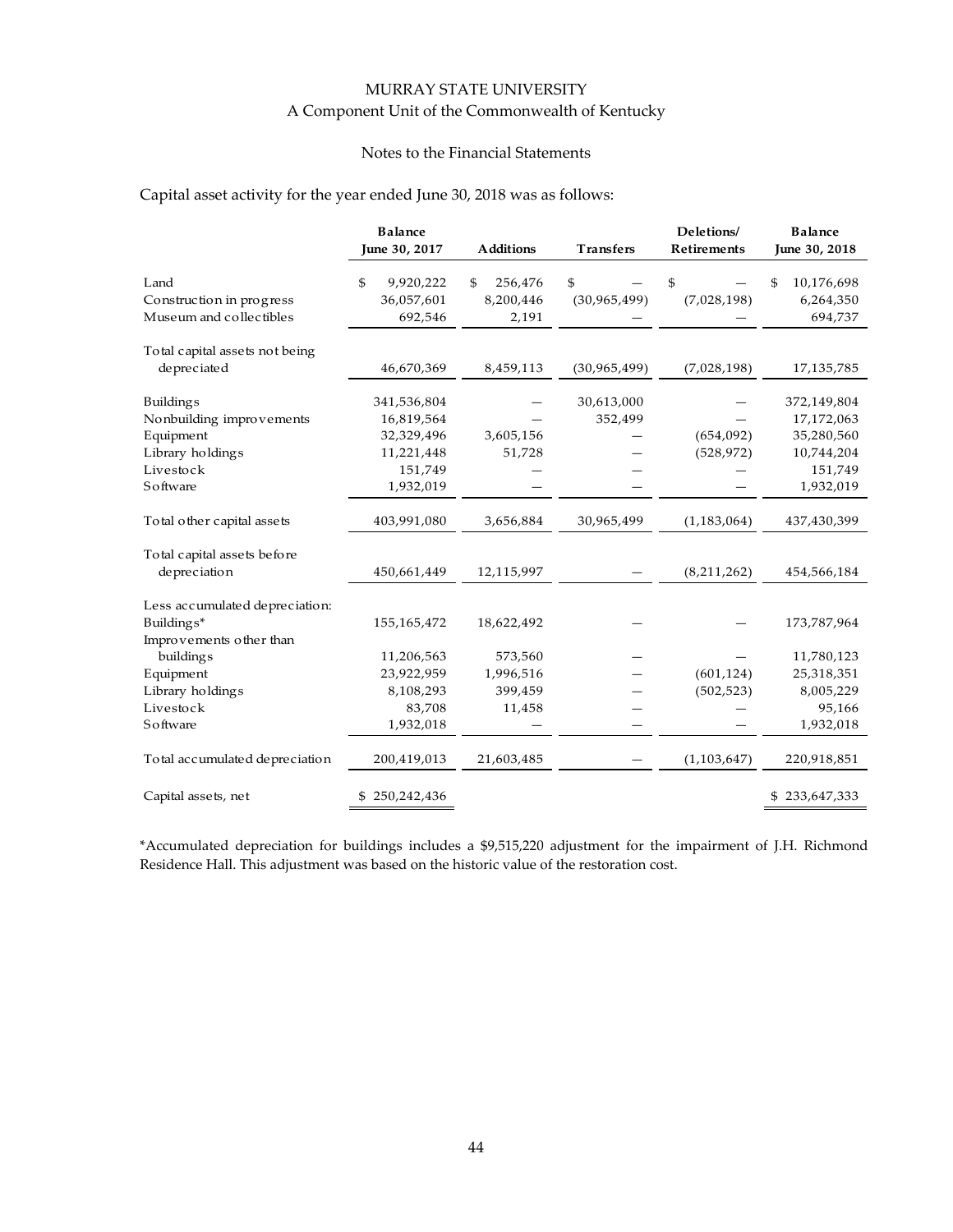### Notes to the Financial Statements

#### **8. Accounts Payable**

Accounts payable at June 30 consisted of:

|                                   | 2019            | 2018            |
|-----------------------------------|-----------------|-----------------|
| Current accounts payable:         |                 |                 |
| Vendors                           | \$<br>8,883,532 | \$<br>3,977,873 |
| Payroll benefits and withholdings | 2,478,824       | 2,597,152       |
| <b>MSU</b> Foundation             | 43,396          | 65,489          |
| Loans                             | 25.994          | 5,523           |
| Total current accounts payable    | 11,431,746<br>S | 6,646,037       |

## **9. University Health Self‐Insurance Program**

The University maintains a self‐insurance program for employees' health insurance. For the fiscal year ended June 30, 2019, the University paid approximately 80% of total plan expenses for permanent full‐time employees and their families. The University's contribution to cover claims paid under the plan for years ended June 30, 2019 and 2018 totaled \$10,334,544 and \$9,869,157, respectively. Stop loss and administrative fees are disclosed in the chart below. The University's stop-loss insurance limits its exposure for claims to \$225,000 per individual for the fiscal year.

The University self-insured program operates on a calendar year (January – December) basis and a true picture of the total plan years is not presented in this note.

Changes in the liability for self‐insurance for the years ended June 30 are as follows:

|                                              |   | 2019         | 2018          |  |
|----------------------------------------------|---|--------------|---------------|--|
| Liability, beginning of year                 | S | 624,291      | \$<br>574,953 |  |
| Accruals for current year claims and changes |   |              |               |  |
| in estimate (includes employee and           |   |              |               |  |
| employer contributions)                      |   | 13,741,202   | 12,977,937    |  |
| Administrative and stop-loss fees            |   | (989, 641)   | (1,104,067)   |  |
| Claims paid                                  |   | (12,659,690) | (11,824,532)  |  |
| Liability, end of year                       |   | 716,162      | 624.291       |  |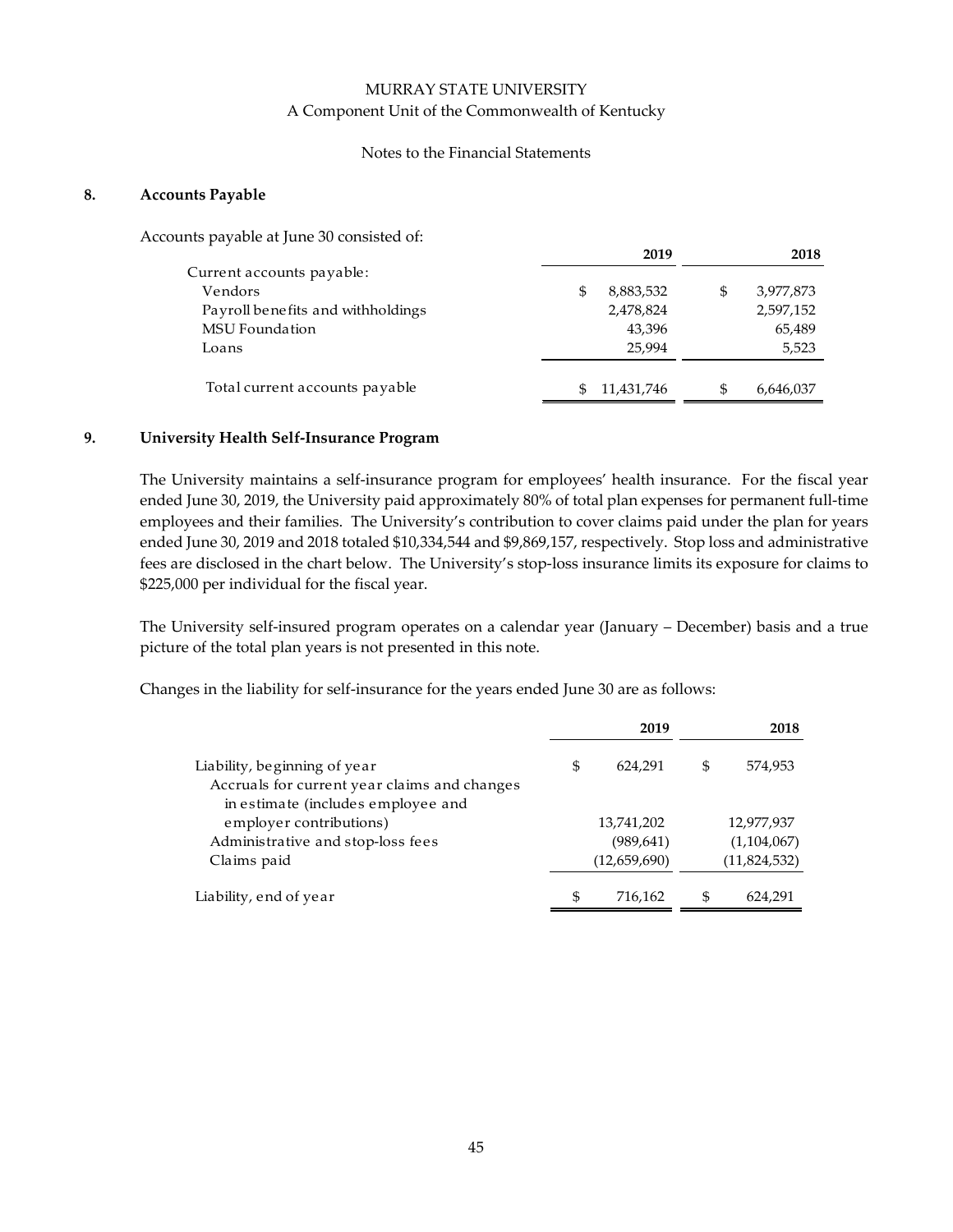## Notes to the Financial Statements

# **10. Unearned Revenue**

Unearned revenue as of June 30 consisted of:

|                                 | 2019        | 2018           |
|---------------------------------|-------------|----------------|
| Current unearned revenue:       |             |                |
| Prepaid tuition and fees        | \$2,594,061 | \$2,415,902    |
| Grants and contracts            | 321,920     | 420,029        |
| Auxiliary enterprises           | 4,182       | 14,510         |
| Total current une arned revenue | \$2,920,163 | 2,850,441<br>S |

# **11. Revenue Bonds, Notes Payable and Capital Leases**

The following is a summary of long-term obligation transactions for the University for the year ended June 30, 2019:

|                                             |                  |                  |                   |                | Amounts     |                           |
|---------------------------------------------|------------------|------------------|-------------------|----------------|-------------|---------------------------|
|                                             | <b>Beginning</b> |                  |                   | Ending         | Due Within  | Long-Term                 |
|                                             | <b>Balance</b>   | <b>Additions</b> | <b>Deductions</b> | <b>Balance</b> | One Year    | <b>P</b> ortion           |
| Bonds payable                               | \$68,290,000     | \$               | (3,890,000)<br>\$ | \$64,400,000   | \$4,130,000 |                           |
| Less bond discounts                         | (50, 841)        |                  | 4,622             | (46, 219)      | (4,622)     | \$60,270,000<br>(41, 597) |
| Plus bond premiums                          | 1,947,291        |                  | (120, 762)        | 1,826,529      | 120,762     | 1,705,767                 |
| Bonds payable, net of discounts<br>premiums | 70,186,450       |                  | (4,006,140)       | 66,180,310     | 4,246,140   | 61,934,170                |
| City of Murray                              |                  |                  |                   |                |             |                           |
| pay able                                    | 7,390,000        |                  | (395,000)         | 6,995,000      | 415,000     | 6,580,000                 |
| Total bonds, notes<br>and capital leases    | \$77,576,450     | \$               | (4,401,140)<br>\$ | \$73,175,310   | \$4,661,140 | \$68,514,170              |
|                                             |                  |                  |                   |                |             |                           |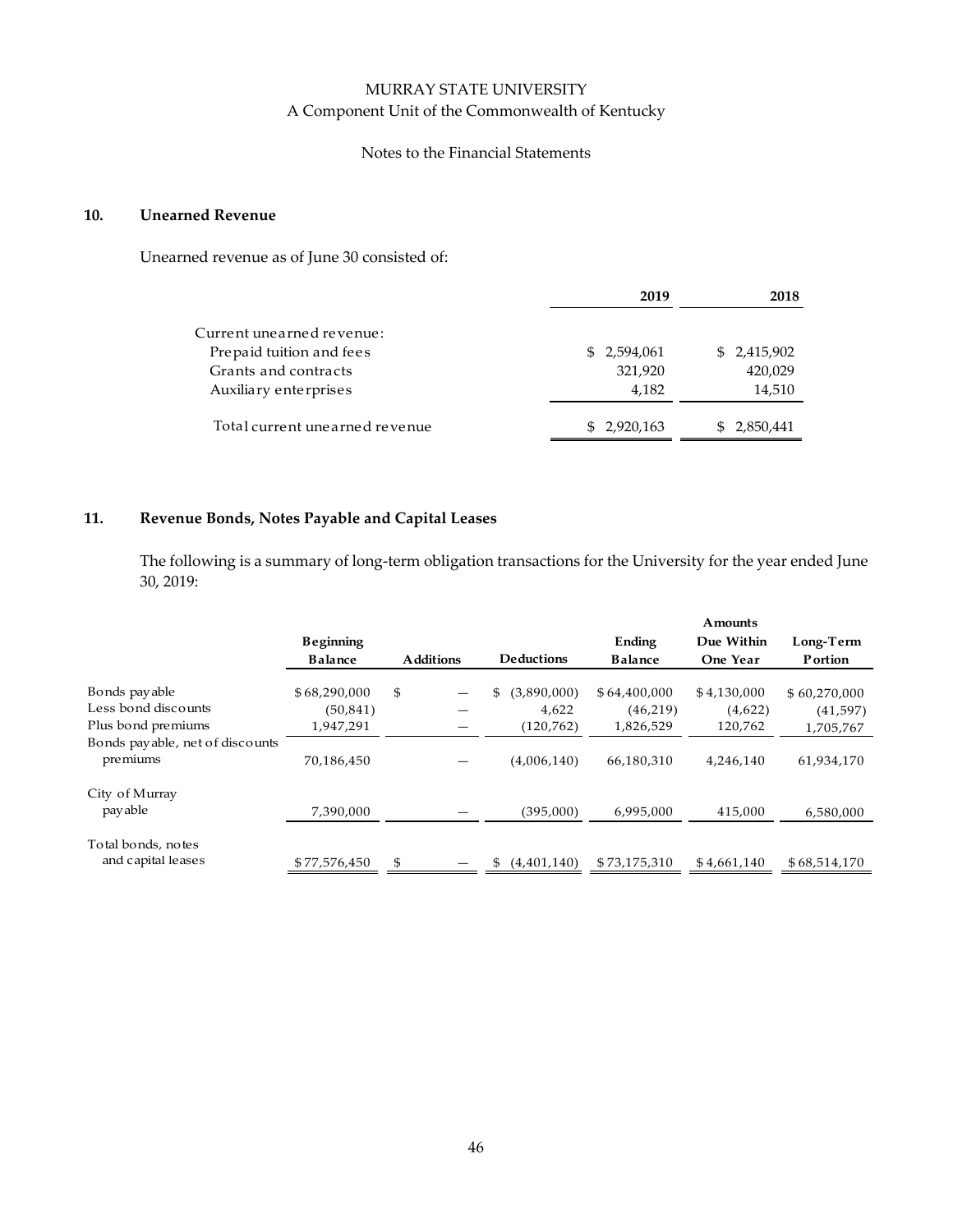#### Notes to the Financial Statements

The following is a summary of long-term obligation transactions for the University for the year ended June 30, 2018:

|                                 |                  |                  |                   |                | <b>Amounts</b> |                 |
|---------------------------------|------------------|------------------|-------------------|----------------|----------------|-----------------|
|                                 | <b>Beginning</b> |                  |                   | Ending         | Due Within     | Long-Term       |
|                                 | <b>Balance</b>   | <b>Additions</b> | Deductions        | <b>Balance</b> | One Year       | <b>P</b> ortion |
|                                 |                  |                  |                   |                |                |                 |
| Bonds payable                   | \$72,150,000     | \$               | (3,860,000)<br>\$ | \$68,290,000   | \$3,950,000    | \$64,340,000    |
| Less bond discounts             | (55, 463)        |                  | 4,622             | (50, 841)      | (4,622)        | (46, 219)       |
| Plus bond premiums              | 2,068,053        |                  | (120, 762)        | 1,947,291      | 120,762        | 1,826,529       |
| Bonds payable, net of discounts |                  |                  |                   |                |                |                 |
| premiums                        | 74,162,590       |                  | (3,976,140)       | 70,186,450     | 4,066,140      | 66,120,310      |
| City of Murray                  |                  |                  |                   |                |                |                 |
| pay able                        | 7,764,999        |                  | (374, 999)        | 7,390,000      | 395,000        | 6,995,000       |
| Master lease notes              |                  |                  |                   |                |                |                 |
| pay able                        | 346,620          |                  | (346, 620)        |                |                |                 |
| Total bonds, notes              |                  |                  |                   |                |                |                 |
| and capital leases              | \$82,274,209     | \$               | (4,697,759)<br>\$ | \$77,576,450   | \$4,461,140    | \$73,115,310    |

# **Maturity Information**

A schedule of the mandatory principal and interest payments (excluding bond discounts) is presented below:

#### **Years Ending**

| <b>June 30</b> | <b>Bonds</b> |            | <b>Notes</b> |           | <b>Total Principal</b> |            | Interest         | <b>Total Payments</b> |
|----------------|--------------|------------|--------------|-----------|------------------------|------------|------------------|-----------------------|
|                |              |            |              |           |                        |            |                  |                       |
| 2020           | \$           | 4,130,000  | \$           | 415,000   | \$                     | 4,545,000  | \$<br>2,464,706  | \$<br>7,009,706       |
| 2021           |              | 3,905,000  |              | 435,000   |                        | 4,340,000  | 2,338,784        | 6,678,784             |
| 2022           |              | 4,105,000  |              | 440,000   |                        | 4,545,000  | 2,206,984        | 6,751,984             |
| 2023           |              | 4,210,000  |              | 450,000   |                        | 4,660,000  | 2,092,736        | 6,752,736             |
| 2024-2028      |              | 23,980,000 |              | 2,445,000 |                        | 26,425,000 | 7,714,995        | 34,139,995            |
| 2029-2033      |              | 17,470,000 |              | 2,810,000 |                        | 20,280,000 | 3,482,613        | 23,762,613            |
| 2034-2036      |              | 6,600,000  |              |           |                        | 6,600,000  | 330,400          | 6,930,400             |
|                |              |            |              |           |                        |            |                  |                       |
| Total          | \$           | 64,400,000 | \$           | 6,995,000 | \$                     | 71,395,000 | \$<br>20,631,218 | \$<br>92,026,218      |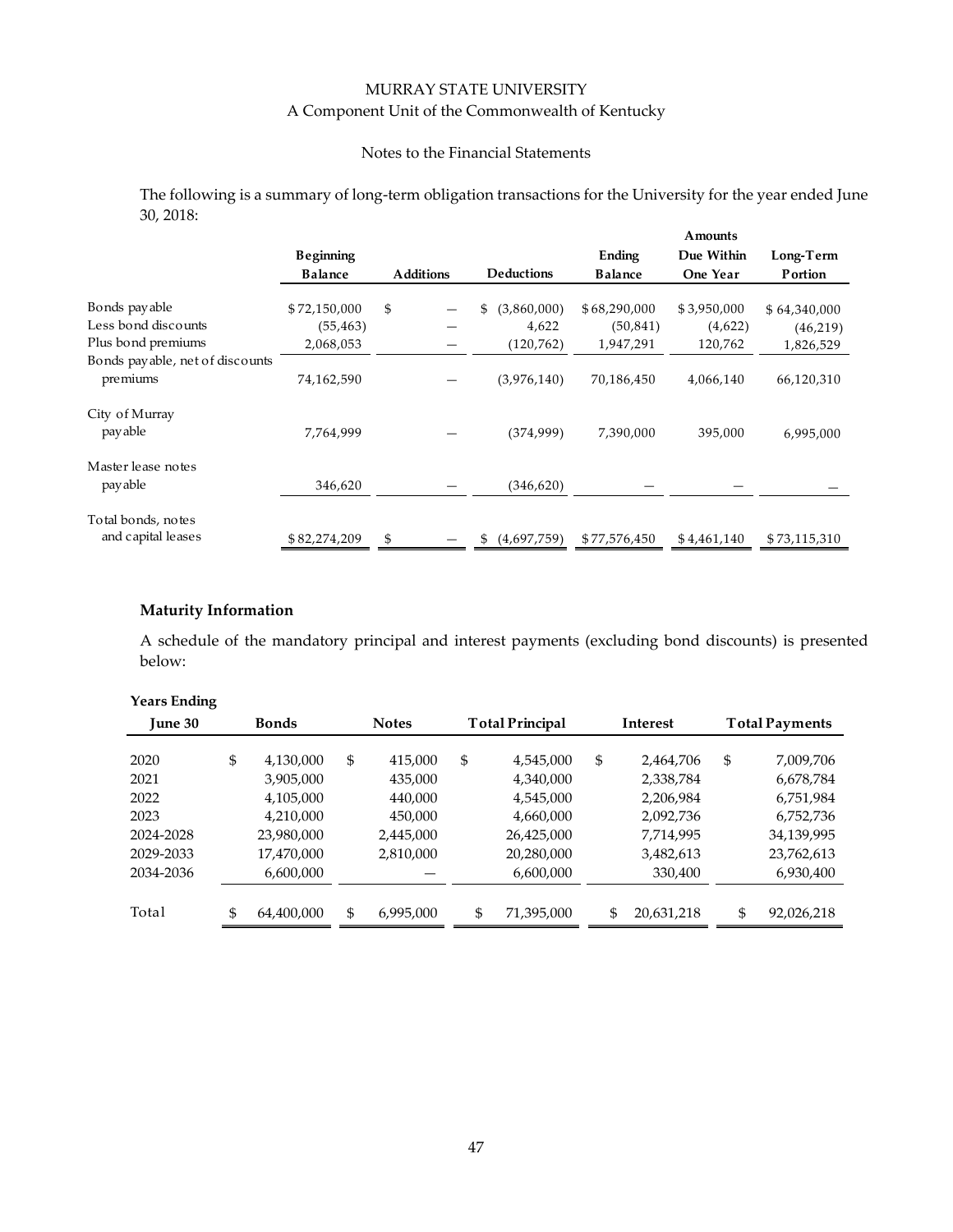# Notes to the Financial Statements

# Long-term liability activity for the year ended June 30, 2019 was as follows:

|                                                                                                                                                                                                                                                             |    | Original<br><b>Issue</b> |    | <b>Balance Due</b><br>June 30, 2019  |    | Interest<br>Expense,<br><b>Current Year</b> |    | <b>Bonds/Notes/</b><br><b>Leases Maturing</b><br>2019-2020 |  |
|-------------------------------------------------------------------------------------------------------------------------------------------------------------------------------------------------------------------------------------------------------------|----|--------------------------|----|--------------------------------------|----|---------------------------------------------|----|------------------------------------------------------------|--|
| <b>General Receipts Bonds Payable</b><br>Series A 2009 bonds dated April 22,<br>2009, with an interest rate of<br>2.50% to 4.20%; final principal<br>payment date September 1, 2028;<br>completion of Richmond Hall and<br>various projects under \$600,000 | \$ | 7,665,000                | \$ | 4,665,000                            | \$ | 188,401                                     | \$ | 390,000                                                    |  |
| Series A 2011 bonds dated July 12,<br>2011, with an interest rate of<br>2.00% to 4.50%; final principal<br>payment date September 1, 2031;<br>renovation of Elizabeth Hall                                                                                  |    | 7,645,000                |    | 5,525,000                            |    | 225,191                                     |    | 335,000                                                    |  |
| Series B 2011 refunding bonds dated<br>July 26, 2011, with an interest rate<br>of 2.00% to 3.75%; final principal<br>payment date September 1, 2021;<br>refunding of Housing and Dining<br>bonds series M, N, & O                                           |    | 4,670,000                |    | 705,000                              |    | 26,428                                      |    | 495,000                                                    |  |
| Series C 2011 refunding bonds dated<br>July 12, 2011, with an interest rate<br>of 2.00% to 4.00%; final principal<br>payment date September 1, 2027;<br>refunding of Housing and Dining<br>bonds series P & Q                                               |    | 15,620,000               |    | 8,840,000                            |    | 339,221                                     |    | 920,000                                                    |  |
| Series A 2013 bonds dated<br>May 29, 2013, with an interest rate<br>of 2.00% to 4.00%; final principal<br>payment date September 1, 2033;<br>renovation of Hester Hall, College<br>Courts sprinklers, and various<br>projects under \$600,000               |    | 15,635,000               |    | 12,420,000                           |    | 377,381                                     |    | 680,000                                                    |  |
| Series A 2015 bonds dated<br>March 31, 2015, with an interest rate<br>of 3.00% to 5.00%; final principal<br>payment date March 31, 2035;<br>Construct H. C. Franklin Hall                                                                                   |    | 26,000,000               |    | 24,830,000                           |    | 1,021,634                                   |    | 550,000                                                    |  |
| Series A 2016 bonds dated<br>March 31, 2016, with an interest rate<br>of 1.00% to 3.00%; final principal<br>payment date September 1, 2027;<br>Refunding of Series A 2007 bonds                                                                             |    | 8,310,000                |    | 7,415,000                            |    | 168,534                                     |    | 760,000                                                    |  |
| Total general receipts bonds payable                                                                                                                                                                                                                        |    | 85,545,000               |    | 64,400,000                           |    | 2,346,790                                   |    | 4,130,000                                                  |  |
| Bonds payable before discount<br>Less bond discount<br>Plus bond premium                                                                                                                                                                                    |    | 85,545,000               |    | 64,400,000<br>(46, 219)<br>1,826,529 |    | 2,346,790                                   |    | 4,130,000<br>(4,622)<br>120,762                            |  |
| Total bonds payable                                                                                                                                                                                                                                         |    | 85,545,000               |    | 66,180,310                           |    | 2,346,790                                   |    | 4,246,140                                                  |  |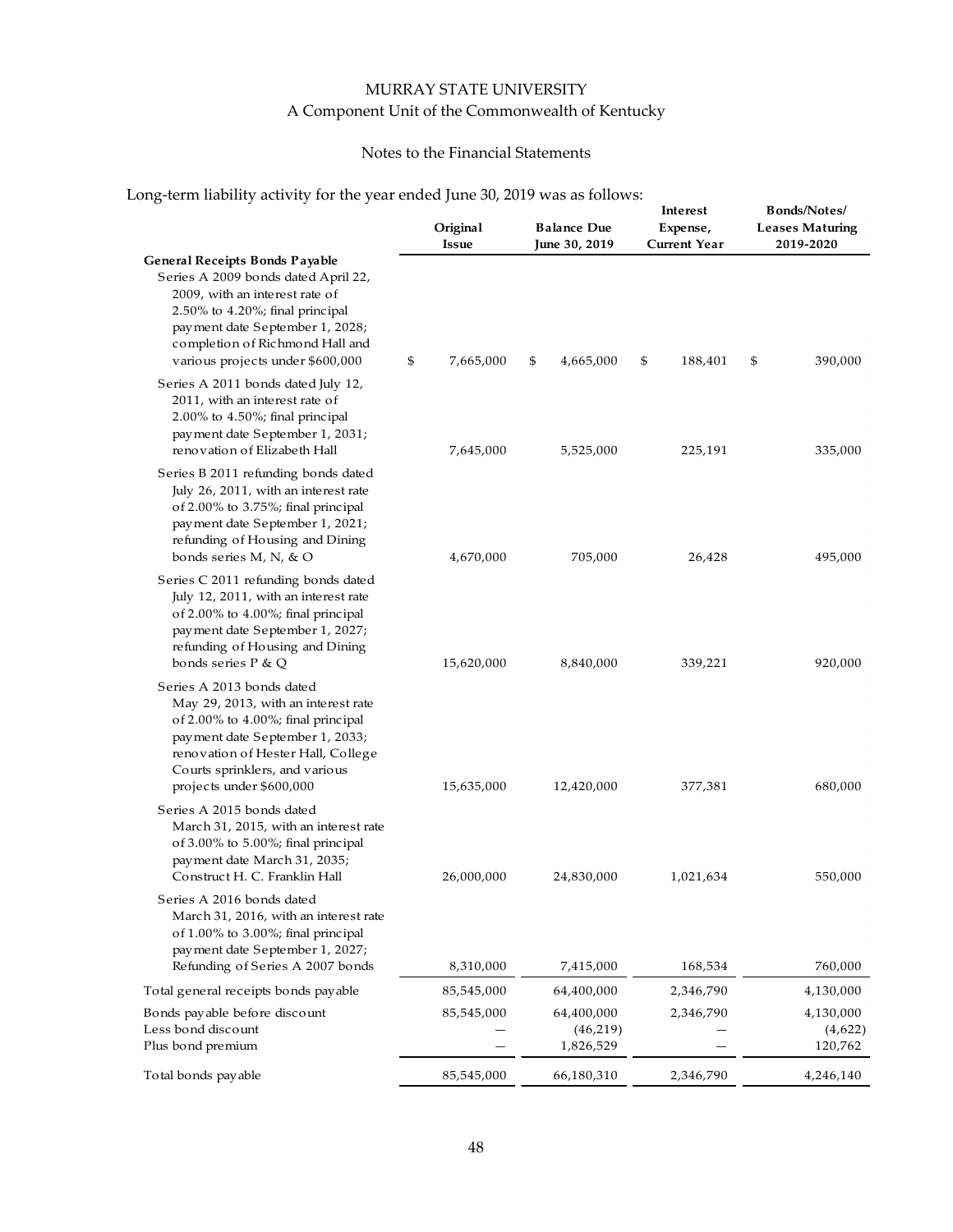#### Notes to the Financial Statements

|                                                                                                                                                                                       | Original<br>Issue | <b>Balance Due</b><br>June 30, 2019 | <b>Interest</b><br>Expense,<br><b>Current Year</b> | <b>Bonds/Notes/</b><br><b>Leases Maturing</b><br>2019-2020 |
|---------------------------------------------------------------------------------------------------------------------------------------------------------------------------------------|-------------------|-------------------------------------|----------------------------------------------------|------------------------------------------------------------|
| City of Murray Payable<br>Agreement dated April 17, 2012,<br>with interest of $1.00\%$ to $3.50\%$ ; final<br>principal payment due June 1, 2033;<br>Wellness Center refunding of the |                   |                                     |                                                    |                                                            |
| December 30, 2002 issue.                                                                                                                                                              | 9.250.000         | 6.995.000                           | 202.562                                            | 415,000                                                    |
| Less: Capitalized Interest                                                                                                                                                            |                   |                                     | (243)                                              |                                                            |
| Total All Bond Issues, Notes Payable<br>and Capital Leases                                                                                                                            | \$<br>94,795,000  | \$73,175,310                        | 2,549,109                                          | 4,661,140                                                  |

The revenue bond indentures require the University to maintain a reserve balance as a percentage of outstanding balances. As of June 30, 2019 and 2018, the sinking fund and reserve fund requirements have been funded as required.

# **12. Deposits**

The deposits held as of June 30 consisted of:

|                               | 2019         | 2018          |
|-------------------------------|--------------|---------------|
| Current:                      |              |               |
| Horse stall rentals           | \$<br>13,969 | 18,285<br>\$. |
| Racer card declining balances | 13,244       | 15,922        |
| Housing deposits              | 167,909      | 147,123       |
| Agency account balances       | 107,665      | 94,265        |
| Total current deposits        | 302,787      | 275,595       |
| Noncurrent:                   |              |               |
| Housing deposits              | 329,700      | 330,000       |
| Total de posits               | 632,487<br>S | 605,595       |

Noncurrent housing deposit additions were \$113,400 and \$88,950 for the years ended June 30, 2019 and 2018, respectively. Noncurrent housing deposit deductions were \$113,700 and \$125,400 for the years ended June 30, 2019 and 2018, respectively.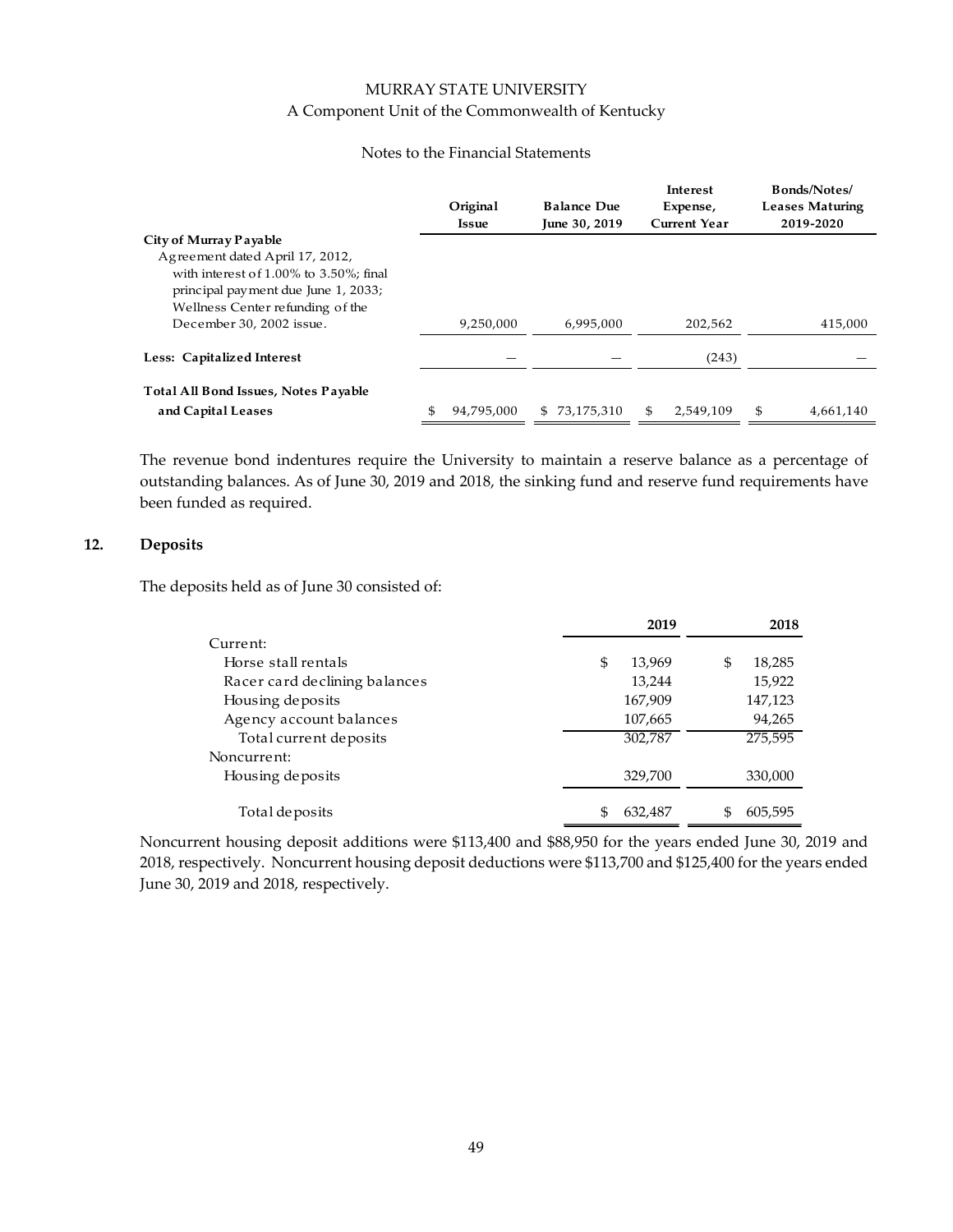#### Notes to the Financial Statements

#### **13. Service Concession Arrangement**

The University contracted with a third‐party to manage campus dining services during fiscal year 2019. The term of the arrangement is ten years and five and a half months, commencing on December 15, 2018, and continuing through June 30, 2029. The arrangement provides the third‐party the exclusive right to manage and operate dining services for the University's students, faculty, staff, employees, visitors and guests. The contract also includes Investment 1 ‐ \$3 million in fiscal year 2019, Investment 2 ‐ \$3.5 million in fiscal year 2020 and Investment 3 ‐ \$1 million in fiscal year 2021. These investments are to be used for dining venue service renovations and will be amortized over the life of the contract. As of June 30, 2019, the University has received \$2.5 million for Investment 1 and recorded a receivable of \$.5 million. Deferred Inflows, revenues which will be recognized in a future period, related to the contract are \$2.9 million as of June 30, 2019. The University receives 20% of total meal plan sales, 10% of retail, catering and camp sales and 40% of concession sales.

# **14. Unrestricted Net Position**

.

The University's designations of unrestricted net position at June 30 consisted of:

|                                                                 | 2019             | 2018                  |
|-----------------------------------------------------------------|------------------|-----------------------|
| Unrestricted net position                                       |                  |                       |
| Allocated for:                                                  |                  |                       |
| Departmental operations                                         | \$<br>25,372,859 | \$<br>26,686,695      |
| Encumbrances                                                    | 183,737          | 326,867               |
| Board designated projects                                       | 6,721,402        | 12,957,700            |
| Capital projects                                                | 5,288,590        | 2,115,672             |
| Renovation and maintenance                                      | 12,043,080       | 11,034,770            |
| Plant reserves                                                  | 10,493,001       | 11,115,771            |
| Working capital                                                 | 12,668,811       | 11,247,321            |
| Revenue contingency                                             | 2,278,615        | 2,290,105             |
| General contingency                                             | 47,472,224       | 48,524,351            |
| Self-insurance                                                  | 716,162          | 624,291               |
| Total unrestricted net position before pension/OPEB adjustments | 123,238,481      | 126,923,543           |
| Pension/OPEB current year adjustments, KERS non-hazardous       | (126, 400, 049)  | (95, 925, 318)        |
| Pension/OPEB current year adjustments, KERS hazardous           | (1,312,963)      | (1,364,618)           |
| Pension/OPEB current year adjustments, TRS                      | (150, 211, 121)  | (161, 345, 618)       |
| OPEB prior year adjustments, KERS non-hazardous                 |                  | (17,030,754)          |
| OPEB prior year adjustments, KERS hazardous                     |                  | 224,399               |
| OPEB prior year adjustments, TRS                                |                  | (15, 334, 748)        |
| Total unrestricted net position                                 | (154,685,652)    | \$<br>(163, 853, 114) |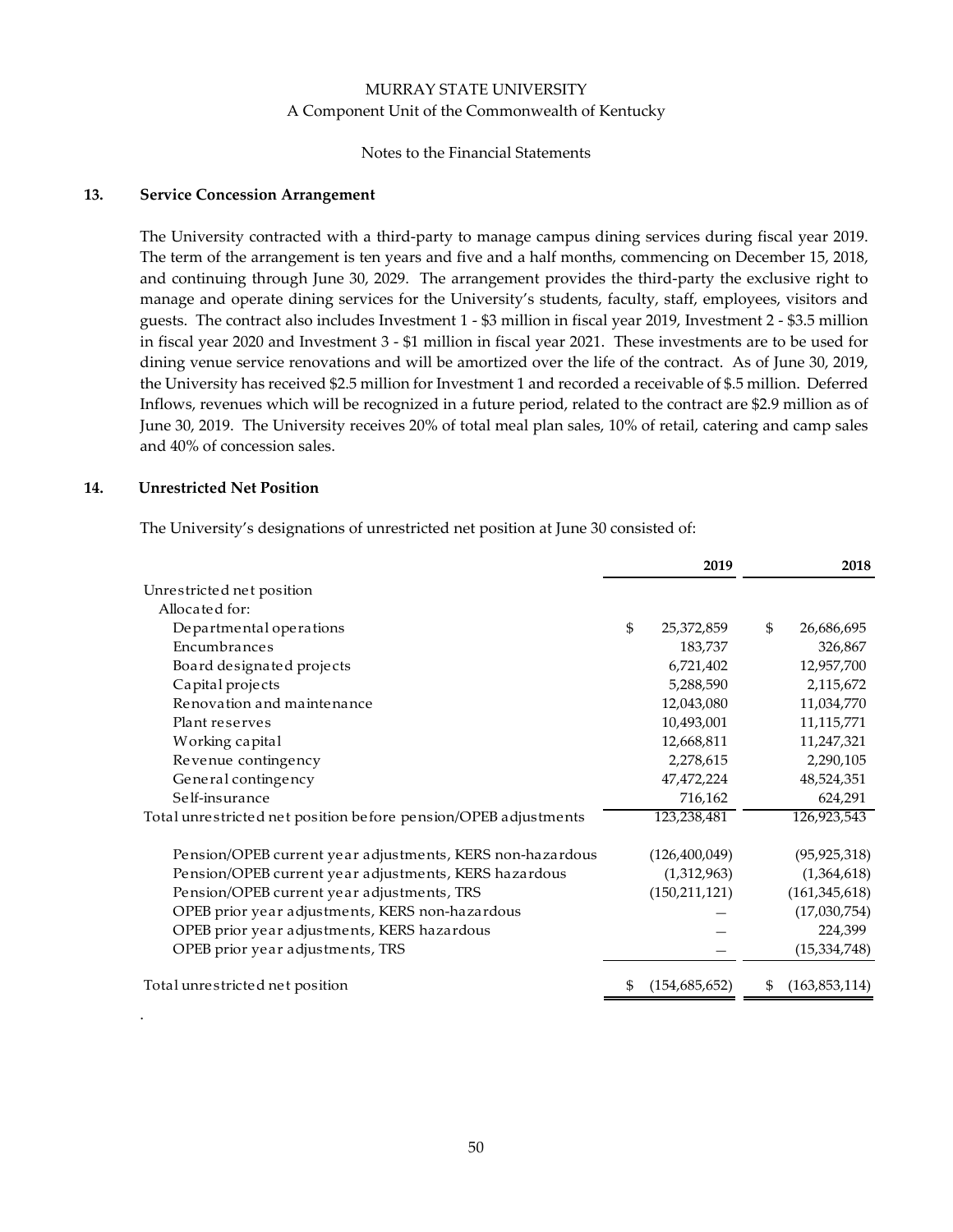Notes to the Financial Statements

# **15. Pension Plans and Other Postemployment Benefits (OPEB)**

# **a) General Information about the Pension/OPEB Plans**

# **Plan Descriptions**

*Kentucky Retirement Systems.* Under the provisions of Kentucky Revised Statute Section 61.645, the Board of Trustees (the Board) of Kentucky Retirement Systems (KRS) administers the Kentucky Employees Retirement System (KERS, listed herein as KERS‐nh for "non‐hazardous and KERS‐h for "hazardous"), County Employees Retirement System (CERS), and State Police Retirement System (SPRS). Although the assets of the systems are invested as a whole, each system's assets are used only for the payment of benefits to the members of that plan, and a pro rata share of administrative costs, in accordance with the provisions of Kentucky Revised Statute Sections 16.555, 61.570, and 78.630. KERS‐nh and KERS‐h are cost‐sharing multiple‐employer defined benefit pension plans that cover all regular full‐time members employed in non‐hazardous and hazardous duty positions of any state department, board, agency, county, city, school board, and any additional eligible local agencies electing to participate. KRS issues a publicly available financial report that can be obtained at: https://kyret.ky.gov/Pages/index.aspx

*Teachers' Retirement System.* Under the provisions of Kentucky Revised Statute Section 161.250, the Board of Trustees (the Board) of Teachers' Retirement Systems (TRS) administers the Teachers' Retirement System (TRS). All employees required to hold a degree and occupying full‐time positions, defined as seven‐tenths (7/10) of normal full‐time service on a daily or weekly basis, are required by state law to participate in the TRS or an optional retirement plan, as allowed by KRS 161.567. TRS, is a cost sharing, multiple‐employer, public employee retirement system. TRS issues a publicly available financial report that can be obtained at https://TRS.ky.gov/financial‐reports‐information/

# **Benefits Provided**

*KERS‐nh , members before 9/1/2008.* Benefits are available with completion of 27 years of service or attainment of age 65 and four years of service. Reduced benefits are available at 6.5% per year for the first five years, and 4.5% for the next five years before age 65 or 27 years of service with the attainment of age 55 and five years of service or any age with 25 years of service.

The annual retirement allowance is equal to 1.97% of the average of the five highest years of compensation multiplied by service for members that do not have 13 months credit for 1/1/1998‐1/1/1999. The allowance is equal to 2.0% of final compensation multiplied by service for members that have 13 months credit from 1/1/1998‐1/1/1999. The allowance is equal to 2.2% of final compensation multiplied by service for members that have 20 or more years of service, including 13 months from 1/1/1998‐1/1/1999 and retired by 1/1/2009.

*KERS‐nh , members on and after 9/1/2008 but before 1/1/2014.* Benefits are available with attainment of age 65 and five years of service, or attainment of age 57 and age plus years of service are greater than or equal to 87. Reduced benefits are available at 6.5% per year for the first five years, and 4.5% for the next five years before age 65 or age plus years of service are greater than or equal to 87 with the attainment of age 60 and 10 years of service.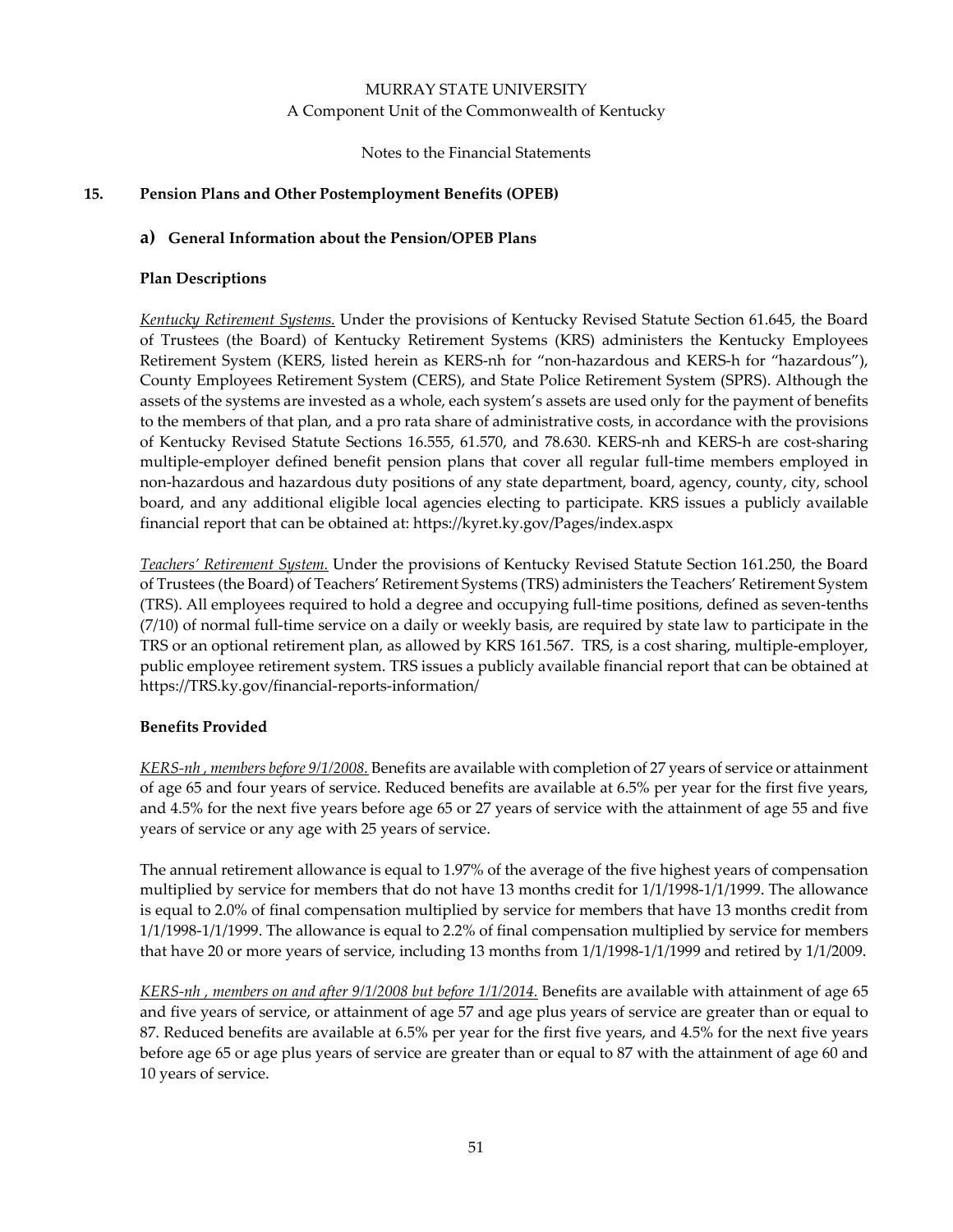### Notes to the Financial Statements

*KERS‐nh , members on and after 1/1/2014.* Benefits are available with attainment of age 65 and five years of service, or attainment of age 57 and age plus years of service are greater than or equal to 87. Reduced benefits are not available.

The annual retirement allowance is equal to the average of the last complete five years of service multiplied by an increasing percent based on service at retirement plus 2.0% for each year of service over 30. The increasing percent based on service at retirement is 1.10% for 10 years of service or less, 1.3% for 10 to 20 years of service, 1.5% for 20 to 26 years of service, and 1.75% for 26 to 30 years of service.

*KERS‐nh, Other benefits.* If the member is receiving a monthly benefit based on at least four (4) years of creditable service, the retirement system will pay a \$5,000 death benefit payment to the beneficiary named by the member specifically for this benefit. Disability benefits are also provided at various levels depending on participation dates and circumstances.

Insurance benefits are available for members participating prior to July 1, 2003, KRS pays a percentage of the monthly premium for single coverage based upon the service credit accrued at retirement. Members participating on or after July 1, 2003 and before September 1, 2008 are required to earn at least 10 years of service credit in order to be eligible for insurance benefits at retirement. Members participating on or after September 1, 2008 are required to earn at least 15 years of service credit in order to be eligible for insurance benefits at retirement. The monthly health insurance contribution will be \$10 for each year of earned service increased by the CPI prior to July 1, 2009, and by 1.5% annually from July 1, 2009.

Upon termination of employment, a refund of member contributions and accumulated interest is available to the member.

For employees participating prior to September 1, 2008, the interest paid is set by the Board of Trustees and will not be less than 2.0%, for employees participating on or after September 1, 2008 but before January 1, 2014, interest will be credited at a rate of 2.5%. For employees participating on or after January 1, 2014, interest will be credited at a minimum rate of 4.0%.

*KERS‐h , members before 9/1/2008.* Benefits are available with completion of 20 years of service or attainment of age 55 and five years of service. Reduced benefits are available at 6.5% per year for the first five years, and 4.5% for the next five years before age 55 or 20 years of service with the attainment of age 50 and 15 years of service.

The annual retirement allowance is equal to 2.49% of the average of the three highest years of compensation multiplied by years of service.

*KERS‐h, members on and after 9/1/2008 but before 1/1/2014.* Benefits are available with completion of 25 years of service or attainment of age 60 and 5 years of service. Reduced benefits are available at 6.5% per year for the first five years, and 4.5% for the next five years before age 60 or 25 years of service with the attainment of age 50 and 15 years of service.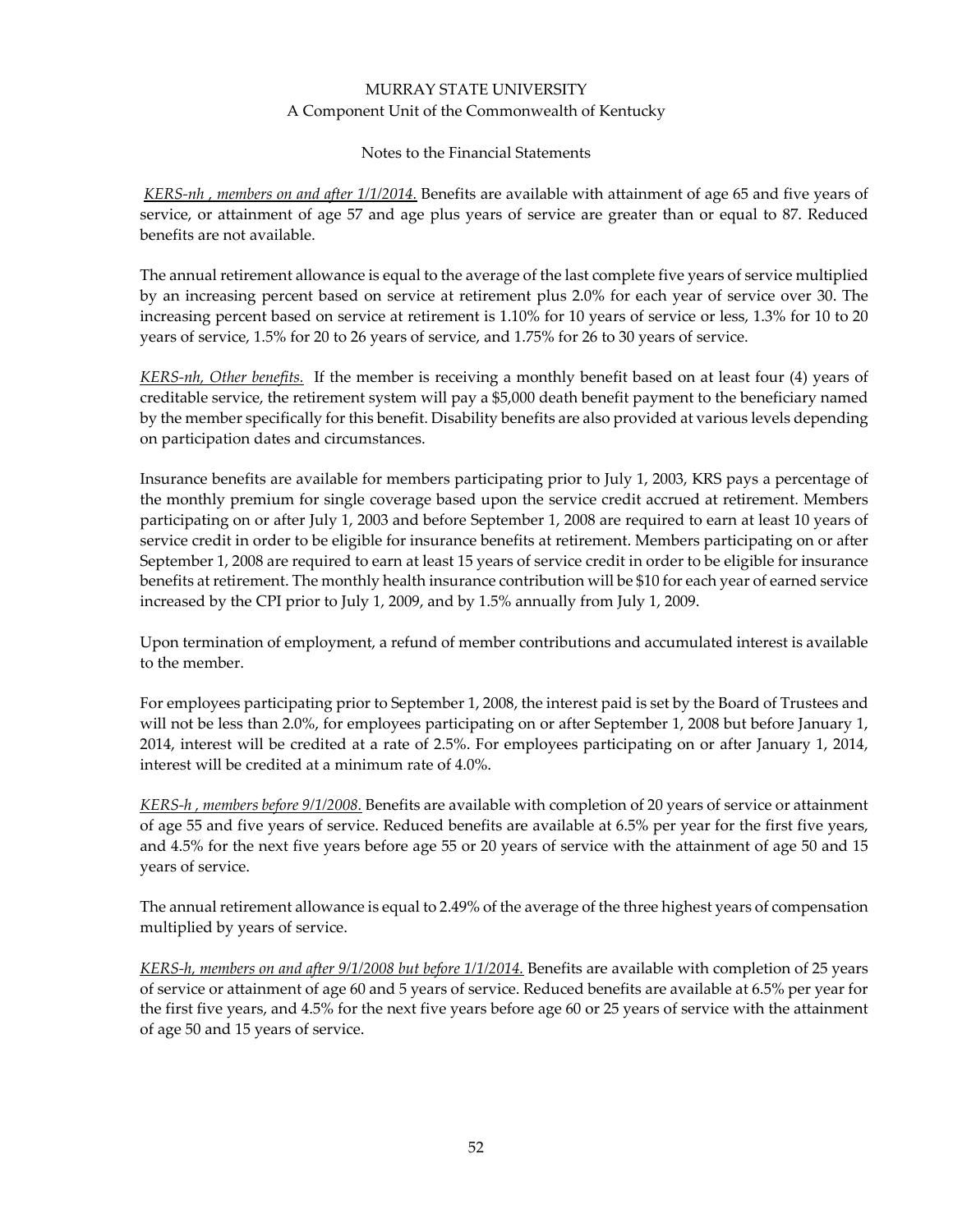### Notes to the Financial Statements

*KERS‐h, members on and after 1/1/2014.* Benefits are available with completion of 25 years of service or attainment of age 60 and 5 years of service. Reduced benefits are not available.

The annual retirement allowance is equal to an increasing percent, based on service at retirement, of the average of the three highest years of compensation multiplied by years of service for members participating prior to 1/1/2014. The increasing percent is as follows: 1.3% for 10 years or less, 1.5% for 10 to 20 years, 2.25% for 20 to 25 years, and 2.5% for 25 years or more.

For members participating on or after 1/1/2014: Each year that a member is an active contributing member to KRS, the member and the member's employer will contribute 8.0% and 7.5% of creditable compensation respectively into an account. This account will earn interest annually on both the member's and employer's contribution at a minimum rate of 4%. If KRS's geometric average net investment return for the previous five years exceeds 4%, then the account will be credited with an additional amount of interest equal to 75% of the amount of the return which exceeds 4%. All interest credits will be applied to the account balance on June 30 based on the account balance as of June 30 of the previous year. Upon retirement the hypothetical account which includes member contributions, employer contributions and interest credits can be withdrawn from KRS as a lump sum or annuitized into a single life annuity option.

*KERS‐h, Other benefits.* If the member is receiving a monthly benefit based on at least four (4) years of creditable service, the retirement system will pay a \$5,000 death benefit payment to the beneficiary named by the member specifically for this benefit. Disability benefits are also provided at various levels depending on participation dates and circumstances.

For both KERS‐nh and KERS‐h, monthly retirement allowances are increased July 1 each year by one and one‐half percent (1.5%). The Kentucky General Assembly has the authority to increase, suspend or reduce Cost of Living Adjustments (COLA). HB 265 of 2012 eliminated the July 1, 2012 and July 1, 2013 COLAs for all retirees. SB2 of 2013 eliminated all future COLAs unless the State Legislature so authorizes on a biennial basis and either (i) the system is over 100% funded or (ii) the Legislature appropriates sufficient funds to pay the increased liability for the COLA.

For members participating prior to July 1, 2003, KRS pays a percentage of the monthly premium for single coverage based upon the service credit accrued at retirement. Hazardous duty members are also eligible for an additional contribution for dependents based upon hazardous service only. Members participating on or after July 1, 2003 and before September 1, 2008 are required to earn at least 10 years of service credit in order to be eligible for insurance benefits at retirement. Members participating on or after September 1, 2008 are required to earn at least 15 years of service credit in order to be eligible for insurance benefits at retirement. The monthly health insurance contribution will be \$15 for each year of earned service increased by the CPI prior to July 1, 2009, and by 1.5% annually from July 1, 2009.

Upon termination of employment, a refund of member contributions and accumulated interest is available to the member.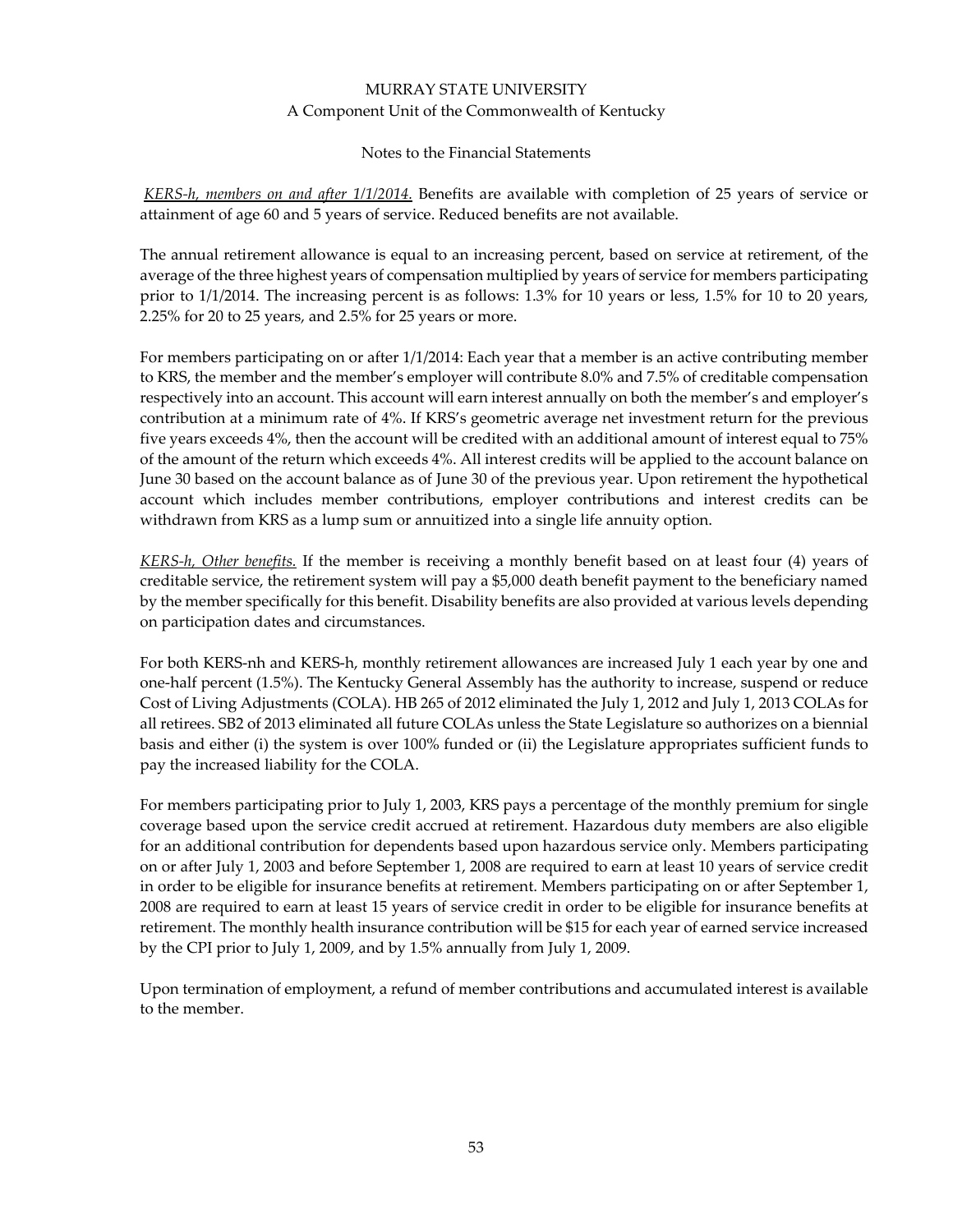### Notes to the Financial Statements

Active member accounts have been credited with interest on July 1 of each year at 3% compounded annually through June 30, 1981; 6% thereafter through June 30, 1986; 4% thereafter through June 30, 2003, and 2.5% thereafter. For employees hired prior to September 1, 2008, the interest paid is set by the Board of Trustees and will not be less than 2%, for employees hired on or after September 1, 2008, interest will be credited at a rate of 2.5%.

*TRS, members before 7/1/2008.* Benefits are available with completion of 27 years of service or attainment of age 55 and five years of service. The annual retirement allowance for non-university members is equal to 2% of final average salary multiplied by service before July 1, 1983, plus 2.5% of final average salary multiplied by service after July 1, 1983. For individuals who become members of TRS on or after July 1, 2002 and have less than 10 years of service at retirement, the retirement allowance is 2% of final average salary multiplied by service. If, however, they have 10 or more years, they receive a benefit percentage of 2.5% for all years of service up to 30 years. For members retiring on or after July 1, 2004, the retirement allowance formula is 3.0% of final average salary for each year of service credit earned in excess of 30 years.

The annual retirement allowance for university members is equal to 2% of final average salary multiplied by all years of service. For all members, the annual allowance is reduced by 5% per year from the earlier of age 60 or the date the member would have completed 27 years of service. The minimum annual service allowance for all members is \$440 multiplied by credited service.

*TRS, members on and after 7/1/2008.* Benefits are available with completion of 27 years of service, attainment of age 60 and five years of service or attainment of age 55 and 10 years of service. The annual retirement allowance for non‐university members is equal to 1.7% of final average salary if service is 10 years or less. 2% of final average salary if service is greater than 10 years and no more than 20 years, 2.3% of final average salary if service is greater than 20 years but no more than 26 years, 2.5% of final average salary if service is greater than 26 years but no more than 30 years, 3% of final average salary for years of service greater than 30 years.

The annual retirement allowance for university members is equal to 1.5% of final average salary if service is 10 years or less, 1.7% of final average salary if service is greater than 10 years and no more than 20 years, 1.85% of final average salary if service is greater than 20 years but less than 27 years, 2% of final average salary if service is greater than or equal to 27 years.

For all members, the annual allowance is reduced by 6% per year from the earlier of age 60 or the date the member would have completed 27 years of service.

*TRS, Other benefits.* Disability benefits are provided for employees totally and permanently incapable of being employed as a teacher and under age 60 but after completing 5 years of service. The disability allowance is equal to the greater of the service retirement allowance or 60% of the member's final average salary. The disability allowance is payable over an entitlement period equal to 25% of the service credited to the member at the date of disability or five years, whichever is longer. After the disability entitlement period has expired and if the member remains disabled, he will be retired under service retirement. The service retirement allowance will be computed with service credit given for the period of disability retirement. The allowance will not be less than \$6,000 per year. The service retirement allowance will not be reduced for commencement of the allowance before age 60 or the completion of 27 years of service.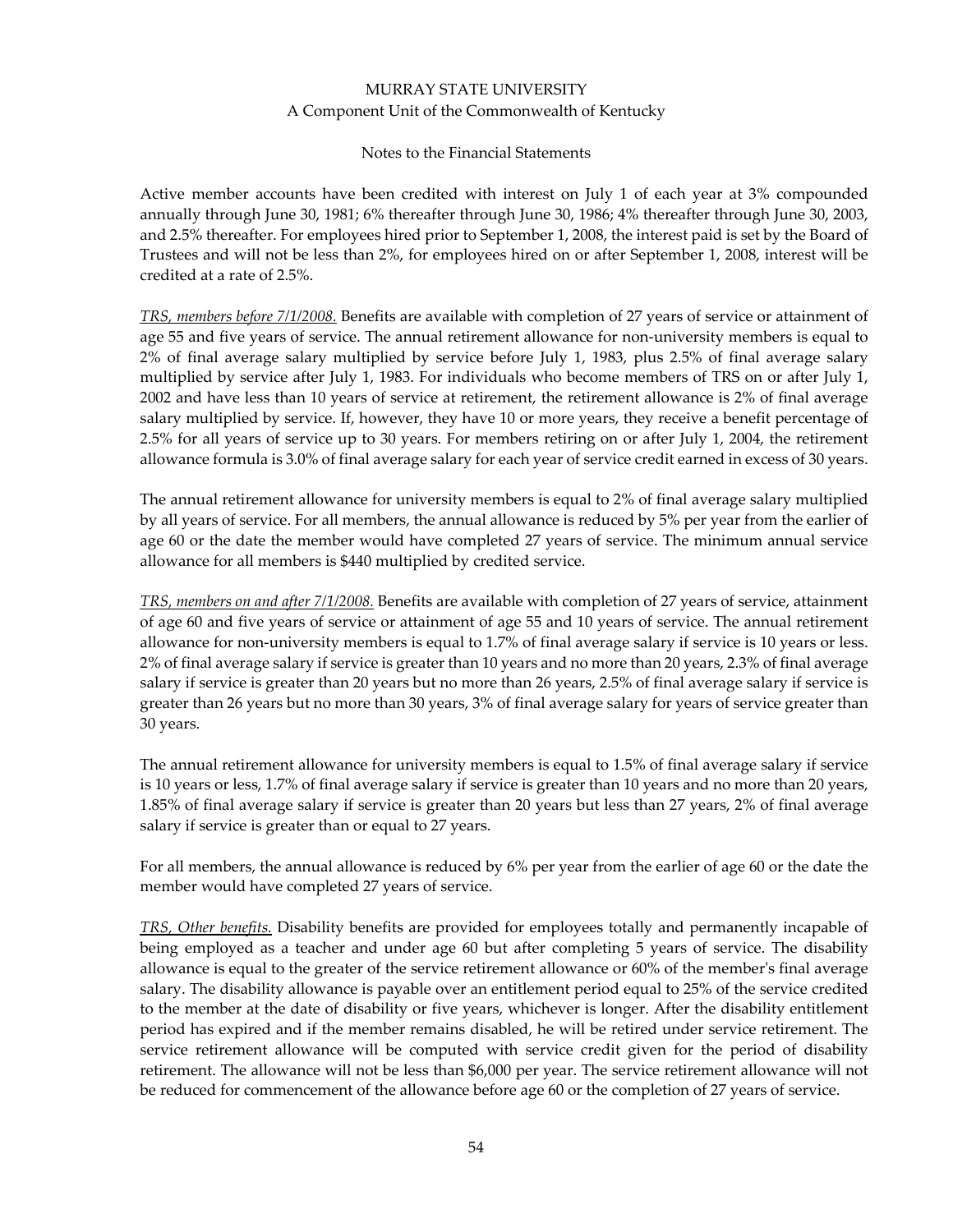#### Notes to the Financial Statements

To be eligible for medical benefits, the member must have retired either for service or disability. The TRS medical plan offers coverage to members under the age of 65 through the Kentucky Employees Health Plan (KEHP) administered by the Kentucky Department of Employee Insurance. TRS retired members are given a supplement to be used for payment of their health insurance premium. The amount of the member's supplement is based on a contribution supplement table approved by the TRS Board of Trustees. The retired member pays premiums in excess of the monthly supplement.

Any member who ceases to be in service is entitled to receive his contributions with allowable interest. A member who has completed five years of creditable service and leaves his contributions with the System may be continued in the membership of the System after separation from service, and file application for service retirement after the attainment of age 60.

A separate Life Insurance fund has been created as of June 30, 2000 to pay benefits on behalf of deceased TRS active and retired members.

A surviving spouse of an active member with less than 10 years of service may elect to receive an annual allowance of \$2,880 except that if income from other sources exceeds \$6,600 per year the annual allowance will be \$2,160. A surviving spouse of an active member with 10 or more years of service may elect to receive an allowance which is the actuarial equivalent of the allowance the deceased member would have received upon retirement. The allowance will commence on the date the deceased member would have been eligible for service retirement and will be payable during the life of the spouse. If the deceased member is survived by unmarried children under age 18 the following schedule of annual allowances applies:

| Number of Children | Annual Allowance |
|--------------------|------------------|
|                    | \$2,400          |
|                    | 4,080            |
| З                  | 4,800            |
| 4+                 | 5,280            |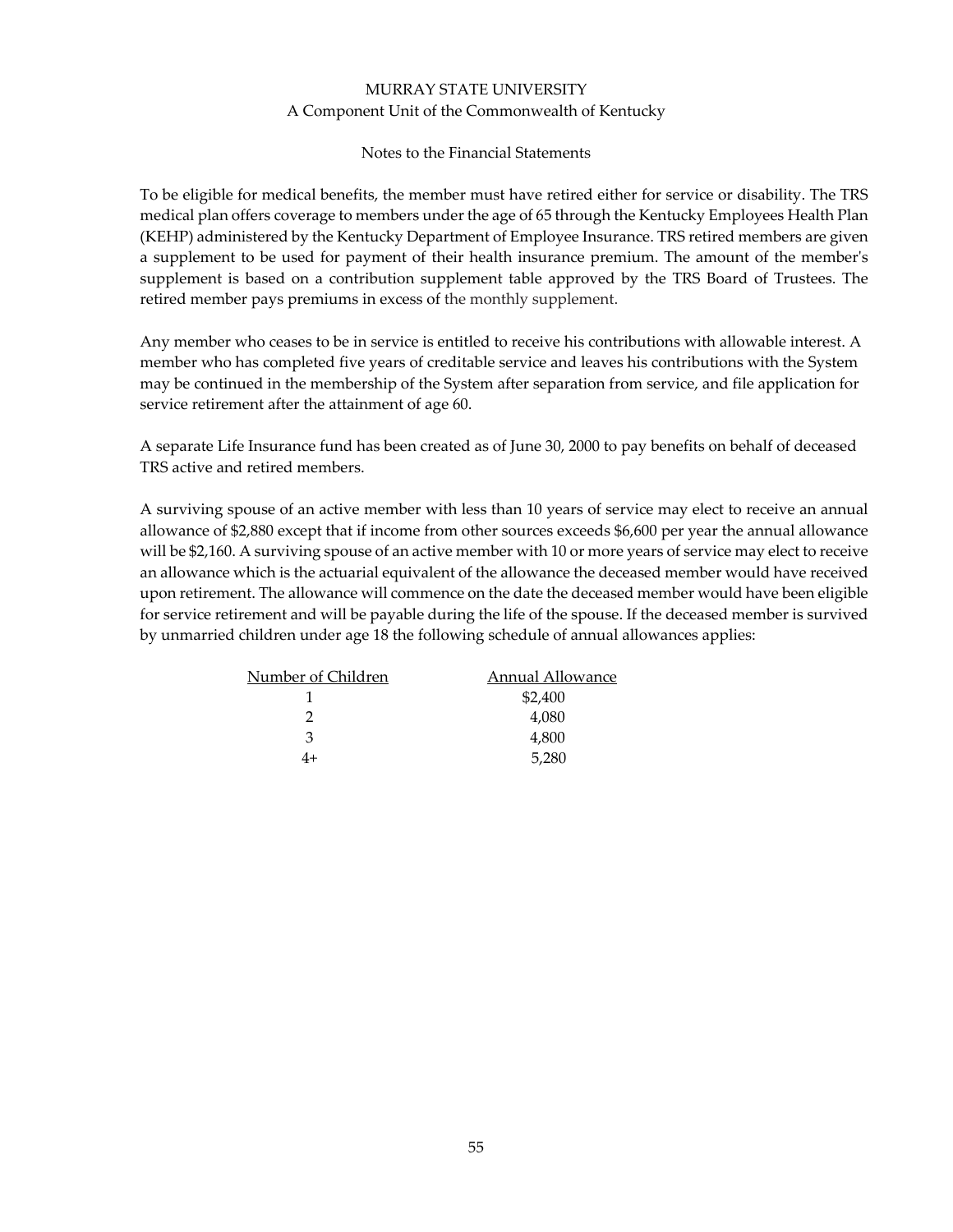Notes to the Financial Statements

The allowances are payable until a child attains age 18, or age 23 if a full‐time student. If the member has no eligible survivor, a refund of his accumulated contributions is payable to his estate.

The retirement allowance of each retired member and of each beneficiary shall be increased by 1.50% each July 1.

# **Contributions**

*KERS‐nh.* Per KRS 61.565 and KRS 61.752, contribution requirements of the active employees and the participating employers are established and may be amended by the KRS Board. Employees are required to contribute 5% of their annual pay. The participating employers' contractually required contribution rate for the year ended June 30, 2018, was 49.47% of annual payroll, actuarially determined as an amount that, when combined with employee contributions, is expected to finance the costs of benefits earned by employees during the year, with an additional amount to finance any unfunded accrued liability. Contributions to the pension plan from the University were \$5,175,756 and \$5,640,951 for the years ended June 30, 2019 and 2018, respectively.

*KERS‐h.* Per KRS 61.565 and KRS 61.752, contribution requirements of the active employees and the participating employers are established and may be amended by the KRS Board. Employees are required to contribute 8% of their annual pay. The participating employers' contractually required contribution rate for the year ended June 30, 2019, was 36.85% of annual payroll, actuarially determined as an amount that, when combined with employee contributions, is expected to finance the costs of benefits earned by employees during the year, with an additional amount to finance any unfunded accrued liability. Contributions to the pension plan from the University were \$278,279 and \$171,214 for the years ended June 30, 2019 and 2018, respectively.

The University's overall contributions, which include pension, medical, and life insurance contributions, to KERS for the years ended June 30, 2019 and 2018 were \$6,534,025 and \$6,985,604, respectively, and were equal to the required contributions.

*TRS.* Per KRS 161.250, contribution requirements of the active employees and the participating employers are established and may be amended by the TRS Board. Employees are required to contribute 8.185% of their annual pay. The participating employers' contractually required contribution rate for the year ended June 30, 2019, was 15.865% of annual payroll, actuarially determined as an amount that, when combined with employee contributions, is expected to finance the costs of benefits earned by employees during the year, with an additional amount to finance any unfunded accrued liability. Contributions to the pension plan from the University were \$4,040,309 and \$5,481,388 for the years ended June 30, 2019 and 2018, respectively.

The University's overall contributions, which include pension, medical, and life insurance contributions, to TRS for the fiscal years ended June 30, 2019 and 2018 were \$4,748,102 and \$6,101,239, respectively.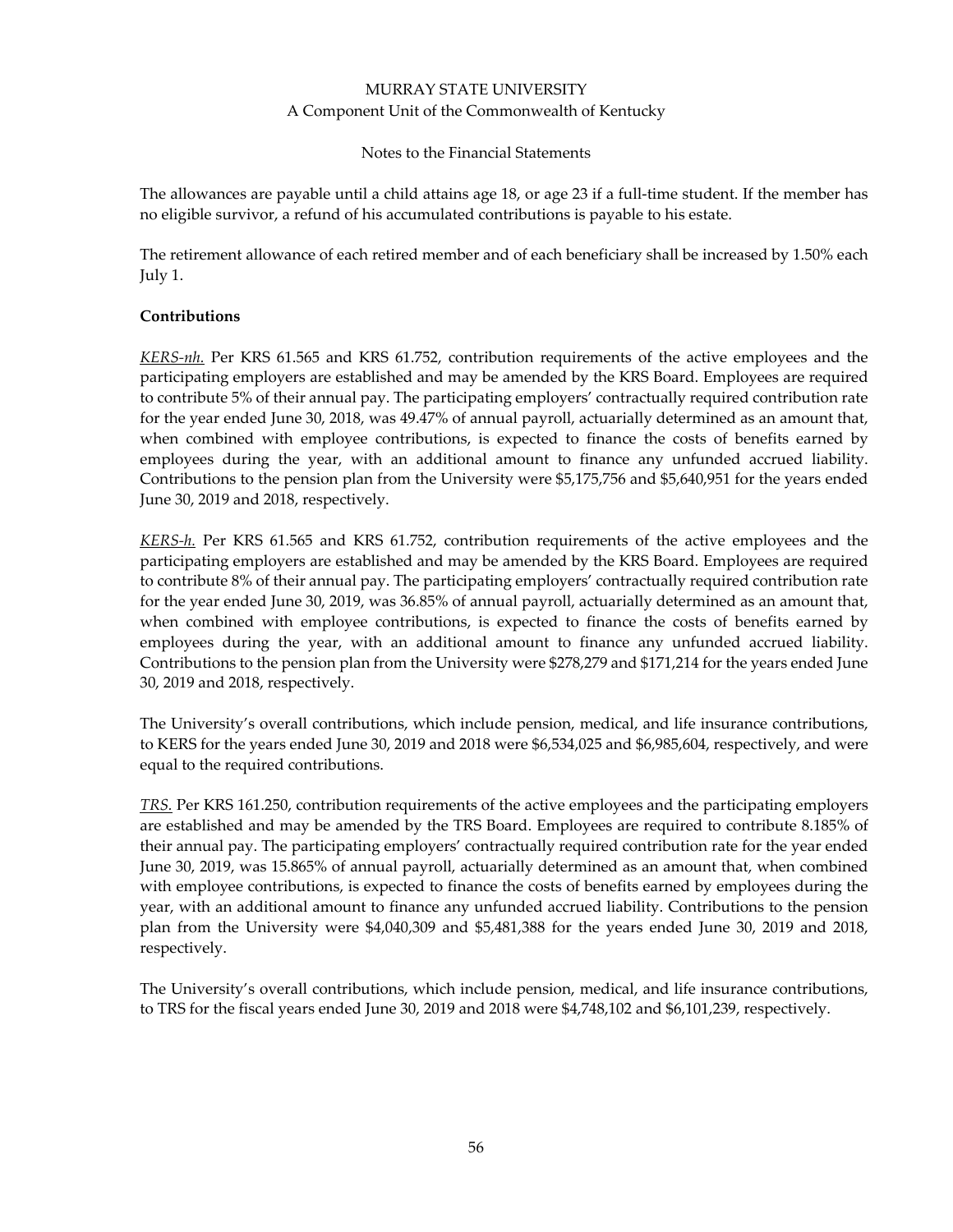#### Notes to the Financial Statements

# **b) Pension Liabilities, Pension Expense, and Deferred Outflows of Resources and Deferred Inflows of Resources Related to Pensions**

The University reported a liability of \$181,969,231 and \$231,097,640 for the years ended June 30, 2019 and 2018, respectively, for its proportionate shares of the net pension liability in the plans. The net pension liability for TRS and KERS plans were measured as of June 30, 2018 and June 30, 2017 and the total pension liability used to calculate the net pension liability was determined by an actuarial valuation as of that date for all plans. The University's proportions of the net pension liabilities were based on projections of the University's long‐term share of contributions to the pension plan relative to the projected contributions of all participating school districts, actuarially determined. At June 30, 2018, the University's proportion was 0.42899966% for TRS, 0.889474% for KERS‐nh, and 0.411530% for KERS‐h, and at June 30, 2017, the University's proportion was 0.40417645% for TRS, 0.858544% for KERS‐nh, and 0.38949% for KERS‐h.

For the years ended June 30, 2019 and 2018, the University recognized the pension (benefit) expense of (\$8,595,091) and (\$3,008,564), respectively. At June 30, 2019 and 2018, the University reported deferred outflows of resources and deferred inflows of resources related to pensions from the following sources:

|                                      | <b>Iune 30, 2019</b> |                                          |    |                                  | <b>June 30, 2018</b> |                                          |    |                                  |  |
|--------------------------------------|----------------------|------------------------------------------|----|----------------------------------|----------------------|------------------------------------------|----|----------------------------------|--|
|                                      |                      | <b>Deferred Outflows</b><br>of Resources |    | Deferred Inflows<br>of Resources |                      | <b>Deferred Outflows</b><br>of Resources |    | Deferred Inflows<br>of Resources |  |
| Differences between expected and     |                      |                                          |    |                                  |                      |                                          |    |                                  |  |
| actual experience                    |                      | 1.446.165                                | \$ | 6.272.837                        | \$                   | 752.202                                  | \$ | 3,155,792                        |  |
| Change in assumptions                |                      | 15,512,893                               |    | 46,989,857                       |                      | 29.080.563                               |    | 7,929,103                        |  |
| Net difference between projected and |                      |                                          |    |                                  |                      |                                          |    |                                  |  |
| actual earnings on investments       |                      | 1,004,497                                |    | 2,370,667                        |                      | 1,588,363                                |    | 1,894,762                        |  |
| Change in proportionate share        |                      | 7,675,911                                |    | 41,054,088                       |                      | 3,651,094                                |    | 59,503,138                       |  |
| Contributions subsequent to the      |                      |                                          |    |                                  |                      |                                          |    |                                  |  |
| measurement date                     |                      | 9,494,344                                |    |                                  |                      | 11,293,553                               |    |                                  |  |
| Total                                |                      | 35,133,810                               |    | 96,687,449                       | \$                   | 46, 365, 775                             | \$ | 72,482,795                       |  |

In the years ended June 30, 2019 and 2018 deferred outflows of resources of \$9,494,344 and \$11,293,553, respectively, related to pensions resulting from the University contributions subsequent to the measurement date will be recognized as a reduction of the net pension liability in the years ended June 30, 2019 and 2018, respectively. Other amounts reported as deferred outflows of resources and deferred inflows of resources related to pensions at June 30, 2019 will be recognized in pension expense as follows:

| <b>Deferred Outflows</b> |              |    | <b>Deferred Inflows</b> |
|--------------------------|--------------|----|-------------------------|
|                          | of Resources |    | of Resources            |
|                          | 16,161,900   | \$ | 40,186,696              |
|                          | 6,142,720    |    | 39,060,679              |
|                          | 3,216,103    |    | 17,159,400              |
|                          | 118,743      |    | 280,674                 |
|                          |              |    |                         |
| \$                       | 25,639,466   | S  | 96,687,449              |
|                          |              |    |                         |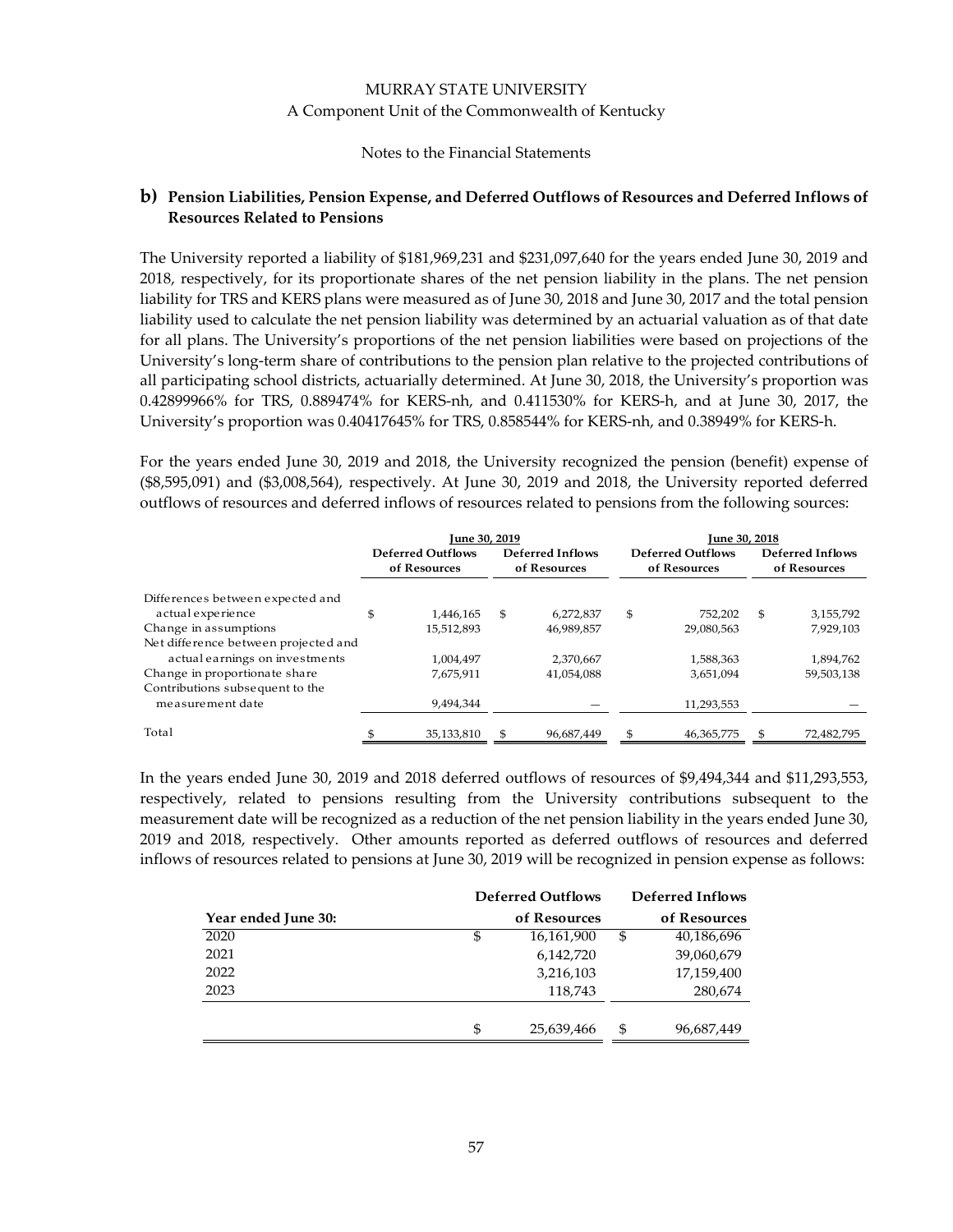### Notes to the Financial Statements

*Actuarial assumptions.* The total pension liability in the June 30, 2018 and 2017 actuarial valuation was determined using the following actuarial assumptions, applied to all periods included in the measurement:

|                           | <b>June 30, 2018</b>          |                                         |             | June 30, 2017                        |
|---------------------------|-------------------------------|-----------------------------------------|-------------|--------------------------------------|
|                           | <b>KERS</b>                   | <b>TRS</b>                              | <b>KERS</b> | <b>TRS</b>                           |
| Inflation                 | 2.30%                         | $3.0\%$                                 | $2.3\%$     | $3.0\%$                              |
| Salary increases          | 3.05%                         | $3.5\%$ to 7.3%,<br>including inflation | $0.00\%$    | 3.5% to 7.3%,<br>including inflation |
| Investment rate of return | $5.25\%$ - nh<br>$6.25\%$ - h | 7.50%                                   | 5.25%       | 7.50%                                |

As of June 30, 2018, and 2017, mortality rates for KERS were based on the RP‐2000 Combined Mortality Table projected with scale BB to 2013 for all active and healthy retired members and the RP‐2000 Combined Disabled Mortality Table projected with Scale BB to 2013 for disabled members.

As of June 30, 2018, and 2017, mortality rates for TRS were based on the RP‐2000 Combined Mortality Table for Males or Females, as appropriate, with adjustments for mortality improvements based on a projection of Scale BB to 2025 with a setback of 1 year for females.

The actuarial assumptions used in the June 30, 2018 and 2017 valuations were based on the results of actuarial experience study for the period July 1, 2008 – June 30, 2013 for KERS and July 1, 2010 – June 30, 2015 for TRS. As a result of the actuarial experience studies, the expectation of life after disability was adjusted in the July 30, 2015 actuarial valuations to more closely reflect actual experience.

For KERS the long‐term expected return on plan assets is reviewed as part of the regular experience studies prepared every five years for KRS. The most recent analysis, performed for the period covering fiscal years 2008 through 2013, is outlined in a report dated April 30, 2014. Several factors are considered in evaluating the long-term rate of return assumption including long term historical data, estimates inherent in current market data, and a log-normal distribution analysis in which best-estimate ranges of expected future real rates of return (expected return, net of investment expense, and inflation) were developed by the investment consultant for each major asset class. These ranges were combined to produce the long-term expected rate of return by weighting the expected future real rates of return by the target asset allocation percentage and then adding expected inflation. The capital market assumptions developed by the investment consultant are intended for use over a 10‐year horizon and may not be useful in setting the long-term rate of return for funding pension plans which covers a longer timeframe. The assumption is intended to be a long‐term assumption and is not expected to change absent a significant change in the asset allocation, a change in the inflation assumption, or a fundamental change in the market that alters expected returns in future years. The target asset allocation and best estimates of arithmetic real rates of return for each major asset class, as provided by KERS's investment consultant, are summarized in the following tables: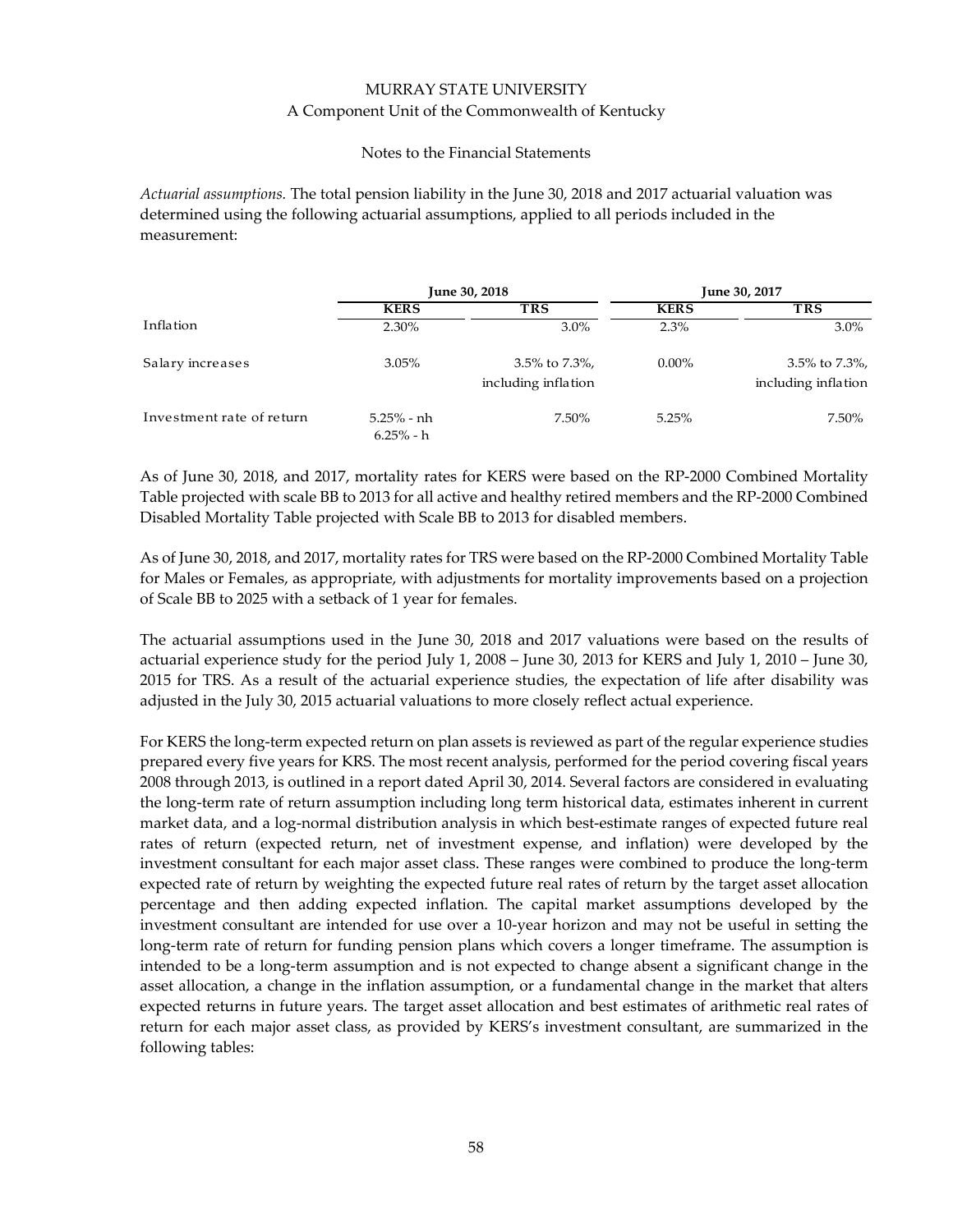#### Notes to the Financial Statements

| <b>KERS-nh</b>          |            | June 30, 2018 | <b>KERS-h</b>           |            | June 30, 2018 |
|-------------------------|------------|---------------|-------------------------|------------|---------------|
|                         |            | Long-Term     |                         |            | Long-Term     |
|                         |            | Expected      |                         |            | Expected      |
|                         | Target     | Real Rate of  |                         | Target     | Real Rate of  |
| Asset Class             | Allocation | <b>Return</b> | Asset Class             | Allocation | Return        |
| U.S. Equity             | 17.5%      |               | U.S. Equity             | 17.5%      |               |
| U.S. Large Cap          | 8.5%       | 4.50%         | U.S. Large Cap          | 5.0%       | 4.50%         |
| U.S. Mid Cap            | 5.0%       | 4.50%         | U.S. Mid Cap            | 6.0%       | 4.50%         |
| U.S. Small Cap          | 4.0%       | 5.50%         | U.S. Small Cap          | 6.5%       | 5.50%         |
| International Equity    | 17.5%      |               | International Equity    | 17.5%      |               |
| International Developed | 12.5%      | 6.50%         | International Developed | 12.5%      | 6.50%         |
| Emerging Markets        | 5.0%       | 7.25%         | Emerging Markets        | 5.0%       | 7.25%         |
| Global Bonds            | 10.0%      | 3.00%         | Global Bonds            | 4.0%       | 3.00%         |
| Global Credit           | 17.0%      |               | Global Credit           | 24.0%      |               |
| Global IG Credit        | 10.0%      | 3.75%         | Global IG Credit        | 2.0%       | 3.75%         |
| High Yield              | 3.0%       | 5.50%         | High Yield              | 7.0%       | 5.50%         |
| <b>EMD</b>              | 4.0%       | 6.00%         | <b>EMD</b>              | 5.0%       | $6.00\%$      |
| Real Estate             | 5.0%       | 7.00%         | <b>Illiquid Private</b> | 10.0%      | 8.50%         |
| Absolute Return         | 10.0%      | 5.00%         | Real Estate             | 5.0%       | 9.00%         |
| Real Return             | 10.0%      | 5.00%         | Absolute Return         | 10.0%      | 5.00%         |
| Private Equity          | $10.0\%$   | 6.50%         | Real Return             | 10.0%      | 7.00%         |
| Cash Equivalent         | 3.0%       | 1.50%         | Private Equity          | 10.0%      | 6.50%         |
| Total                   | 100%       |               | Cash Equivalent         | 2.0%       | 1.50%         |
|                         |            |               | Total                   | 100%       |               |
| KERS-nh                 |            | June 30, 2017 | <b>KERS-h</b>           |            | June 30, 2017 |
|                         |            | Long-Term     |                         |            | Long-Term     |
|                         |            | Expected      |                         |            | Expected      |
|                         | Target     | Real Rate of  |                         | Target     | Real Rate of  |
| Asset Class             | Allocation | Re turn       | Asset Class             | Allocation | <b>Return</b> |
| U.S. Equity             | 17.5%      | 5.75%         | U.S. Equity             | 17.5%      | 5.75%         |
| International Equity    | 17.5%      | 7.38%         | International Equity    | 17.5%      | 7.38%         |
| Global Bonds            | 10.0%      | 2.63%         | Global Bonds            | 10.0%      | 2.63%         |
| Global Credit           | 17.0%      | 3.63%         | Global Credit           | 17.0%      | 3.63%         |
| Real Estate             | 5.0%       | 6.63%         | Real Estate             | 5.0%       | 6.63%         |
| Absolute Return         | 10.0%      | 5.63%         | Absolute Return         | 10.0%      | 5.63%         |
| Real Return             | 10.0%      | 5.13%         | Real Return             | $10.0\%$   | 5.13%         |
| Private Equity          | 10.0%      | 8.25%         | Private Equity          | 10.0%      | 8.25%         |
| Cash Equivalent         | 3.0%       | 1.88%         | Cash Equivalent         | 3.0%       | 1.88%         |
| Total                   | 100%       |               | Total                   | 100%       |               |

For TRS the long-term expected rate of return on pension plan investments was determined using a lognormal distribution analysis in which best‐estimate ranges of expected future real rates of return (expected returns, net of pension plan investment expense and inflation) are developed for each major asset class. These ranges are combined to produce the long-term expected rate of return by weighting the expected future real rates of return by the target asset allocation percentage and by adding expected inflation.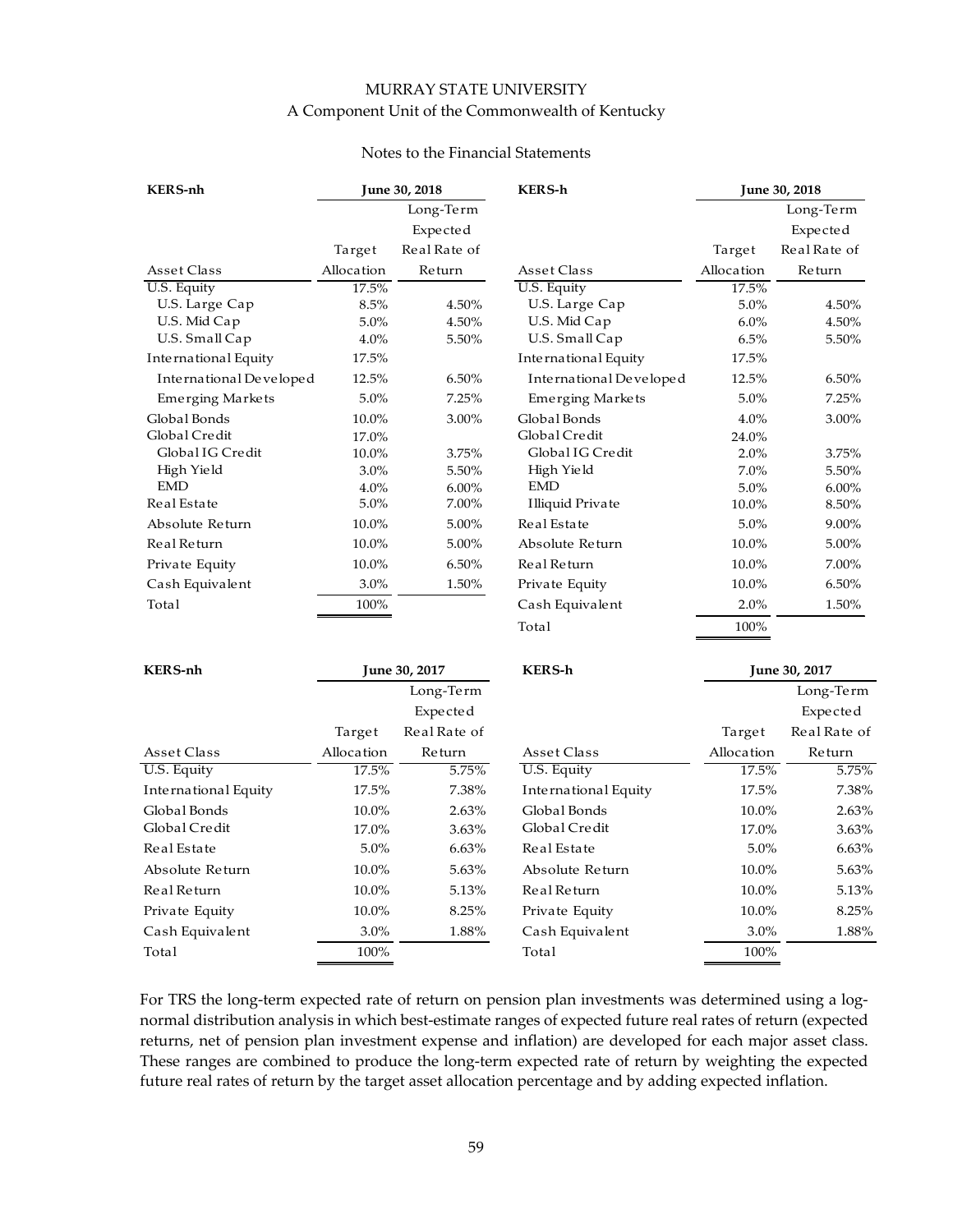### Notes to the Financial Statements

| TRS:                  | June 30, 2018 |              |                       |            | June 30, 2017 |
|-----------------------|---------------|--------------|-----------------------|------------|---------------|
|                       |               | Long-Term    |                       |            | Long-Term     |
|                       |               | Expected     |                       |            | Expected      |
|                       | Target        | Real Rate of |                       | Target     | Real Rate of  |
| Asset Class           | Allocation    | Return       | Asset Class           | Allocation | Return        |
| U.S. Equity           | 40%           | 4.20%        | U.S. Equity           | 42%        | 4.40%         |
| Non U.S. Equity       | 22%           | 5.20%        | Non U.S. Equity       | 20%        | 5.30%         |
| Fixed Income          | 15%           | 1.20%        | Fixed Income          | 16%        | 1.50%         |
| Additional Categories | 8%            | 3.30%        | Additional Categories | 9%         | $3.60\%$      |
| Real Estate           | 6%            | 3.80%        | Real Estate           | $5\%$      | 4.40%         |
| Private Equity        | $7\%$         | 6.30%        | Private Equity        | 6%         | 6.70%         |
| Cash                  | 2%            | $0.90\%$     | Cash                  | 2%         | $0.80\%$      |
| Total                 | 100%          |              | Total                 | 100%       |               |

*Discount rate.* For KERS the discount rates used to measure the total pension liability as of the Measurement Date (June 30, 2018) and Prior Measurement Date (June 30, 2017) were 5.25% and 5.25%, respectively, for nonhazardous and 6.25% and 6.25%, respectively, for hazardous. The projection of cash flows used to determine the discount rate assumed that contributions from plan members and employers will be made at statutory contribution rates. Projected inflows from investment earnings were calculated using the long‐ term assumed investment return of 5.13% for the year ending June 30, 2018 and 5.25% for the year ending June 30, 2017. The long‐term assumed investment rate of return was applied to all periods of projected benefit payments to determine the total pension liability.

For TRS the discount rates used to measure the TPL as of the Measurement Date and Prior Measurement Date were 7.5% and 4.49%, respectively. The projection of cash flows used to determine the discount rate was performed in accordance with GASB 67. It was assumed that Plan member contributions will be made at the current contribution rates and that Employer contributions will be made at statutorily required rates. Based on those assumptions, the pension plan's fiduciary net position was projected to be available to make all projected future benefit payments of current plan members until the 2040 plan year and, as a result, the Municipal Bond Index Rate was used in the determination of the SEIR. There was a change in the Municipal Bond Index Rate from the Prior Measurement Date to the Measurement Date, so as required under GASB 68, the SEIR at the Measurement Date of 4.49% was calculated using the Municipal Bond Index Rate as of the Measurement Date (3.56%). This change in the discount rate is considered a change in actuarial assumptions or other inputs under GASB 68.

Sensitivity of Murray State University's proportionate share of the net pension liability to changes in the discount *rate.* The following presents the University's proportionate share of the net pension liability calculated using the discount rates as of the Measurement Date and the Prior Measurement Date: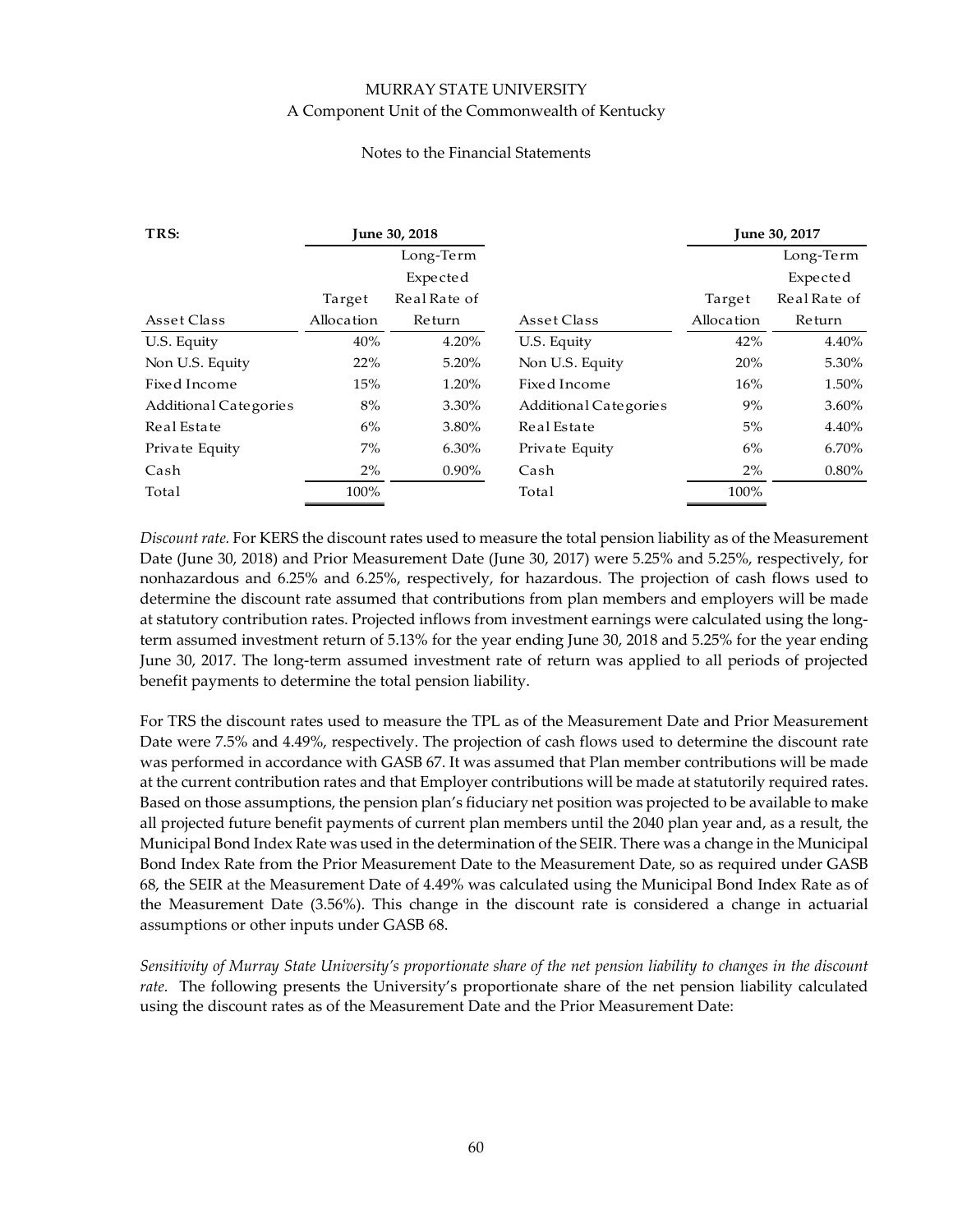#### Notes to the Financial Statements

|                                            | June 30, 2018  |             |               |               |                |             |
|--------------------------------------------|----------------|-------------|---------------|---------------|----------------|-------------|
|                                            |                | 1% Decrease | Discount Rate |               |                | 1% Increase |
| University's proportionate share - KERS-nh | \$             | 137,845,527 | \$            | 121,002,043   | \$             | 106,965,806 |
|                                            |                | 4.25%       |               | 5.25%         |                | 6.25%       |
| University's proportionate share - KERS-h  |                | 2,659,747   |               | 2,078,739     |                | 1,596,264   |
|                                            |                | 5.25%       |               | 6.25%         |                | 7.25%       |
| University's proportionate share - TRS     |                | 75,483,214  |               | 58,888,449    |                | 44,925,998  |
|                                            |                | 6.50%       |               | 7.50%         |                | 8.50%       |
|                                            |                |             |               | June 30, 2017 |                |             |
|                                            |                | 1% Decrease |               | Discount Rate |                | 1% Increase |
| University's proportionate share - KERS-nh | $\mathfrak{S}$ |             |               |               |                |             |
|                                            |                | 131,243,928 | \$            | 114,944,761   | $\mathfrak{F}$ | 101,392,774 |
|                                            |                | 4.25%       |               | 5.25%         |                | 6.25%       |
| University's proportionate share - KERS-h  |                | 2,462,793   |               | 1,936,158     |                | 1,499,167   |
|                                            |                | 5.25%       |               | 6.25%         |                | 7.25%       |
| University's proportionate share - TRS     |                | 141,583,047 |               | 114,216,721   |                | 91,761,714  |

*Pension plan fiduciary net position.* Detailed information about the pension plans' fiduciary net position is available in the separately issued KERS and TRS financial reports.

# **c) OPEB Liabilities, OPEB Expense, and Deferred Outflows of Resources and Deferred Inflows of Resources Related to OPEB**

The University reported a liability of \$35,705,064 and \$37,821,285 years ended June 30, 2019 and 2018, respectively, for its proportionate shares of the net OPEB liability in the plans. The net OPEB liability for TRS and KERS plans were measured as of June 30, 2018 and June 30, 2017 and the total OPEB liability used to calculate the net OPEB liability was determined by an actuarial valuation as of that date for all plans. The University's proportions of the net OPEB liabilities were based on projections of the University's long‐ term share of contributions to the OPEB plan relative to the projected contributions of all participating school districts, actuarially determined. At June 30, 2018, the University's proportion was 0.417902% for TRS‐medical, 0.948638% for TRS‐life, 0.888860% for KERS‐nh, and 0.411632% for KERS‐h.

For the years ended June 30, 2019 and 2018, the University recognized OPEB expense of \$1,268,266 and \$1,789,947, respectively. At June 30, 2019 and 2018, the University reported deferred outflows of resources and deferred inflows of resources related to OPEBs from the following sources: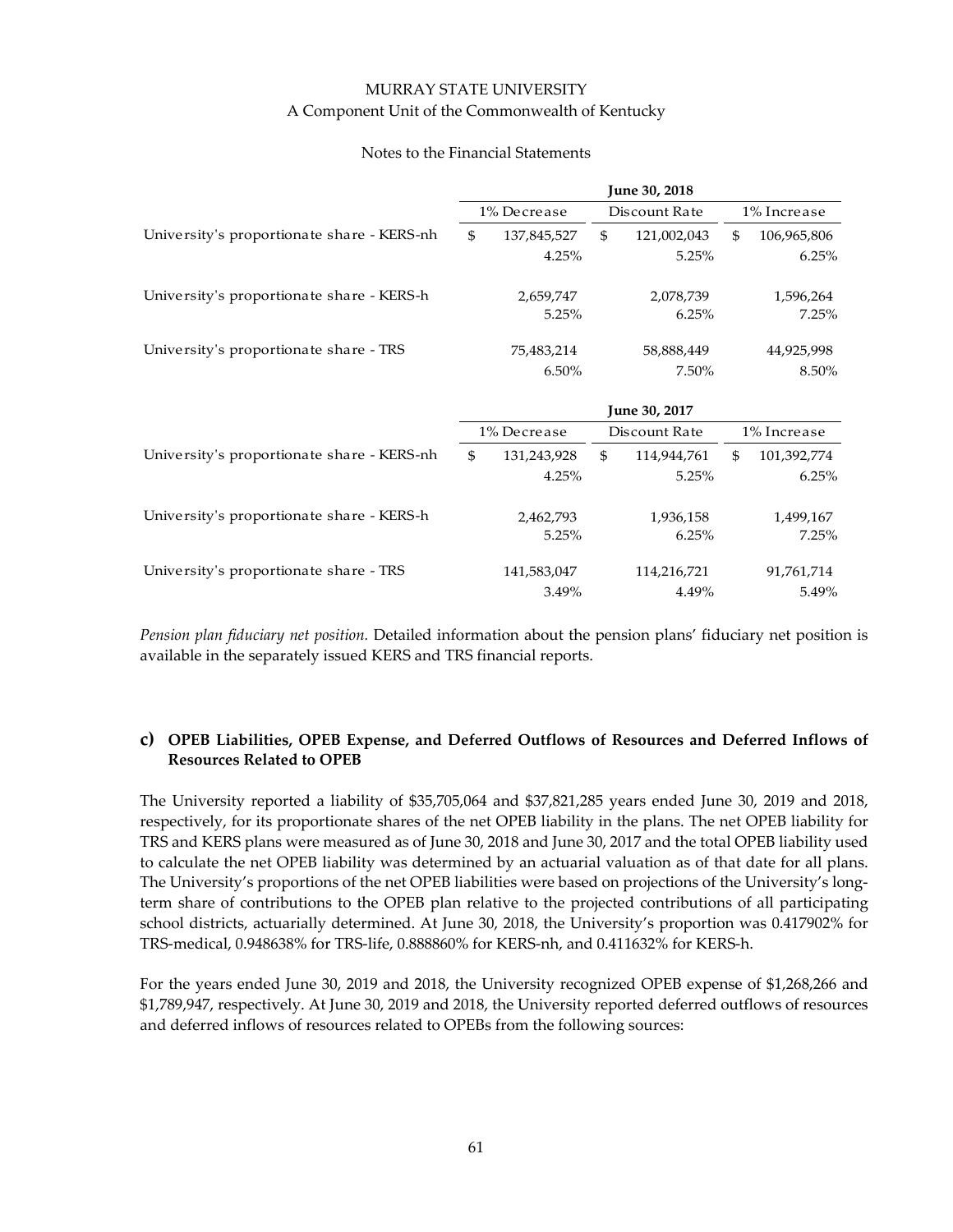#### Notes to the Financial Statements

|                                      |                                          |           |                                                                 |           |                                          | Deferred Inflows<br>of Resources |
|--------------------------------------|------------------------------------------|-----------|-----------------------------------------------------------------|-----------|------------------------------------------|----------------------------------|
|                                      |                                          |           |                                                                 |           |                                          |                                  |
| \$                                   | \$                                       | 2,236,244 | \$                                                              |           | - \$                                     | 30,314                           |
| 2,665,320                            |                                          | 81,661    |                                                                 | 3,143,508 |                                          |                                  |
|                                      |                                          |           |                                                                 |           |                                          |                                  |
| 73.000                               |                                          | 476,478   |                                                                 | 45.000    |                                          | 528,923                          |
| 485.839                              |                                          | 913,783   |                                                                 |           |                                          | 163,273                          |
|                                      |                                          |           |                                                                 |           |                                          |                                  |
| 1,787,808                            |                                          |           |                                                                 | 1,793,291 |                                          |                                  |
| 5,011,967                            |                                          | 3,708,166 | \$                                                              | 4,981,799 | \$                                       | 722,510                          |
| Net difference between projected and | <b>Deferred Outflows</b><br>of Resources |           | <b>June 30, 2019</b><br><b>Deferred Inflows</b><br>of Resources |           | <b>Deferred Outflows</b><br>of Resources | <b>June 30, 2018</b>             |

In the year ended June 30, 2019 deferred outflows of resources of \$1,787,808 related to OPEBs resulting from the University contributions subsequent to the measurement date will be recognized as a reduction of the net OPEB liability in the years ended June 30, 2019. Other amounts reported as deferred outflows of resources and deferred inflows of resources related to OPEB at June 30, 2019 will be recognized in OPEB expense as follows:

|                     | <b>Deferred Outflows</b> |    | <b>Deferred Inflows</b> |
|---------------------|--------------------------|----|-------------------------|
| Year ended June 30: | of Resources             |    | of Resources            |
| 2020                | \$<br>976,233            | \$ | 894,666                 |
| 2021                | 976,233                  |    | 894,666                 |
| 2022                | 976,233                  |    | 894,666                 |
| 2023                | 252,318                  |    | 715,754                 |
| Thereafter          | 43,142                   |    | 308,414                 |
|                     | \$<br>3,224,159          | \$ | 3,708,166               |
|                     |                          |    |                         |

*Actuarial assumptions.* The total OPEB liability in the June 30, 2018 and 2017 actuarial valuation was determined using the following actuarial assumptions, applied to all periods included in the measurement:

|                           | <b>June 30, 2018</b> |                     |             | June 30, 2017       |
|---------------------------|----------------------|---------------------|-------------|---------------------|
|                           | <b>KERS</b>          | <b>TRS</b>          | <b>KERS</b> | TRS                 |
| Inflation                 | 3.25%                | $3.0\%$             | 2.30%       | 3.00%               |
| Salary increases          | 4.00%                | $3.5\%$ to 7.2%,    | 4.00%       | $3.5\%$ to 7.2%,    |
|                           |                      | including inflation |             | including inflation |
| Investment rate of return | 7.50%                | $8.00\%$ (Med)      | 6.25%       | $8.00\%$ (Med)      |
|                           |                      | $7.50\%$ (Life)     |             | $7.50\%$ (Life)     |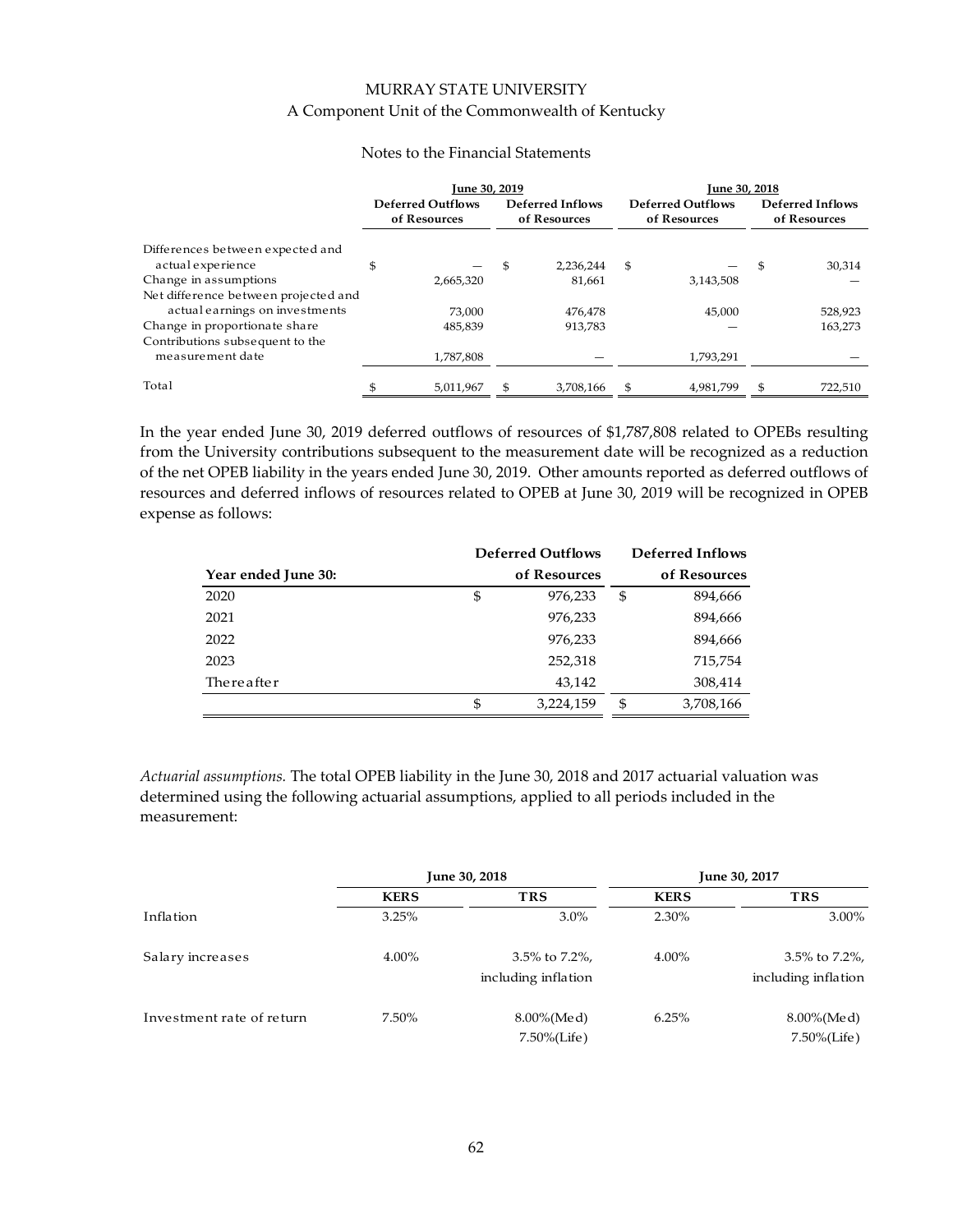#### Notes to the Financial Statements

As of June 30, 2018, and 2017, mortality rates for KERS were based on the RP‐2000 Combined Mortality Table projected with scale BB to 2013 for all active and healthy retired members and the RP‐2000 Combined Disabled Mortality Table projected with Scale BB to 2013 for disabled members.

As of June 30, 2018, and 2017, mortality rates for TRS were based on the RP‐2000 Combined Mortality Table for Males or Females, as appropriate, with adjustments for mortality improvements based on a projection of Scale BB to 2025 with a setback of 1 year for females.

The actuarial assumptions used in the June 30, 2018 and 2017 valuations were based on the results of actuarial experience study for the period July 1, 2008 – June 30, 2013 for KERS and July 1, 2010 – June 30, 2015 for TRS. As a result of the actuarial experience studies, the expectation of life after disability was adjusted in the July 30, 2015 actuarial valuations to more closely reflect actual experience.

For KERS the long‐term expected return on plan assets is reviewed as part of the regular experience studies prepared every five years for KRS. The most recent analysis, performed for the period covering fiscal years 2008 through 2013, is outlined in a report dated April 30, 2014. Several factors are considered in evaluating the long‐term rate of return assumption including long term historical data, estimates inherent in current market data, and a log-normal distribution analysis in which best-estimate ranges of expected future real rates of return (expected return, net of investment expense, and inflation) were developed by the investment consultant for each major asset class. These ranges were combined to produce the long-term expected rate of return by weighting the expected future real rates of return by the target asset allocation percentage and then adding expected inflation. The capital market assumptions developed by the investment consultant are intended for use over a 10‐year horizon and may not be useful in setting the long-term rate of return for funding pension plans which covers a longer timeframe. The assumption is intended to be a long‐term assumption and is not expected to change absent a significant change in the asset allocation, a change in the inflation assumption, or a fundamental change in the market that alters expected returns in future years. The target asset allocation and best estimates of arithmetic real rates of return for each major asset class, as provided by KERS's investment consultant, are summarized in the following tables: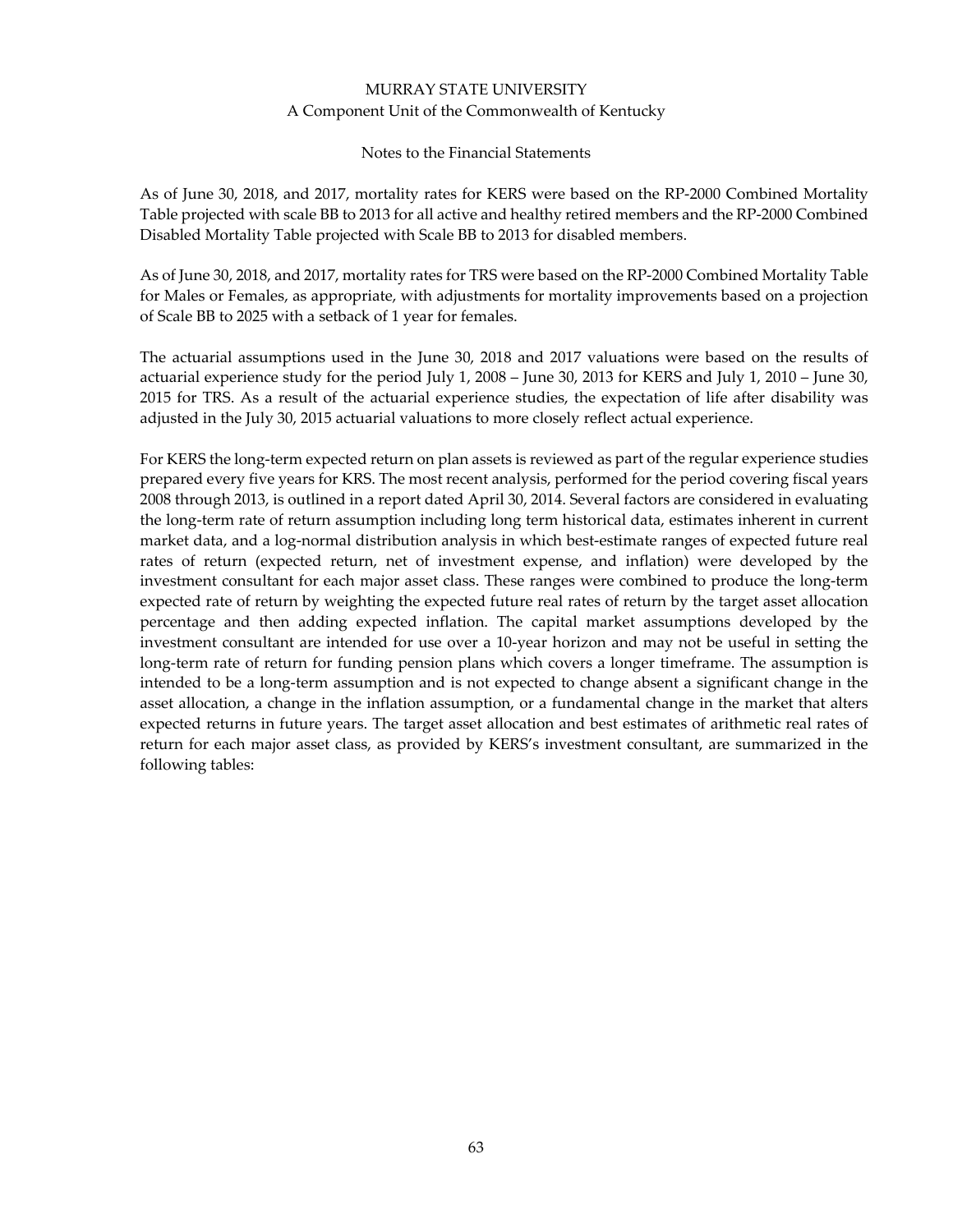#### Notes to the Financial Statements

| <b>KERS</b>                 | June 30, 2018     |                                           |  |  |  |
|-----------------------------|-------------------|-------------------------------------------|--|--|--|
| Asset Class                 | Target Allocation | Long-Term Expected<br>Real Rate of Return |  |  |  |
| U.S. Equity                 | 17.5%             |                                           |  |  |  |
| U.S. Large Cap              | 5.0%              | 4.50%                                     |  |  |  |
| U.S. Mid Cap                | $6.0\%$           | 4.50%                                     |  |  |  |
| U.S. Small Cap              | 6.5%              | 5.50%                                     |  |  |  |
| International Equity        | 17.5%             |                                           |  |  |  |
| Developed                   | 12.5%             | 6.50%                                     |  |  |  |
| Emerging                    | 5.0%              | 7.25%                                     |  |  |  |
| Global Bonds                | 4.0%              | 2.63%                                     |  |  |  |
| Global Credit               | 2.0%              | 3.63%                                     |  |  |  |
| High Yield                  | 7.0%              | 5.75%                                     |  |  |  |
| <b>Emerging Market Debt</b> | 5.0%              | 5.50%                                     |  |  |  |
| Private Credit              | 10.0%             | 8.75%                                     |  |  |  |
| Real Estate                 | 5.0%              | 7.63%                                     |  |  |  |
| Absolute Return             | 10.0%             | 5.63%                                     |  |  |  |
| Real Return                 | 10.0%             | 6.13%                                     |  |  |  |
| Private Equity              | 10.0%             | 8.25%                                     |  |  |  |
| Cash Equivalent             | 2.0%              | 1.88%                                     |  |  |  |
| Total                       | 100%              |                                           |  |  |  |

For TRS the long-term expected rate of return on OPEB plan investments was determined using a lognormal distribution analysis in which best‐estimate ranges of expected future real rates of return (expected returns, net of pension plan investment expense and inflation) are developed for each major asset class. These ranges are combined to produce the long-term expected rate of return by weighting the expected future real rates of return by the target asset allocation percentage and by adding expected inflation.

| <b>TRS-Med</b>              | June 30, 2018     |                     |  |  |  |
|-----------------------------|-------------------|---------------------|--|--|--|
|                             |                   |                     |  |  |  |
|                             |                   | Long-Term Expected  |  |  |  |
| Asset Class                 | Target Allocation | Real Rate of Return |  |  |  |
| Global Equity               | 58.0%             | 4.60%               |  |  |  |
| Fixed Income                | $9.0\%$           | 1.20%               |  |  |  |
| Real Estate                 | 5.5%              | 3.80%               |  |  |  |
| Private Equity              | 6.5%              | $6.30\%$            |  |  |  |
| Other Additional Categories | 20.0%             | 3.30%               |  |  |  |
| Cash (LIBOR)                | 1.0%              | $0.90\%$            |  |  |  |
| Total                       | 100%              |                     |  |  |  |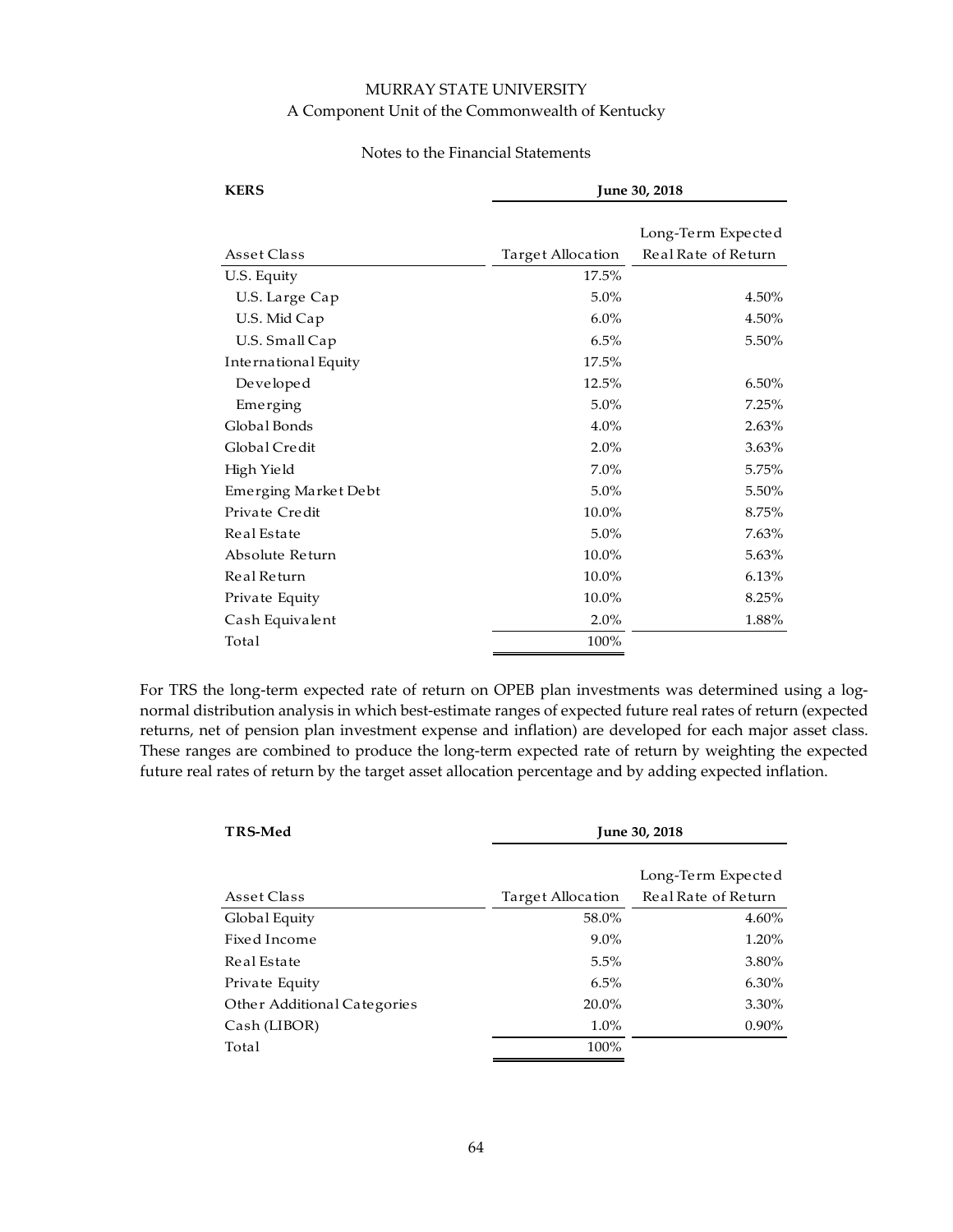#### Notes to the Financial Statements

| June 30, 2018     |                                           |  |  |  |  |
|-------------------|-------------------------------------------|--|--|--|--|
| Target Allocation | Long-Term Expected<br>Real Rate of Return |  |  |  |  |
| 40.0%             | 4.20%                                     |  |  |  |  |
| 23.0%             | 5.20%                                     |  |  |  |  |
| 18.0%             | 1.20%                                     |  |  |  |  |
| $6.0\%$           | 3.80%                                     |  |  |  |  |
| $5.0\%$           | 6.30%                                     |  |  |  |  |
| $6.0\%$           | 3.30%                                     |  |  |  |  |
| 2.0%              | $0.90\%$                                  |  |  |  |  |
| 100%              |                                           |  |  |  |  |
|                   |                                           |  |  |  |  |

*Discount rate.* For KERS the discount rates used to measure the total OPEB liability as of the Measurement Date (June 30, 2018) was 5.86% for nonhazardous and 5.88% for hazardous. The projection of cash flows used to determine the discount rate assumed that contributions from plan members and employers will be made at statutory contribution rates. Projected inflows from investment earnings were calculated using the long-term assumed investment return of 6.25%. The long-term assumed investment rate of return was applied to all periods of projected benefit payments to determine the total OPEB liability.

For TRS the discount rates used to measure the total OPEB liability as of the Measurement Date was 8.0% for medical and 7.5% for life. The projection of cash flows used to determine the discount rate was performed in accordance with GASB 74. It was assumed that Plan member contributions will be made at the current contribution rates and that Employer contributions will be made at statutorily required rates.

Sensitivity of Murray State University's proportionate share of the net OPEB liability to changes in the discount rate. The following presents the University's proportionate share of the net OPEB liability calculated using the discount rates as of the Measurement Date:

|                                                | <b>June 30, 2018</b> |             |    |               |    |             |
|------------------------------------------------|----------------------|-------------|----|---------------|----|-------------|
|                                                |                      | 1% Decrease |    | Discount Rate |    | 1% Increase |
| University's proportionate share - KERS-nh     | \$                   | 24,726,227  | \$ | 21,074,088    | \$ | 18,035,205  |
|                                                |                      | 4.86%       |    | 5.86%         |    | 6.86%       |
| University's proportionate share - KERS-h      |                      | 137,404     |    | (136, 530)    |    | (356, 166)  |
|                                                |                      | 4.88%       |    | 5.88%         |    | 6.88%       |
| University's proportionate share - TRS-medical |                      | 17,002,709  |    | 14,500,008    |    | 12,414,907  |
|                                                |                      | 7.00%       |    | 8.00%         |    | 9.00%       |
| University's proportionate share - TRS-life    |                      | 407,239     |    | 267,498       |    | 152,875     |
|                                                |                      | 6.50%       |    | 7.50%         |    | 8.50%       |

*OPEB plan fiduciary net position.* Detailed information about the OPEB plans' fiduciary net position is available in the separately issued KERS and TRS financial reports.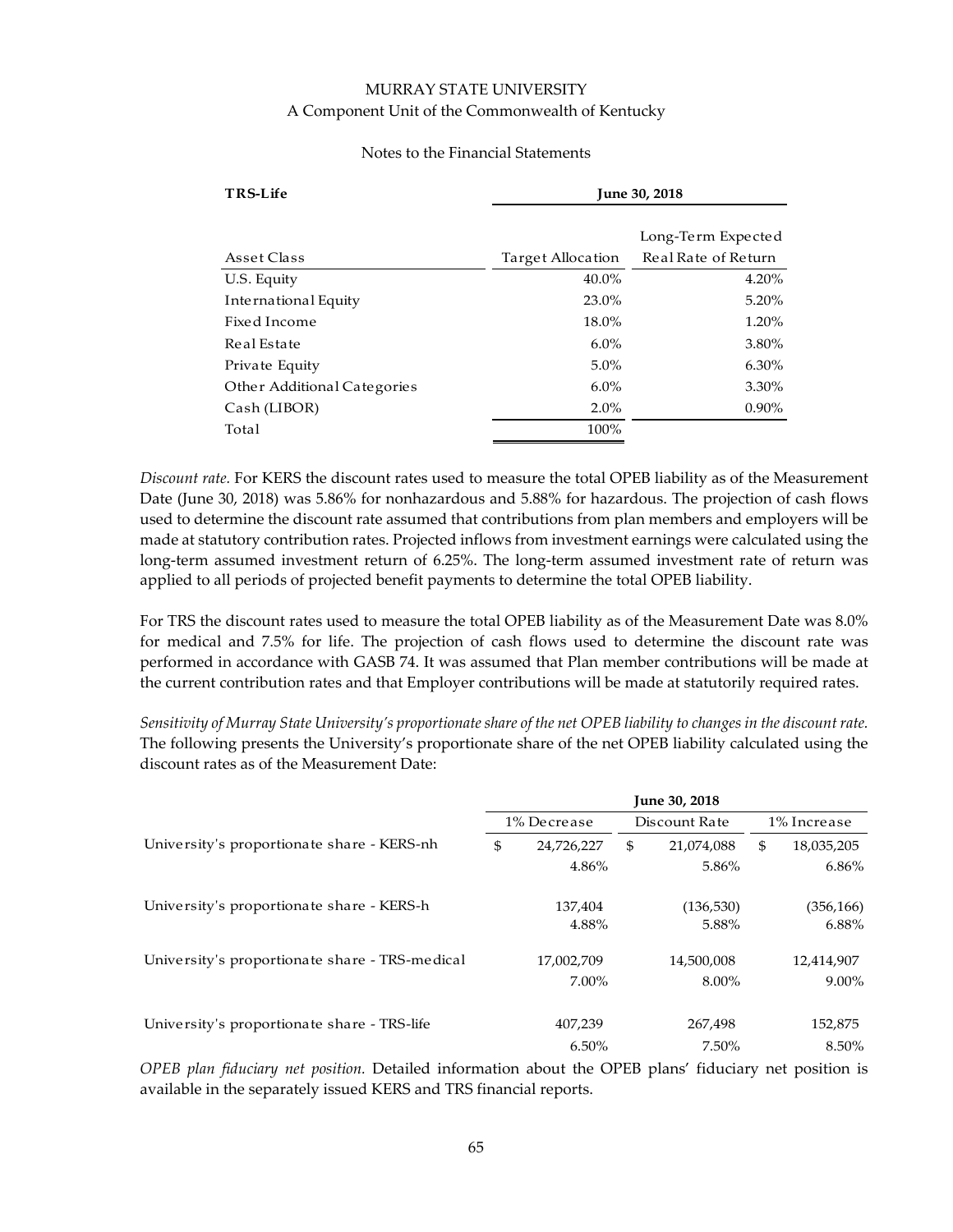#### Notes to the Financial Statements

#### **16. Component Units**

#### *Murray State University Foundation, Inc.*

Murray State University Foundation, Inc. (Foundation) is a Kentucky nonprofit corporation formed to receive, invest and expend funds for the enhancement and improvement of the University. It is a legally separate, tax-exempt component unit of the University that manages certain endowments and investments on behalf of the University. The Foundation has a Board of Trustees separate from that of the University. Although the University does not control the timing or amount of receipts from the Foundation, the majority of resources or income thereon that the Foundation holds and invests is restricted to the activities of the University by the donors. Because these restricted resources held by the Foundation can only be used by, or for the benefit of, the University, the Foundation is considered a component unit of the University and is discretely presented in the University's financial statement package.

During the years ended June 30, 2019 and 2018, the Foundation made payments of \$3,174,935 and \$2,827,770, respectively, on behalf of the University from restricted sources. Accounts receivable at June 30, 2019 and 2018, from the Foundation were \$319,944 and \$249,045, respectively. Accounts payable to the Foundation as of June 30, 2019 and 2018 were not significant. Complete financial statements for the Foundation can be obtained from the MSU Foundation Office, 100 Nash House, Murray, Kentucky 42071.

Significant notes to the Foundation's financial statements are as follows:

#### *a) Investments and Investment Return*

Investments at June 30 consisted of:

|                                       | 2019              | 2018              |
|---------------------------------------|-------------------|-------------------|
| Money market mutual funds             | \$<br>1,693,111   | \$<br>1,738,348   |
| Equity securities                     | 818,400           | 781,200           |
| Cash value of life insurance policies | 266,987           | 246,916           |
| Mutual funds                          | 75,470,251        | 72,588,053        |
| Asset-backed bonds                    | 1,343,314         | 401,871           |
| Mortgage-backed bonds                 | 1,566,292         | 1,871,468         |
| Government bonds                      | 27,858,234        | 27,377,023        |
| Municipal bonds                       | 369,691           | 461,928           |
| Corporate bonds                       | 7,270,684         | 6,481,095         |
| Other                                 | 255,203           |                   |
| Beneficial interests in trusts        | 7,745,395         | 6,901,804         |
|                                       |                   |                   |
|                                       | \$<br>124,657,562 | \$<br>118,849,706 |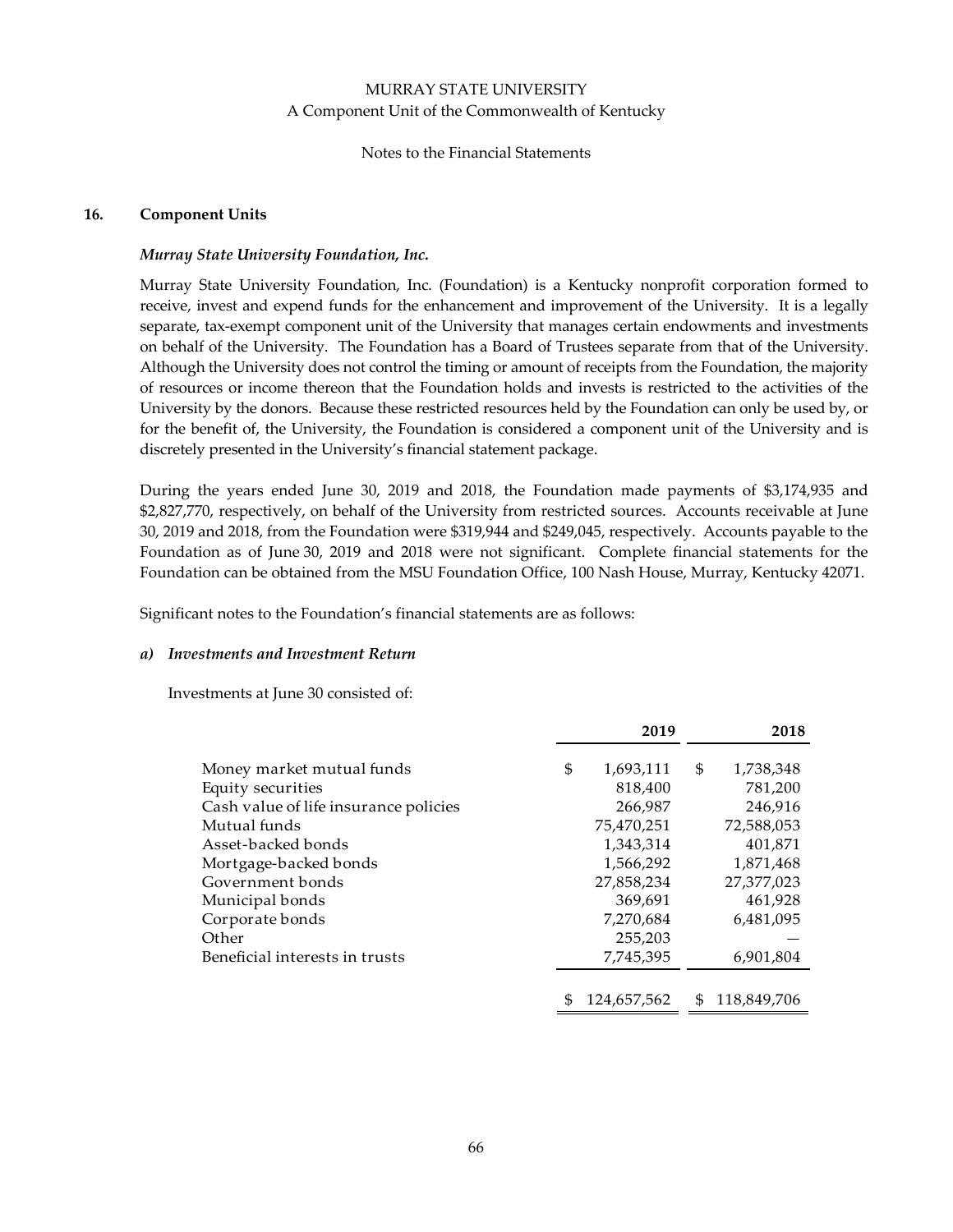#### Notes to the Financial Statements

Total investment return is comprised of the following:

|                                                                                                                      | 2019                                           | 2018                                                  |
|----------------------------------------------------------------------------------------------------------------------|------------------------------------------------|-------------------------------------------------------|
| Interest and dividend income<br>Realized gains on investments<br>Unrealized losses on investments<br>Management fees | 1,532,760<br>1,728,547<br>1,278,222<br>550,927 | 1,184,057<br>SS.<br>2,366,282<br>3,148,312<br>537,716 |
|                                                                                                                      | 5,090,456                                      | 7,236,367<br>SS.                                      |

## *b) Assets Held for Others*

Assets held for others represent resources in the possession of, but not under the control of, the Foundation. Assets held for others as of June 30 were as follows:

|                                                                                 | 2019                              | 2018                              |
|---------------------------------------------------------------------------------|-----------------------------------|-----------------------------------|
| Murray State University<br>Murray State University Alumni Association<br>Others | 26,403,726<br>1,180,268<br>44.304 | 26,250,195<br>1,207,232<br>44,304 |
|                                                                                 | 27,628,298                        | \$ 27,501,731                     |

#### *c) Annuities and Trusts Payable*

The Foundation has been the recipient of several gift annuities which require future payments to the donor or their named beneficiaries. The assets received from donors are recorded at fair value on the date of the gift. The Foundation has recorded a liability as of June 30, 2019 and 2018, \$1,207,310 and \$1,131,067, respectively, which represents the present value of the future gift annuity obligations. The liability has been determined using discount rates ranging from 1.2% to 7.0%. As of June 30, 2019, and 2018, cash, cash equivalents, and investments relative to split interest agreements and other liabilities discussed in the Foundation's Note 12 total \$8,689,131 and \$8,076,000, respectively.

The Foundation administers several charitable remainder unitrusts and annuity trusts. A charitable remainder trust provides for the payment of distributions to the grantor or other designated beneficiaries over the trustʹs term (usually the designated beneficiaryʹs lifetime), either in the form of a percentage of the fair value of the trustʹs assets (unitrust) or in the form of a specified dollar amount (annuity trust). At the end of the trust's term, the remaining assets are available for the Foundation's use. The portion of the trust attributable to the future interest of the Foundation is recorded in the statements of activities as contributions with donor restriction in the period the trust is established. Assets (investments) held in the charitable remainder trusts are recorded at fair value in the Foundation's statements of financial position. The present value of the estimated future payments is \$4,001,463 and \$4,247,120 as of June 30, 2019 and 2018, respectively, which was calculated using discount rates ranging from 1.8% to 8.0%, and applicable mortality tables.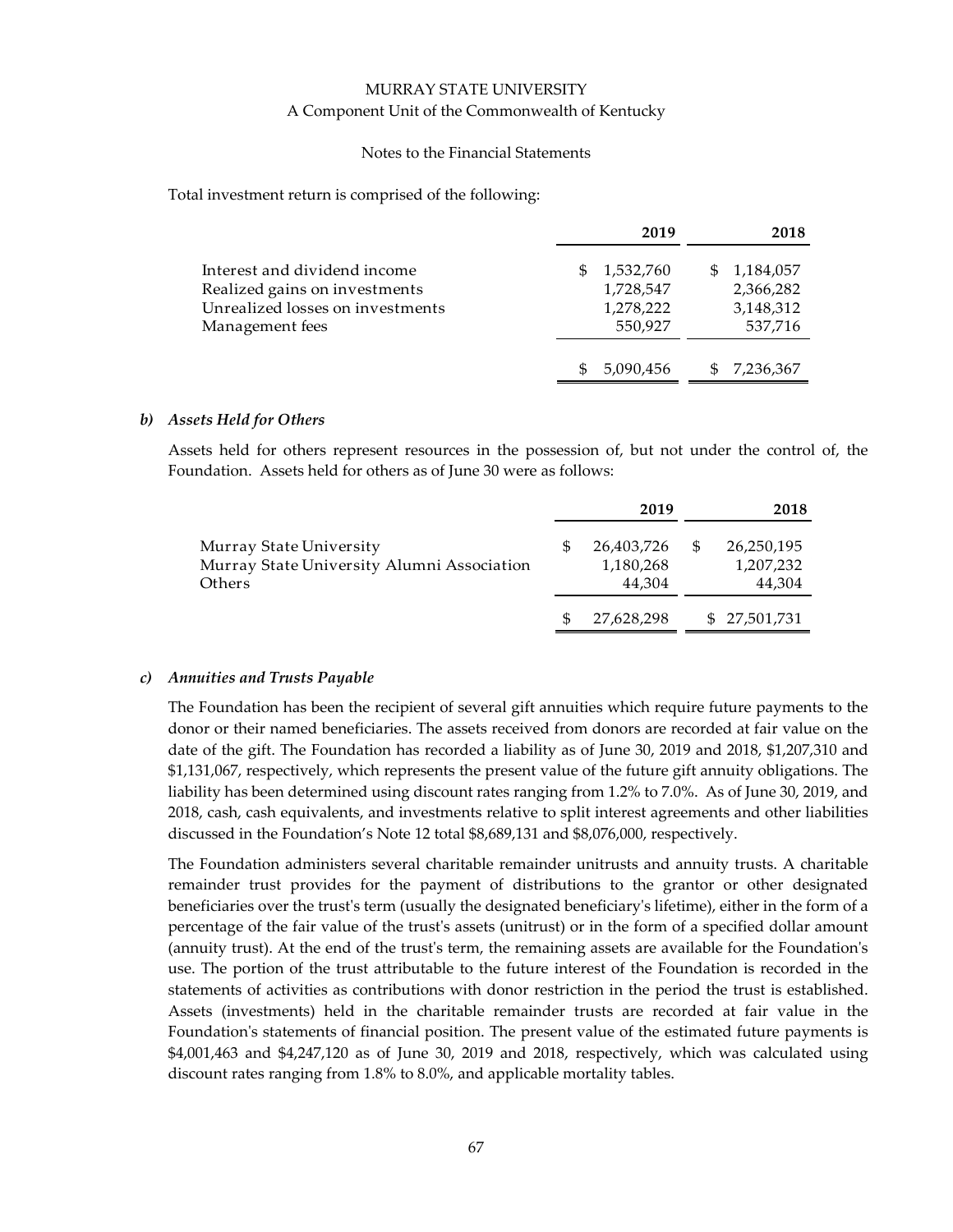# Notes to the Financial Statements

## *d) Net Assets with Donor Restrictions*

Net assets with donor restrictions as of June 30, 2019 and 2018 are restricted for the following purposes:

|                                                                           | 2019             | 2018             |
|---------------------------------------------------------------------------|------------------|------------------|
|                                                                           |                  |                  |
| Subject to expenditure for specified purpose:<br>Scholarships             | \$<br>5,130,197  | \$<br>4,890,231  |
| Instruction and institutional support                                     | 8,739,118        | 8,274,306        |
| Chairs, professorships, academic stipends and seminars                    | 604,192          | 525,020          |
| Operations of the golf course                                             | 83,932           | 36,385           |
| Promise to give, the proceeds from which have been                        |                  |                  |
| restricted by donors for:                                                 |                  |                  |
| Scholarships                                                              | 511,313          | 80,764           |
| Institutional support                                                     | 245,139          | 207,396          |
|                                                                           | 15,313,891       | 14,014,102       |
| Subject to passage of time:                                               |                  |                  |
| Assets held under split-interest agreements                               | 763,186          | 603,425          |
|                                                                           |                  |                  |
| Subject to appropriation and expenditure when a<br>specific event occurs: |                  |                  |
| Scholarships                                                              | 1,175,090        | 3,547,647        |
| Instruction and institutional support                                     | 1,633,630        | 1,296,733        |
| Promise to give, the proceeds from which have been                        |                  |                  |
| restricted by donors for:                                                 |                  |                  |
| Scholarships                                                              | 258,943          | 285,843          |
| Institutional support                                                     | 60,387           | 47,381           |
| Chairs and professorships                                                 |                  | 118,750          |
|                                                                           | 3,128,050        | 5,296,354        |
|                                                                           |                  |                  |
| Subject to endow ment spending policy and appropriation:                  |                  |                  |
| Scholarships                                                              | 44,058,146       | 39,841,195       |
| Instruction and institutional support                                     | 14,158,481       | 13,543,809       |
| Chairs and professorships                                                 | 3,344,347        | 3,205,053        |
| Operations of the golf course                                             | 1,595,771        | 1,589,435        |
| Any activity of the Foundation                                            | 487,572          | 480,449          |
|                                                                           | 63,644,317       | 58,659,941       |
| Total net assets with donor restrictions                                  | \$<br>82,849,444 | \$<br>78,573,822 |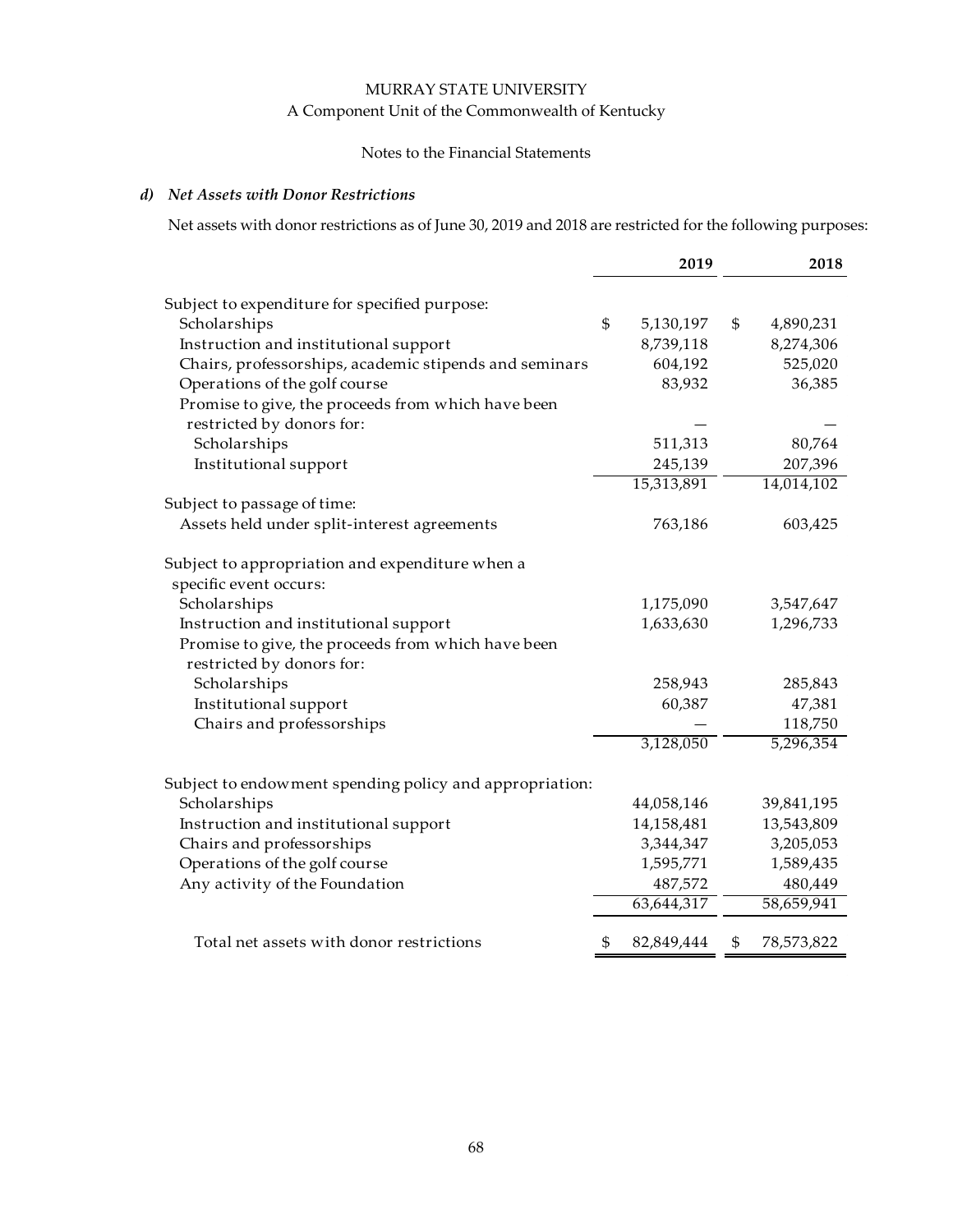#### Notes to the Financial Statements

#### Net Assets Released from Restriction

|                                                        | 2019            |     | 2018      |
|--------------------------------------------------------|-----------------|-----|-----------|
| Satisfaction of purpose restrictions:                  |                 |     |           |
| Scholarships                                           | \$<br>1,765,478 | \$  | 1,656,831 |
| Instruction and institutional support                  | 1,026,674       |     | 1,219,588 |
| Chairs and professorships                              | 175,308         |     | 182,718   |
| Operations of the Golf Course                          |                 |     | 45,768    |
| Bad debt expense                                       | 100,000         |     |           |
| Distributions (proceeds are not restricted by donors): |                 |     |           |
| Net changes in annuities and split-interest agreement  | 107,475         |     | (225,827) |
|                                                        | \$<br>3.174.935 | \$. | 2.879.078 |

#### **17. Risk Management**

The University is exposed to various risks of loss related to torts; theft of, damage to and destruction of assets; error and omission; employee injuries and illnesses; natural disasters and employee health and accident benefits. Commercial insurance coverage is purchased for claims arising from such matters other than those related to workers' compensation, natural disasters and employee health benefits. Settled claims have not exceeded this commercial coverage in any of the three preceding years. Effective June 30, 2018, Murray State withdrew from the Kentucky Personnel Cabinetʹs Workersʹ Compensation Program and entered into a full insurance contract with BrickStreet Insurance Company on July 1, 2018. This change has provided a higher level of institutional support for the safety and loss control management service.

#### Claims and Litigation

The University is a defendant in various lawsuits. It is the opinion of management and its legal counsel, based in part on the doctrine of sovereign immunity and other statutory provisions, that the ultimate outcome of litigation will not have a material effect on the future operations or financial position of the University.

#### Commitments

The University has outstanding commitments under construction contracts of \$8,809,347 and \$2,166,099 as of June 30, 2019 and 2018, respectively.

#### Government Grants

The University is currently participating in numerous grants from various departments and agencies of the federal and state governments. The expenditures of grant proceeds must be for allowable and eligible purposes. Single Audits and audits by the granting department or agency may result in requests for reimbursement of unused grant proceeds or disallowed expenditures. Upon notification of final approval by the granting department or agency, the grants are considered closed.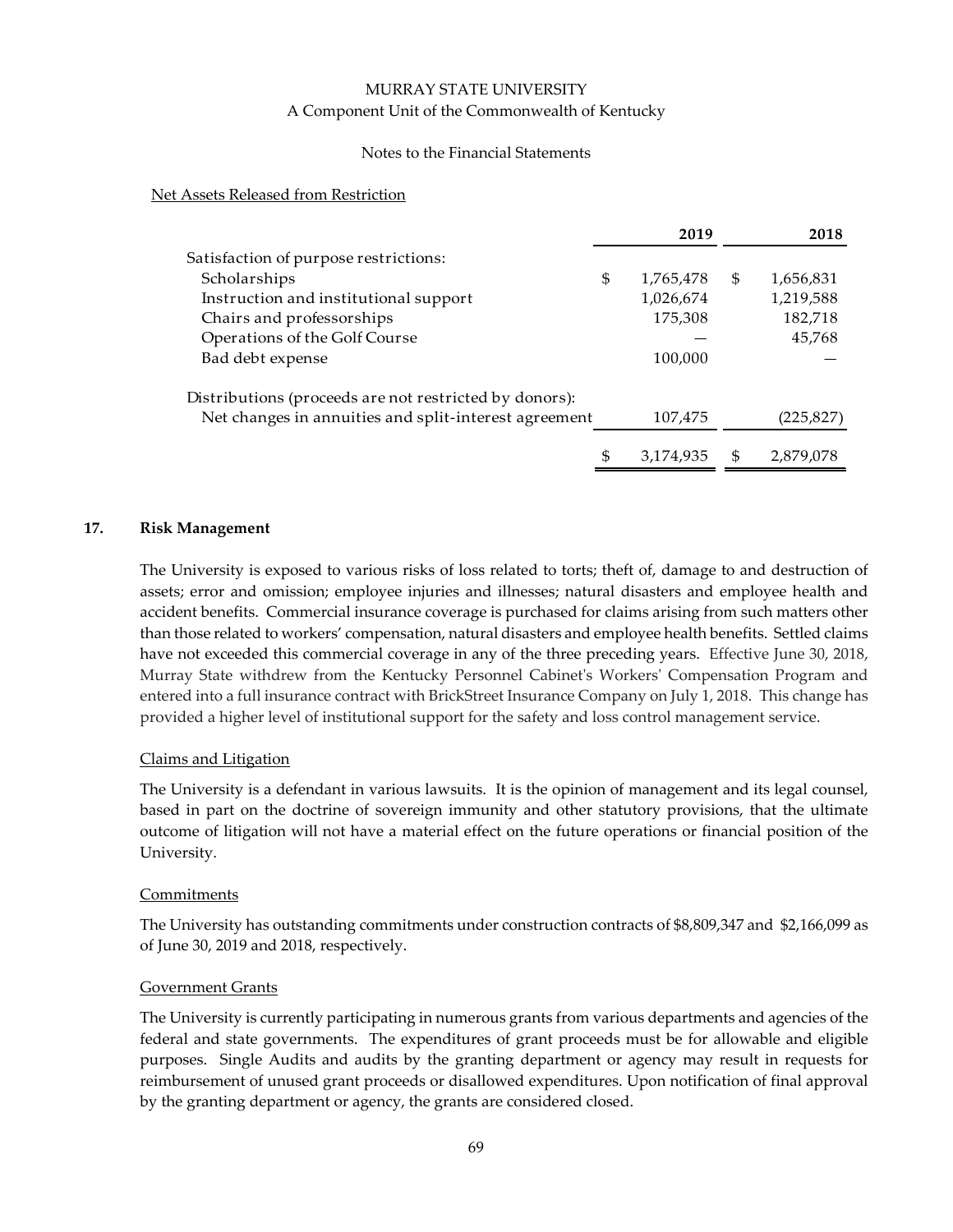### Notes to the Financial Statements

# **18. Fair Value Measurement**

The University categorizes its fair value measurements within the fair value hierarchy established by generally accepted accounting principles (GAAP). The hierarchy is based on the valuation inputs (sources of information for calculating fair value) used to measure the fair value of the asset. Level 1 inputs are quoted prices in active markets for identical assets; Level 2 inputs are significant other observable inputs; Level 3 inputs are significant unobservable inputs.

The University has the following recurring fair value measurements as of June 30, 2019:

- Cash equivalents with a value of \$144,871,606 held by the Commonwealth of Kentucky in an intermediate investment pool; fair value hierarchy level 2.
- Restricted investments for debt reserves with a value of \$319,317 held by US Bank in money market accounts; fair value hierarchy level 1.
- Restricted quasi-endowment and endowment investments with a value of \$26,403,725 held by the MSU Foundation in an investment pool; fair value hierarchy levels 1, 2, or 3.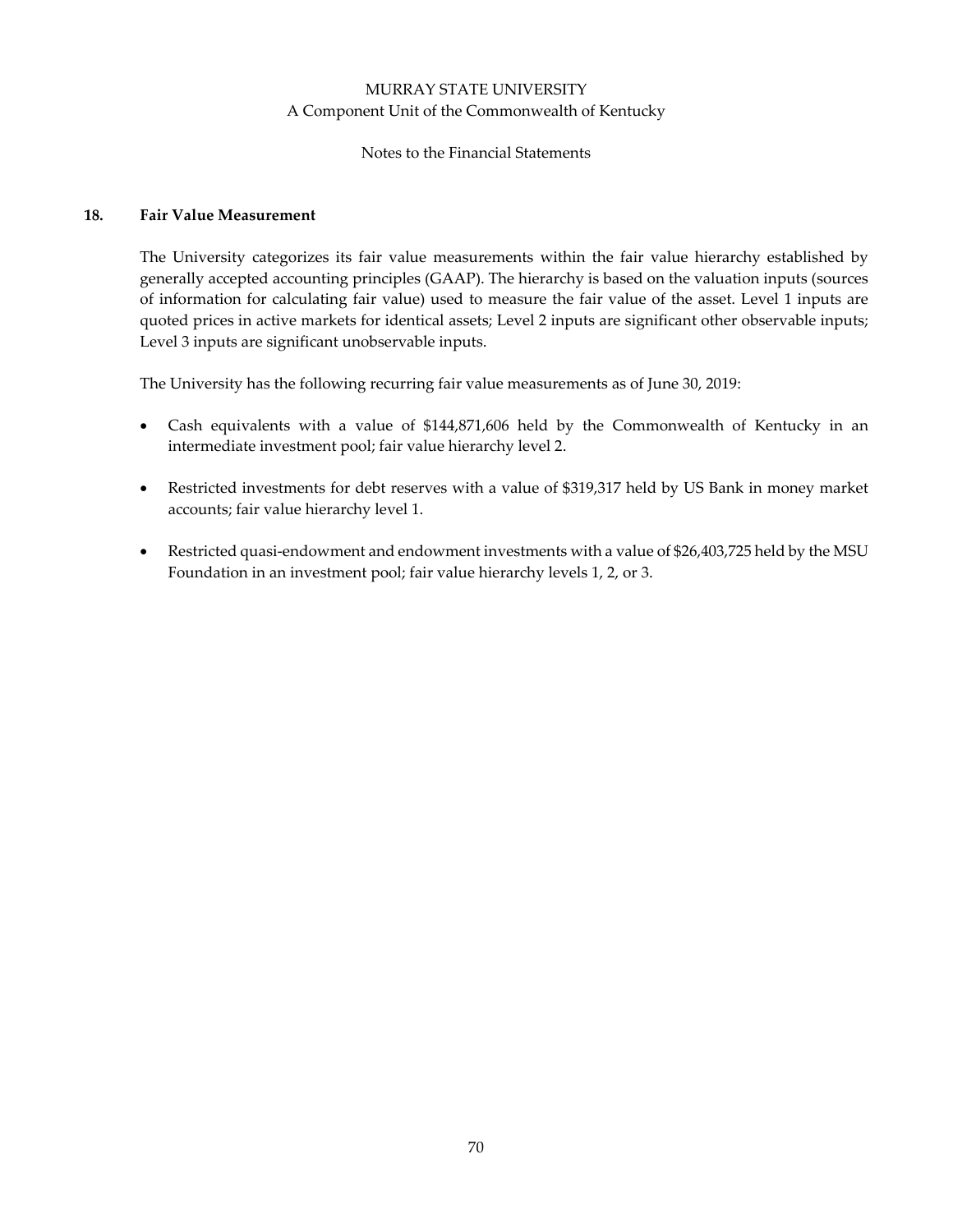## Notes to the Financial Statements

## **19. Natural Expense Classifications with Functional Classifications**

The University's operating expenses by functional classification for the years ended June 30 were as follows:

|                                                 |                               |              |            |                         |    | Year Ended June 30, 2019 |    |                |                |              |       |                         |  |  |
|-------------------------------------------------|-------------------------------|--------------|------------|-------------------------|----|--------------------------|----|----------------|----------------|--------------|-------|-------------------------|--|--|
|                                                 | <b>Natural Classification</b> |              |            |                         |    |                          |    |                |                |              |       |                         |  |  |
| Fund                                            |                               | Compensation |            |                         |    |                          |    | Noncapitalized |                |              |       |                         |  |  |
| Classification                                  |                               | and Benefits | Operations |                         |    | <b>Utilities</b>         |    | Equipment      |                | Scholarships | Total |                         |  |  |
| Instruction                                     | \$                            | 53,346,041   | \$         | 7,310,718               | \$ | 268                      | \$ | 407,953        | $\mathfrak{s}$ |              | \$    | 61,064,980              |  |  |
| Research                                        |                               | 1,386,830    |            | 793,881                 |    | 243                      |    | 77,147         |                |              |       | 2,258,101               |  |  |
| Public service                                  |                               | 4,185,736    |            | 1,358,514               |    | 358,049                  |    | 74,943         |                |              |       | 5,977,242               |  |  |
| Libraries                                       |                               | 1,766,640    |            | 1,610,502               |    |                          |    | 14,333         |                |              |       | 3,391,475               |  |  |
| Academic support                                |                               | 4,187,473    |            | 2,220,942               |    | 76,221                   |    | 215,223        |                |              |       | 6,699,859               |  |  |
| Student services                                |                               | 9,761,944    |            | 5,711,500               |    | 10,114                   |    | 146,208        |                | (92, 275)    |       | 15,537,491              |  |  |
| Institutional support                           |                               | 18,618,324   |            | (506, 834)              |    | 89,529                   |    | 91,204         |                |              |       | 18,292,223              |  |  |
| Operations and maintenance                      |                               |              |            |                         |    |                          |    |                |                |              |       |                         |  |  |
| of plant                                        |                               | 7,416,132    |            | 6,322,728               |    | 6,210,115                |    | 7,249          |                |              |       | 19,956,224              |  |  |
| Student financial aid                           |                               |              |            |                         |    |                          |    |                |                | 12,649,543   |       | 12,649,543              |  |  |
| Depreciation                                    |                               |              |            | 9,154,634               |    |                          |    |                |                |              |       | 9,154,634               |  |  |
| State pension expense                           |                               |              |            |                         |    |                          |    |                |                |              |       |                         |  |  |
| GASB <sub>68</sub>                              |                               | (8,595,091)  |            |                         |    |                          |    |                |                |              |       | (8,595,091)             |  |  |
| State pension expense-OPEB                      |                               |              |            |                         |    |                          |    |                |                |              |       |                         |  |  |
| GASB <sub>75</sub>                              |                               | 1,268,266    |            |                         |    |                          |    |                |                |              |       | 1,268,266               |  |  |
| Auxiliary enterprises<br>Auxiliary depreciation |                               | 5,268,592    |            | 10,309,669<br>2,693,821 |    | 2,844,822                |    | 68,352         |                | 107,585      |       | 18,599,020<br>2,693,821 |  |  |
| Total expenses                                  |                               | 98,610,887   | \$         | 46,980,075              |    | 9,589,361                | \$ | 1,102,612      | \$             | 12,664,853   |       | 168,947,788             |  |  |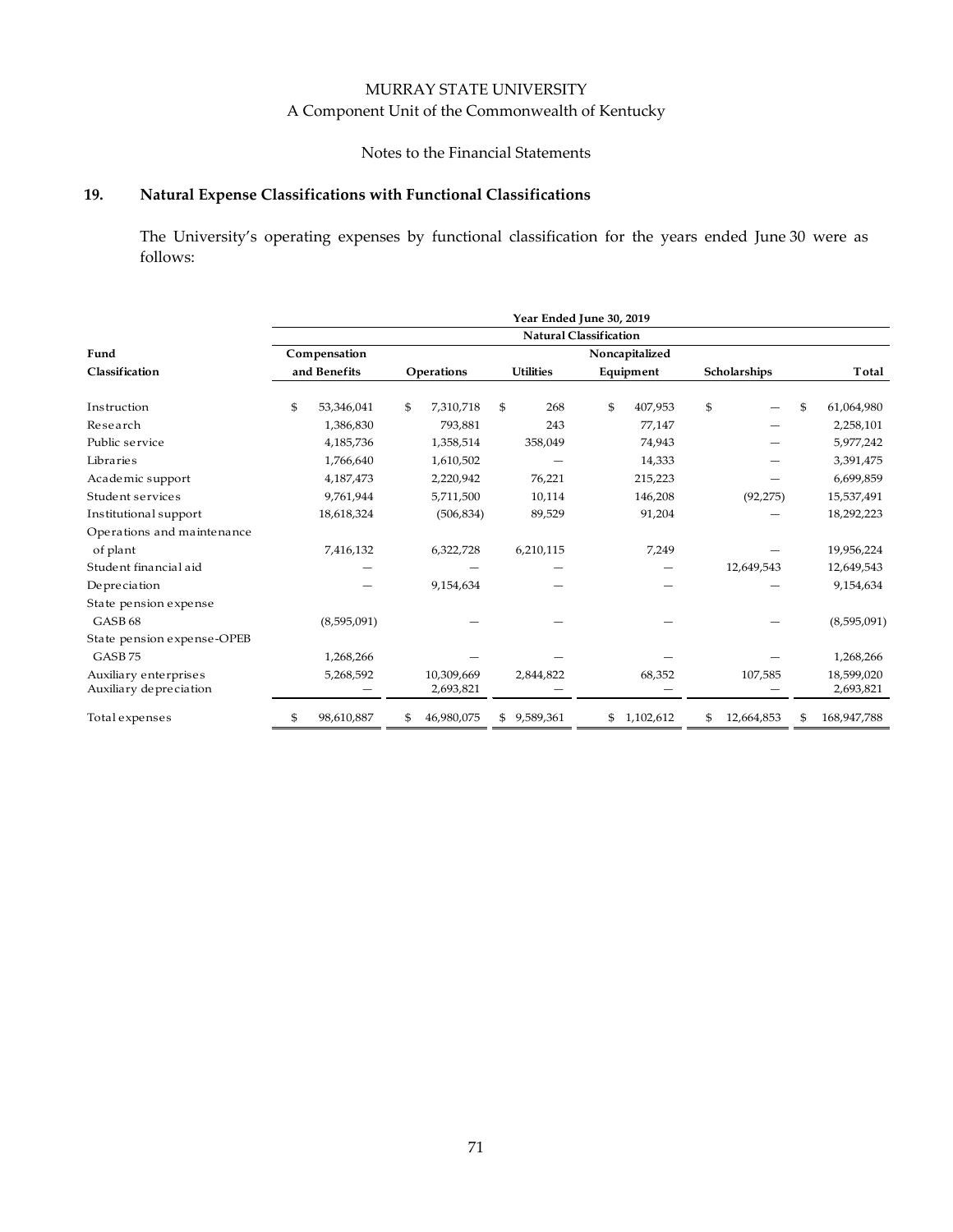#### Notes to the Financial Statements

|                                                 | Year Ended June 30, 2018      |               |                   |                         |    |                  |    |             |    |              |       |                         |  |  |
|-------------------------------------------------|-------------------------------|---------------|-------------------|-------------------------|----|------------------|----|-------------|----|--------------|-------|-------------------------|--|--|
|                                                 | <b>Natural Classification</b> |               |                   |                         |    |                  |    |             |    |              |       |                         |  |  |
| Fund                                            |                               | Compensation  |                   |                         |    |                  |    |             |    |              |       |                         |  |  |
| Classification                                  | and Benefits                  |               | <b>Operations</b> |                         |    | <b>Utilities</b> |    | Equipment   |    | Scholarships | Total |                         |  |  |
| Instruction                                     | \$                            | 55,175,427    | \$                | 6,899,102               | \$ | 4,158            | \$ | 493,798     | \$ |              | \$    | 62,572,485              |  |  |
| Research                                        |                               | 1,349,591     |                   | 1,067,699               |    |                  |    | 54,737      |    |              |       | 2,472,027               |  |  |
| Public service                                  |                               | 5,027,949     |                   | 1,280,651               |    | 388,359          |    | 34,717      |    |              |       | 6,731,676               |  |  |
| Libraries                                       |                               | 1,773,201     |                   | 1,672,064               |    | 60               |    | 82,096      |    |              |       | 3,527,421               |  |  |
| Academic support                                |                               | 4,384,363     |                   | 1,876,034               |    | 57,366           |    | 81,583      |    |              |       | 6,399,346               |  |  |
| Student services                                |                               | 10,234,942    |                   | 5,436,611               |    | 12,385           |    | 122,232     |    | 661,032      |       | 16,467,202              |  |  |
| Institutional support                           |                               | 18,893,825    |                   | (956, 656)              |    | 429,183          |    | 87,450      |    |              |       | 18,453,802              |  |  |
| Operations and maintenance                      |                               |               |                   |                         |    |                  |    |             |    |              |       |                         |  |  |
| of plant                                        |                               | 7,469,780     |                   | 10,058,930              |    | 6,233,870        |    | 15,351      |    |              |       | 23,777,931              |  |  |
| Student financial aid                           |                               |               |                   |                         |    |                  |    |             |    | 12,735,820   |       | 12,735,820              |  |  |
| Depreciation                                    |                               |               |                   | 9,330,382               |    |                  |    |             |    |              |       | 9,330,382               |  |  |
| State pension expense                           |                               |               |                   |                         |    |                  |    |             |    |              |       |                         |  |  |
| GASB <sub>68</sub>                              |                               | (3,008,564)   |                   |                         |    |                  |    |             |    |              |       | (3,008,564)             |  |  |
| State pension expense-OPEB                      |                               |               |                   |                         |    |                  |    |             |    |              |       |                         |  |  |
| GASB <sub>75</sub>                              |                               | 1,787,941     |                   |                         |    |                  |    |             |    |              |       | 1,787,941               |  |  |
| Auxiliary enterprises<br>Auxiliary depreciation |                               | 7,663,741     |                   | 12,044,366<br>2,757,883 |    | 2,834,209        |    | 66,403      |    |              |       | 22,608,719<br>2,757,883 |  |  |
| Total expenses                                  |                               | \$110,752,196 |                   | \$51,467,066            |    | \$9,959,590      |    | \$1,038,367 |    | \$13,396,852 |       | \$186,614,071           |  |  |

#### **20. Segment Information**

A segment is an identifiable activity reported as a stand‐alone entity for which one or more revenue bonds are outstanding. A segment has a specifically identifiable revenue stream pledged in support of revenue bonds and has related expenses, gains and losses and assets and liabilities that are required by an external party to be accounted for separately. The Susan E. Bauernfeind Student Recreation and Wellness Center is the University's only reportable segment.

#### Susan E. Bauernfeind Student Recreation and Wellness Center

The University entered into an agreement with the City of Murray, Kentucky on December 30, 2002, to finance the construction of a student recreation/wellness center. The University established a \$3.00 per credit hour student fee, effective for the Fall 2002 semester, to be designated as the Wellness Center Fee. A portion of the revenues from this fee will be used to fund all debt and debt related expenses according to the terms and provisions of the Memorandum of Agreement between the University and the City of Murray.

The City of Murray refinanced the original bonds in the Spring of 2012 to take advantage of an overall decrease in net interest costs. The terms of original agreement between the University and the City of Murray remained unchanged, with the exception of changes in the amount of debt and interest payments.

Condensed financial information as of and for the years ended June 30 of the University's Wellness Center segment is as follows: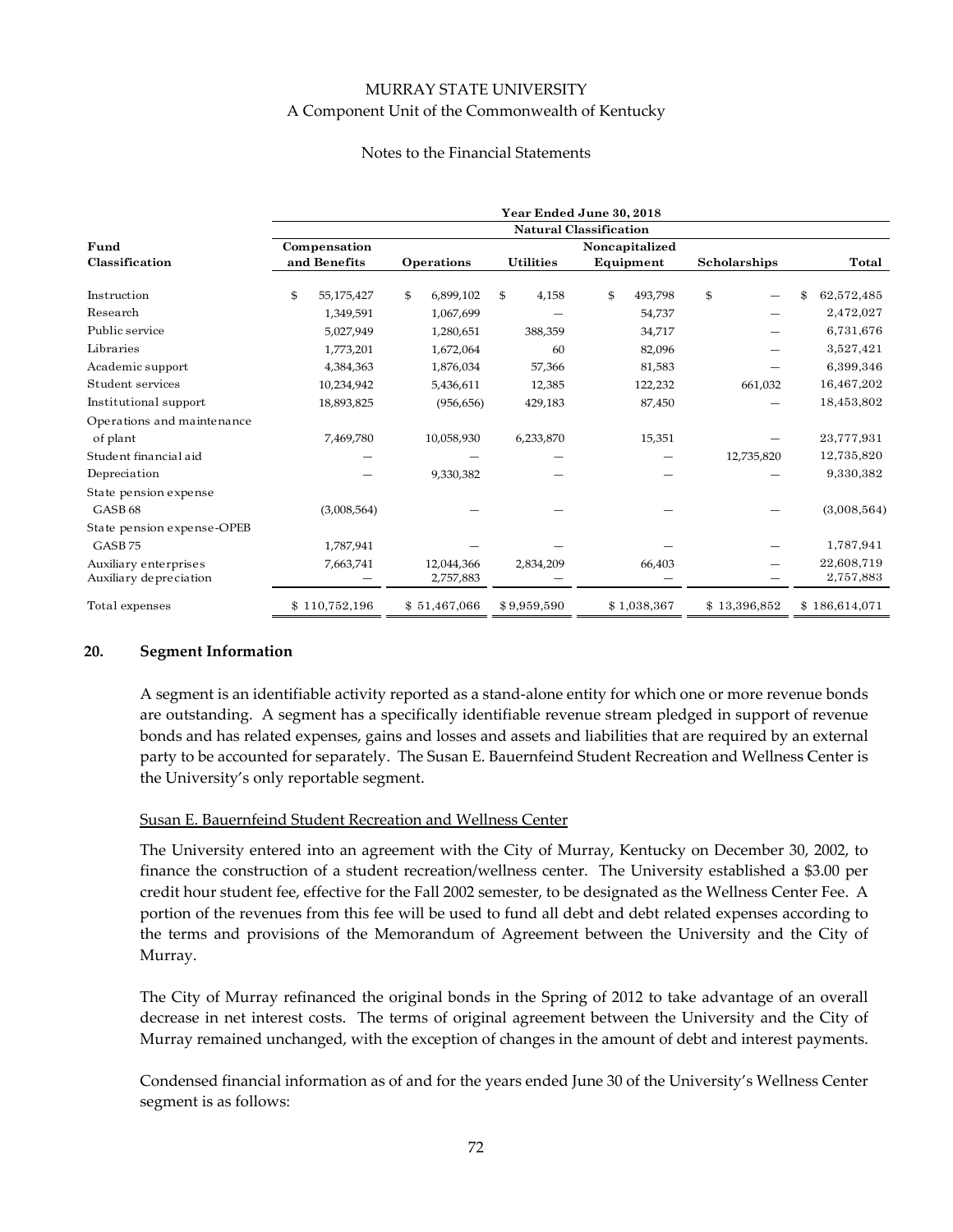## Notes to the Financial Statements

## *Wellness Center ‐ Condensed Statements of Net Position*

|                                                                                               | 2019            | 2018            |
|-----------------------------------------------------------------------------------------------|-----------------|-----------------|
| Assets                                                                                        |                 |                 |
| Current assets                                                                                | \$<br>901,156   | \$<br>899,978   |
| Noncurrent assets                                                                             | 1,709,881       | 1,786,542       |
| Capital assets, net of accumulated<br>depreciation                                            | 6,706,507       | 6,975,221       |
| Total assets                                                                                  | 9,317,544       | 9,661,741       |
| Deferred outflows of resources                                                                |                 |                 |
| Bond refunding loss                                                                           | 235,541         | 285,268         |
| Total deferred outflows of resources                                                          | 235,541         | 285,268         |
| Liabilities                                                                                   |                 |                 |
| Current liabilities                                                                           | 29,587          | 29,347          |
| Noncurrent liabilities                                                                        | 6,994,999       | 7,389,999       |
| Total liabilities                                                                             | 7,024,586       | 7,419,346       |
| Net position                                                                                  |                 |                 |
| Invested in capital assets, net of<br>related debt and accumulated depreciation<br>Restricted | (52, 952)       | (129, 510)      |
| Expendable capital                                                                            | 893,048         | 995,348         |
| Expendable debt service                                                                       | 787,247         | 762,996         |
| Unrestricted                                                                                  | 901,156         | 898,829         |
| Total net position                                                                            | 2,528,499<br>\$ | \$<br>2,527,663 |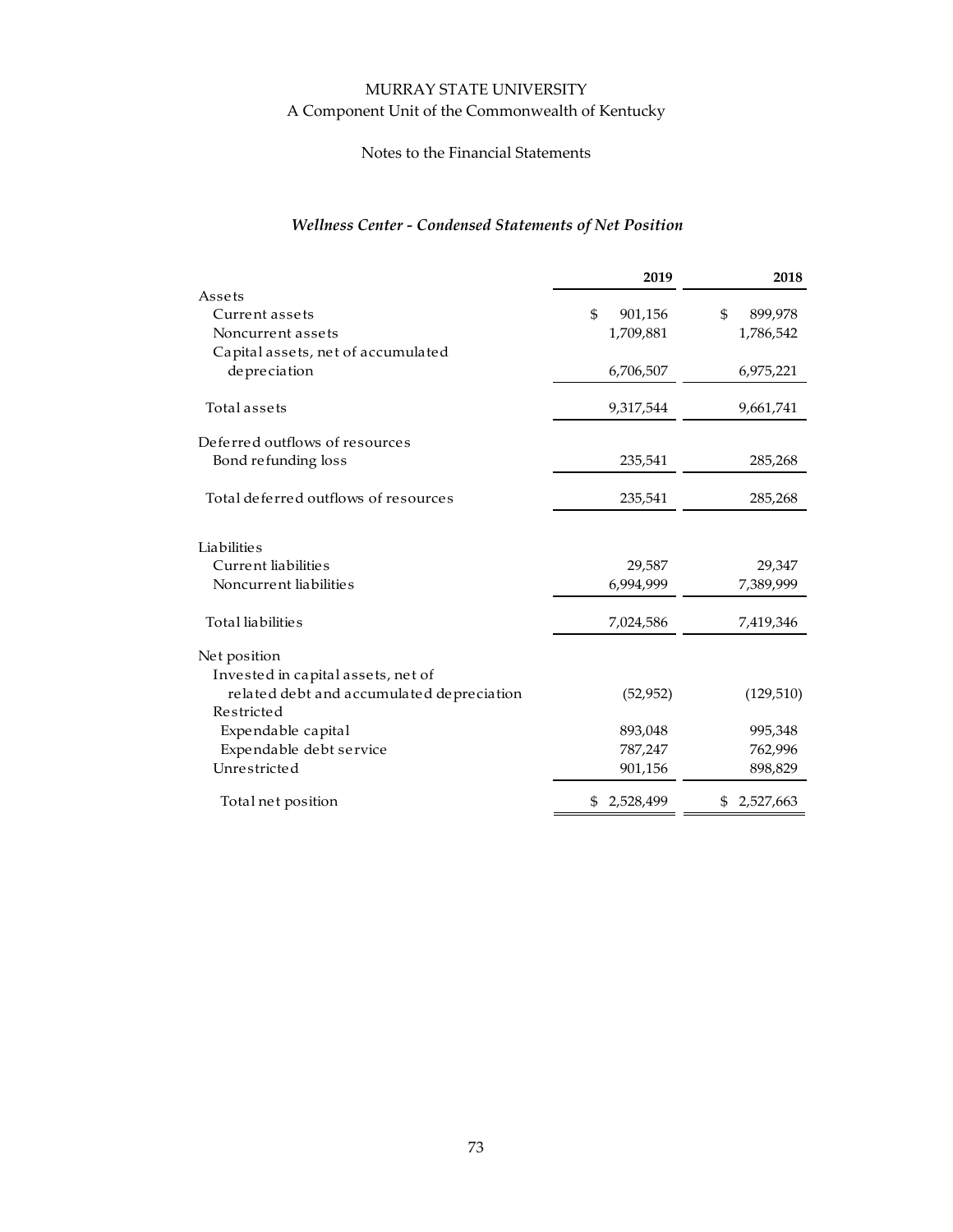#### Notes to the Financial Statements

## *Wellness Center ‐ Condensed Statements of Revenues, Expenses and Changes in Net Position*

|                                 | 2019            | 2018                |
|---------------------------------|-----------------|---------------------|
| Operating revenues              | \$<br>93,813    | \$<br>91,197        |
| Operating expenses              | (556, 216)      | (495, 515)          |
| Depreciation expense            | (268, 715)      | (268, 715)          |
| Operating loss                  | (731, 118)      | $\sqrt{(673, 033)}$ |
| Nonoperating revenues           | 731,954         | 776,783             |
| Change in net position          | 836             | 103,750             |
| Net position, beginning of year | 2,527,663       | 2,423,913           |
| Net position, end of year       | 2,528,499<br>\$ | 2,527,663           |

#### *Wellness Center ‐ Condensed Statements of Cash Flows*

|                                          | 2019             | 2018             |
|------------------------------------------|------------------|------------------|
| Cash flows from                          |                  |                  |
| Operating activities                     | \$<br>(562, 853) | \$<br>(505, 218) |
| Noncapital financing activities          | 461,271          | 495,584          |
| Capital and related financing activities | 2,466            | 15,166           |
| Investing activities                     | 24,783           | 7,262            |
| Net increase in cash                     | (74, 333)        | 12,794           |
| Cash, beginning of year                  | 2,685,370        | 2,672,576        |
| Cash, end of year                        | \$<br>2,611,037  | \$<br>2,685,370  |

## **21. Risk and Uncertainties**

The University invests in various investment securities. Investment securities are exposed to various risks such as interest rate, market and credit risks. Due to the level of risk associated with certain investment securities, it is at least reasonably possible that changes in values of investment securities will occur in the near term and that such change could materially affect the investment amounts reported in the statements of net position.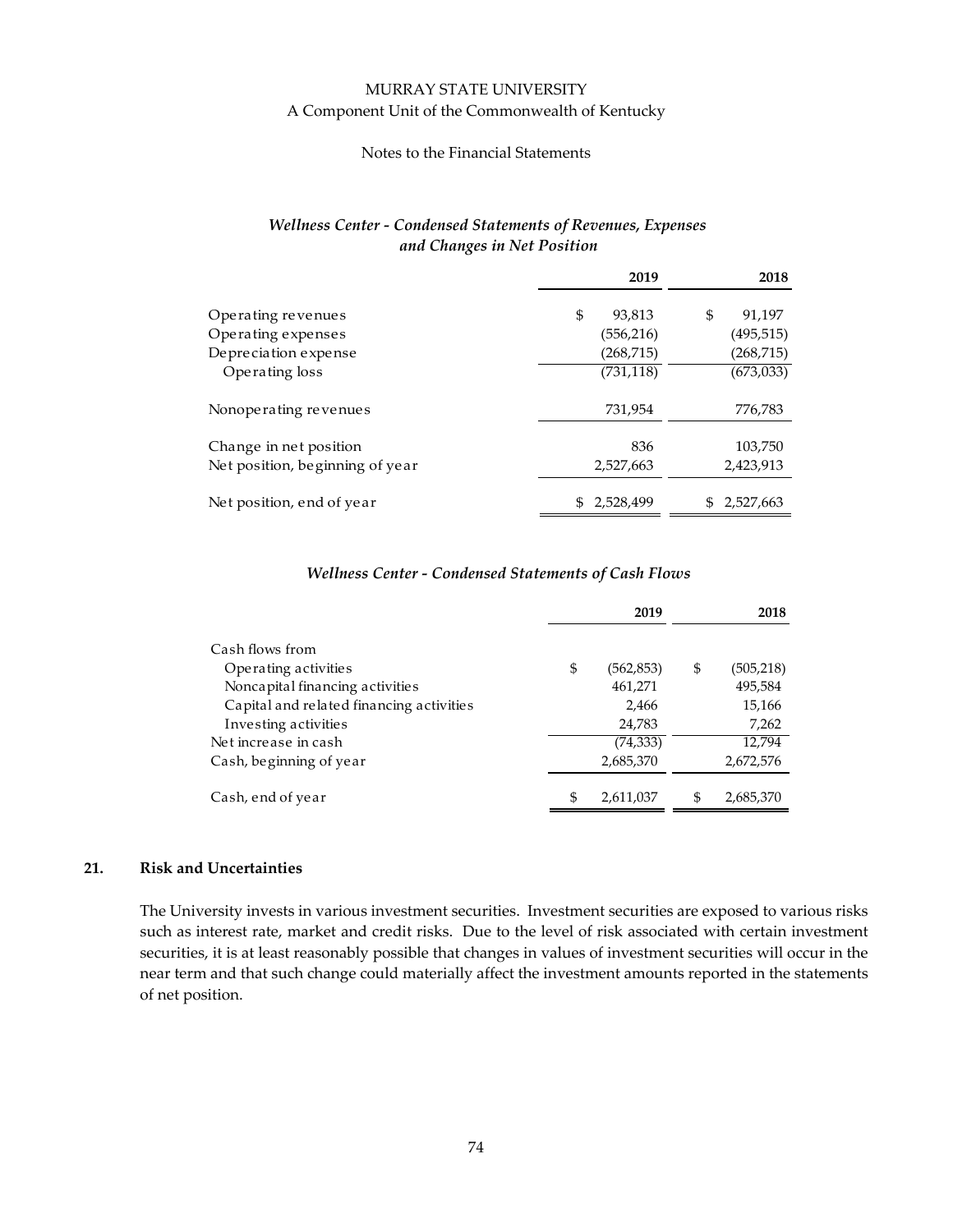#### Notes to the Financial Statements

## **22. Contingency**

As of this date, June 30, 2019, J.H. Richmond Residence Hall is fully restored to the condition it was in prior to the event and was open for occupancy in August 2019.

Other claims related to personal property damage and bodily injury are on file with the Kentucky Claims Commission. The maximum amount/total award for all claims filed with the Kentucky Claims Commission is \$400,000 which is within the limits of general liability insurance in effect at the time of the event.

#### **23. Current Economic Conditions (unaudited)**

The current economic environment presents the University with unprecedented circumstances and challenges which, in some cases, have resulted in declines in contributions, governmental support and grant revenue. The financial statements have been prepared using values and information currently available to the University.

#### **24. Subsequent Events**

The University issued general receipts bonds in July 2019 totaling \$4.3 million for the refunding of 2009 Series A general receipts bonds originally obtained for the completion of J. H. Richmond Residence Hall and various other projects under \$600,000.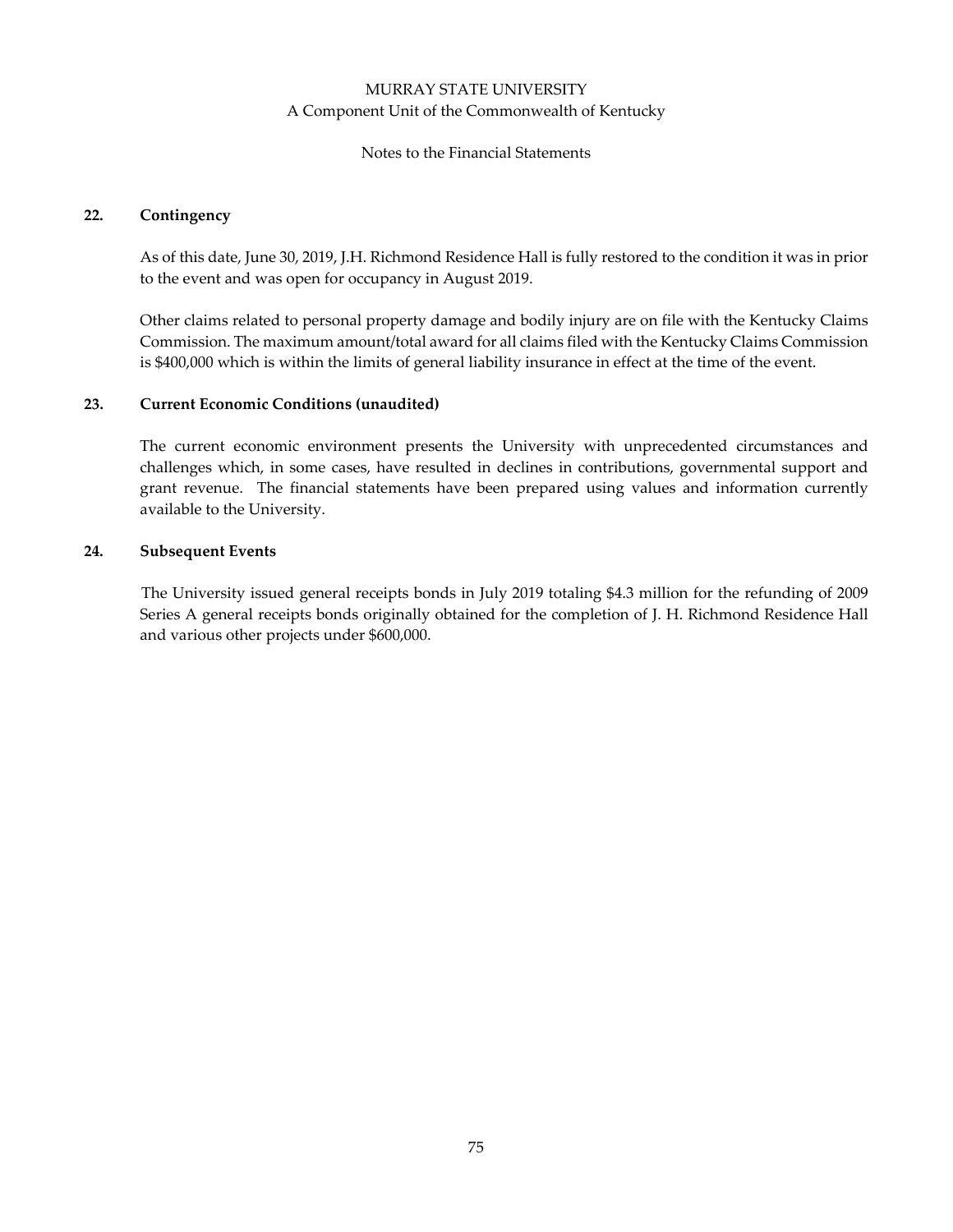## Schedules of Required Supplementary Information

Years ended June 30, 2018, 2017, 2016, 2015, and 2014

## **Proportionate Share Of The Net Pension and OPEB Liabilities**

| KERS-Non-Hazardous Pension Plan                                                                                  |                   |      |                |               |      |               |      |            |
|------------------------------------------------------------------------------------------------------------------|-------------------|------|----------------|---------------|------|---------------|------|------------|
|                                                                                                                  | 2018              |      | 2017           | 2016          |      | 2015          |      | 2014       |
| University's proportion of the net pension liability                                                             | 0.889474%         |      | 0.858544%      | 0.836194%     |      | 0.854037%     |      | 0.882259%  |
| University's proportionate share of the net pension                                                              |                   |      |                |               |      |               |      |            |
| liability                                                                                                        | \$<br>121,002,044 | - \$ | 114,944,760 \$ | 95,321,852 \$ |      | 85,676,061 \$ |      | 79,154,689 |
| University's covered-employee payroll                                                                            | \$<br>13,430,657  | -S   | 13,757,275 \$  | 12,787,487    | - \$ | 13,188,333    | - \$ | 13,917,604 |
| University's proportionate share of the net pension<br>liability as a percentage of its covered-employee payroll | 900.94%           |      | 835.52%        | 745.43%       |      | 649.64%       |      | 568.74%    |
|                                                                                                                  |                   |      |                |               |      |               |      |            |
| Plan fiduciary net position as a percentage of the total<br>pension liability                                    | 12.84%            |      | 13.00%         | 14.80%        |      | 18.83%        |      | 22.32%     |
|                                                                                                                  |                   |      |                |               |      |               |      |            |
| KERS-Hazardous Pension Plan                                                                                      | 884 Q             |      | 0.017          | 0.01C         |      | 0.015         |      | 0.014      |

|                                                           | 2018            |      | 2017         | 2016      |      | 2015      |      | 2014      |
|-----------------------------------------------------------|-----------------|------|--------------|-----------|------|-----------|------|-----------|
| University's proportion of the net pension liability      | 0.411530%       |      | 0.389490%    | 0.396922% |      | 0.388584% |      | 0.405301% |
| University's proportionate share of the net pension       |                 |      |              |           |      |           |      |           |
| liability                                                 | \$<br>2,078,740 | - \$ | 1,936,158 \$ | 1,554,497 | - \$ | 1,332,707 | S.   | 1,035,001 |
| University's covered-employee payroll                     | \$<br>629,378   | - \$ | 695,282 \$   | 585,712   | - \$ | 492,259   | - \$ | 523,146   |
| University's proportionate share of the net pension       |                 |      |              |           |      |           |      |           |
| liability as a percentage of its covered-employee payroll | 330.28%         |      | 278.47%      | 265.40%   |      | 270.73%   |      | 197.84%   |
| Plan fiduciary net position as a percentage of the total  |                 |      |              |           |      |           |      |           |
| pension liability                                         | 56.10%          |      | 55.00%       | 57.41%    |      | 61.70%    |      | 68.74%    |

## *See Report of Independent Auditors*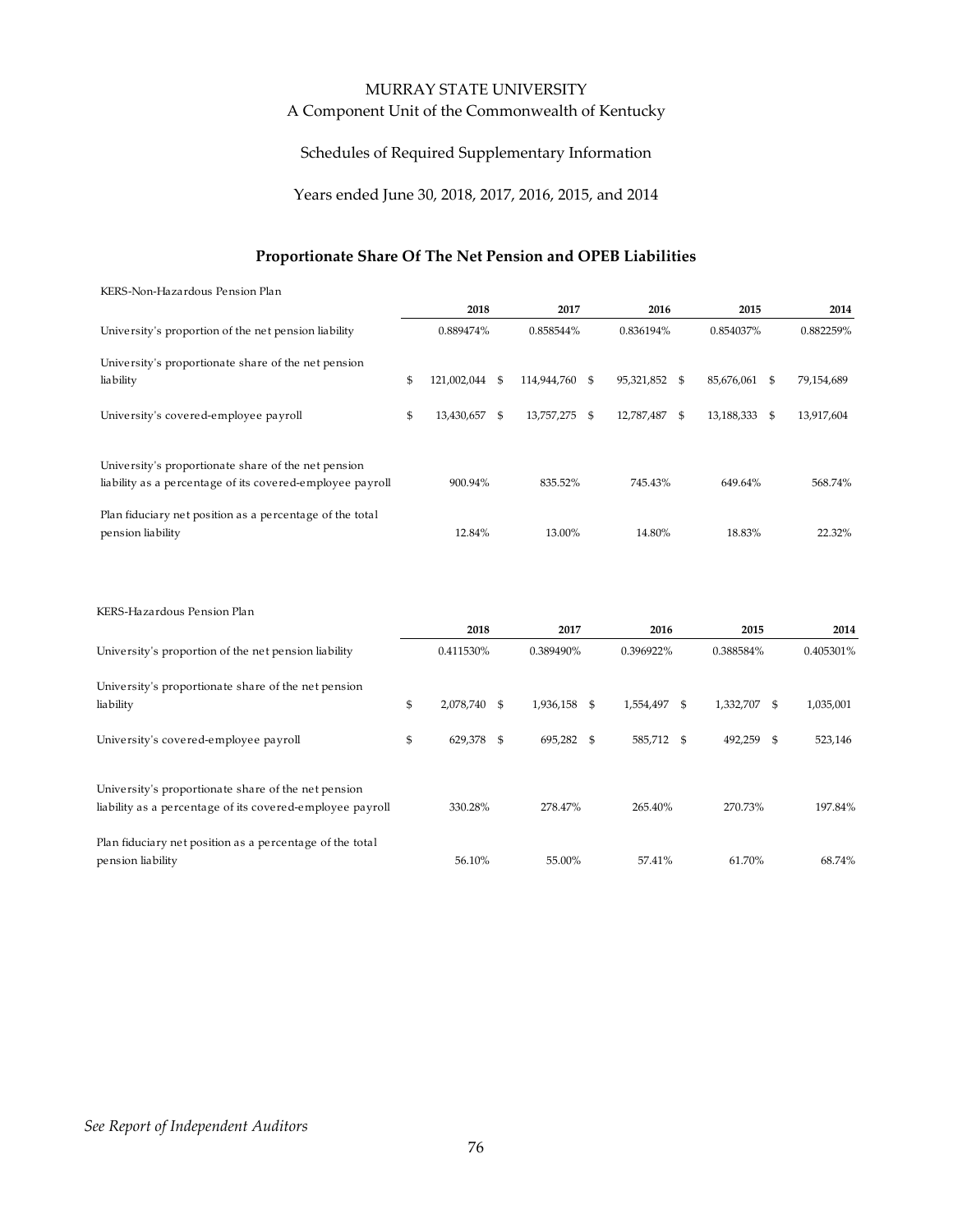# A Component Unit of the Commonwealth of Kentucky

Schedules of Required Supplementary Information

Years ended June 30, 2018, 2017, 2016, 2015, and 2014

# **Proportionate Share Of The Net Pension and OPEB Liabilities** *(Continued)*

| KERS-Non-Hazardous OPEB Plan                                                                                  |                        |            |
|---------------------------------------------------------------------------------------------------------------|------------------------|------------|
|                                                                                                               | 2018                   | 2017       |
| University's proportion of the net OPEB liability                                                             | 0.888860%              | 0.858544%  |
| University's proportionate share of the net OPEB liability                                                    | \$<br>21,074,087 \$    | 21,772,351 |
| University's covered-employee payroll                                                                         | \$<br>13.989.750<br>\$ | 13,677,439 |
| University's proportionate share of the net OPEB liability<br>as a percentage of its covered-employee payroll | 150.64%                | 159.18%    |
| Plan fiduciary net position as a percentage of the total<br>OPEB liability                                    | 27.32%                 | 24.40%     |

#### KERS‐Hazardous OPEB Plan

|                                                                                                               | 2018                 | 2017      |
|---------------------------------------------------------------------------------------------------------------|----------------------|-----------|
| University's proportion of the net OPEB liability                                                             | 0.411632%            | 0.389490% |
| University's proportionate share of the net OPEB liability                                                    | \$<br>$(136,532)$ \$ | 23,490    |
| University's covered-employee payroll                                                                         | \$<br>783.406 \$     | 666,367   |
| University's proportionate share of the net OPEB liability<br>as a percentage of its covered-employee payroll | $-17.43\%$           | $3.53\%$  |
| Plan fiduciary net position as a percentage of the total<br>OPEB liability                                    | 106.83%              | 98.80%    |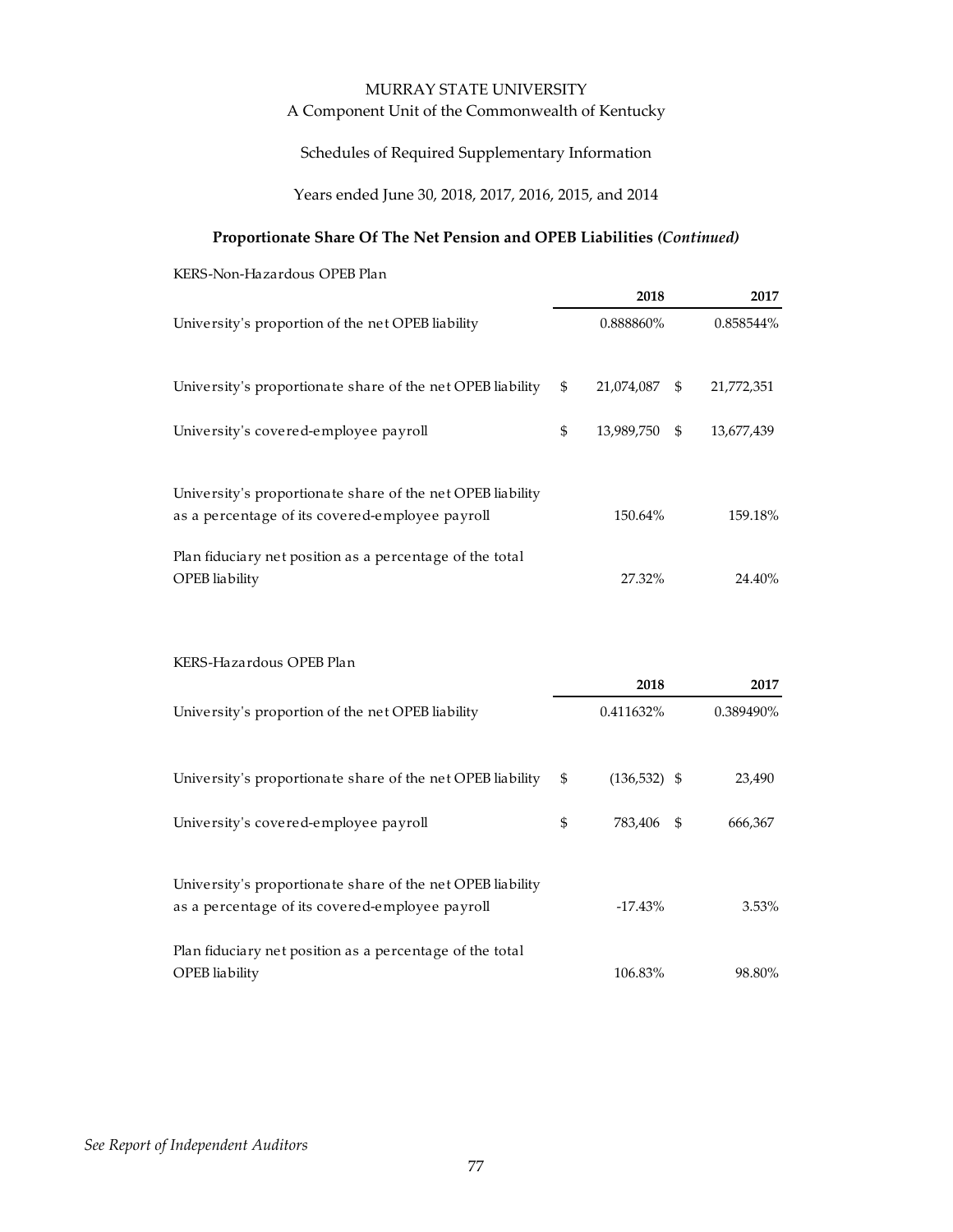Schedules of Required Supplementary Information

Years ended June 30, 2018, 2017, 2016, 2015, and 2014

## **Proportionate Share Of The Net Pension and OPEB Liability** *(Continued)*

#### TRS Pension Plan

|                                                           | 2018             |      | 2017          |     | 2016        |              | 2015        |      | 2014        |
|-----------------------------------------------------------|------------------|------|---------------|-----|-------------|--------------|-------------|------|-------------|
| University's proportion of the net pension liability      | 0.429000%        |      | 0.404176%     |     | 0.698165%   |              | 0.722622%   |      | 0.710400%   |
| University's proportionate share of the net pension       |                  |      |               |     |             |              |             |      |             |
| liability                                                 | \$<br>58,888,449 | -S   | 114,216,721   | -SS | 215,900,958 | \$.          | 176,518,973 | - \$ | 153,391,029 |
| University's covered-employee payroll                     | \$<br>14,824,781 | - \$ | 13,804,356 \$ |     | 23,671,557  | $\mathbf{F}$ | 24,966,648  | \$   | 24,460,052  |
| University's proportionate share of the net pension       |                  |      |               |     |             |              |             |      |             |
| liability as a percentage of its covered-employee payroll | 397.23%          |      | 827.40%       |     | 912.07%     |              | 707.02%     |      | 627.11%     |
| Plan fiduciary net position as a percentage of the total  |                  |      |               |     |             |              |             |      |             |
| pension liability                                         | 59.28%           |      | 39.83%        |     | 35.22%      |              | 42.49%      |      | 45.59%      |

TRS OPEB ‐ Medical

|                                                                                                               | 2018                | 2017       |
|---------------------------------------------------------------------------------------------------------------|---------------------|------------|
| University's proportion of the net OPEB liability                                                             | 0.417902%           | 0.443448%  |
| University's proportionate share of the net OPEB liability                                                    | \$<br>14,500,008 \$ | 15,812,389 |
| University's covered-employee payroll                                                                         | \$<br>14,441,272 \$ | 15,145,665 |
| University's proportionate share of the net OPEB liability<br>as a percentage of its covered-employee payroll | 100.41%             | 104.40%    |
| Plan fiduciary net position as a percentage of the total<br>OPEB liability                                    | 25.54%              | 21.18%     |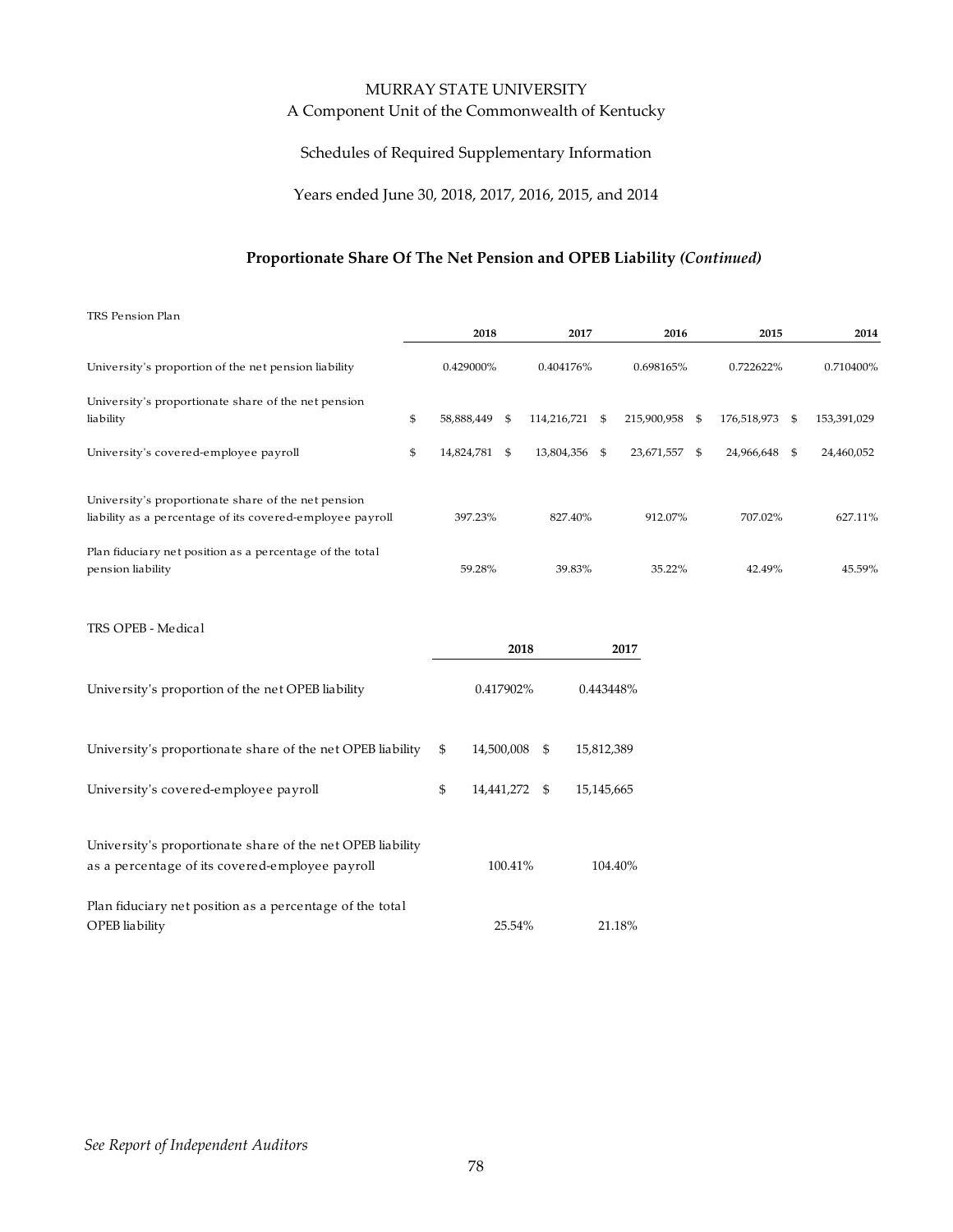Schedules of Required Supplementary Information

Years ended June 30, 2018, 2017, 2016, 2015, and 2014

## **Proportionate Share Of The Net Pension and OPEB Liability** *(Continued)*

| TRS OPEB - Life                                                                                               | 2018                | 2017          |
|---------------------------------------------------------------------------------------------------------------|---------------------|---------------|
| University's proportion of the net OPEB liability                                                             | 0.948638%           | 0.970240%     |
| University's proportionate share of the net OPEB liability                                                    | \$<br>267,497       | \$<br>213,055 |
| University's covered-employee payroll                                                                         | \$<br>32,781,704 \$ | 33,137,887    |
| University's proportionate share of the net OPEB liability<br>as a percentage of its covered-employee payroll | $0.82\%$            | $0.64\%$      |
| Plan fiduciary net position as a percentage of the total<br>OPEB liability                                    | 74.97%              | 79.99%        |

These schedules will ultimately present ten years of data when available.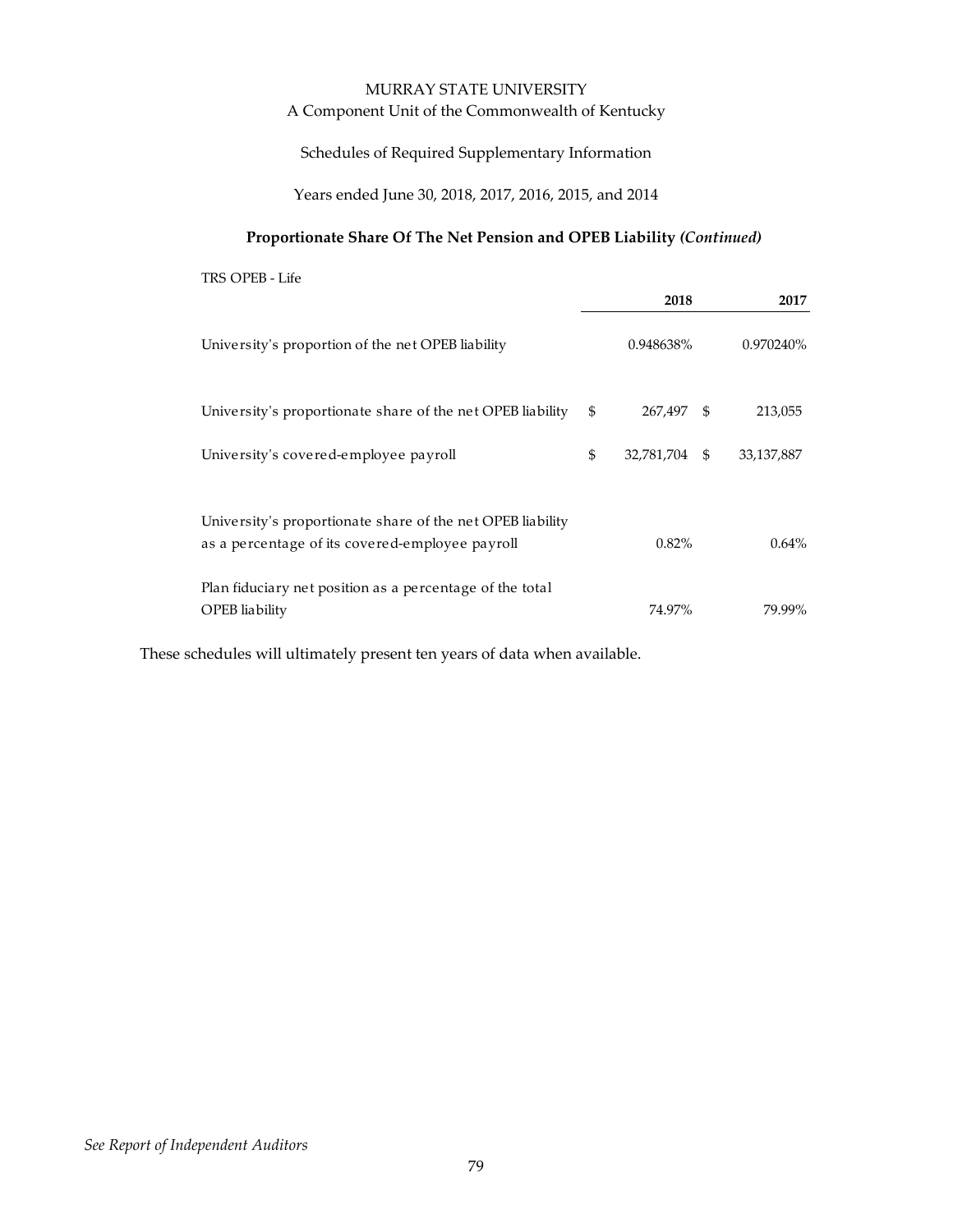A Component Unit of the Commonwealth of Kentucky

Schedules of Required Supplementary Information

Years ended June 30, 2018, 2017, 2016, 2015, and 2014

## **Schedules of Murray State University Contributions**

| KERS-Non-Hazardous Pension Plan                              |                                      |                   |                  |                  |             |
|--------------------------------------------------------------|--------------------------------------|-------------------|------------------|------------------|-------------|
|                                                              | 2018                                 | 2017              | 2016             | 2015             | 2014        |
| Contractually required contribution                          | \$<br>5,577,805<br>\$                | 5,341,635<br>-\$  | 4,290,378<br>\$  | 4,420,027<br>\$  | 3,912,372   |
| Contributions in relation to the                             |                                      |                   |                  |                  |             |
| contractually required contribution                          | (5,577,805)                          | (5,341,635)       | (4,290,378)      | (4,420,027)      | (3,912,372) |
| Contribution deficiency                                      | \$<br>\$<br>$\overline{\phantom{a}}$ | \$                | \$               | \$               |             |
| University's covered-employee<br>payroll                     | \$<br>13,430,657<br>-SS              | 13,757,275<br>-SS | 12,787,487<br>\$ | 13,188,333<br>\$ | 13,917,604  |
| Contributions as a percentage of<br>covered-employee payroll | 41.53%                               | 38.83%            | 33.55%           | 33.51%           | 28.11%      |

#### KERS‐Hazardous Pension Plan

|                                                                         | 2018                  | 2017       | 2016             | 2015          | 2014          |
|-------------------------------------------------------------------------|-----------------------|------------|------------------|---------------|---------------|
| Contractually required contribution                                     | \$<br>146,694<br>- \$ | 136,435    | \$<br>94,306     | \$<br>115,000 | \$<br>183,317 |
| Contributions in relation to the<br>contractually required contribution | (146, 694)            | (136, 435) | (94, 306)        | (115,000)     | (183, 317)    |
| Contribution deficiency                                                 |                       |            | \$               | \$            | \$            |
| University's covered-employee<br>payroll                                | \$<br>629,378 \$      | 695,282    | \$<br>585,712 \$ | 492,259       | \$<br>523,146 |
| Contributions as a percentage of<br>covered-employee payroll            | 23.31%                | 19.62%     | 16.10%           | 23.36%        | 35.04%        |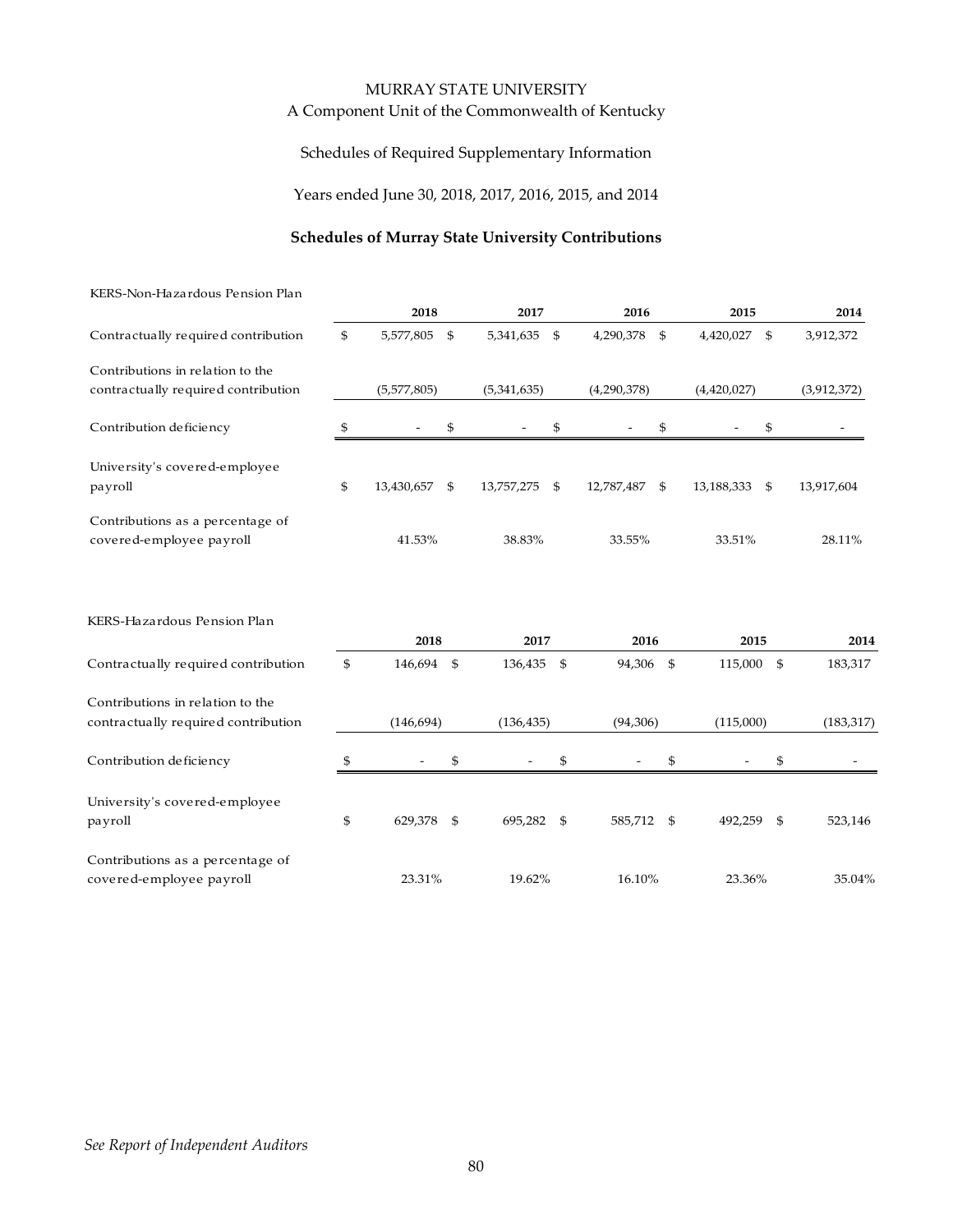## A Component Unit of the Commonwealth of Kentucky

Schedules of Required Supplementary Information

Years ended June 30, 2018, 2017, 2016, 2015, and 2014

## **Schedules of Murray State University Contributions** *(Continued)*

| KERS-Non-Hazardous OPEB Plan        |                  |                  |
|-------------------------------------|------------------|------------------|
|                                     | 2018             | 2017             |
| Contractually required contribution | \$<br>1,142,681  | \$<br>1,108,416  |
| Contributions in relation to the    |                  |                  |
|                                     |                  |                  |
| contractually required contribution | (1, 142, 681)    | (1, 108, 416)    |
| Contribution deficiency             | \$               | \$               |
| University's covered-employee       |                  |                  |
| payroll                             | \$<br>13,989,750 | \$<br>13,677,439 |
|                                     |                  |                  |
| Contributions as a percentage of    |                  |                  |
| covered-employee payroll            | 8.17%            | 8.10%            |
|                                     |                  |                  |
|                                     |                  |                  |
| KERS-Hazardous OPEB Plan            |                  |                  |
|                                     | 2018             | 2017             |
| Contractually required contribution | \$<br>15,463     | \$<br>17,734     |
|                                     |                  |                  |
| Contributions in relation to the    |                  |                  |
| contractually required contribution | (15, 463)        | (17, 734)        |
|                                     |                  |                  |
| Contribution deficiency             | \$               | \$               |
| University's covered-employee       |                  |                  |
|                                     |                  |                  |
| payroll                             | \$<br>783,406    | \$<br>666,367    |
| Contributions as a percentage of    |                  |                  |
| covered-employee payroll            | 1.97%            | 2.66%            |
|                                     |                  |                  |

## *See Report of Independent Auditors*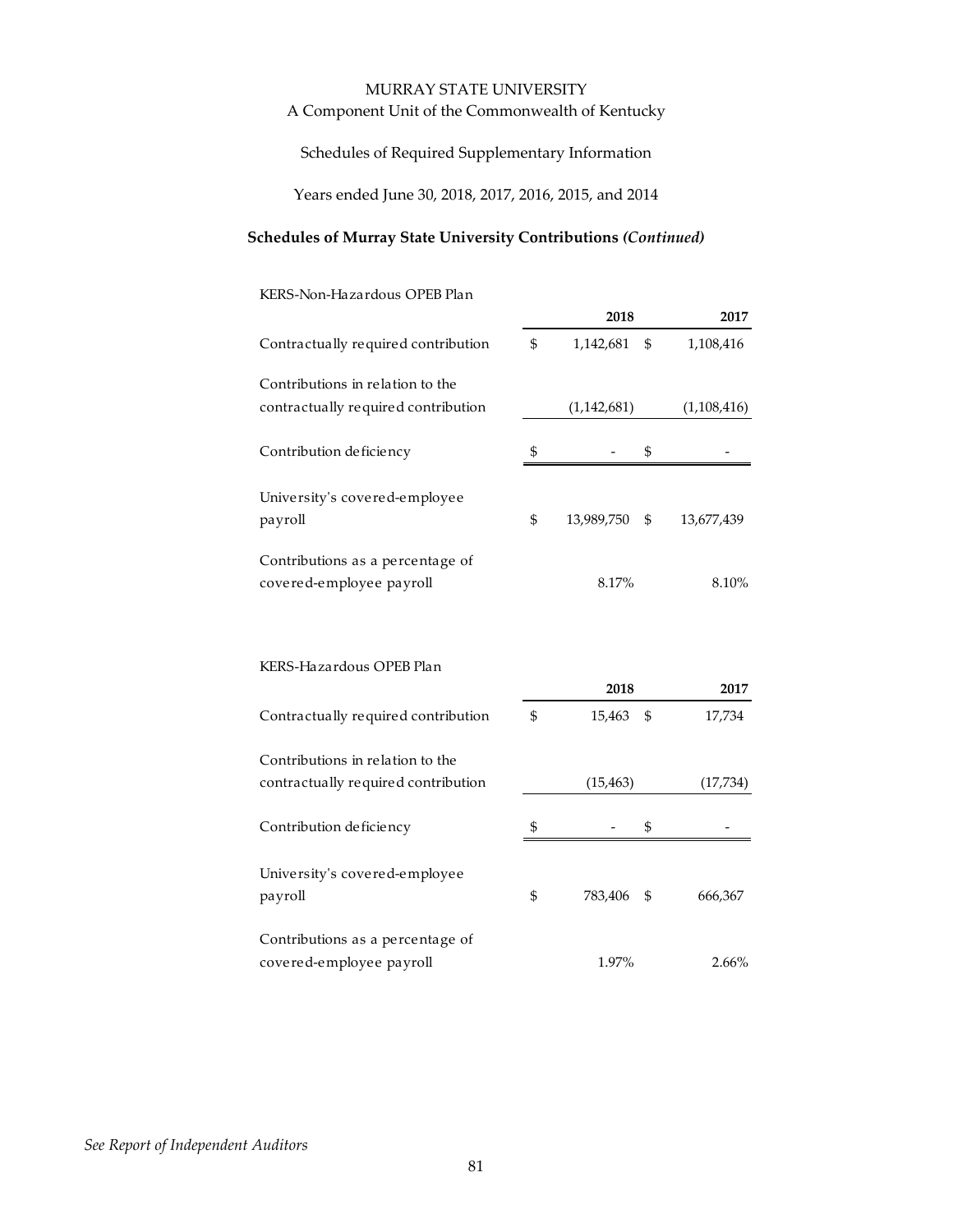## Schedules of Required Supplementary Information

## Years ended June 30, 2018, 2017, 2016, 2015, and 2014

## **Schedules of Murray State University Contributions** *(Continued)*

#### TRS Pension Plan

|                                                                         | 2018                   | 2017             | 2016             | 2015                           | 2014        |
|-------------------------------------------------------------------------|------------------------|------------------|------------------|--------------------------------|-------------|
| Contractually required contribution                                     | \$<br>5,349,835<br>\$  | 5,326,832<br>\$  | 5,555,229<br>\$  | 5,684,344<br>\$                | 5,519,075   |
| Contributions in relation to the<br>contractually required contribution | (5,349,835)            | (5,326,832)      | (5,555,229)      | (5,684,344)                    | (5,519,075) |
| Contribution deficiency                                                 | \$<br>\$               | \$               | \$               | \$<br>$\overline{\phantom{a}}$ |             |
| University's covered-employee<br>payroll                                | \$<br>14,824,781<br>\$ | 13,804,356<br>\$ | 23,671,557<br>\$ | 24,966,648<br>\$               | 24,460,052  |
| Contributions as a percentage of<br>covered-employee payroll            | 36.09%                 | 38.59%           | 23.47%           | 22.77%                         | 22.56%      |

#### TRS‐Medical OPEB Plan

|                                                                         | 2018                  | 2017       |
|-------------------------------------------------------------------------|-----------------------|------------|
| Contractually required contribution                                     | \$<br>744,415<br>- \$ | 759,751    |
| Contributions in relation to the<br>contractually required contribution | (744, 415)            | (759, 751) |
| Contribution deficiency                                                 | \$                    |            |
| University's covered-employee<br>payroll                                | \$<br>14,441,272 \$   | 15,145,665 |
| Contributions as a percentage of<br>covered-employee payroll            | 5.15%                 | $5.02\%$   |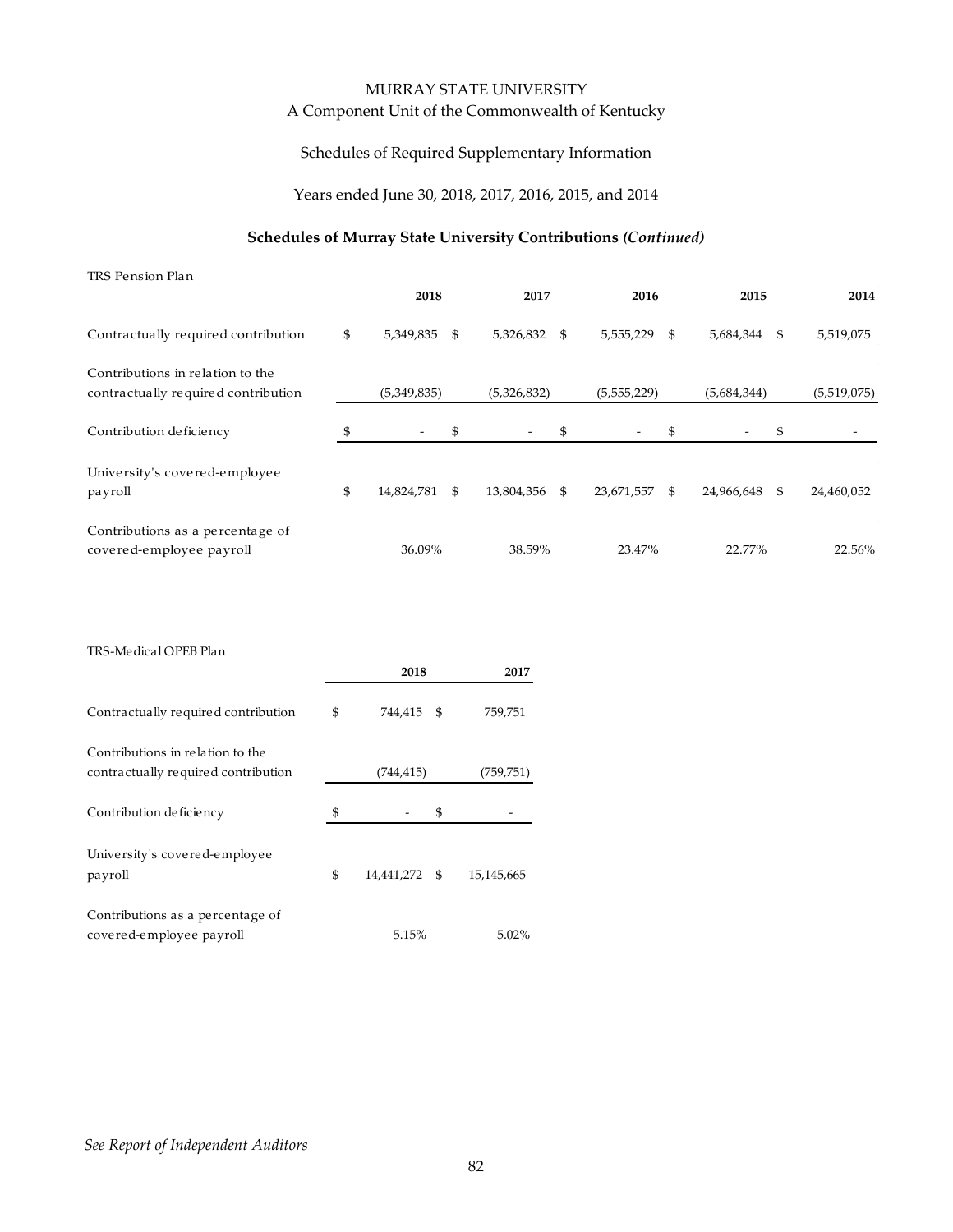Schedules of Required Supplementary Information

Years ended June 30, 2018, 2017, 2016, 2015, and 2014

#### **Schedules of Murray State University Contributions** *(Continued)*

| TRS-Life OPEB Plan                                                      |                     |      |            |
|-------------------------------------------------------------------------|---------------------|------|------------|
|                                                                         | 2018                | 2017 |            |
| Contractually required contribution                                     | \$<br>9,288         | \$   | 9,362      |
| Contributions in relation to the<br>contractually required contribution | (9,288)             |      | (9,362)    |
| Contribution deficiency                                                 | \$                  | \$   |            |
| University's covered-employee<br>payroll                                | \$<br>32,781,704 \$ |      | 33,137,887 |
| Contributions as a percentage of<br>covered-employee payroll            | 0.03%               |      | 0.03%      |

There were no changes to benefit terms for the plans' year ended June 30, 2018. Changes in assumptions did occur for the KERS and TRS plans as the result of a change in the discount rates, which changed from 5.25% and 4.49%, respectively, in plan year 2017 to 5.25% and 7.50%, respectively, in plan year 2018.

These schedules will ultimately present ten years of data when available.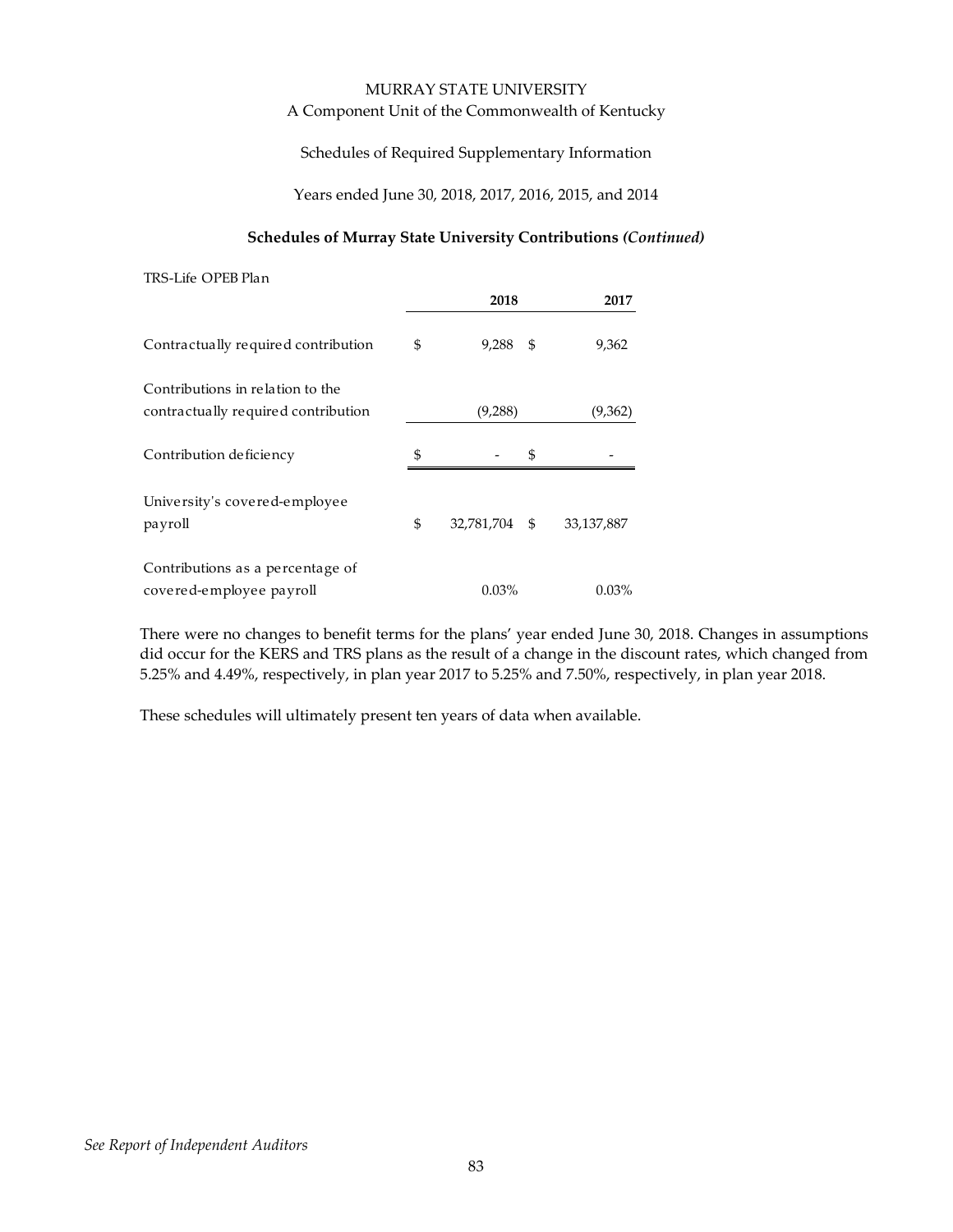

## **Report on Internal Control over Financial Reporting and on Compliance and Other Matters Based on an Audit of Financial Statements Performed in Accordance with** *Government Auditing Standards*

**Report of Independent Auditors**

Board of Regents Murray State University Murray, Kentucky

We have audited, in accordance with the auditing standards generally accepted in the United States of America and the standards applicable to financial audits contained in *Government Auditing Standards* issued by the Comptroller General of the United States, the financial statements of Murray State University (the University), as of and forthe years ended June 30, 2019 and 2018, and the related notes to the financial statements which collectively comprise the Universityʹs basic financial statements, and have issued our report thereon dated October 2, 2019.

## **Internal Control Over Financial Reporting**

In planning and performing our audits of the financial statements, we considered the Universityʹs internal control over financial reporting (internal control) to determine the audit procedures that are appropriate in the circumstances for the purpose of expressing our opinion on the financial statements, but not for the purpose of expressing an opinion on the effectiveness of the University's internal control. Accordingly, we do not express an opinion on the effectiveness of the University's internal control.

A deficiency in internal control exists when the design or operation of a control does not allow management or employees, in the normal course of performing their assigned functions, to prevent, or detect and correct, misstatements on a timely basis. A material weakness is a deficiency, or a combination of deficiencies, in internal control, such that there is a reasonable possibility that a material misstatement of the entity's financial statements will not be prevented, or detected and corrected on a timely basis. A significant deficiency is a deficiency, or a combination of deficiencies, in internal control that is less severe than a material weakness, yet important enough to merit attention by those charged with governance.

Our consideration of internal control was for the limited purpose described in the first paragraph of this section and was not designed to identify all deficiencies in internal control that might be material weaknesses or significant deficiencies. Given these limitations, during our audit we did not identify any deficiencies in internal control that we consider to be material weaknesses. We did identify a certain deficiency in internal control, described in the accompanying schedule of findings and responses as item 2019‐001, which we consider to be a significant deficiency.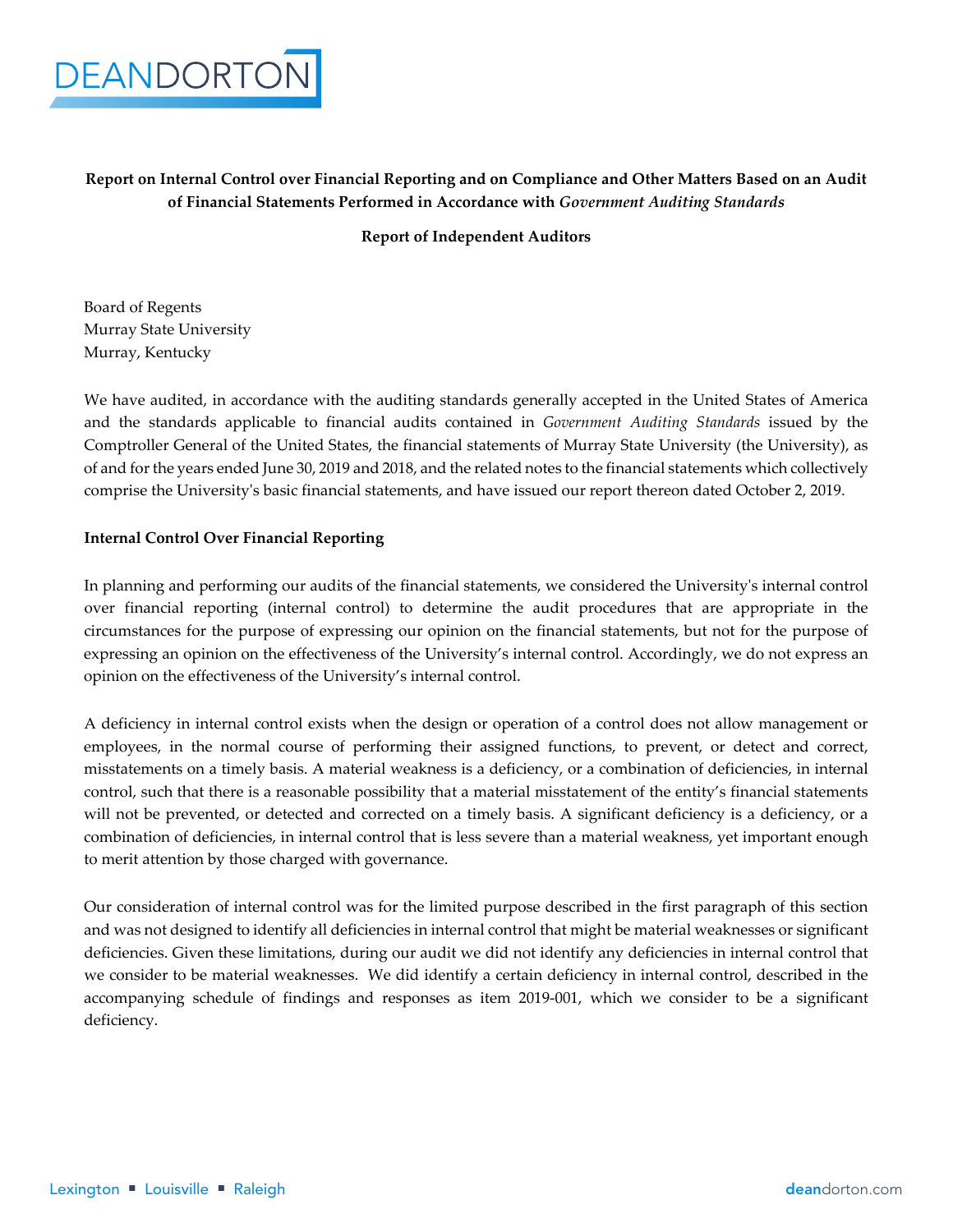Board of Regents Murray State University Report of Independent Auditors, continued

#### **Compliance and Other Matters**

As part of obtaining reasonable assurance about whether the Universityʹs financial statements are free of material misstatement, we performed tests of its compliance with certain provisions of laws, regulations, contracts and grant agreements, noncompliance with which could have a direct and material effect on the determination of financial statement amounts. However, providing an opinion on compliance with those provisions was not an objective of our audit and, accordingly, we do not express such an opinion. The results of our tests disclosed no instances of noncompliance or other matters that are required to be reported under *Government Auditing Standards*.

#### **The University's Response to Finding**

The University's response to the findings identified in our audit is described in the accompanying schedule of findings and responses. The University's response was not subjected to audit procedures applied in the audit of the financial statements and, accordingly, we express no opinion on it.

#### **Purpose of this Report**

The purpose of this report is solely to describe the scope of our testing of internal control and compliance and the results of that testing, and not to provide an opinion on the effectiveness of the University's internal control or on compliance. This report is an integral part of an audit performed in accordance with *Government Auditing Standards* in considering the University's internal control and compliance. Accordingly, this communication is not suitable for any other purpose.

Dean Dorfon allen Ford, PLC

Lexington, Kentucky October 2, 2019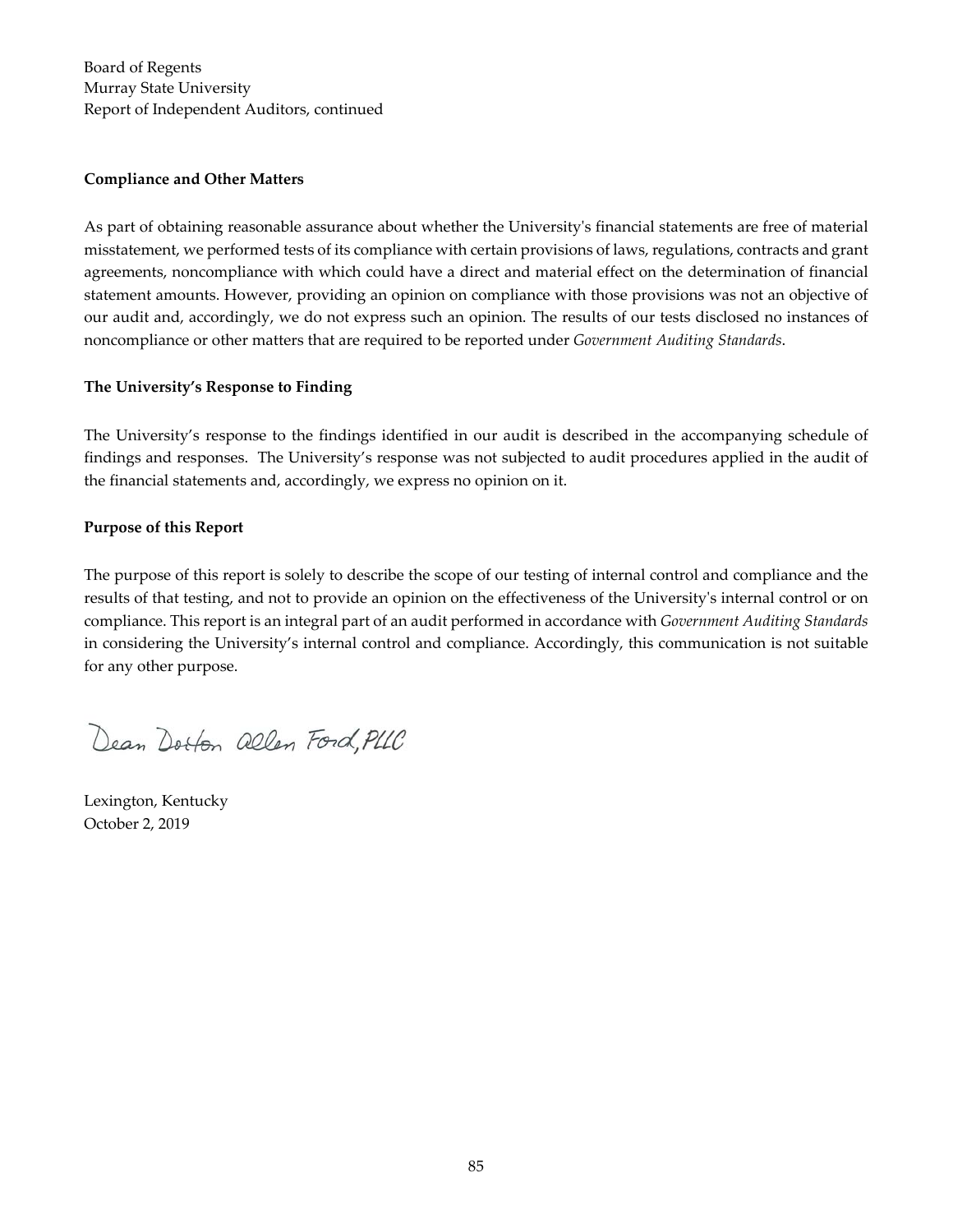#### Schedule of Findings and Responses

#### Year ended June 30, 2019

#### **Section I ‐ Summary of Auditorsʹ Results:**

Financial Statements:

- a. The type of auditorsʹ report issued on the financial statements: **Unmodified opinion**
- b. Internal control over financial reporting:

Material weaknesses identified: **No**

Significant deficiency identified: **Yes**

c. Noncompliance material to the financial statements noted: **No**

#### **Section II – Financial Statement Finding:**

Findings Relating to the Financial Statements Reported in Accordance with Government Accounting Standards:

#### **Finding 2019‐001:**

#### Condition, effect, and recommendation:

During 2019, the University and Murray State University Foundation, Inc. (the Foundation), fell victim to a sophisticated and relatively new business email compromise scheme. The University had contracted with a vendor to purchase equipment for the Wellness Center for approximately \$33,000. The Foundation was providing funds for the purchase. In May of 2019, the University received an invoice and payment request via a compromised looka-like email account. The provided invoice flowed through the disbursement process and was approved by appropriate parties. In order to provide payment via ACH as requested by the vendor, the University provided the vendor a direct deposit form. The direct deposit form was returned with the fraudulent banking information from the compromised email account. The payment was remitted to the fraudulent bank account on May 16, 2019. The University discovered the error in June 2019, when the vendor inquired of the University accounting department about the unpaid invoice. The University's control structure did not prevent the fraudulent payment. Based upon all communication with the vendor being email, we recommend that the University implement a policy that requires independent confirmation of any change in banking information directly with the vendor.